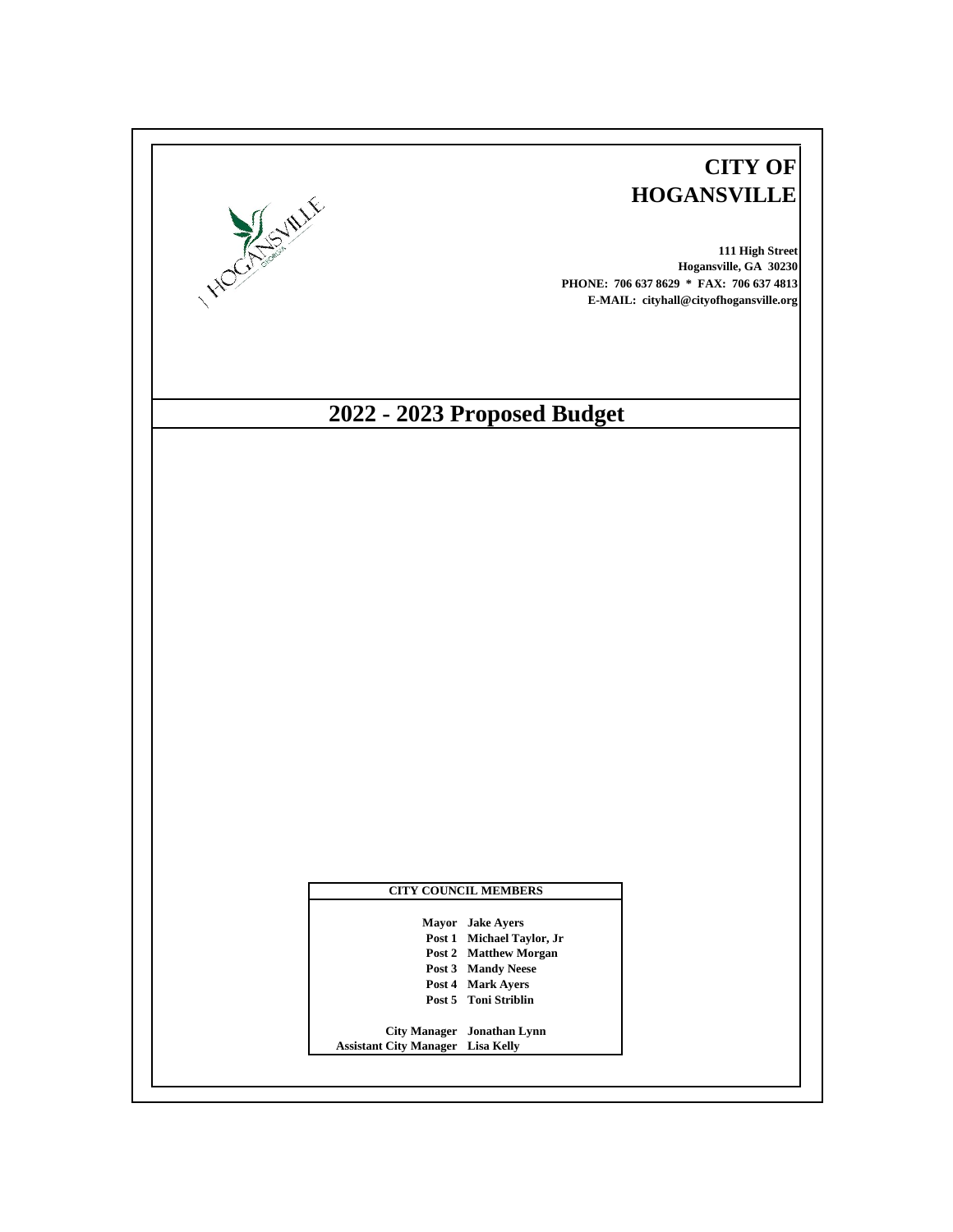

**111 High Street Hogansville, GA 30230 PHONE: 706 637 8629 \* FAX: 706 637 4813 E-MAIL: cityhall@cityofhogansville.org**

# **2022 - 2023 Proposed Budget**

# **Table of Contents**

**FUND DESCRIPTION PAGE**

| <b>GENERAL</b>     | <b>All Funds Summary</b>                                      | 3  |
|--------------------|---------------------------------------------------------------|----|
|                    | <b>General Fund Revenues</b>                                  | 4  |
|                    | <b>Administrative Expenses</b>                                | 5  |
|                    | <b>Police Revenue and Expenses</b>                            | 7  |
|                    | <b>Court Revenue and Expenses</b>                             | 9  |
|                    | <b>Code Enforcement / Animal Control Revenue and Expenses</b> | 10 |
|                    | <b>Confiscated Drug Funds Revenue and Expenses</b>            | 11 |
|                    | <b>Streets Revenue and Expenses</b>                           | 12 |
|                    | <b>Garage Expenses</b>                                        | 14 |
|                    | <b>Intergovernmental-Other Agencies</b>                       | 15 |
|                    | <b>Hotel Motel Revenue and Expenses</b>                       | 16 |
|                    |                                                               |    |
| <b>OTHER FUNDS</b> | <b>Grants Revenue and Expenses</b>                            | 17 |
|                    | 2013 SPLOST IV, Revenue and Expenses                          | 19 |
|                    | 2019 SPLOST V, Revenue and Expenses                           | 20 |
|                    | <b>Internal Service Fund</b>                                  | 21 |
| <b>ENTERPRISE</b>  | <b>Electric Revenue and Expenses</b>                          | 22 |
|                    | <b>Gas Revenue and Expenses</b>                               | 24 |
|                    | <b>Water Distribution Revenue and Expenses</b>                | 26 |
|                    | <b>Walter Filter Plant Expenses</b>                           | 28 |
|                    | <b>Sewer Collection Revenue and Expenses</b>                  | 30 |
|                    | <b>Sewer Waste Water Treatment Plant Expenses</b>             | 32 |
|                    | <b>Sewer Sprayfield Expenses</b>                              | 34 |
|                    | <b>Sanitation Revenue and Expenses</b>                        | 35 |
|                    | <b>Cemetery Revenue and Expenses</b>                          | 36 |
|                    | <b>NonOperating/Debt Revenue and Expenses</b>                 | 37 |
|                    |                                                               |    |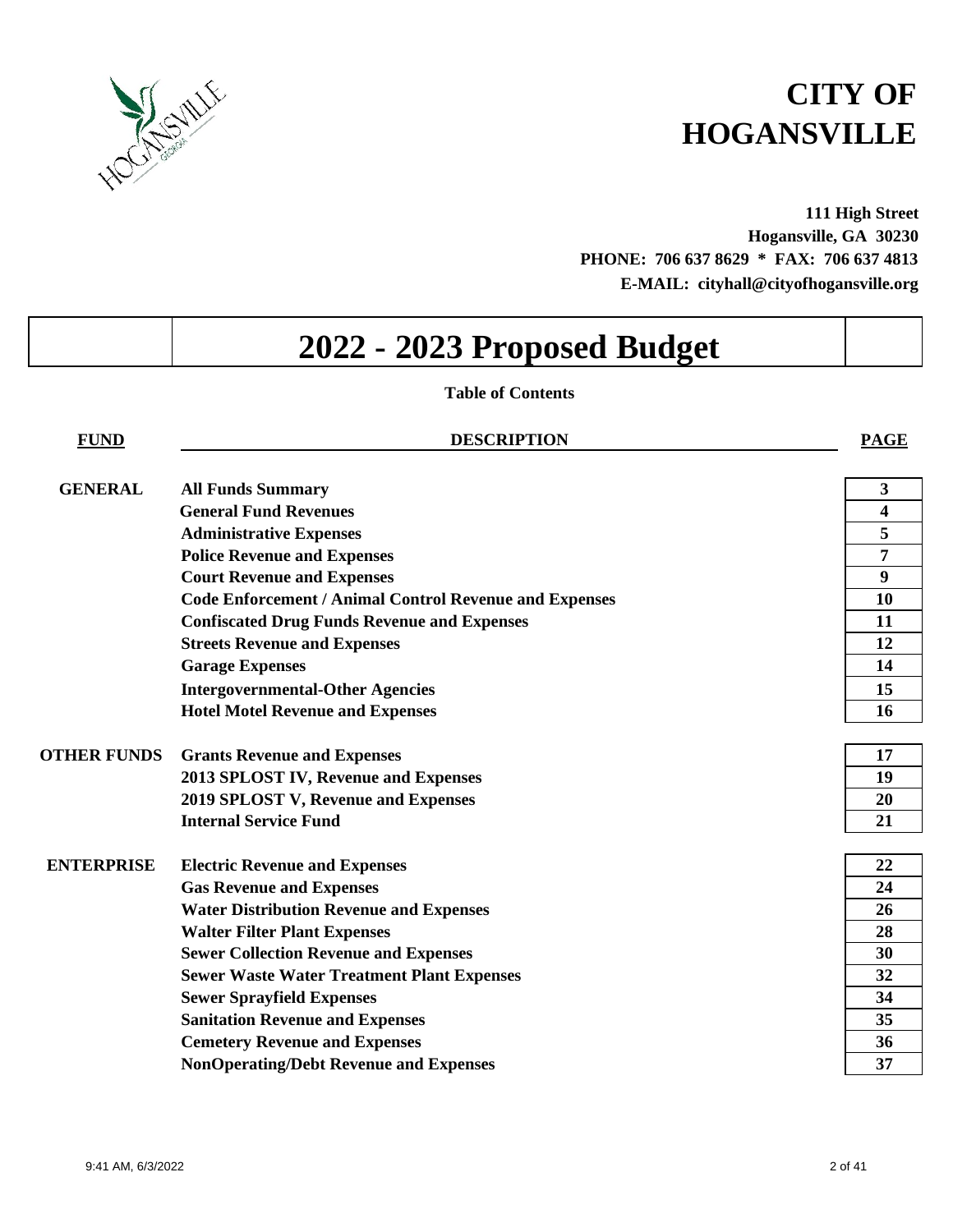| <b>City of Hogansville</b>            |                     |                |                 |              |          |                              | <b>GOVERNMENTAL FUNDS</b>    |              |                |                |               |                             |                          |                    |      |                 |                               | <b>ENTERPRISE FUNDS</b>                                                                 |              |              |                   |                 |               |
|---------------------------------------|---------------------|----------------|-----------------|--------------|----------|------------------------------|------------------------------|--------------|----------------|----------------|---------------|-----------------------------|--------------------------|--------------------|------|-----------------|-------------------------------|-----------------------------------------------------------------------------------------|--------------|--------------|-------------------|-----------------|---------------|
| 2022 - 2023 Budget                    | <b>General Fund</b> |                |                 |              |          | <b>Special Revenue Funds</b> |                              |              |                |                |               |                             |                          |                    |      |                 |                               |                                                                                         |              |              |                   |                 |               |
| <b>All Funds Summary</b>              |                     |                | Federal         |              |          | <b>State</b>                 | <b>Hotel</b>                 |              |                |                |               |                             |                          | Capital            |      |                 |                               |                                                                                         |              |              |                   |                 |               |
|                                       | <b>General</b>      |                | <b>Seizures</b> |              |          | <b>Seizures</b>              | <b>Motel</b>                 |              | Debt           |                | 2013          | 2019                        |                          | <b>Projects</b>    |      |                 |                               |                                                                                         |              |              |                   | <b>Cemetery</b> |               |
|                                       | <b>Fund</b>         |                | Fund            |              |          | <b>Fund</b>                  | <b>Tax Fund</b>              |              | <b>Service</b> |                | <b>SPLOST</b> | <b>SPLOST</b>               |                          | <b>Grant Funds</b> |      | <b>Electric</b> | Gas                           | Water                                                                                   | <b>Sewer</b> |              | <b>Sanitation</b> | & Parks         | <b>TOTALS</b> |
| <b>Source of Funds</b>                |                     |                |                 |              |          |                              |                              |              |                |                |               |                             |                          |                    |      |                 |                               |                                                                                         |              |              |                   |                 |               |
| <b>Taxes</b>                          |                     | 2.332.221      |                 | $2,000$   \$ |          | 5.000                        | 43,000                       |              |                |                |               | \$604,700                   |                          |                    |      |                 |                               |                                                                                         |              |              |                   |                 | 2,986,921     |
| <b>License and Permits</b>            |                     | 618,533        |                 |              |          |                              |                              |              |                |                |               |                             |                          |                    |      |                 |                               |                                                                                         |              |              |                   |                 | 618,533       |
| Intergovernmental                     |                     | 18,500         |                 |              |          |                              |                              |              |                |                |               |                             |                          |                    |      |                 |                               |                                                                                         |              |              |                   |                 | 18,500        |
| <b>Charges for Service</b>            |                     | $\sim$         |                 |              |          |                              |                              |              |                |                |               |                             |                          |                    |      | 4,278,325       |                               | $\vert$ \$ 1,207,012 \ \$ 1,146,222                                                     | \$1,606,268  | $\mathbf{s}$ | $291,214$ \$      | 35,700          | 8,564,741     |
| <b>Fines and Forfeitures</b>          |                     | 575,000        |                 |              |          |                              |                              |              |                |                |               |                             |                          |                    |      |                 |                               |                                                                                         |              |              |                   |                 | 575,000       |
| Police                                |                     | 77,500         |                 |              |          |                              |                              |              |                |                |               |                             |                          |                    |      |                 |                               |                                                                                         |              |              |                   |                 | 77,500        |
| <b>Contributions and Donations</b>    |                     | 35,000         |                 |              |          |                              |                              |              |                |                |               |                             |                          |                    |      |                 |                               |                                                                                         |              |              |                   |                 | 35,000        |
| <b>Miscellaneous</b>                  |                     | 163,970        |                 |              |          |                              |                              |              | 501,332        |                |               |                             |                          |                    |      |                 |                               |                                                                                         |              |              |                   |                 | 665,302       |
| <b>Transfers In / (Transfers Out)</b> |                     | $\blacksquare$ |                 |              |          |                              |                              |              |                |                |               |                             |                          |                    |      |                 |                               |                                                                                         |              |              |                   |                 |               |
| <b>Use of Fund Balance</b>            |                     |                |                 |              |          |                              |                              |              |                |                |               |                             |                          |                    |      |                 |                               |                                                                                         |              |              |                   |                 |               |
| <b>Other Financing Sources</b>        |                     | 147,727        |                 |              |          |                              |                              |              |                | $\mathbf{s}$   | 700,000       |                             | $\mathbf{\hat{s}}$       | 500,000            |      |                 |                               |                                                                                         |              |              |                   |                 | 1,347,727     |
| <b>Total Sources</b>                  | $\mathbf{s}$        | 3,968,451      | -\$             | 2,000        | <b>S</b> |                              |                              |              | $501,332$ \$   |                |               | $700,000$   \$ 604,700   \$ |                          | $500,000$ \$       |      |                 |                               | $4,278,325$   \$ 1,207,012   \$ 1,146,222   \$ 1,606,268   \$ 291,214   \$              |              |              |                   |                 | 14,889,224    |
| <b>Use of Funds</b>                   |                     |                |                 |              |          |                              |                              |              |                |                |               |                             |                          |                    |      |                 |                               |                                                                                         |              |              |                   |                 |               |
| <b>Administration/Governing Body</b>  |                     | 1,279,375      |                 |              |          |                              |                              |              |                |                |               |                             |                          |                    |      |                 |                               |                                                                                         |              |              |                   |                 | 1,279,375     |
| Judicial / Public Safety              |                     | 2,339,151      |                 | 2.000        |          | 5.000                        |                              |              |                |                |               |                             |                          |                    |      |                 |                               |                                                                                         |              |              |                   |                 | 2,346,151     |
| <b>Public Works</b>                   |                     | 591,796        |                 |              |          |                              |                              |              |                |                | 700,000       | \$604,700                   |                          | 500,000            |      |                 |                               | 3,999,831 \ \$ 1,112,203 \ \$ 1,189,584 \ \$ 1,517,231                                  |              | $\mathbf{s}$ | $291,214$ \$      | 132,705         | 10,639,263    |
| Intergovernmental                     |                     | 80.103         |                 |              |          |                              |                              |              |                |                |               |                             |                          |                    |      |                 |                               |                                                                                         |              |              |                   |                 | 80,103        |
| Hotel/Motel                           |                     |                |                 |              |          |                              | 43,000                       |              |                |                |               |                             |                          |                    |      |                 |                               |                                                                                         |              |              |                   |                 | 43,000        |
| <b>Debt Service</b>                   |                     |                |                 |              |          |                              |                              | $\mathbf{F}$ | 501,332        |                |               |                             |                          |                    |      |                 |                               |                                                                                         |              |              |                   |                 | 501,332       |
| <b>Other Financing Uses</b>           |                     |                |                 |              |          |                              |                              |              |                |                |               |                             |                          |                    |      |                 |                               |                                                                                         |              |              |                   |                 |               |
| <b>Total Uses</b>                     |                     | $4,290,424$ \$ |                 | 2.000        |          | 5,000                        | $43,000$ \$<br>SS.           |              |                |                |               | $700,000$   \$ 604,700      | $\overline{\phantom{a}}$ | $500,000$ \$       |      |                 |                               | $3,999,831$   \$ 1,112,203   \$ 1,189,584   \$ 1,517,231   \$ 291,214   \$ 132,705   \$ |              |              |                   |                 | 14,889,224    |
| <b>Excess / (Deficiency)</b>          |                     | $(321,973)$ \$ |                 |              |          |                              | $\mathbf{\hat{z}}$<br>$\sim$ | - \$         |                | 0 <sup>5</sup> | $\sim 100$    | - \$                        |                          |                    |      | 278,494 \$      | 94.809                        | $(43,362)$ \$                                                                           | 89,037 \$    |              | $\sim$ \$         | $(97,005)$ \$   | $\mathbf{0}$  |
| <b>Total Transfer Needed</b>          |                     | (321, 973)     |                 |              |          |                              |                              |              |                |                |               |                             |                          |                    | - \$ |                 | 321,973 Total Enterprise Fund |                                                                                         |              |              |                   |                 |               |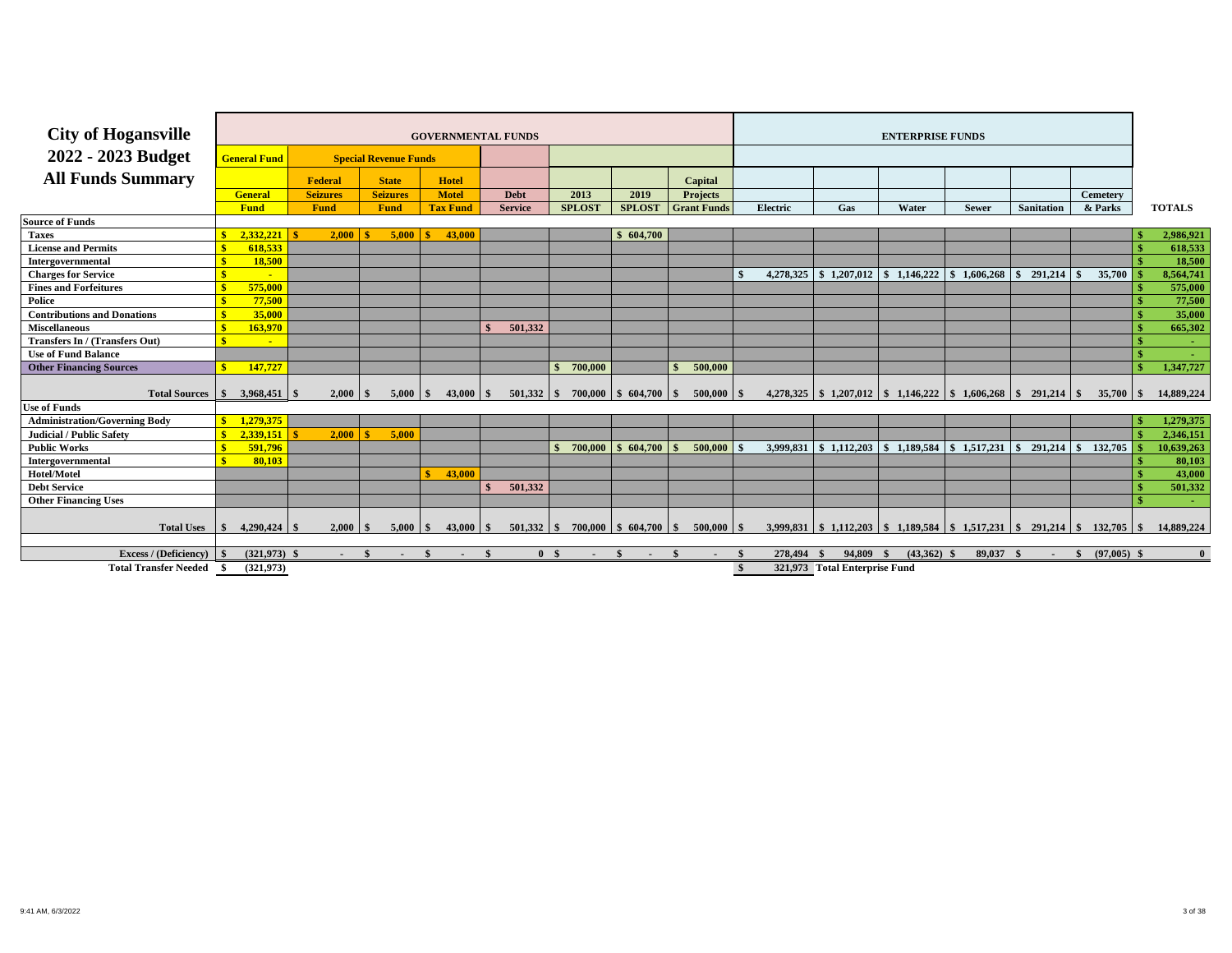| <b>GENERAL FUND REVENUE</b>                             |                                        | 2022/2023                      |               | 2021/2022             |               | 2021/2022      |              | <b>Estimated</b>    |                    | 2020/2021      |               | 2019/2020      |                    | 2018/2019               | 2017/2018                         |               | 2016/2017      |
|---------------------------------------------------------|----------------------------------------|--------------------------------|---------------|-----------------------|---------------|----------------|--------------|---------------------|--------------------|----------------|---------------|----------------|--------------------|-------------------------|-----------------------------------|---------------|----------------|
| <b>ACCOUNT</b>                                          |                                        | <b>Proposed Budget</b>         |               | <b>Adopted Budget</b> |               | 9 month Actual |              | <b>Year to Date</b> |                    | <b>Actuals</b> |               | <b>Actuals</b> |                    | <b>Actuals</b>          | <b>Actuals</b>                    |               | <b>Actual</b>  |
|                                                         |                                        |                                |               |                       |               | $\mathbf{1}$   |              |                     |                    | $\overline{2}$ |               | $\mathbf{3}$   |                    | $\overline{\mathbf{4}}$ | 5                                 |               | 6              |
| <b>REVENUE</b>                                          |                                        |                                |               |                       |               |                | \$           | $\sim$              |                    |                |               |                |                    |                         |                                   |               |                |
| 0001-00302-511 Property Tax - Current Year              |                                        | 722,776 \$<br>\$               |               | 534,936               | <b>S</b>      | 323,275        | \$           | 527,340 \$          |                    | 529,253        | \$            | 499,898 \$     |                    | 432,927                 | \$<br>419,947                     | \$            | 416,499        |
| 0001-00304-511 Property Tax - Prior Years               |                                        | 54,416<br>\$                   | -\$           | 51,000                | \$            | 220,891        | \$           | 16,826              | $\mathbf{s}$       | 15,297         | \$            |                |                    | 5,662                   | \$<br>5,534                       | \$            | 6,415          |
| 0001-00305-511 Title Advalorem/Motor Vehicle Tax        |                                        | \$<br>104,243                  | \$            | 68,000                | \$            | 69,495         | \$           | 104,243             | -\$                | 88,454         | \$            | 58,457 \$      |                    | 93,969                  | \$<br>81,308                      | \$            | 69,116         |
| 0001-00306-511 Hotel Motel City of Hogansville Tourism  |                                        | 15,726<br>\$                   | $\mathbf{s}$  | 12.000                | \$            | 10.484         | \$           | 15,726              | $\mathbf{s}$       | 11,252         | $\mathbf{s}$  | 11,282         | \$                 | 11.867                  | \$                                | \$            |                |
| 0001-00307-511 Insurance Premium Tax                    |                                        | $\mathbf{s}$<br>255,541        | \$            | 250,000               | - \$          | 255,541        | \$           | 255,541             | -\$                | 244,629        | \$            | $231,145$ \$   |                    | 217,748                 | \$<br>201,908                     | <sup>\$</sup> | 189,614        |
| 0001-00308-511 Real Estate Transfer Tax                 | 11S                                    | 7,241                          | <sup>\$</sup> | 5,500                 | \$            | 4,827          | \$           | $7,241$ \$          |                    | 3,825          | \$            | 6,893          | -\$                | 2,387                   | \$<br>2,863                       | \$            | 956            |
| 0001-00310-511 Local Option Sales Tax                   |                                        | 766,631<br>\$                  | \$            | 505,000               | \$            | 511,087        | \$           | 766,631             | $\mathbf{s}$       | 729,349        | \$            | $614,277$ \$   |                    | 611,614                 | \$<br>567,196                     | \$            | 534,258        |
| 0001-00311-511 Financial Institution Tax                |                                        | \$<br>1,865                    | \$            | 2,371                 | \$            | 1,865          | \$           | 1,865               | \$                 | 2,421          |               | 1,778          | \$                 | 2,236                   | \$<br>2,511                       | \$            | 2,397          |
| 0001-00313-511 Southern Bell Franchise Tax              |                                        | $\mathbf{s}$<br>2,500          | <sup>\$</sup> | 2,500                 | \$            | 1,286          | \$           | 1,929               | $\mathbf{\hat{s}}$ | 1,554          |               | 2,390          | \$                 | 3,366                   | \$<br>3,748                       | \$            | 3,974          |
| 0001-00314-511 Cable TV Franchise Tax                   | 15                                     | \$<br>17,646                   | \$            | 5,000                 | \$            | 27,669         | \$           | 41,504              | \$                 | 17,646         | \$            | 3,660          | \$                 | 4,282                   | \$<br>3,757                       | \$            | 3,287          |
| 0001-00315-511 Georga Power Franchise Tax               | 17                                     | 34,752<br>-\$                  | \$            | 40.463                | \$            | 34,752         | \$           | 34,752              | $\mathbf{s}$       | 33,674         | $\mathbf{s}$  | $40,463$ \$    |                    | 40.897                  | \$<br>39,839                      | \$            | 39,687         |
| 0001-00316-511 Intangible Tax                           |                                        | - \$<br>20,406                 | <sup>\$</sup> | 5.500                 | <sup>\$</sup> | 13,604         | \$           | 20,406              | \$                 | 7,173          | \$            | $5,230$ \$     |                    | 4,949                   | \$<br>2.484                       | <sup>\$</sup> | 3,515          |
| 0001-00319-511 Diverse Power Franchise Tax              |                                        | \$<br>18,358                   | <sup>\$</sup> | 29,000                | \$            | 18,358         | $\mathbf{s}$ | $18,358$ \$         |                    | 18,153         | \$            | 18,589         | \$                 | 16,433                  | \$<br>15,428                      | \$            | 15,085         |
| 0001-00320-511 Energy Excise Tax                        |                                        | 20,057<br>\$                   | \$            | 40.000                | \$            | 13,371         | \$           | 20,057              | - \$               | 28,231         | \$            | 36,701         | l \$               | 66,230                  | \$<br>37,490                      | \$            | 36,666         |
| 0001-00321-511 Penalties & Interest on Taxes            |                                        | \$<br>$\sim$                   | \$            | $\blacksquare$        | \$            | $\sim$         | \$           | $\blacksquare$      | \$                 | 2,000          | \$            | 1,387          | \$                 | 1,202                   | \$<br>1,369                       | \$            | 1,376          |
| 0001-00331-511 Admin-Utility Fund Franchise Tax         |                                        | \$<br>290,063                  | <sup>\$</sup> | 278,000               | \$            | 193,375        | \$           | 290,063             | $\mathbf{s}$       | 241,493        |               | 261,922        | \$                 | 258,103                 | \$<br>219,464                     |               | 224,578        |
|                                                         |                                        |                                |               |                       |               |                |              |                     |                    |                |               |                |                    |                         |                                   |               |                |
| Subtotal                                                | 24 \$                                  | $2,332,221$ \\$                |               | $1,829,270$ \$        |               | 1,699,880      | <b>S</b>     | $2,122,479$ \$      |                    | $1,974,404$ \$ |               |                |                    | $1,773,872$ \$          | $1,604,846$ \$                    |               | 1,547,423      |
|                                                         |                                        |                                |               |                       |               |                |              |                     |                    |                |               |                |                    |                         |                                   |               |                |
| 0001-00309-511 Beer & Wine Taxes                        |                                        | \$                             |               | 80,000                | - \$          | 75,629         | S.           |                     |                    | 82,965         | <sup>\$</sup> | 81,863 \$      |                    | 84,815                  | \$<br>78,308                      | \$            | 80,601         |
| 0001-00341-511 Building Permits Income                  |                                        | 281,280<br>\$                  | \$            | 100.000               | \$            | 187.520        | \$           | 281,280             | - \$               | 90.347         | \$            | 23,828         | \$                 | 22,908                  | \$<br>15,364                      | \$            | 14,841         |
| 0001-00312-511 Development Fees                         |                                        | \$<br>138,000                  | \$            | $\overline{a}$        | \$            | $\sim$         | \$           | $\mathbf{r}$        | \$                 |                | \$            | $\sim$         | \$                 | $\sim$                  | \$<br>$\sim$                      | \$            | $\sim$         |
| 0001-00343-511 Other Permits Income                     |                                        | \$<br>33,000                   | \$            | 165,000               | \$            | 114,304        | \$           | 171,456             | \$                 | 27,935         |               | 6,730          | \$                 | 6,123                   | \$<br>3,111                       |               | 1,243          |
|                                                         |                                        | $\mathbf{s}$<br>$\sim$         |               |                       |               |                | \$           | $\sim$              |                    |                |               |                |                    |                         |                                   |               |                |
| 0001-00344-511 Business License Income                  |                                        | \$<br>49,309                   | <sup>\$</sup> | 42,500                | <sup>\$</sup> | 49,309         | \$           | 49,309              | \$                 | 51,458         | \$            | 44,553         | - \$               | 41,979                  | \$<br>42,869                      |               | 41,383         |
|                                                         |                                        | 500                            |               | 500                   |               | $\blacksquare$ |              | $\sim$              |                    | 250            |               | $6.240$   \$   |                    | $\sim$                  | \$<br>$\sim$                      |               | $\sim$         |
| 0001-00353-511 Filming Revenue                          |                                        | \$                             | \$            |                       | -\$           |                | \$           |                     | \$                 |                |               |                |                    |                         |                                   | \$            |                |
| 0001-00354-511 Occupation Tax Admin Fee                 |                                        | \$<br>3,000                    |               | 2,400                 | \$            | 1,953          | \$           | 2,930               | \$                 | 3,020          |               | 1,880          | \$                 | 1,830                   | \$<br>1,620                       |               | 1,984          |
|                                                         |                                        |                                |               |                       |               |                |              |                     |                    |                |               |                |                    |                         |                                   |               |                |
| <b>License and Permits Subtotal</b>                     | $34$ \$                                |                                |               | 390,400               | ∣\$           | 428,715        | -\$          | 618,418             | \$                 | 255,975        | l \$          | $165,094$ \ \$ |                    | 157,655                 | \$<br>141,272                     |               | 140,052        |
|                                                         |                                        |                                |               |                       |               |                |              |                     |                    |                |               |                |                    |                         |                                   |               |                |
| 0001-00317-511 In Lieu Taxes-Housing Authority          |                                        | \$<br>18,500                   | -S            | 23,346                |               | $\sim$         | \$           | $23,346$ \$         |                    | 18,053         | \$            | $18,130$ \$    |                    | 21,193                  | \$<br>23,346                      |               | 23,178         |
|                                                         |                                        |                                |               |                       |               |                |              |                     |                    |                |               |                |                    |                         |                                   |               |                |
| <b>Intergovernmental Revenues Subtotal</b>              | 38 S                                   | $18,500$ \ \$                  |               | 23,346                | l \$          | $\sim$         | \$           | $23.346$ \$         |                    |                |               | $18,130$   \$  |                    |                         | 23,346                            | -\$           | 23,178         |
|                                                         |                                        |                                |               |                       |               |                |              |                     |                    |                |               |                |                    |                         |                                   |               |                |
| 0001-00345-511 Politician Registration Fees             | $40\frac{3}{5}$                        | $\blacksquare$                 | <sup>\$</sup> | 700                   | <b>S</b>      | 976            | \$           | $1,464$ \$          |                    | 60             | <sup>\$</sup> | 728            | -\$                | $\sim$                  | \$<br>742                         |               | 40             |
|                                                         |                                        |                                |               |                       |               |                |              |                     |                    |                |               |                |                    |                         |                                   |               |                |
| <b>Charges For Services Subtotal</b>                    | $42 \vert \text{\text{\textsterling}}$ |                                | <sup>\$</sup> | $700$ \ \$            |               | 976            | \$           | $1,464$ \$          |                    | 60             | - \$          | 728            | - \$               | $\blacksquare$          | \$<br>742                         |               | 40             |
|                                                         |                                        |                                |               |                       |               |                |              |                     |                    |                |               |                |                    |                         |                                   |               |                |
| 0001-00388-511 Admin - Contributions to GF              | 44 \$                                  | 35,000 \$                      |               | $100,000$ \ \$        |               | 85,540         | -\$          | $128,310$ \$        |                    | 128,079        | -\$           | $\sim$         | -\$                | 84,644                  | \$<br>61,382                      |               | 1,040          |
|                                                         |                                        |                                |               |                       |               |                |              |                     |                    |                |               |                |                    |                         |                                   |               |                |
| 0001-00318-511 Railroad Equipment Car                   |                                        | 2,200<br>\$                    | -9            | 2,200                 |               | $\blacksquare$ | \$           | 2,200               | \$                 | 1,324          |               | 1,287          |                    | 1,176                   | $\mathbf{r}$                      | \$            | 965            |
| 0001-00322-511 Admin - Interest Income                  |                                        | \$<br>750                      | \$            | 784                   |               | 279            | \$           | 419                 | \$                 | 888            |               | 797            | \$                 | 501                     | \$<br>310                         | \$            | 668            |
| 0001-00355-511 ATT Cell Tower Lease                     |                                        | $\mathbf{s}$<br>14.520         | S.            | 13.200                | $\mathbf{s}$  | 14.520         | \$           | 14,520              | $\mathbf{s}$       | 13.200         | \$            | 13.200         | $\mathbf{s}$       | 13,200                  | \$<br>13.200                      | $\mathbf{s}$  | 13,200         |
| 0001-00XXX-511 New Construction Engineering Review Fees |                                        | \$<br>12,000                   | $\mathbf{s}$  | $\mathbf{L}$          | \$            | $\sim$         | \$           | $\blacksquare$      | \$                 | $\mathbf{r}$   | \$            | $\mathbf{L}$   | $\mathbf{\hat{s}}$ | $\blacksquare$          | \$<br>$\mathcal{L}_{\mathcal{A}}$ | \$            | $\sim$         |
| 0001-00391-511 Admin - Misc Income                      |                                        | \$<br>23,000                   | \$            | 9.000                 | <sup>\$</sup> | 42.193         | S.           | 63.290              | \$                 | 22.396         | \$            | 8.789          | -\$                | 16.463                  | \$<br>5,397                       | \$            | 8.969          |
|                                                         |                                        | \$<br>$\overline{\phantom{a}}$ | \$            | $\blacksquare$        | \$            | $\sim$         | \$           | $\mathbf{r}$        | \$                 |                |               | $\overline{a}$ | \$                 | $\blacksquare$          | \$<br>$\blacksquare$              | \$            | $\blacksquare$ |
| 0001-00392-511 Sale of Surplus Equipment                |                                        | \$<br>10,000                   | \$            | $\blacksquare$        | \$            | 2,387          | \$           | 3,581               | \$                 | 71,966         |               | 23,065         | -\$                | $\sim$                  | \$<br>362                         | \$            | 27,831         |
| 0001-00394-511 Service Charge on Return Checks          |                                        | \$<br>1,500                    | \$            | 1,500                 | \$            | 570            | \$           | 855                 | \$                 | 720            | \$            | 1,860          | \$                 | 2,670                   | \$<br>3,330                       | \$            | 3,540          |
| 0001-00393-511 Transfer to/from Medical Insurance       |                                        | \$<br>100,000                  | <sup>\$</sup> | 70.000                | \$            |                | \$           | $\mathbf{r}$        | \$                 | 100.000        | \$            | 100.000        | \$                 | $\blacksquare$          | \$<br>$\blacksquare$              | \$            | $\sim$         |
| 0001-00395-511 COVID-19 Recovery                        |                                        | \$<br>$\sim$                   | \$            | 485,000               |               | 595,214        | \$           | 595,214             | -\$                | 55,416         | \$            | 108,327        | \$                 | $\sim$                  | \$<br>$\mathbf{r}$                | \$            | $\sim$         |
|                                                         |                                        |                                |               |                       |               |                |              |                     |                    |                |               |                |                    |                         |                                   |               |                |
| <b>Miscellaneous Revenue Subtotal</b>                   | 56 S                                   |                                |               |                       |               | $655,163$ \$   |              | 680,078 \$          |                    | $265,910$ \$   |               | $257,325$ \$   |                    | $34.010$ S              |                                   |               | 55,174         |
|                                                         |                                        |                                |               |                       |               |                |              |                     |                    |                |               |                |                    |                         |                                   |               |                |
| <b>TOTAL REVENUES</b> 58 \$                             |                                        | 3,168,224                      | - \$          | 2,925,400             | -\$           | 2,870,274      | \$           | $3,574,095$ \$      |                    | 2,642,481      | <b>S</b>      | $2,241,573$ \$ |                    | $2,071,374$ \$          | 1,854,187                         | \$            | 1,766,907      |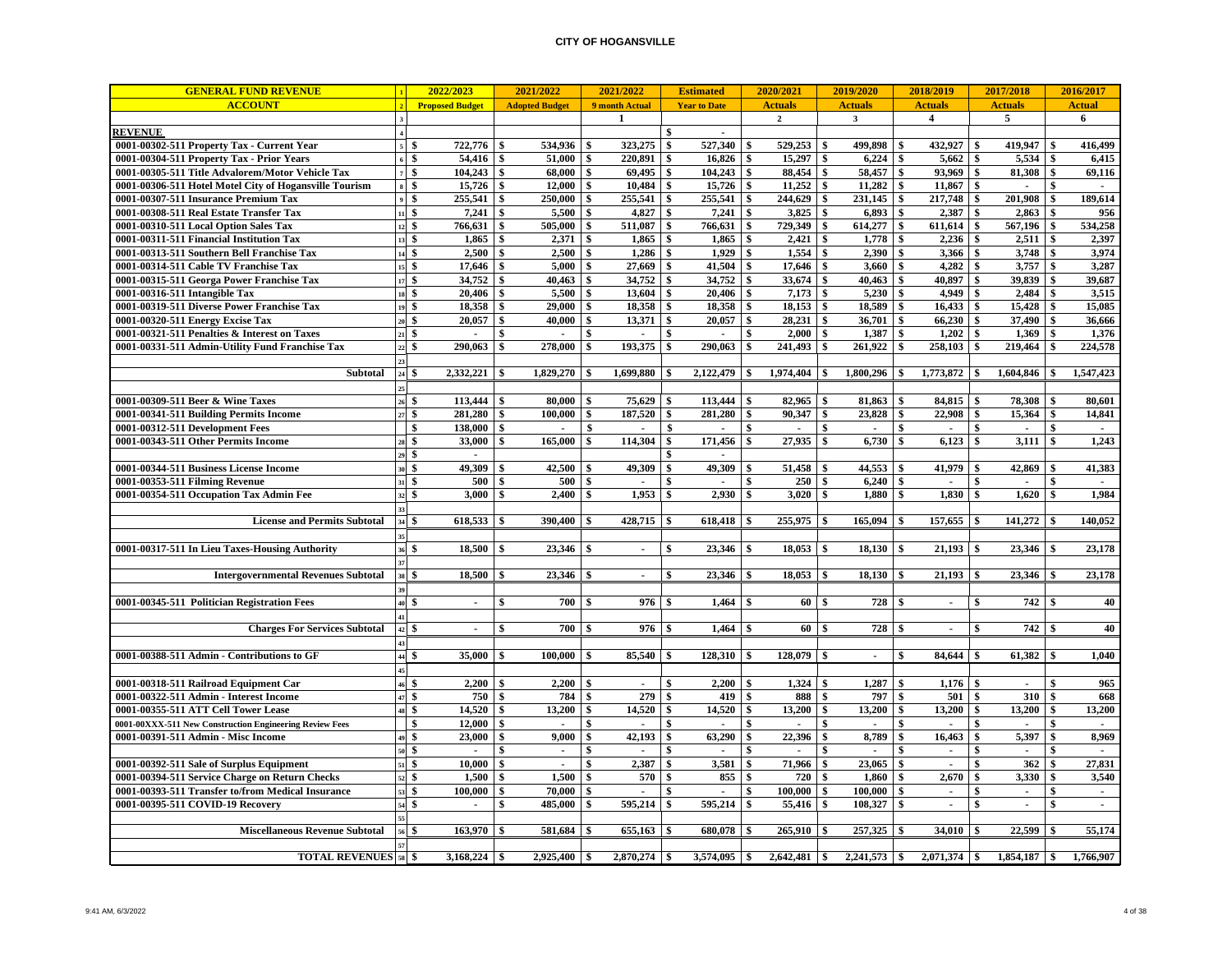|                                                                    |                  | 2022/2023              |               | 2021/2022             |              | 2021/2022      |               | <b>Estimated</b>    |                  | 2020/2021                |               | 2019/2020               |            | 2018/2019                | 2017/2018     |                          |                     | 2016/2017     |
|--------------------------------------------------------------------|------------------|------------------------|---------------|-----------------------|--------------|----------------|---------------|---------------------|------------------|--------------------------|---------------|-------------------------|------------|--------------------------|---------------|--------------------------|---------------------|---------------|
| <b>ADMINISTRATION Department</b><br><b>ACCOUNT</b>                 |                  | <b>Proposed Budget</b> |               | <b>Adopted Budget</b> |              | 9 month Actual |               | <b>Year to Date</b> |                  | <b>Actual</b>            |               | <b>Actual</b>           |            | <b>Actual</b>            | <b>Actual</b> |                          |                     | <b>Actual</b> |
|                                                                    | $\mathbf{3}$     |                        |               |                       |              | -1             |               |                     |                  | $\mathbf{2}$             |               | $\overline{\mathbf{3}}$ |            | $\overline{4}$           | 5             |                          |                     | 6             |
| <b>EXPENSES</b>                                                    |                  |                        |               |                       |              |                |               |                     |                  |                          |               |                         |            |                          |               |                          |                     |               |
| 0001-00501-511 Admin-Salaries & Wages                              | 5                | 503,437<br>-\$         | $\mathbf{s}$  | 430,064               | -\$          | 353,666        | - \$          | 404,190             | -8               | 338,493                  | -\$           | 268,394                 | -8         | 258,085                  | -\$           | 234,954                  |                     | 219,395       |
| 0001-00502-511 Overtime                                            | $6\frac{6}{5}$   | $\sim$                 | \$            | $\blacksquare$        | \$           | 1,864          | \$            | 2,130               | -\$              | 1,078                    | $\mathbf{s}$  | 207S                    |            | 409                      | $\mathbf{s}$  | 8,503                    | - \$                | 9,877         |
| 0001-00503-511 Vacation                                            | $7 \frac{6}{5}$  | $\blacksquare$         | \$            | $\overline{a}$        | \$           | 17,308         | -\$           | 19,781              | -\$              | $9,829$ \$               |               | $18,355$ \$             |            | 10,511                   | \$            | $6,107$ \$               |                     | 17,295        |
|                                                                    |                  | -\$                    | $\mathbf{s}$  | ÷.                    | \$           |                | $\mathbf{\$}$ |                     | $\mathbf{s}$     | 4,650                    | \$            |                         | \$         |                          | \$            |                          | $\ddot{\mathbf{s}}$ |               |
| 0001-00504-511 Admin Bereavement, other                            |                  | $\sim$                 |               |                       |              |                | -\$           |                     | -\$              |                          |               |                         |            |                          |               |                          | -S                  |               |
| 0001-00504-511 Admin Bonus                                         | 9 \$             | $\sim$                 | \$            | $\sim$                | \$           | 4,548          |               | 5,198               |                  | $\sim$                   | \$            | 2,924                   | \$         | 3,251                    | \$            | 3,251                    |                     | 3,873         |
| 0001-00505-511 Health Insurance Incentive                          | $10\frac{6}{3}$  |                        | \$            |                       | \$           |                | \$            |                     | $\mathbf{s}$     |                          | \$            |                         | \$         | 3,000                    | \$            | $1,500$ \$               |                     | $\sim$        |
| 0001-00529-511 Admin Support Allocation                            | $11 \text{ }$ \$ | (99,000)               | $\mathbf{\$}$ | (60.000)              | $\mathbf{s}$ | (60,000)       | $\mathbf{s}$  | (60,000)            | -\$              | $(60,000)$ \$            |               | (60,000)                | \$         | $(60,000)$ \$            |               | (60,000)                 | $\ddot{s}$          |               |
|                                                                    | 12               |                        |               |                       |              |                |               |                     |                  |                          |               |                         |            |                          |               |                          |                     |               |
| <b>Total Salaries</b>                                              | $13 \tIm$        | $404,437$ \$           |               | $370,064$ \$          |              | 317,386        | -\$           | $371,298$ \$        |                  | $294,050$ \$             |               | 229,880 \$              |            | $215,256$ \$             |               | $194,315$ \$             |                     | 250,441       |
|                                                                    | 14               |                        |               |                       |              |                |               |                     |                  |                          |               |                         |            |                          |               |                          |                     |               |
| 0001-00506-511 Pre & Post Employment Expenses                      | $15 \text{ }$ \$ | 500S                   |               | 500                   | -\$          |                | -\$           |                     | -\$              | ٠                        | \$            | $50 \quad$ \$           |            | $\blacksquare$           | -\$           | 170S                     |                     | 4,305         |
| 0001-00507-511 IRS Penalties                                       | $16\frac{6}{3}$  | $\sim$                 | $\mathbf{s}$  | $\sim$                | $\mathbf{s}$ | 940            | <sup>\$</sup> | 1,074               | $\mathbf{s}$     | $\sim$                   | \$            | $\sim$                  | \$         | $\sim$                   | \$            | $\sim$                   | $\mathbf{s}$        | 130           |
| 0001-00508-511 Contributions to GF-Expenses                        | 17S              |                        | $\mathbf{s}$  | 50,000                | -\$          |                | \$            |                     | $\mathbf{s}$     |                          | $\mathbf{s}$  |                         | \$         |                          | $\mathbf{s}$  |                          | $\mathbf{\$}$       |               |
| 0001-00509-511 Uniform Expenses                                    | $18\frac{6}{5}$  | 2,000                  | \$            | 2,000                 | -\$          | 1,228          | -\$           | 1,403               | $\boldsymbol{s}$ | 2,387                    | \$            | $(6)$ \$                |            | 417                      | -\$           | 1,151                    | \$                  | 2,970         |
| 0001-00510-511 Employer FICA                                       |                  | -\$<br>38,513          | $\mathbf{s}$  | 32,900                | -\$          | 27,713         | -\$           | 31,672              | \$               | 25,784                   | l \$          | $20,874$ \$             |            | 19,585                   | \$            | 18,066                   | -\$                 | 18,118        |
| 0001-00511-511 Group Insurance                                     |                  | -\$<br>63,758          | \$            | 64,089                | -\$          | 63,508         | -\$           | 72,581              | -\$              |                          |               | 58,013                  | - \$       | 55,703                   | \$            | 48,230                   | - \$                | 35,832        |
| 0001-00512-511 Workers Comp                                        |                  | l \$<br>15,344         | \$            | 9,556                 | -\$          | 9,639          | -\$           | 9,983               | -\$              | 7,789                    | -\$           | 9,777                   | -\$        | 14,782                   | $\frac{1}{2}$ | $12,002$ \$              |                     | 10,352        |
| 0001-00513-511 Retirement                                          | 2 S              | 28,889                 | $\mathbf{s}$  | 18,766                | -\$          | 15,254         | -\$           | 17,433              | - \$             |                          |               | $20,696$ \$             |            | 20,345                   | $\sqrt{3}$    | $16,843$ \$              |                     | 14,989        |
| 0001-00514-511 Unemployment                                        | $23 \quad $$     | $500 \t$ \$            |               | 1,000                 | S,           |                | \$            | $\blacksquare$      | $\mathbf{s}$     | $\blacksquare$           | \$            |                         | \$         | 4,620                    | \$            |                          | \$                  |               |
|                                                                    |                  |                        |               |                       |              |                |               |                     |                  |                          |               |                         |            |                          |               |                          |                     |               |
| 0001-00515-511 Admin Staff-Travel, Training, Conference (5)        | $25 \text{ } $$  | $10,000$   \$          |               | 14,000                | -\$          | 11,637         | -\$           | 13,299              | S,               | $7,319$ \\$              |               | 4,590                   | l \$       | 4,314                    | \$            |                          |                     | 14,725        |
| 0001-00520-511 Committees-Travel, Training, Conference             | $31 \text{ } $$  | 1,500                  | \$            | 2,000                 | -\$          | 516            | -\$           | 590                 | \$               | 529                      | <sup>\$</sup> | 2,653                   | -\$        | 3,181                    | $\mathbf{s}$  | 370                      | -\$                 | 844           |
| 0001-00521-511 Mayor-Travel, Training, Conference                  | $32^{6}$         | 6,000                  | \$            | 7,000                 | -\$          | 7,095          | $\mathbf{\$}$ | 7,095               | -\$              | 1,305                    | \$            | 2,690                   | \$         | 4,957                    | \$            | 6,799                    | -\$                 | 1,084         |
| 0001-00522-511 Council Post 1-T T & C,                             | $33 \quad $$     | 5,400                  | \$            | 7,000                 | -\$          | 1,334          | -\$           | 1,525               | -\$              | 437                      | -\$           | 790                     | -\$        | 485                      | \$            | 3,189                    | -S                  | 836           |
| 0001-00523-511 Council Post 2-T T & C,                             | $34 \text{ } $$  | 5,400                  | $\mathbf{s}$  | 7,000                 | -\$          | 1,029          | \$            | 1,176               | $\mathbf{s}$     | $1,181$ \$               |               | $5 \quad$ $\sqrt{3}$    |            | 265                      | \$            |                          |                     | $\sim$        |
| 0001-00524-511 Council Post 3-T T & C,                             | $35\frac{6}{3}$  | 5,400                  | \$            | 7,000                 | -\$          | 2,054          | -\$           | 2,347               | -\$              | 1,181                    | $\mathbf{s}$  | 1,629                   | \$         | (140)                    | $\frac{1}{2}$ | 2,170                    | -\$                 | 2,018         |
| 0001-00525-511 Council Post 4-T T & C,                             | $36\frac{6}{3}$  | 5,400                  | \$            | 7,000                 | S,           | 727            | -\$           | 831                 | $\mathbf{s}$     | 437                      | $\frac{1}{2}$ |                         |            | 4,165                    | \$            | $5,595$ \$               |                     | 2,965         |
| 0001-00526-511 Council Post 5-T T & C,                             | 37S              | 5,400                  | $\mathbf{s}$  | 7,000                 | $\mathbf{s}$ | 2,471          | \$            | 2,824               | -\$              | 1,405                    | <b>S</b>      | 2,751                   | l \$       | 3,490                    | \$            | 3,500                    | - \$                | 3,172         |
|                                                                    | $41 \,$ \$       |                        | \$            |                       | \$           |                | -\$           | 16,240              |                  | 9,617                    | $\cdot$ \$    | 11,465                  |            | 6,759                    |               |                          | \$                  |               |
| 0001-00531-511 City Manager Travel, Training, Conference           |                  | 12,000                 | \$            | 14,000                | -\$          | 14,210         | $\mathbf{s}$  |                     |                  |                          | \$            |                         | \$         |                          | \$<br>\$      | $\overline{\phantom{a}}$ | \$                  | $\sim$        |
| 0001-00576-511 Assistant City Manager Travel, Training, Conference | 24S              | 7,500                  |               | 10,000                |              | 7,000          |               | 8,000               | S,               | $\sim$                   |               | $\sim$                  | \$         | $\overline{\phantom{a}}$ |               | $\blacksquare$           |                     | $\sim$        |
|                                                                    |                  |                        | \$            |                       |              |                |               |                     | $\mathbf{s}$     |                          | \$            |                         | \$         |                          |               |                          | $\mathbf{s}$        |               |
| 0001-00568-511 Events and Recognition                              | $26\frac{6}{5}$  | $\blacksquare$         |               |                       | -\$          |                | \$            |                     |                  |                          |               |                         |            | $\overline{\phantom{a}}$ | \$            |                          |                     |               |
| 0001-00516-511 Sale of Surplus Equipment-Expenses                  | 27S              | 10,000                 | \$            | 10,000                | S,           | 21,929         | -\$           | 25,062              | -\$              | 10,843                   | $\bullet$     | 3,743                   | $\sqrt{3}$ | 4,277                    | \$            | 5,492                    | -S                  | 8,323         |
| 0001-00517-511 C of H Citizen Expenses                             | $28 \frac{6}{9}$ | 1,500                  | \$            | 500                   | -\$          | 3,802          | -\$           | 4,345               | S,               | 584                      | <b>\$</b>     | 572                     | \$         | 597                      | \$            | 367                      | -\$                 | 2,131         |
| 0001-00518-511 Employee Assistance Program                         | 29S              | 409                    | \$            | 409                   | \$           | 409            | \$            | 409                 | $\mathbf{s}$     | 375S                     |               | 409                     | <b>S</b>   | 450                      | \$            | 409                      | -S                  | 409           |
| 0001-00519-511 Community Contract Services                         | 30 \$            | $\blacksquare$         | \$            |                       | -\$          |                | - \$          |                     | -\$              | $\overline{\phantom{a}}$ | \$            | 858 \$                  |            | $\blacksquare$           | \$            | 1,094                    | -S                  | 1,466         |
| 0001-00527-511 Building Permits Contracts & Expenses               | 38 \$            | 182,832                | \$            | 65,000                | -\$          | 99,399         | - \$          | 113,599             | -\$              | 90,750                   | -\$           | 25,155                  | \$         | 21,496                   | \$            | 11,738                   | -\$                 | 11,547        |
| 0001-00530-511 Motor Vehicle Repair and Maintenance                | 40\$             | 2,000                  | \$            | 500                   | -\$          | 2,755          | -\$           | 3,149               | -\$              | 1,119                    | - \$          | $721 \quad$ \$          |            | 6                        | \$            | 244S                     |                     | 771           |
| 0001-00532-511 Other Repairs/Maint                                 | 42 \$            | 5,000                  | \$            | 5,000                 | -\$          | 3,730          | -\$           | 4,263               | -\$              | 9,321                    | - \$          | 23,652                  | -\$        | 2,583                    | \$            | 1,215                    | -\$                 | 5,994         |
| 0001-00533-511 Building Repairs/Maintenance                        | 43 \$            | 70,000                 | \$            | 75,000                | \$           | 61,200         | -\$           | 69,943              | \$               | 23,621                   | - \$          | 5,146                   | \$         | 4,061                    | \$            | 3,011                    | \$                  | 458           |
|                                                                    |                  |                        |               |                       |              |                |               |                     |                  |                          |               |                         |            |                          |               |                          |                     |               |
| 0001-00534-511 Auto Insurance                                      | $44 - $$         | $375$ \$               |               | 375S                  |              | 368            | \$            | 368 <sup>8</sup>    |                  | $\sim$                   | \$            | $\sim$                  | \$         | $182 \quad$ \$           |               | $216$ \$                 |                     | (994)         |
| 0001-00535-511 Property Insurance                                  | 45 \$            | 5,500                  | $\mathbf{s}$  | 5,500                 | -\$          | 2,604          | -\$           | 2,604               | -\$              | $12,787$ \$              |               | 5,155   $\overline{\$}$ |            | 4,330                    | \$            |                          |                     | 5,223         |
| 0001-00536-511 Pub. Officials Ins & Accident                       | $46 \tIm$        |                        |               | 2,850                 | -S           | 2,507          | \$            | 2,507               | \$               | $3,152$ \$               |               |                         |            | 5,949                    | \$            | 7,134 \$                 |                     | 6,880         |
| 0001-00549-511 Liability Insurance                                 | $59$ \$          | 5,350                  | \$            | 5,350                 | - \$         | 5,320          | \$            | 5,320               |                  | 13,136                   | \$            |                         |            | 8,355                    | $\frac{1}{2}$ | $9,842$ \$               |                     | 9,876         |
|                                                                    |                  |                        |               |                       |              |                |               |                     |                  |                          |               |                         |            |                          |               |                          |                     |               |
| 0001-00537-511 Tourism/Marketing                                   | 47 \$            | $9,000$   \$           |               | 12,000                | -S           | 100            | - \$          | 114                 | -\$              | $6,626$ \$               |               | $3,308$ \$              |            | $\overline{\phantom{a}}$ | \$            |                          | \$                  |               |
| 0001-00538-511 Engineering Services                                | 48 \$            | 5,000                  | \$            | 5,000                 | - \$         | 13,814         | -\$           | 15,787              | -\$              | $1,013$ \$               |               | $11,493$ \$             |            | 2,766                    | \$            | $83 \quad$               |                     | 1,979         |
| 0001-00539-511 Legal Services                                      | 49 \$            | $45,000$ \$            |               | 45,000                | -\$          | 36,009         | \$            | $41,153$ \$         |                  | $101,095$ \$             |               | $34,414$ \$             |            | $37,126$ \$              |               | $49,803$ \$              |                     | 36,268        |
| 0001-00540-511 Other Professional Services                         | $50\frac{6}{3}$  | $15,000$ \$            |               | 15,000                | \$           | 18,469         | \$            | $21,107$ \$         |                  | $12,096$ \$              |               | $22,254$ \$             |            | $26,748$ \$              |               | $3,087$ \$               |                     | 8,332         |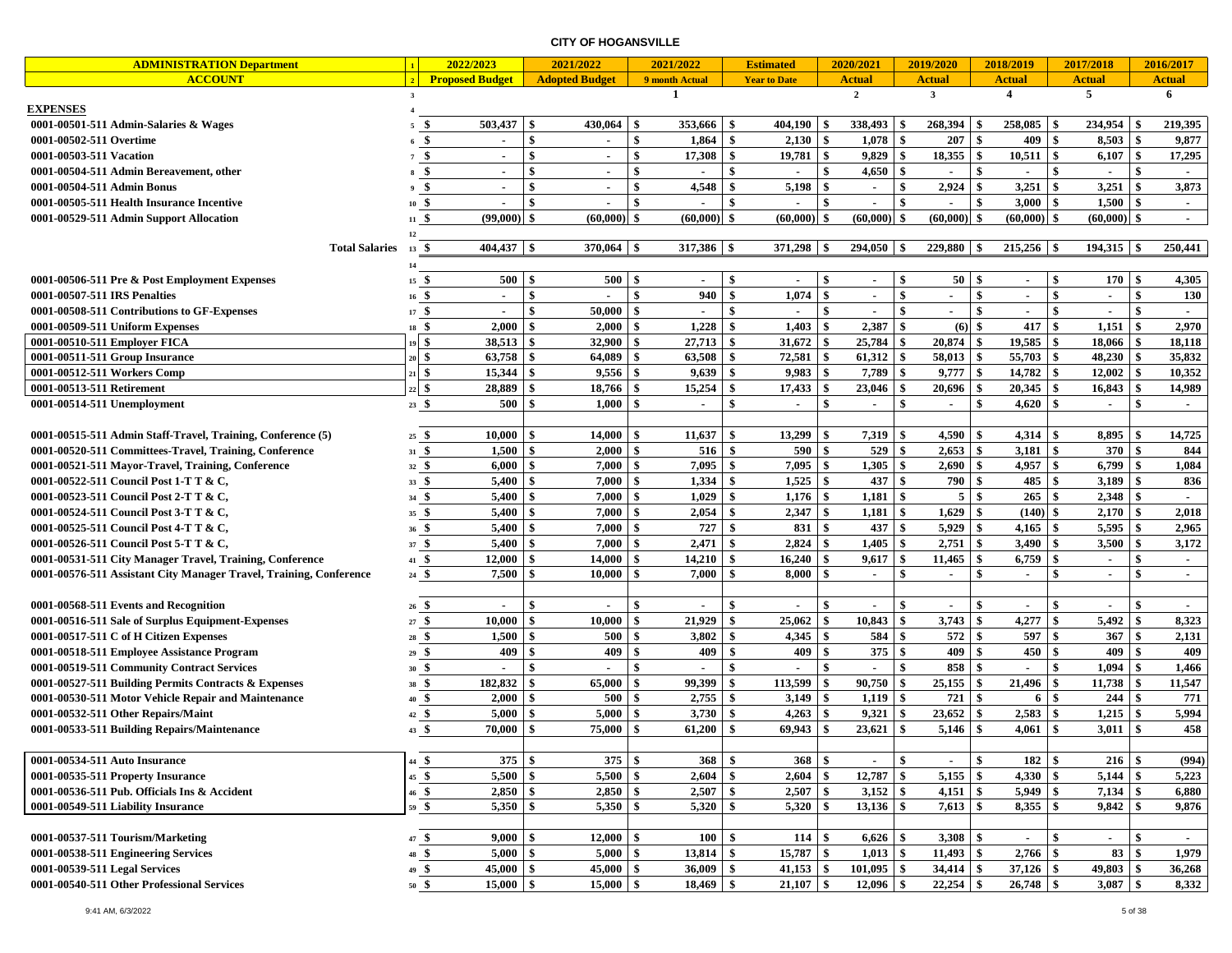| <b>ADMINISTRATION Department</b>                                        |                       | 2022/2023                |                        | 2021/2022                |                  | 2021/2022                |                    | <b>Estimated</b>         |              | 2020/2021                |               | 2019/2020                   |                    | 2018/2019     |               | 2017/2018        |                    | 2016/2017           |
|-------------------------------------------------------------------------|-----------------------|--------------------------|------------------------|--------------------------|------------------|--------------------------|--------------------|--------------------------|--------------|--------------------------|---------------|-----------------------------|--------------------|---------------|---------------|------------------|--------------------|---------------------|
| <b>ACCOUNT</b>                                                          |                       | <b>Proposed Budget</b>   |                        | <b>Adopted Budget</b>    |                  | 9 month Actual           |                    | <b>Year to Date</b>      |              | <b>Actual</b>            |               | <b>Actual</b>               |                    | <b>Actual</b> |               | <b>Actual</b>    |                    | <b>Actual</b>       |
|                                                                         | $\mathbf{3}$          |                          |                        |                          |                  | <sup>1</sup>             |                    |                          |              | $\overline{2}$           |               | $\mathbf{3}$                |                    | 4             |               | 5                |                    | 6                   |
| 0001-00541-511 Advertising                                              | 51S                   | 3,000                    | \$                     | $3,000$ \$               |                  | $60 \mid$ \$             |                    | $69$ \$                  |              | 3,262                    | <b>S</b>      | $2,945$ \$                  |                    | $2,874$ \$    |               | 2,229            | <sup>\$</sup>      | 4,122               |
| 0001-00542-511 Dues, Publications, Subscriptions, Memberships           | $52 \text{ } $$       | 7,500                    | $\mathbf{s}$           | $7,500$ \$               |                  | 9,393                    | -\$                | 10,735                   | l s          | 6,218                    | $\mathbf{s}$  | 8,749                       | $\mathbf{s}$       | 7,009         | \$            | 7,892            | $\hat{\mathbf{s}}$ | 9.903               |
| 0001-00543-511 Utilities                                                | $53\frac{6}{5}$       | 17,279                   | \$                     | 17,279                   | -\$              | 14,144                   | -\$                | $16,165$ \$              |              | 17,137                   | $\mathbf{\$}$ | 15,481                      | $\mathbf{\$}$      | 14,626        | \$            | 9,059            | \$                 | 7,609               |
| 0001-00544-511 Telephones                                               | 54S                   | 23,500                   | \$                     | 23,500                   | -\$              | 40,667                   | -\$                | 52,000                   | -\$          | 35,559                   | \$            | 21,710                      | \$                 | 18,857        | \$            | 18,434           | \$                 | 11,852              |
|                                                                         |                       |                          |                        |                          |                  |                          |                    |                          |              |                          |               |                             |                    |               |               |                  |                    |                     |
| 0001-00528-511 Premium Support (CFeyes)                                 | 39S                   | $\overline{\phantom{a}}$ | \$                     | $\sim$                   | \$               | $\overline{a}$           | $\mathbf{\$}$      | $\blacksquare$           | \$           | $\overline{\phantom{a}}$ | \$            | 3,113                       | \$                 | 4,385         | \$            | 1,742            | \$                 | 1,614               |
| 0001-00545-511 PC/Network Support                                       | 55 \$                 | 5,000                    | \$                     | 5,000                    | \$               | 1,714                    | $\boldsymbol{s}$   | 1,959                    | \$           | 5,854                    | \$            | 2,013                       | \$                 | 1,484         | \$            | 1,503            | \$                 | 1,615               |
| 0001-00552-511 IT Support (Sophicity)                                   | $62 \text{ } $$       | $\overline{\phantom{a}}$ | -\$                    | $\blacksquare$           | \$               | $\sim$                   | \$                 | $\blacksquare$           | \$           | 21,201                   | \$            | 11,150                      | $\sqrt{3}$         | 8,400         | \$            | $\sim$           | \$                 | $\sim$              |
| 0001-00571-511 Computer Expenses & Maintenance                          | 77S                   | 40,000                   | -\$                    | 40,000                   | \$               | 31,583                   | $\mathbf{s}$       | 36,095                   | - \$         | 17,434                   | -\$           | 11,293                      | $\mathbf{\hat{s}}$ | 1,923         | \$            | 2,880            | \$                 | 5,167               |
|                                                                         |                       |                          |                        |                          |                  |                          |                    |                          |              |                          |               |                             |                    |               |               |                  |                    |                     |
| 0001-00546-511 Postage                                                  | $56\frac{6}{9}$       | 1.750                    | -\$                    | 1,750                    | -\$              | 152                      | $\mathbf{\hat{S}}$ | 174                      | <b>S</b>     | 1.097                    | $\mathbf{s}$  | 1.845                       | $\mathbf{s}$       | 1.241         | \$            | 1.455            | \$                 | 2,317               |
| 0001-00547-511 Hummingbird Festival Expenses                            | 57S                   | 5,500                    | - \$                   | 5,500                    | $\vert$ \$       | 580                      | \$                 | 663                      | <b>S</b>     | 165                      | \$            | 3,282                       | $\mathbf{\hat{s}}$ | 4,140         | \$            | 6,112            | $\mathbf{\$}$      | 4,659               |
| 0001-00548-511 Equipment Rental                                         | $58\quad$             | 5,300                    | -\$                    | 5,300                    | \$               | 5,389                    | \$                 | 5,879                    | l \$         | 3,624                    | \$            | 4,546                       | $\mathbf{s}$       | 4,222         | \$            | 4,280            | \$                 | 4,814               |
| 0001-00550-511 Economic Development                                     | $60\frac{5}{9}$       | 22,000                   | - \$                   | 22,000                   | \$               | 22,792                   | \$                 | 22,792                   | <b>S</b>     | 995                      | $\mathbf{\$}$ | $2,015$ \$                  |                    | 690           | $\mathbf{s}$  | 330              | $\mathbf{\$}$      | $\sim$              |
| 0001-00551-511 Supplies & Maintenance                                   | 61S                   | 500                      | $\mathbf{s}$           | 500                      | $\mathbf{s}$     | ÷                        | \$                 | $\mathbf{r}$             | $\mathbf{s}$ | $\sim$                   | $\mathbf{s}$  | 133                         | $\mathbf{s}$       | 5,475         | \$            | $\mathbf{r}$     | $\mathbf{s}$       | $\sim$              |
| 0001-00554-511 Recreation Facility Utilities                            | $63 \frac{6}{9}$      | $\overline{a}$           | $\boldsymbol{\hat{s}}$ | $\sim$                   | \$               | 2,960                    | \$                 | 3,383                    | <b>S</b>     | 2,911                    | \$            | 3,254                       | $\mathbf{\hat{s}}$ | 1,483         | $\mathbf{\$}$ | $\sim$           | \$                 | $\sim$              |
| 0001-00555-511 Municode - Laserfische/Meeting Mngmnt Software           | $64\frac{6}{9}$       | 8,000                    | $\mathbf{s}$           | 8,000                    | -\$              | $\blacksquare$           | $\mathbf{\$}$      | 8,000                    | \$           | 2,155                    | \$            | 11,723                      | $\mathbf{\$}$      | $\sim$        | \$            | $\sim$           | \$                 | $\sim$              |
| 0001-00556-511 Line Of Credit Interest Expense                          | $65\frac{6}{9}$       |                          | \$                     | $\overline{\phantom{a}}$ | \$               | 4,617                    | \$                 | 4,617                    | \$           | 301                      | $\mathbf{s}$  | $\mathbf{r}$                | \$                 | 931           | \$            | 1,134            | \$                 | 3,185               |
| 0001-00557-511 Copier Expenses                                          | $66\frac{6}{3}$       | 3,500                    |                        | 3,500                    |                  | 2,382                    | -\$                | 2,722                    | S.           | 2,037                    | -\$           | 6,888                       | \$                 | 3,897         | \$            | 3,577            | \$                 | 1,170               |
| 0001-00558-511 CC, Web, Bank Fees                                       | 67S                   | 100                      | \$                     | 50                       | \$               | 110                      | -\$                | 126                      | \$           | 14,254                   | \$            | 5,624                       | $\mathbf{\hat{s}}$ | 160           | \$            | 59               | $\mathbf{\hat{s}}$ | 55                  |
|                                                                         |                       | 5,000                    | $\mathbf{s}$           | 7,500                    | $\mathbf{s}$     |                          | \$                 |                          | \$           | 2,432                    | -\$           | $5,000$ \$                  |                    | $5,000$ \ \$  |               |                  | \$                 |                     |
| 0001-00559-511 Annual Contracts                                         | $68\frac{5}{5}$<br>\$ |                          | \$                     | 12,000                   | -\$              | $\blacksquare$<br>12,613 | $\ddot{\bm{x}}$    | $\blacksquare$<br>14,415 | \$           | 21,304                   | $\mathbf{s}$  | 10,327                      | $\mathbf{s}$       |               | \$            | $\sim$<br>10,202 | \$                 | 956<br>$\mathbf{r}$ |
| 0001-00560-511 Municipal Election Expenses                              | 69<br>70S             | 7,500                    | $\mathbf{\$}$          | 7,500                    | \$               | 6,039                    | $\mathbf{s}$       | 6,902                    | <b>S</b>     | 10,707                   | $\mathbf{\$}$ | 7,281                       | \$                 | 11,495        | \$            | 6,838            | \$                 | 7,492               |
| 0001-00561-511 Office Supplies<br>0001-00562-511 Supplies $&$ Materials | $71 \,$ \$            | 2,500                    |                        | 2,500                    | \$               | 7,418                    | $\mathbf{\$}$      | 8,478                    | - \$         | 7,713                    | \$            | 8,136                       | $\mathbf{s}$       | 2,610         |               | 1,807            | \$                 | 7,091               |
| 0001-00564-511 Vehicle Expenses                                         | 72S                   | 3,339                    | -\$                    | 339                      | \$               | 3,651                    | -\$                | 4,173                    | -\$          | 5,578                    | \$            | 2,040                       | $\mathbf{s}$       | 77            | \$            | 169              | \$                 | 113                 |
| 0001-00565-511 Small Tools                                              | $73 \t$$              | 150                      | \$                     | $150 \text{ s}$          |                  |                          | \$                 |                          | \$           | $\sim$                   | \$            | 1,200                       | $\mathbf{s}$       | $\sim$        | $\mathbf{s}$  | $\sim$           | \$                 | $\sim$              |
| 0001-00566-511 City Annex Expenses                                      | $\mathbf{s}$          | 25,000                   | $\mathbf{S}$           | 100.000                  | -\$              | 1,050                    | \$                 | 1,200                    | $\mathbf{s}$ | $\sim$                   | \$            | $\mathcal{L}_{\mathcal{A}}$ | $\mathbf{s}$       | $\sim$        | \$            | $\sim$           | $\hat{\mathbf{s}}$ | $\sim$              |
| 0001-00567-511 Trophies and Awards                                      | 74<br>$75\frac{6}{5}$ | $\overline{\phantom{a}}$ | \$                     |                          | \$               | 97                       | $\mathbf{\hat{S}}$ | 111                      | <b>\$</b>    | $\sim$                   | \$            | $\mathbf{r}$                | \$                 | $\sim$        | \$            | $\sim$           |                    | $\sim$              |
| 0001-00570-511 Codification                                             | 76S                   | 5,000                    | \$                     | 15,000                   |                  | 14,380                   |                    | 14,380                   | -\$          | 1,425                    | -\$           | 1,425                       | \$                 | 1,425         | \$            | 1,425            | \$                 | 1,425               |
| 0001-00572-511 Janitorial Supplies                                      | \$<br>78              | 700                      | -\$                    | 700                      |                  | 558                      |                    | 638                      |              | 626                      | \$            | 871                         | \$                 | 742           | \$            | 957              | \$                 | 1,446               |
|                                                                         |                       |                          |                        |                          |                  |                          |                    |                          |              |                          |               |                             |                    |               |               |                  |                    |                     |
| 0001-00573-511 Auditor Expense (Audit & Special Projects)               | 79 \$                 | 42,500                   | -\$                    | 46,000                   | -\$              | 35,310                   | - \$               | 40,354                   | <b>S</b>     | 47,374                   | -\$           | 43,203                      | \$                 | 34,254        | \$            | 45,789           | \$                 | 35,080              |
| 0001-00574-511 Engineering-New Construction Review                      | \$                    | 12,000                   | \$                     | $\sim$                   | \$               | $\sim$                   | \$                 | $\blacksquare$           |              |                          |               |                             |                    |               |               |                  |                    |                     |
| 0001-00575-511 Computer Hosting Services                                | -\$<br>80             | $\blacksquare$           | \$                     | $\blacksquare$           | \$               | $\sim$                   | \$                 | $\blacksquare$           | -\$          | 6,907                    | -\$           |                             |                    | $6,500$   \$  |               | 6,000            | \$                 | 5,500               |
| 0001-00578-511 ATT Infrastructure                                       | \$<br>81              | $\sim$                   | $\mathbf{\$}$          | $\sim$                   | \$               | $\sim$                   | $\mathbf{\$}$      | $\sim$                   | $\mathbf{s}$ | $\sim$                   | $\mathbf{s}$  | $\sim$                      | $\mathbf{s}$       | $\sim$        | \$            | 18.559           | $\mathbf{s}$       | 428                 |
| 0001-00581-511 Admin-ATT New Phone Equipment                            | 82S                   |                          | -\$                    | $\ddot{\phantom{1}}$     | \$               | $\overline{a}$           | -\$                | $\sim$                   | \$           | $\overline{a}$           | \$            | $\sim$                      | \$                 | 414           | \$            | 1,655            | \$                 | 1,655               |
| 0001-00588-511 Tax Commissioner                                         | $84\quad$             | 5,000                    | $\mathbf{\hat{S}}$     | 5,000                    | $\boldsymbol{s}$ | $\sim$                   | $\mathbf{\$}$      | $\blacksquare$           | \$           | 2,100                    | $\mathbf{s}$  | 5,309                       | $\mathbf{s}$       | 9,149         | $\mathbf{s}$  | 5,554            | $\mathbf{\$}$      | 2,597               |
| 0001-00603-511 Land and Building                                        | $85\quad$ \$          | $\sim$                   | \$                     | $\blacksquare$           | -\$              | $\blacksquare$           | \$                 | $\sim$                   | \$           | 417,449                  | -\$           | $\sim$                      | \$                 | 81,655        | <b>S</b>      | 61,132           | \$                 | $\sim$              |
| 0001-00630-511 Civil Rights Marker                                      | \$<br>86              | $\sim$                   | $\mathbf{s}$           | $\blacksquare$           | \$               | $\sim$                   | \$                 | $\mathbf{r}$             | $\mathbf{s}$ | $\sim$                   | \$            | $\sim$                      | \$                 | 2,500         | $\mathbf{s}$  | $\mathbf{r}$     | $\mathbf{\$}$      | $\sim$              |
| 0001-00635-511 Contingency (Reserved)                                   | 87S                   | 50.000                   | $\mathbf{\hat{S}}$     | 50.000                   | $\ddot{\bm{x}}$  | 25,617                   | $\hat{\mathbf{s}}$ | $\mathbf{r}$             | \$           | $\sim$                   | $\mathbf{s}$  | 3.645                       | $\mathbf{\hat{s}}$ | $\sim$        | $\mathbf{s}$  | (356)            | $\hat{\mathbf{s}}$ | (84)                |
|                                                                         |                       |                          |                        |                          |                  |                          |                    |                          |              |                          |               |                             |                    |               |               |                  |                    |                     |
|                                                                         |                       |                          |                        |                          |                  |                          |                    |                          |              |                          |               |                             |                    |               |               |                  |                    |                     |
| <b>Total Other Expenses</b>                                             | \$<br>91              | 874,938                  | - \$                   | 897,863                  | -\$              | 682,045                  | - \$               | 753,830                  | \$           | 1,088,066                | - \$          | 502,154                     | -S                 | 499,472       | - \$          | 448,624          | - S                | 332,784             |
| Total Expenses 92 \$                                                    |                       | 1,279,375 \$             |                        | $1,267,927$ \$           |                  | 999,431                  | - \$               | 1,125,128                | - \$         | 1,382,116                | -\$           | 732,034                     | - \$               | 714,728       | - \$          | 642,939 \$       |                    | 583,225             |
| Total Income / $(Loss)$ 93 \$                                           |                       | 1,888,849 \$             |                        | 1,657,473                | - \$             | 1,870,843                | - \$               | 1,517,353 \$ 1,260,365   |              |                          | - \$          | 1,509,539                   | \$                 | 1,356,646     | -\$           | $1,211,248$ \$   |                    | 1,183,682           |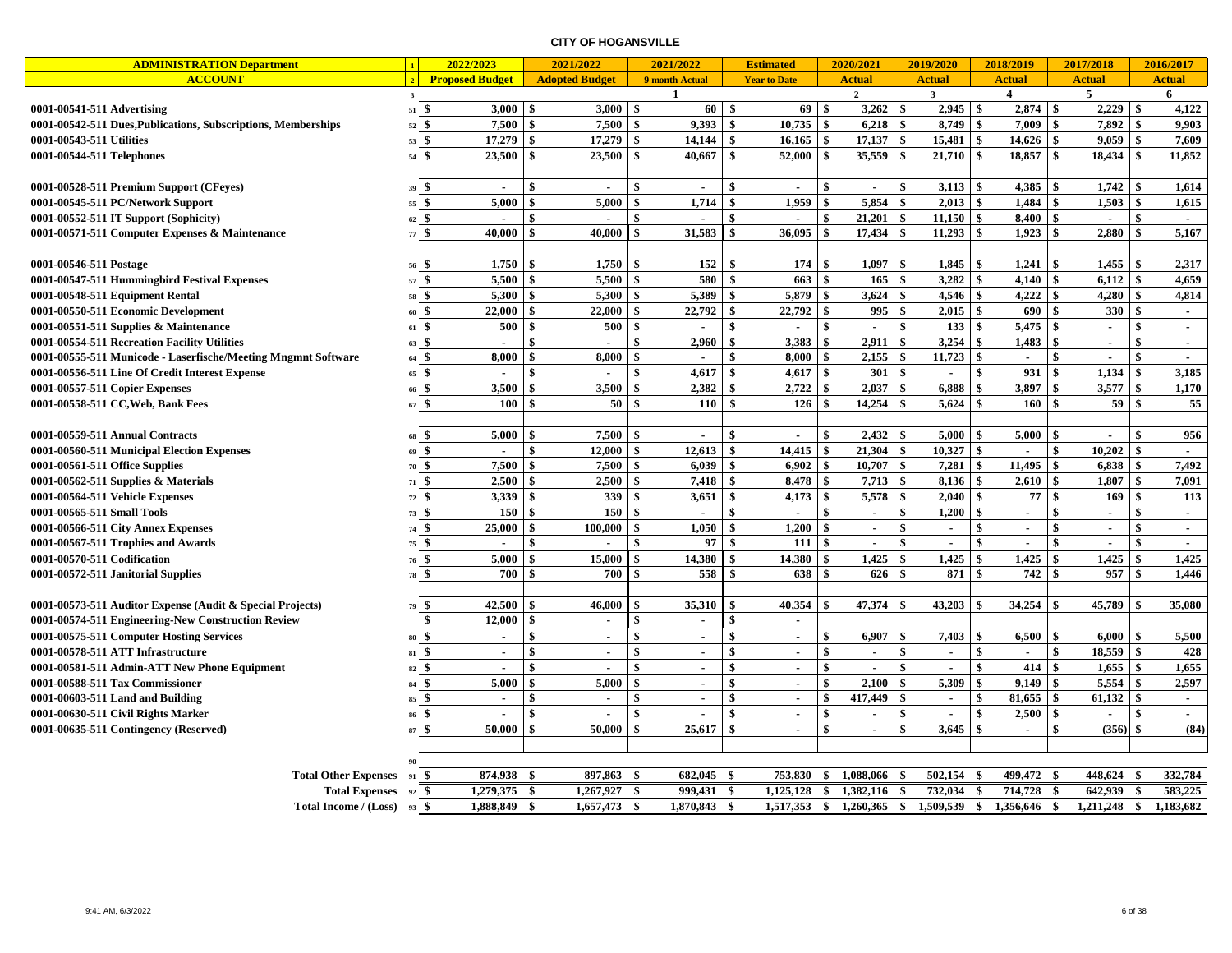| <b>POLICE Department</b>                                       |                                | 2022/2023              |              | 2021/2022             | 2021/2022            |     | <b>Estimated</b>    |                  | 2020/2021        |                    | 2019/2020      |     | 2018/2019                  |               | 2017/2018      |     | 2016/2017      |
|----------------------------------------------------------------|--------------------------------|------------------------|--------------|-----------------------|----------------------|-----|---------------------|------------------|------------------|--------------------|----------------|-----|----------------------------|---------------|----------------|-----|----------------|
| <b>ACCOUNT</b>                                                 |                                | <b>Proposed Budget</b> |              | <b>Adopted Budget</b> | 9 month Actual       |     | <b>Year to Date</b> |                  | <b>Actuals</b>   |                    | <b>Actuals</b> |     | <b>Actuals</b>             |               | <b>Actuals</b> |     | Actual         |
|                                                                |                                |                        |              |                       | $\mathbf{1}$         |     |                     |                  | $\boldsymbol{2}$ |                    | $\mathbf{3}$   |     | 4                          |               | 5              |     | 6              |
| <b>REVENUE - POLICE</b>                                        |                                |                        |              |                       |                      |     |                     |                  |                  |                    |                |     |                            |               |                |     |                |
| 0001-00331-521 "Court" Fines & Forfeitures                     | $\overline{5}$                 | <b>See Court</b>       |              | <b>See Court</b>      | <b>See Court</b>     |     | <b>See Court</b>    | \$               | $\sim$           | -\$                | $\sim$         | -\$ | $321,771$ \$               |               | 357,533        | -\$ | 429,257        |
| 0001-00332-521 Insurance Proceeds                              | $6 \overline{3}$               |                        | \$           | $\sim$                | \$<br>$\sim$         |     |                     | \$               | $\sim$           | \$                 | $\sim$         | \$  | $12,900$ \$                |               | 7,283          | -\$ | 25,208         |
| 0001-00333-521 Probation Payments                              | $7 \frac{1}{3}$                | 35,000                 | \$           | 35,000                | \$<br>20,392         | \$  | 30,588              | \$               | 42,061           | -\$                | 29,042         | -\$ | 28,676                     | \$            | 41,890         | \$  | 58,553         |
| 0001-00334-521 Rent Income from Probation                      | \$<br>$\bf{8}$                 | $\sim$                 | \$           | $\sim$                | \$<br>$\blacksquare$ | \$  | $\blacksquare$      | \$               |                  | \$                 | $\blacksquare$ | \$  | 1,382                      | \$            | 3,569          | \$  | 6,438          |
| 0001-00335-521 Equipment Rental Income (Hide)                  | $9 \mid$ \$                    |                        |              |                       |                      | \$  |                     | \$               |                  | \$                 |                | \$  |                            | \$            |                |     |                |
| 0001-00350-521 Technology Fees                                 |                                | 42,000                 | \$           | 65,625                | 26,660<br>\$         | \$  | 31,992              | -\$              | 41,752           | \$                 | 41,581         | -\$ | 29,198                     | \$            | 29,115         | -\$ | 34,324         |
| 0001-00388-521 Contributions to Police Department              | $11 \quad$ \$                  | 500                    | \$           | 500                   | 501<br>\$            | \$  | 752                 | -\$              | $1,361$ \$       |                    | 5,050          | \$  | 675S                       |               | 321            | -\$ | 5,862          |
| 0001-00395-521 COVID-19 Recovery                               | $12 \quad$                     |                        | \$           | $\sim$                | \$<br>$\sim$         | \$  | $\sim$              | \$               | $\sim$           | \$                 | 108,328        | \$  | $\sim$                     | $\mathbf{\$}$ | $\sim$         | \$  |                |
| 0001-00xxx-521 Use of Fund Balance                             | $13 \mid$ \$                   |                        | \$           |                       | \$<br>$\sim$         | \$  | $\blacksquare$      | \$               |                  | \$                 |                | -\$ | $\sim$                     | \$            |                | -\$ | $\blacksquare$ |
| <b>Total Revenue</b>                                           | $14 \overline{\phantom{1}3}$   | $77,500$ \$            |              |                       |                      |     | 63,332              | -\$              |                  |                    | $184,001$ \$   |     | $394,602$ \$               |               | $439,711$ \$   |     | 559,640        |
| <b>EXPENSES - POLICE</b>                                       | 15                             |                        |              |                       |                      |     |                     |                  |                  |                    |                |     |                            |               |                |     |                |
| 0001-00501-521 Police - Salaries/Wages                         | $16$ \$                        |                        |              | 797,023 \$            |                      |     | 795,906             | - \$             | $762,209$ \$     |                    | 753,661 \$     |     | $712,392$ \$               |               | $681,632$ \$   |     | 643,394        |
| 0001-00502-521 Police Overtime                                 | $17 \t$ \$                     |                        | \$           |                       | \$<br>41,296         | \$  | 49,555              | \$               | 48,705           | \$                 | 35,842         | \$  | 31,919                     | \$            | 35,287         | \$  | 35,595         |
| 0001-00503-521 Police Vacation                                 | S.<br>18                       | $\blacksquare$         | \$           | $\blacksquare$        | 29,727<br>\$         | \$  | 35,672              | \$               | 37,403           | \$                 | 36,905         | \$  | 21,852                     | -\$           | 20,770         | \$  | 21,879         |
| 0001-00504-521 Police-Bereavement, Other                       | $19 \frac{1}{3}$               | ٠                      | \$           | $\sim$                | \$<br>544            | \$  | 544                 | -\$              |                  | \$                 |                | \$  | $\sim$                     | \$            |                |     |                |
| 0001-00504-521 Police-Bonus                                    | $20 \overline{\phantom{a}}$ \$ | $\sim$                 | \$           | $\sim$                | \$<br>11,828         | \$  | 11,828              | -\$              | 11,585           | $\mathbf{\hat{s}}$ | 11,609         | \$  | $13,698$ \$                |               | 12,381         | -\$ | 12,491         |
|                                                                | 21                             |                        |              |                       |                      |     |                     |                  |                  |                    |                |     |                            |               |                |     |                |
| Total Salaries and Wages $ z_2 $ \$                            |                                | $1,087,938$ \$         |              | $797,023$ \ \\$       | $746,650$ \ \ \$     |     | 893,506             | l \$             |                  |                    | $838,017$ \$   |     | $779,861$ \$               |               | 750,070        | -\$ | 713,359        |
| <b>EXPENSES - POLICE</b>                                       |                                |                        |              |                       |                      |     |                     |                  |                  |                    |                |     |                            |               |                |     |                |
| 0001-00506-521 Pre & Post Employment Expenses                  | $24 \overline{\phantom{1}8}$   | 2,000                  | \$           | 3,200                 | \$<br>1,170          | \$  | 1,755               | -\$              | $1,761$ \$       |                    | 2,827          | -\$ |                            |               | $3,794$ \$     |     | 8,737          |
| 0001-00508-521 Contributions to Police-Expenses                | $25 \quad$                     | ×                      | \$           | $\sim$                | \$<br>$\blacksquare$ | \$  | $\sim$              | $\mathbf{\$}$    | $\sim$           | \$                 | $\sim$         | \$  | $\sim$                     | \$            | $\blacksquare$ | -\$ | 1,881          |
| 0001-00509-521 Uniform Expense                                 | $26\frac{8}{5}$                | 12,500                 | \$           | 10,000                | \$<br>6,775          | \$  | 10,163              | \$               | $11,903$ \$      |                    | $8,185$ \$     |     | $15,249$ \$                |               | 9,569          | \$  | 7,034          |
| 0001-00510-521 Employer FICA                                   |                                | 83,227                 | \$           | 60,972                | 54,635<br>\$         | \$  | 81,953              | \$               | 62,488           | -\$                | 60,237         | \$  | 55,750                     | -\$           | 53,186         | -\$ | 50,991         |
| 0001-00511-521 Group Insurance                                 | $28 \t3$                       | 211,969                | \$           | 174,022               | 239,334<br>\$        | \$  | 359,001             | \$               | 217,916          | -\$                | 198,715        | \$  | 190,619                    | -\$           | 187,650        | -\$ | 182,666        |
| 0001-00512-521 Workers Comp                                    | $29$ \$                        | 28,328                 | \$           | 25,938                | 26,727<br>\$         | \$  | 28,220              | \$               |                  |                    | 30,408         | -\$ | 31,228                     | \$            | 25,571         | \$  | 21,645         |
| 0001-00513-521 Retirement                                      | $30 \quad$ \$                  | 51,111                 | \$           | 50,935                | 39,009<br>\$         | \$  | 58,514              | \$               | 48,187           | \$                 | 43,274         | \$  | $40.690$ \$                |               | 35,218         | S.  | 32,197         |
| 0001-00514-521 Unemployment                                    | $31 \quad$                     | 1,000                  | \$           | 1,000                 | \$<br>$\sim$         | \$  | $\sim$              | -\$              | $\sim$           | \$                 | $\sim$         | \$  | $\sim$                     | \$            | $\sim$         | \$  | 1,214          |
| 0001-00515-521 Non-sworn Travel, Trng, Conf - Staff (5)        | $32 \overline{\text{S}}$       | 2,500                  | \$           | 2,500                 | \$<br>1,658          | \$  | 2,487               | $\boldsymbol{s}$ | 1,446            | -S                 | 5,034          | \$  | 8,123                      | -\$           | 11,677         | \$  | 6,041          |
| 0001-00516-521 Court-Solicitor (move to Court Dept 522)        | $33 \mid$ \$                   |                        | \$           | $\sim$                | \$                   | \$  | $\blacksquare$      | \$               | 14,400           | -\$                | 15,600         | -\$ | 14,400                     | -\$           | 14,400         | -\$ | 14,400         |
| 0001-00517-521 Certification, Accreditation                    | $34 \frac{8}{9}$               | 600                    |              | 600                   | 375<br>\$            | \$  | 563                 | \$               | 375              | -\$                | 553            | -\$ | 453                        | -\$           | 515            | -\$ |                |
| 0001-00518-521 Employee Assistance Program                     | 35 <sup>8</sup>                | 450                    |              | 450                   | 409<br>\$            | \$  | 409                 | -\$              | 375              | -\$                | 409            | -\$ | 450                        | $\sqrt{3}$    | 409            | -\$ | 409            |
| 0001-00519-521 Police-Office Supplies                          | $36\frac{8}{5}$                | ٠                      | \$           | $\sim$                | \$<br>$\sim$         | \$  | $\sim$              | -\$              | $\sim$           | \$                 | $\sim$         | \$  | $27 \overline{\smash{)}\}$ |               | $\sim$         | \$  | $\sim$         |
| 0001-00520-521 Police - Animal Shelter Fees (move to Dept 523) | 37 <sup>8</sup>                |                        | \$           | $\sim$                | \$<br>$\sim$         | \$  | $\sim$              | $\boldsymbol{s}$ | $\sim$           | $\mathbf{\$}$      | 3,433          | \$  | 16,291                     | \$            | 17,740         | -\$ | 10,009         |
| 0001-00521-521 K-9 Supplies, expenses for 2 dogs               | $38 \tIm$                      | 2,500                  | \$           | $\sim$                | \$<br>$\sim$         | \$  | $\blacksquare$      | \$               |                  | \$                 | 4              | \$  | 371                        | <b>S</b>      | 526            | -\$ | $\sim$         |
| 0001-00522-521 Court-Indigent Attorney fees                    | $39 \frac{8}{9}$               |                        |              |                       | \$<br>$\blacksquare$ | \$  |                     | \$               | 150              | -\$                | 150            | \$  | 750                        | \$            |                |     |                |
| 0001-00530-521 Motor Vehicle Repair/Maint                      | $40 \quad$                     | 25,000                 | \$           | 15,000                | 29,418<br>\$         | \$  | 44,127              | \$               | 61,137           | \$                 | 37,059         | -\$ | 26,296                     | -\$           | 21,904         | -\$ | 35,205         |
| 0001-00531-521 Radio Maintenance Yr 1/5 USDA                   | $41 \quad$                     | 200,000                | \$           | 1,000                 | \$<br>$\sim$         | \$  | $\sim$              | \$               | $\sim$           | \$                 | $474 \t3$      |     | 538 \$                     |               | $\overline{a}$ | \$  | $\sim$         |
| 0001-00532-521 Other Repairs/Maint                             | $42 \quad$                     | 5,000                  | \$           | 5,000                 | \$<br>2,768          | \$  | 4,152               | $\boldsymbol{s}$ | 9,320            | -S                 | 7,001          | \$  | 845                        | \$            | 4,811          | -\$ | 865            |
| 0001-00533-521 Bldg Repair/Maintenance 1/2 yrs                 | $43 \quad$                     | 20,000                 | \$           | 20,000                | 8,959<br>\$          | \$  | 13,439              | -\$              | 41,822           | \$                 | 18,517         | \$  | 10,767                     | \$            | 2,523          | -\$ | 1,289          |
|                                                                |                                |                        |              |                       |                      |     |                     |                  |                  |                    |                |     |                            |               |                |     |                |
| 0001-00534-521 Auto Insurance                                  | $44 \quad$                     | 10,010                 | \$           | 10,010                | 9,818                | \$  | 9,818               | -\$              | $\sim$           | \$                 | 9,419          |     | 12,531                     | -\$           | 14,514         |     | 13,247         |
| 0001-00535-521 Property Insurance                              | $45 \quad$                     | 2,250                  | $\mathbf{s}$ |                       | 1,065                | \$  | 1,065               | \$               |                  |                    | $5,136$ \$     |     | $4,641$ \$                 |               |                |     | 4,896          |
| 0001-00549-521 Liability Insurance                             | $55\frac{8}{5}$                | 5,350                  | \$           | 5,350                 | $5,320$ \$<br>\$     |     | 5,320               | \$               | $16,432$ \$      |                    | $9,523$ \$     |     | $10,447$ \$                |               | $12,306$ \$    |     | 12,195         |
| 0001-00550-521 Public Officials Ins & Accident                 | $56\frac{8}{5}$                | 14,350                 | -\$          | $14,350$ \$           | $13,020$ \$          |     | 13,020              | -\$              | $16,368$ \$      |                    | $9,931$ \$     |     | $13,211$   \$              |               | $15,655$ \$    |     | 14,532         |
|                                                                |                                |                        |              |                       |                      |     |                     |                  |                  |                    |                |     |                            |               |                |     |                |
| 0001-00536-521 Criminal Investigations                         | $46 \quad$                     | 750                    | \$           | $1,500$ \$            | 350S                 |     | $525 \t$ \$         |                  |                  |                    | $\sim$         | \$  | $\sim$                     | \$            | 955S           |     | 89             |
| 0001-00539-521 Legal Services                                  |                                | $4,500$ \$             |              | $4,500$ \$            | $1,171$ \$           |     | 1,757               | -\$              | $18,695$ \$      |                    | $1,199$ \$     |     | $2,498$ \$                 |               | $1,832$ \$     |     | 1,460          |
| 0001-00540-521 Other Professional Services                     | $48 \quad$                     | 4,000                  | \$           | 4,000                 | 20,011<br>\$         | \$  | 30,017              | \$               |                  |                    | 5,320          | \$  | $\sim$                     | \$            | $2,011$ \$     |     | 1,512          |
| 0001-00542-521 Dues, Publications, Subscriptions               | $49 \t{S}$                     | 6,500                  | \$           | 6,500                 | 2,644<br>- \$        | -\$ | 3,966               | -\$              | $4,410$ \$       |                    | $424 \t$$      |     | 210                        | - \$          | 995S           |     | 963            |
| 0001-00543-521 Utilities                                       | $50 \quad$                     | 42,000                 |              | 42,000                | \$<br>38,400         | \$  | 42,000              | \$               |                  |                    | $45,905$   \$  |     | $17,585$ \$                |               | 15,489         | -\$ | 15,981         |
| 0001-00544-521 Telephones                                      | $51 \quad$                     | 21,600                 | \$           | 21,600                | 37,379<br>\$         | \$  | 56,069              | -\$              | $18,226$ \$      |                    | $18,070$ \$    |     | $15,145$ \$                |               | $16,776$ \$    |     | 16,694         |
| 0001-00545-521 PC/Network Support (Sophicity)                  | $52 \quad$                     | $\sim$                 | \$           | $\sim$                | \$<br>$\sim$         | \$  | $\sim$              | \$               | $27,085$ \$      |                    | $14,756$ \$    |     | $1,484$ \$                 |               | $1,503$ \$     |     | 1,578          |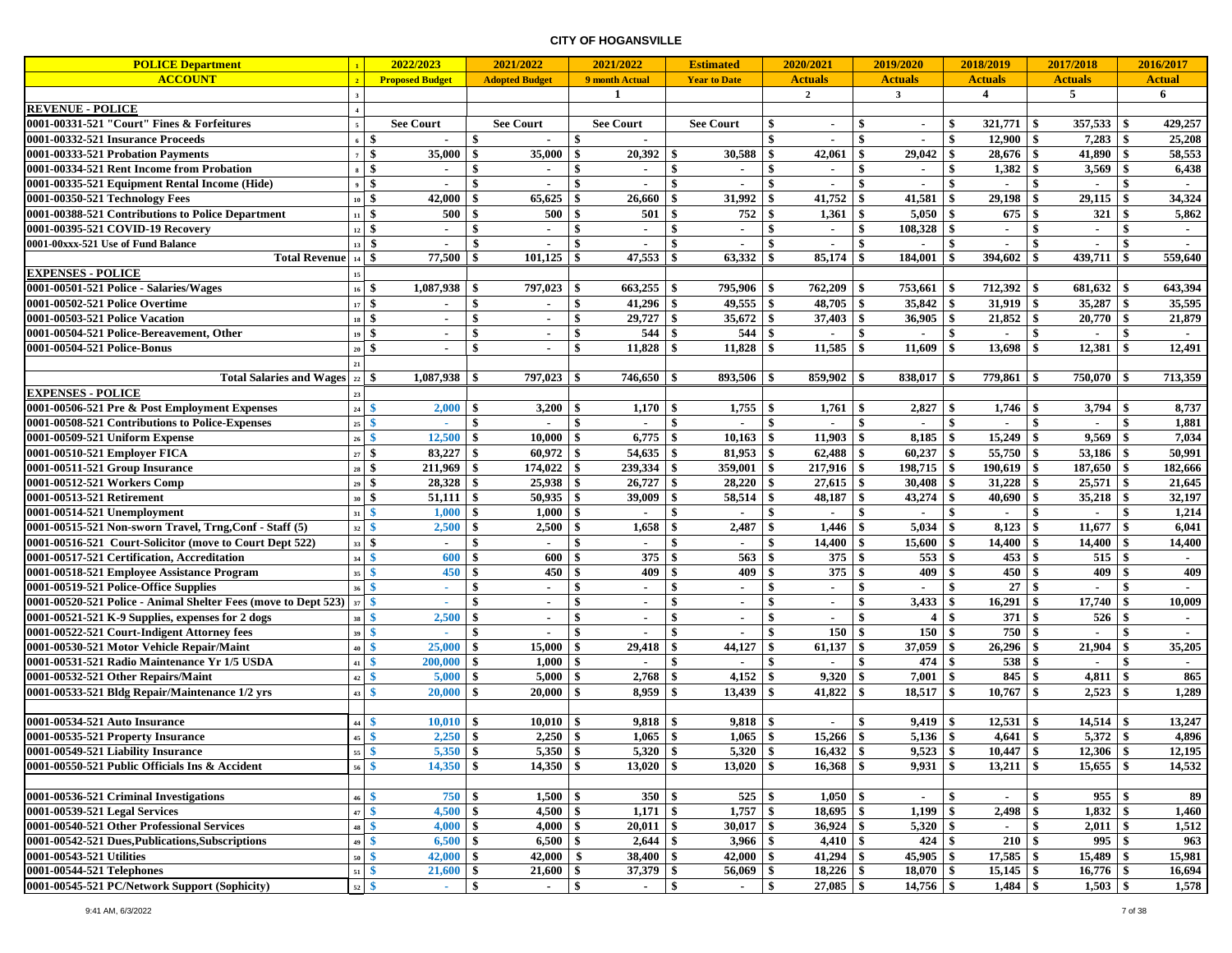| <b>POLICE Department</b>                                             |                    | 2022/2023              |              | 2021/2022             |              | 2021/2022        |              | <b>Estimated</b>    |              | 2020/2021        |      | 2019/2020        |               | 2018/2019              |                 | 2017/2018        |     | 2016/2017     |
|----------------------------------------------------------------------|--------------------|------------------------|--------------|-----------------------|--------------|------------------|--------------|---------------------|--------------|------------------|------|------------------|---------------|------------------------|-----------------|------------------|-----|---------------|
| <b>ACCOUNT</b>                                                       |                    | <b>Proposed Budget</b> |              | <b>Adopted Budget</b> |              | 9 month Actual   |              | <b>Year to Date</b> |              | <b>Actuals</b>   |      | <b>Actuals</b>   |               | <b>Actuals</b>         |                 | <b>Actuals</b>   |     | <b>Actual</b> |
|                                                                      |                    |                        |              |                       |              |                  |              |                     |              | $\overline{2}$   |      | 3                |               | $\boldsymbol{\Lambda}$ |                 | 5                |     | 6             |
| 0001-00571-521 Computer Expense                                      | 70 <sup>1</sup>    | $35,735$ \$<br>-\$     |              |                       |              | 23,663           | -\$          | $35,495$ \$         |              | 12,471           | - \$ | 4,484            | - \$          | 8.518                  | - \$            | 7,425            | -\$ | 10,525        |
| 0001-00546-521 Postage                                               | 53                 | 400 S<br>-8            |              | $400 \, \text{S}$     |              | 76 l             | -\$          | 114                 | l \$         | 232              | -\$  | 196              | -9            | 145                    | $\mathbf{s}$    | 88               | -\$ | 1,303         |
| 0001-00548-521 Equipment Rental                                      | 54                 | 2,750                  | \$           | 3,000                 | \$           | 1.685            | -\$          | 2,528               | - \$         |                  |      |                  | -\$           | $\sim$                 |                 | 396              |     | 1,507         |
| 0001-00560-521 Copier Expense                                        | 62                 | 2,500<br>-8            | \$           | 2,500                 | \$           | 1,324            | -\$          | 1,986               | - \$         | 258              |      |                  | -\$           | $\sim$                 |                 | 179              |     | 481           |
| 0001-00552-521 Towing Police Vehicles                                | 57                 | 750S<br>-\$            |              | 1.000                 | \$           | 350              | -\$          | 525                 | l \$         | 360              | -\$  | 6,336            | -9            | 235                    |                 |                  | -\$ |               |
| 0001-00556-521 Community Relations, Crime Prevention                 | 58                 | 3,000<br>-\$           | \$           | 3,000                 | <b>S</b>     | 3,469            | \$           | 5,204               | l \$         | 3,785            | \$   | 4,137            | - \$          | 2,444                  | \$              | 1,611            | -\$ | 3,476         |
| 0001-00557-521 Promotion Testing                                     | 59                 | -\$                    | \$           | $\sim$                | \$           |                  | \$           |                     | -\$          | $\blacksquare$   | \$   |                  | -S            | 85                     | \$              |                  | -\$ |               |
| 0001-00558-521 CC/Web/Bank Fees                                      | 60                 | -\$<br>360             | \$           |                       | \$           | 90               | \$           | 135                 |              |                  | \$   |                  | -\$           |                        | \$              |                  | -\$ | 292           |
| 0001-00559-521 Contracted Services                                   | 61                 | 1,000<br>-\$           | \$           | 1,500                 | $\mathbf{s}$ |                  | \$           |                     | \$           |                  | \$   | 494              | -\$           | 2,500                  | $\ddot{\bm{x}}$ |                  |     | 8,143         |
| 0001-00561-521 Office Supplies                                       | 63                 | 4,750<br>-\$           | \$           | 4,750                 | \$           | 5,791            | \$           | 8.687               | -\$          | 5.018            |      | 7.099            | -\$           | 6.353                  | \$              | 4.975            | -\$ | 7,692         |
| $0001-00562-521$ Supplies & Materials                                | 64                 | 22,500<br>-8           | \$           | 18,250                | \$           | 17,314           | \$           | 25,971              | -9           | 21,104           |      | 22,158           | -\$           | 21,349                 |                 | 18,363           | -\$ | 19,470        |
| 0001-00563-521 Inmate Housing                                        | 65                 | 5,000<br>-8            | -\$          | 5.000                 | \$           | 1.620            | -\$          | 2,430               |              | 5.040            |      | 5,355            | -\$           | 6.435                  |                 | 18,270           |     | 20,520        |
| 0001-00564-521 Vehicle Gas & Oil                                     | 66                 | 55,000<br>-9           | -\$          | 37,500                | \$           | 41,565           | -\$          | 62,348              | - \$         | 54,750           | \$   | 50,755           | -9            | 51,373                 |                 | 53,359           |     | 41,925        |
| 0001-00565-521 Small Tools                                           | 67                 | 150<br>-\$             | -\$          | 150                   | \$           | $\sim$           | \$           | ٠                   | \$           | $\sim$           | \$   |                  | $\mathbf{\$}$ | 146                    | \$              | 29               | -\$ | 65            |
| 0001-00567-521 Training Supplies                                     | $68 \quad$         | 2.500                  | \$           | 2.500                 | \$           | 137              | \$           | 206                 | -\$          | 2.353            | \$   | 3.015            | -\$           | 3.108                  | \$              |                  |     | $\sim$        |
| 0001-00569-521 Agency Personnel, Travel, Training (17)               | $69$ $\frac{6}{5}$ | 10,000                 | <b>S</b>     | 7,500                 | \$           | 6,308            | \$           | 9,462               | -\$          | 8,404            | \$   | 2,221            | -\$           | 2,988                  | \$              |                  | -\$ | $\sim$        |
| 0001-00572-521 Janitorial Supplies                                   | 71                 | 750S<br>-\$            |              | 750 \$                |              | 104              | \$           | 156                 | l \$         | 622              | \$   | 203              | $\mathbf{s}$  | 787                    | \$              | 425              | -\$ | 467           |
| 0001-00573-521 Court-Payments to Other Agencies                      | 72                 | -\$                    | \$           | $\blacksquare$        | \$           | $\sim$           | \$           | $\blacksquare$      | \$           | 30,180           | \$   |                  | -\$           | 97,425                 | -\$             | 102,964          | -\$ | 124,607       |
| 0001-00578-521 Small Equipment                                       | 73                 | 500<br>-\$             | \$           | 500                   | \$           | $\sim$           | $\mathbf{s}$ | $\blacksquare$      | \$           |                  |      | 136              | -\$           | 1,337                  | \$              | 3,931            | -\$ | 359           |
| 0001-00581-521 ATT New Equipment, Year 2013                          | 74                 | -\$                    | \$           |                       | \$           |                  | \$           |                     | -\$          |                  |      |                  | -\$           | 465                    | - \$            | 1.860            | -\$ | 1,860         |
| 0001-00586-521 Enterprise Fleet Program                              | 75                 | 93,272<br>-\$          | \$           | 66,501                | \$           | 38,181           | Ŝ.           | 57,272              | - \$         | 28,472           | \$   |                  | \$            |                        | \$              | 31,338           | -\$ | 44,237        |
| 0001-00597-521 Technology Fee Expenses                               | 76                 | 42,000<br>-\$          | \$           | 42,000                | -\$          | 11,872           | \$           | 17.808              | -\$          | 128,498          | \$   | 49.965           | -\$           | 11.083                 | \$              | 5.954            | -\$ | 14,000        |
| 0001-00602-521 Capital Vehicles (See Drug Fund)                      | 77                 | -\$                    | \$           |                       | \$           |                  | \$           |                     | \$           | $\blacksquare$   | \$   |                  | -\$           | $\blacksquare$         | \$              | 135,475          | -\$ | 23,000        |
| 0001-00635-521 Contingency                                           | 78                 | 10,000<br>-\$          | $\mathbf{s}$ | 10.000                | $\mathbf{s}$ |                  | $\mathbf{s}$ |                     | $\mathbf{s}$ | $\blacksquare$   | \$   |                  | -9            | $\blacksquare$         | \$              |                  | -\$ | $\sim$        |
|                                                                      |                    |                        |              |                       |              |                  |              |                     |              |                  |      |                  |               |                        |                 |                  |     |               |
| <b>Subtotal Other Expenses</b>                                       | 79S                | $1,050,412$ \$         |              | $725,213$ \$          |              |                  |              |                     |              | $996.192$   \$   |      | 708.117          | ∣\$           |                        |                 |                  |     | 781,659       |
| <b>Subtotal Total Police Expenses</b>                                |                    | $80\frac{8}{3}$        |              | $1,522,236$ \$        |              |                  |              | $1,892,166$   \$    |              |                  |      |                  |               | $1,488,982$ \$         |                 | $1,613,613$ \$   |     | 1,495,018     |
| Net Income / (Net Loss)                                              | $\frac{1}{3}$      | $(2,060,851)$ \$       |              | $(1,421,111)$ \$      |              | $(1,393,062)$ \$ |              | $(1,828,834)$ \$    |              | $(1,770,920)$ \$ |      | $(1,362,133)$ \$ |               | $(1,094,380)$ \$       |                 | $(1,173,903)$ \$ |     | (935, 377)    |
|                                                                      |                    |                        |              |                       |              |                  |              |                     |              |                  |      |                  |               |                        |                 |                  |     |               |
| <b>Combined Police, Court, Code Enforcement Revenue</b>              |                    | \$<br>652,500          | -\$          | 526.125               | -\$          | 487,414          | - \$         | 545,147             | l \$         | 493.905          | \$   | 522,267          |               | 394,602                | \$              | 439.711          |     | 559,640       |
| <b>Combined Police, Court, Code Enforcement Expenses</b>             |                    | \$                     |              |                       |              | 1,595,016        | \$           | 2,092,764           | $1$ \$       | 1,992,640        | \$   | 1,669,898        | -\$           | 1.488.982              | \$              | $1,613,613$ \$   |     | 1,495,018     |
| Combined Police, Court, Code Enforcement Revenue Net Income / (Loss) |                    | \$<br>$(1,686,651)$ \$ |              | $(1,165,611)$ \$      |              | $(1,107,602)$ \$ |              | $(1,547,618)$ \$    |              | $(1,498,735)$ \$ |      | $(1,147,631)$ \$ |               | $(1,094,380)$ \$       |                 | $(1,173,903)$ \$ |     | (935, 377)    |
|                                                                      |                    |                        |              |                       |              |                  |              |                     |              |                  |      |                  |               |                        |                 |                  |     |               |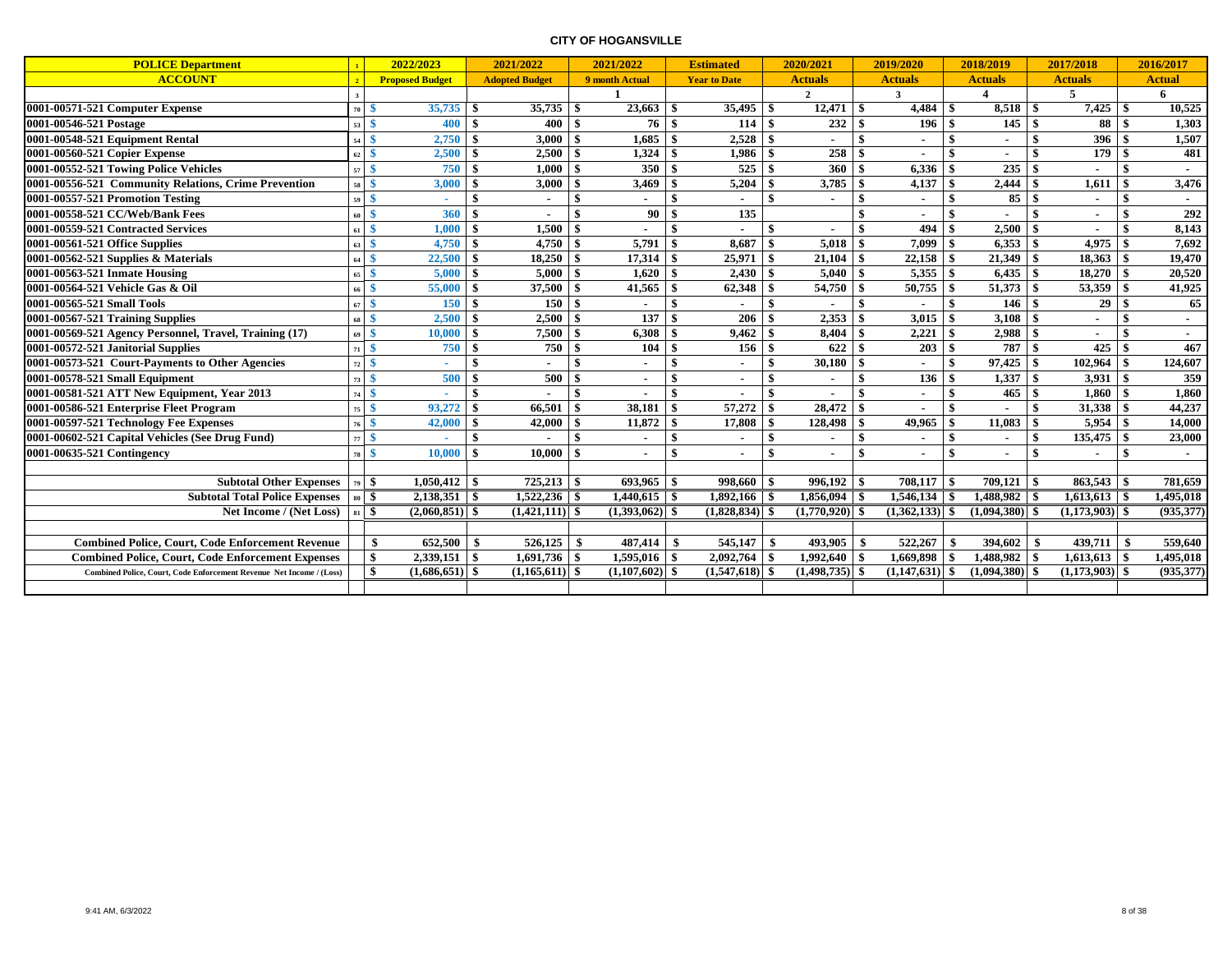| <b>COURT - DEPARTMENT</b>                           |                               | 2022/2023              | 2021/2022             |    | 2021/2022      | <b>Estimated</b>    |      | 2020/2021      |      | 2019/2020                |      | 2018/2019                |      | 2017/2018                |              | 2016/2017      |
|-----------------------------------------------------|-------------------------------|------------------------|-----------------------|----|----------------|---------------------|------|----------------|------|--------------------------|------|--------------------------|------|--------------------------|--------------|----------------|
| <b>ACCOUNT</b>                                      |                               | <b>Proposed Budget</b> | <b>Adopted Budget</b> |    | 9 month Actual | <b>Year to Date</b> |      | <b>Actuals</b> |      | <b>Actuals</b>           |      | <b>Actuals</b>           |      | <b>Actuals</b>           |              | <b>Actual</b>  |
|                                                     |                               |                        |                       |    |                |                     |      | $\overline{2}$ |      | 3                        |      |                          |      | 5                        |              | 6              |
| <b>REVENUE - COURT</b>                              |                               |                        |                       |    |                |                     |      |                |      |                          |      |                          |      |                          |              |                |
| 0001-00331-522 "Court" Fines & Forfeitures          |                               | 575,000<br>э           | 425,000               |    | 439,861        | 481,815             |      | 408,731        |      | 338,266 \$               |      |                          | - \$ |                          |              |                |
|                                                     |                               |                        |                       |    |                |                     |      |                |      |                          |      |                          |      |                          |              | $\blacksquare$ |
| <b>Total Revenue</b>                                |                               | 575,000<br>\$          | 425,000               |    | 439,861        | 481,815             | -8   | 408,731        |      | 338,266 \$               |      |                          | \$.  |                          |              |                |
|                                                     |                               |                        |                       |    |                |                     |      |                |      |                          |      |                          |      |                          |              |                |
| <b>EXPENSES - COURT</b>                             |                               |                        |                       |    |                |                     |      |                |      |                          |      |                          |      |                          |              |                |
| 0001-00515-522 Court Travel, Trng, Conf - STAFF (1) |                               | 1,000<br><sup>1</sup>  | 1,000                 |    | 250            | 333                 |      |                |      | 691                      | - 39 |                          | -8   | $\overline{\phantom{a}}$ |              | $\blacksquare$ |
|                                                     |                               |                        |                       |    |                |                     |      |                |      |                          |      |                          |      |                          |              |                |
| 0001-00516-522 Court-Solicitor                      | 13                            | 14,400<br>- 31         | 14,400                |    | 12,000         | 14,400              |      |                |      | $\blacksquare$           |      |                          |      | $\overline{\phantom{a}}$ |              | $\sim$         |
|                                                     |                               |                        |                       |    |                |                     |      |                |      |                          |      |                          |      |                          |              |                |
| 0001-00519-522 Court-Office Supplies, Equipment     |                               | $1,\!000$<br>э         | 1,000                 |    | 649            | 865                 |      | 298            | - 15 | ٠                        |      |                          | -9   |                          |              | $\sim$         |
| 0001-00522-522 Court-Indigent Attorney Fees         |                               | 400<br>э               | 800                   |    |                |                     |      |                |      | 300                      |      |                          |      |                          |              | $\blacksquare$ |
| 0001-00546-522 Court-Postage                        |                               | 400                    | 400                   |    | 13             | 17                  |      | 79             |      | $\overline{\phantom{a}}$ |      |                          |      |                          |              |                |
| 0001-00561-522 Court-Other Expenses                 | $18$ $\overline{\phantom{0}}$ | 3,000                  | 3,000                 |    |                |                     |      | $2,364$ \$     |      | 3,052                    |      |                          |      |                          |              | $\blacksquare$ |
| 0001-00562-522 Court-Supplies & Materials           | 19                            | 500                    | 500                   |    | 184            | 245                 |      | 450            |      | 300                      |      |                          |      |                          |              |                |
| 0001-00563-522 Court-Jail Fees, Add On Fees         | $20 \, \text{S}$              |                        |                       |    |                |                     |      | $405 - $$      |      | $\overline{\phantom{a}}$ |      |                          |      | $\overline{\phantom{a}}$ |              | $\blacksquare$ |
| 0001-00571-522 Court-Computer supplies              | 21                            | 2,200<br>-8            |                       |    | 1,884          | 2,512               |      | 2,021          |      |                          |      |                          |      |                          |              | $\sim$         |
| 0001-00573-522 Court-Payments to Other Agencies     | 22                            | 152,000<br>л           | 125,000               |    | 111,048        | 148,064             |      | 106,568        |      | 97,536                   |      |                          |      | $\overline{\phantom{a}}$ |              | $\blacksquare$ |
|                                                     |                               |                        |                       |    |                |                     |      |                |      |                          |      |                          |      |                          |              |                |
| Total Expenses $ 24 $ \$                            |                               | 174,900 \$             | 146,100               | -8 | $126,028$ \$   | 166,437             | - \$ | $112,185$ \$   |      | $101,879$ \$             |      | $\overline{\phantom{a}}$ |      | $\overline{\phantom{a}}$ | <sup>1</sup> | $\sim$         |
| Total Income / (Loss)                               | $125$ $\sqrt{5}$              | $400,100$ \$           | $278,900$ \ \$        |    | $313,833$ \$   | $315,378$ \$        |      | 296,546 \$     |      | 236,387 \$               |      |                          | - \$ |                          |              | $\sim$         |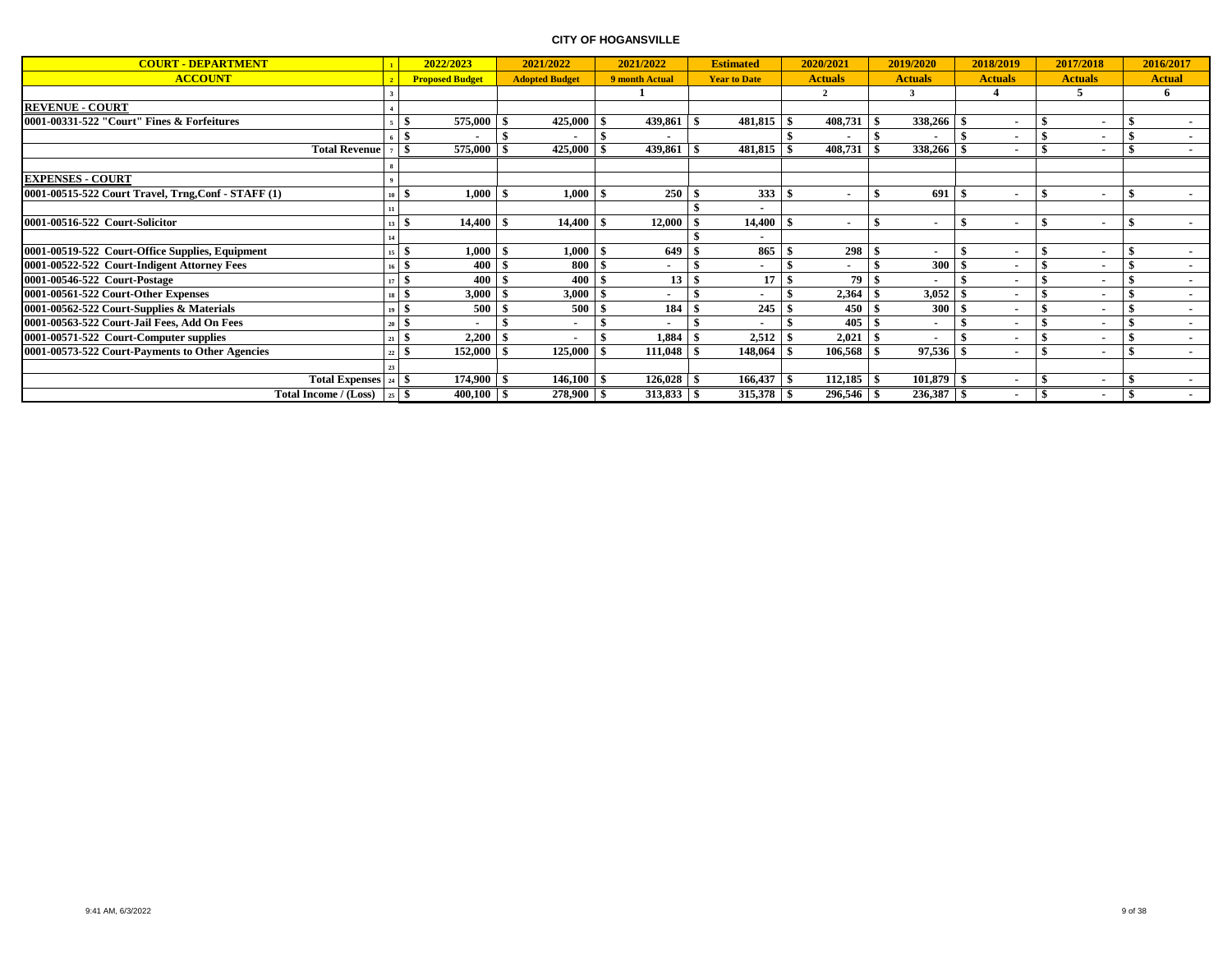| <b>CODE ENFORCEMENT / ANIMAL CONTROL DEPT</b>        | 1               | 2022/2023              | 2021/2022             | 2021/2022                | <b>Estimated</b>    | 2020/2021      | 2019/2020                | 2018/2019                | 2017/2018                | 2016/2017                |
|------------------------------------------------------|-----------------|------------------------|-----------------------|--------------------------|---------------------|----------------|--------------------------|--------------------------|--------------------------|--------------------------|
| <b>ACCOUNT</b>                                       |                 | <b>Proposed Budget</b> | <b>Adopted Budget</b> | 9 month Actual           | <b>Year to Date</b> | <b>Actuals</b> | <b>Actuals</b>           | <b>Actuals</b>           | <b>Actuals</b>           | <b>Actual</b>            |
|                                                      |                 |                        |                       |                          |                     |                |                          |                          |                          | ħ                        |
| <b>REVENUE - CODE ENFORCEMENT / ANIMAL CONTROL</b>   |                 |                        |                       |                          |                     |                |                          |                          |                          |                          |
|                                                      |                 |                        |                       |                          |                     |                |                          |                          |                          |                          |
| 0001-003XX-523 Code Enforcement / Animal Control     |                 |                        |                       | $\overline{\phantom{a}}$ |                     | $\sim$         | $\overline{\phantom{a}}$ |                          | $\overline{\phantom{a}}$ |                          |
|                                                      |                 |                        |                       |                          |                     |                |                          |                          |                          |                          |
| Total Revenue   s   \$                               |                 |                        |                       |                          |                     |                |                          |                          |                          |                          |
|                                                      |                 |                        |                       |                          |                     |                |                          |                          |                          |                          |
| <b>EXPENSES - CODE ENFORCEMENT / ANIMAL CONTROL</b>  |                 |                        |                       |                          |                     |                |                          |                          |                          |                          |
| $ 0001-00515-523$ Travel, Training, Conference $(1)$ |                 | 2,000<br>11   5        | 1,000                 | 1,121                    | 1,121               | 994            | 646                      |                          |                          |                          |
| 0001-00537-523 Legal Fees / CE / Demolition related  |                 | 1,000<br>$12 \mid 5$   |                       |                          |                     |                |                          | ۰                        |                          | $\blacksquare$           |
| 0001-00561-523 Code Enforcement - All Expenses       |                 | 4,500<br>13 5          | 4,500                 | 3,081                    | 4,500               | 8,210          | 3,304                    |                          |                          |                          |
| 0001-00562-523 Animal Control - All Expenses         |                 | 18,000                 | 17,500                | 24,171                   | 28,140              | 15.157         | 17,935                   | $\overline{\phantom{a}}$ | $\overline{\phantom{a}}$ | $\sim$                   |
| 10001-00546-523 Postage                              |                 | 400                    | 400                   |                          | 400                 |                | $\overline{\phantom{a}}$ |                          | $\overline{\phantom{a}}$ | $\sim$                   |
|                                                      |                 |                        |                       |                          |                     |                |                          |                          |                          |                          |
| Total Expenses   18   \$                             |                 | $25,900$ \$            | $23,400$ \$           | $28,373$ \$              | $34,161$ \$         |                |                          |                          |                          | $\overline{\phantom{a}}$ |
| Total Income / (Loss)                                | $19$ $\sqrt{5}$ | $(25,900)$ \$          | $(23,400)$ \$         | $(28,373)$ \$            | $(34,161)$ \$       | $(24,361)$ \$  | $(21,885)$ \$            |                          |                          |                          |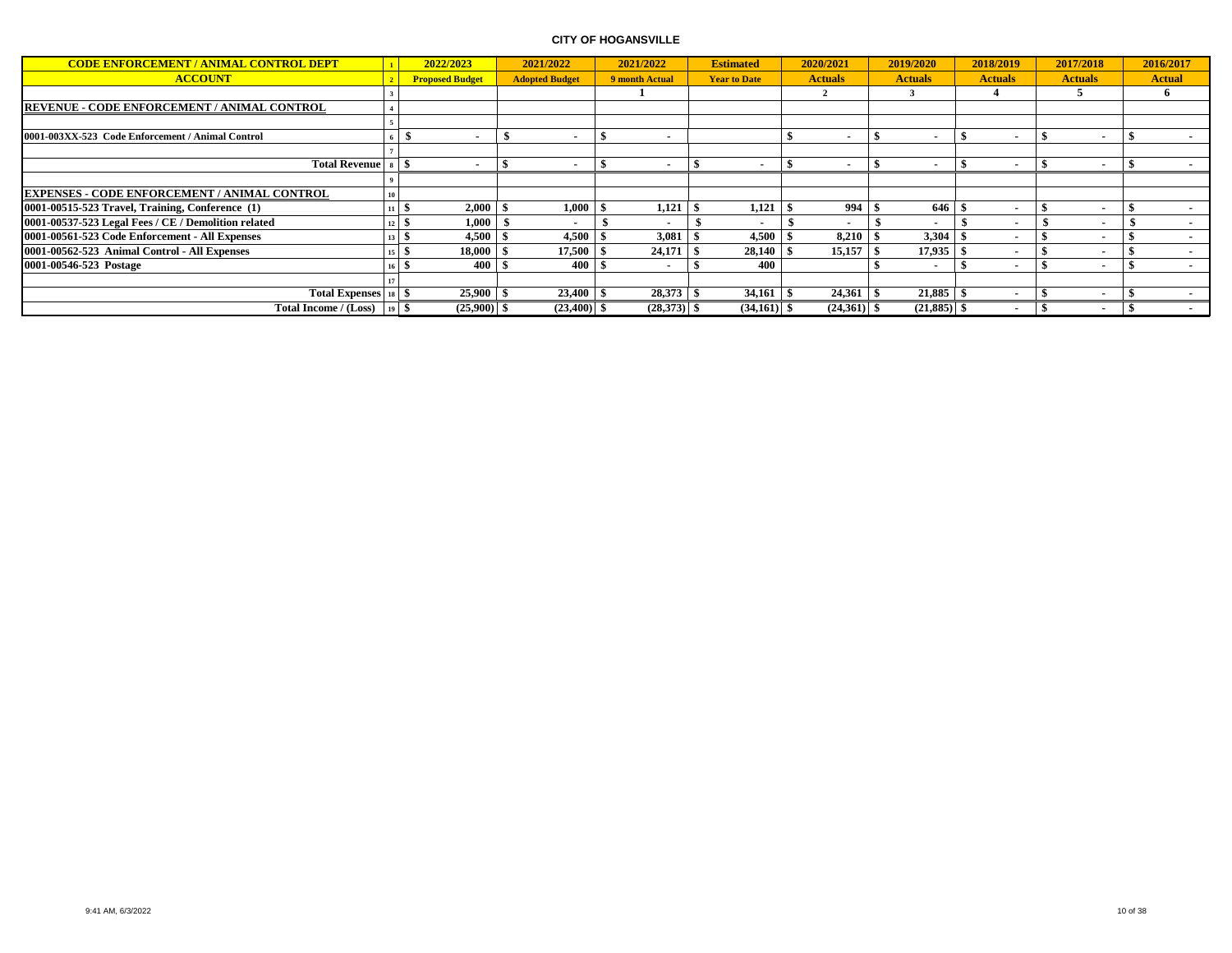| <b>CONFISCATED DRUG FUNDS</b>                                 |     | 2022/2023              |                    | 2021/2022             |     | 2021/2022             |               | <b>Estimated</b>    | 2020/2021      |              | 2019/2020      | 2018/2019                      |               | 2017/2018     |               | 2016/2017     |
|---------------------------------------------------------------|-----|------------------------|--------------------|-----------------------|-----|-----------------------|---------------|---------------------|----------------|--------------|----------------|--------------------------------|---------------|---------------|---------------|---------------|
| <b>ACCOUNT</b>                                                |     | <b>Proposed Budget</b> |                    | <b>Adopted Budget</b> |     | 9 month Actual        |               | <b>Year to Date</b> | <b>Actuals</b> |              | <b>Actuals</b> | <b>Actual</b>                  |               | <b>Actual</b> |               | <b>Actual</b> |
|                                                               |     |                        |                    |                       |     |                       |               |                     | $\mathbf{2}$   |              | 3              |                                |               | 5             |               | 6             |
| <b>REVENUE</b>                                                |     |                        |                    |                       |     |                       |               |                     |                |              |                |                                |               |               |               |               |
| 006-00331-600 State-Confiscated Funds Revenue                 |     | $\blacksquare$         | -S                 |                       |     |                       | - \$          |                     |                |              |                | $\blacksquare$                 |               |               |               | 3,827         |
| 006-00334-600 State-Police Confiscated                        |     |                        | $\mathbf{\hat{S}}$ |                       |     |                       | $\mathbf{\$}$ |                     |                |              |                |                                | \$            |               | \$            |               |
| 006-00392-600 State-Sale of Surplus Equipment                 |     | 5,000                  |                    | 5,000                 |     |                       | \$            |                     |                |              |                | $\blacksquare$                 | \$            |               | \$            |               |
|                                                               |     |                        |                    |                       |     |                       |               |                     |                |              |                |                                |               |               |               |               |
| 006-00331-601 Federal-Confiscated Funds Revenue               |     | \$<br>$\blacksquare$   | -\$                |                       |     |                       | $\mathbf{\$}$ | $\blacksquare$      |                |              |                | \$<br>$\overline{\phantom{a}}$ | -\$           |               |               |               |
| 006-00334-601 Federal-Confiscated Funds Sale of Seized Assets |     | \$                     |                    |                       |     |                       |               | $\blacksquare$      |                |              |                | $\blacksquare$                 |               |               |               |               |
| 006-00392-601 Federal-Confiscated Funds Sale of Surplus       |     | \$<br>2.000            | -\$                | 2,000                 |     |                       | \$            |                     |                |              |                | \$                             | $\mathbf{\$}$ |               | \$            |               |
|                                                               |     |                        |                    |                       |     |                       |               |                     |                |              |                |                                |               |               |               |               |
| Total Revenue 11 \$                                           |     | 7,000                  | -8                 | $7,000$ \$            |     |                       | \$            |                     |                |              |                |                                |               |               |               | 3,827         |
| <b>EXPENSES</b>                                               |     |                        |                    |                       |     |                       |               |                     |                |              |                |                                |               |               |               |               |
| 006-00431-600 State-District Attorney 10%                     |     | \$<br>$\blacksquare$   | -8                 |                       |     | 393                   | -9            | $\blacksquare$      |                |              |                | \$<br>$\overline{\phantom{a}}$ | -S            |               |               | 588           |
| 006-00513-600 State-Contract Services                         | 4   |                        | $\mathbf{\$}$      |                       |     |                       | \$            |                     |                |              |                |                                | \$            |               | \$            | 200           |
| 006-00532-600 State-Vehicle Tracking System                   |     |                        |                    |                       |     |                       | \$            |                     |                |              |                |                                |               | 3,048         |               | 6,918         |
| 006-00558-600 State- Bank Fees                                |     |                        |                    |                       |     | 90                    |               |                     |                |              |                |                                |               | 34            | -\$           |               |
| 006-00600-600 State-Capital Purchases, Vehicles               | 17  | 5,000<br>\$            | -\$                | 5,000                 |     |                       | \$            |                     |                |              |                | $\blacksquare$                 | \$            |               | \$            |               |
|                                                               |     |                        |                    |                       |     |                       |               |                     |                |              |                |                                |               |               |               |               |
| 006-00505-601 Federal-Uniforms                                |     | \$<br>$\blacksquare$   | -\$                |                       |     |                       | -\$           |                     |                |              |                | $\overline{\phantom{a}}$       |               | 3,456         | -\$           |               |
| 006-00558-601 Federal Bank Fees                               |     |                        |                    |                       |     | 100                   |               |                     |                |              |                | $\blacksquare$                 |               |               | $\mathbf{\$}$ | 5             |
| 006-00562-601 Federal Supplies Materials                      |     |                        |                    |                       |     |                       | -\$           |                     |                |              |                |                                |               |               |               | 628           |
| 006-00571-601 Federal-Computer Supplies/Maintenance           | 21. | \$                     |                    |                       |     |                       | \$            |                     |                |              |                |                                |               | 2,122         | $\mathbf{s}$  |               |
| 006-00600-601 Federal-Capital Purchases, Vehicles             |     | 2,000<br>\$            | -\$                | 2,000                 |     | $\blacksquare$        | \$            |                     |                |              |                | 27,472                         | \$            | 7.719         | $\mathbf{s}$  |               |
| 006-00622-601 Federal-Anti Drug Programs                      |     | \$<br>$\blacksquare$   | -\$                |                       |     | $\blacksquare$        | -\$           |                     | \$             | $\mathbf{I}$ |                | \$                             | -\$           | 1.000         | - \$          |               |
|                                                               |     |                        |                    |                       |     |                       |               |                     |                |              |                |                                |               |               |               |               |
| Total Expenses 24 \$                                          |     | 7.000                  |                    | 7,000                 | - 9 | 583                   |               |                     |                |              |                | 27,472                         |               | 17,379        |               | 8,340         |
| Net Income / Loss 25 \$                                       |     |                        |                    |                       |     | $\overline{(583)}$ \$ |               |                     |                |              |                | $(27, 472)$ \$                 |               | $(17,379)$ \$ |               | (4,512)       |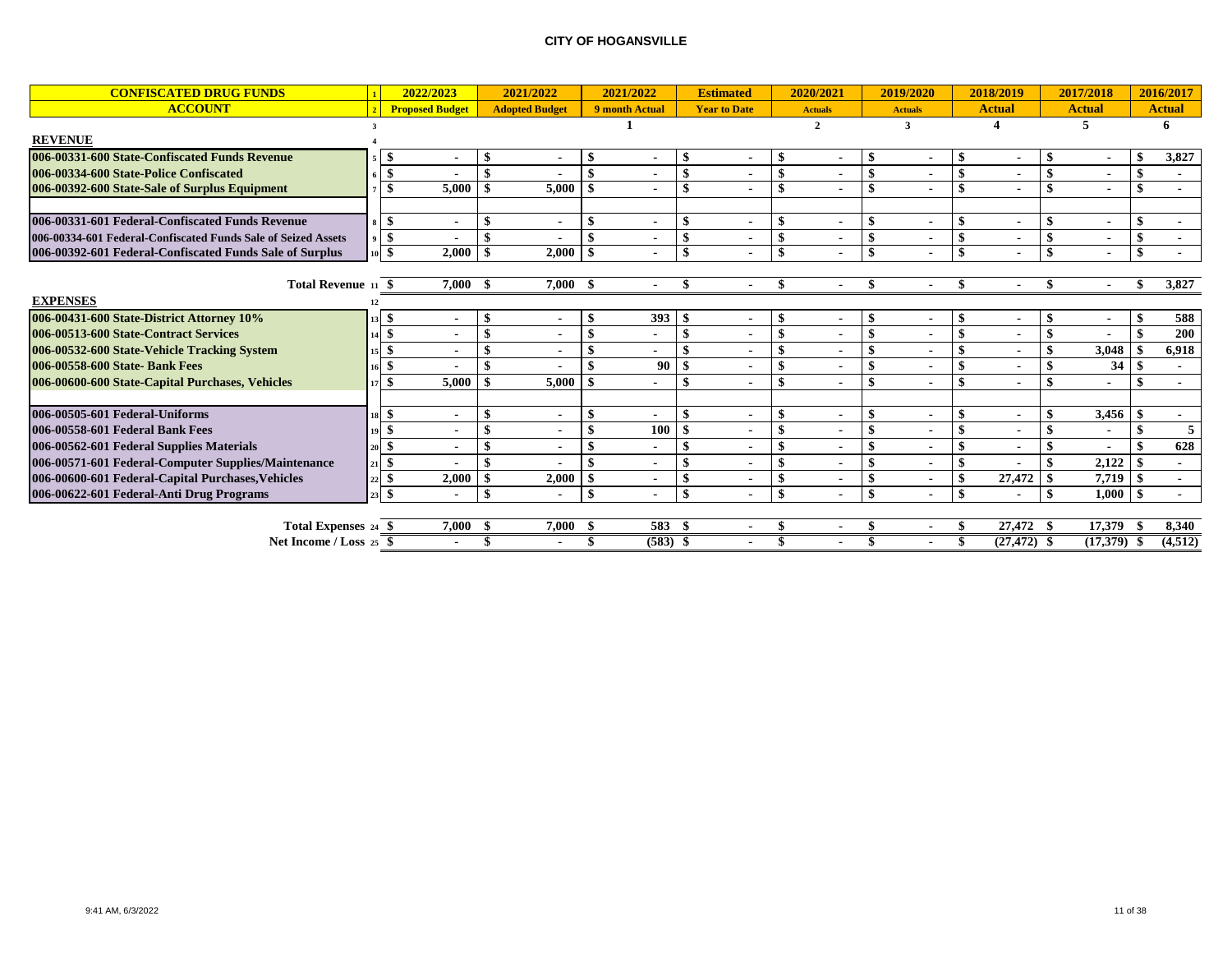| <b>STREET Department</b>                                         | 2022/2023                                          |                 | 2021/2022             | 2021/2022           |                |                                 | <b>Estimated</b>    |                    | 2020/2021      | 2019/2020               |              |                                 | 2018/2019                   |                               | 2017/2018      |                                 | 2016/2017      |
|------------------------------------------------------------------|----------------------------------------------------|-----------------|-----------------------|---------------------|----------------|---------------------------------|---------------------|--------------------|----------------|-------------------------|--------------|---------------------------------|-----------------------------|-------------------------------|----------------|---------------------------------|----------------|
| <b>ACCOUNT</b>                                                   | $\overline{\phantom{a}}$<br><b>Proposed Budget</b> |                 | <b>Adopted Budget</b> | 9 month Actual      |                |                                 | <b>Year to Date</b> |                    | <b>Actuals</b> | <b>Actuals</b>          |              |                                 | <b>Actuals</b>              |                               | <b>Actuals</b> |                                 | <b>Actual</b>  |
|                                                                  | $\overline{\mathbf{3}}$                            |                 |                       | $\mathbf{1}$        |                |                                 |                     |                    | $\overline{2}$ | $\overline{\mathbf{3}}$ |              |                                 | $\overline{\mathbf{4}}$     |                               | 5              |                                 | 6              |
| <b>REVENUE</b>                                                   |                                                    |                 |                       |                     |                |                                 |                     |                    |                |                         |              |                                 |                             |                               |                |                                 |                |
| 0001-00363-533 Grave Opening                                     | \$<br>$\sim$                                       |                 | $\sim$                | \$                  | $\sim$         | \$                              | $\sim$              | -\$                | $\sim$         | -\$                     | $\sim$       | \$                              | $\sim$                      | \$                            | 14,575         | -\$                             | 16,500         |
| 0001-00379-533 Scrap Tire Grant                                  |                                                    |                 | $\ddot{\phantom{1}}$  | $\ddot{\bm{x}}$     |                | $\boldsymbol{\hat{\mathbf{s}}}$ |                     | $\mathbf{s}$       | 868            | \$                      | $\sim$       | $\boldsymbol{\hat{\mathbf{s}}}$ | 1,748                       | \$                            |                | \$                              | $\sim$         |
|                                                                  |                                                    |                 |                       |                     |                |                                 |                     |                    |                |                         |              |                                 |                             |                               |                |                                 |                |
| <b>Total Revenue</b>                                             | -\$<br>$\mathbf{r}$<br>$\mathbf{s}$                | \$              | $\sim$                | \$                  | $\sim$         | \$                              | $\sim$              | -\$                | 868            | -\$                     | $\sim$       | \$                              | 1,748                       | - \$                          | 14,575         | -\$                             | 16,500         |
| <b>EXPENSES</b>                                                  |                                                    |                 |                       |                     |                |                                 |                     |                    |                |                         |              |                                 |                             |                               |                |                                 |                |
| 0001-00501-533 Salaries & Wages                                  | 197,050<br>-\$<br>10                               | -\$             | 102,487               | \$                  | 92,665         | \$                              | 138,998             | -\$                | 80,418         | \$                      | 92,620       | -\$                             | 66,334                      | -\$                           | 68,326         | -\$                             | 47,884         |
| 0001-00501-533 Seasonal Maint. (3)                               | -\$<br>$\blacksquare$<br>11                        |                 | \$<br>53,760          | \$                  | $\sim$         | \$                              | $\sim$              | \$                 | $\blacksquare$ | \$                      | $\sim$       | -\$                             | $\sim$                      | -\$                           | $\sim$         | -\$                             | $\overline{a}$ |
| 0001-00502-533 Overtime                                          | \$<br>12                                           | \$<br>$\sim$    | $\sim$                | \$                  | 1,425          | \$                              | 2,138               | -\$                | 1,017          | \$                      | 2,733        | $\mathbf{\hat{s}}$              | 1,165                       | \$                            | 11,456         | -\$                             | 8,854          |
| 0001-00503-533 Vacation                                          | -\$<br>$\sim$<br>13                                | -\$             | $\sim$                | \$                  | 3,394          | \$                              | 5,091               | -\$                | 2,344          | \$                      | 2,885        | \$                              | 1,891                       | \$                            | 2,362          | -\$                             | 2,189          |
| 0001-00504-533 Bonus                                             | $\ddot{\bm{x}}$<br>$\blacksquare$<br>14            |                 | $\sim$                | $\mathbf{\$}$       | 2,983          | \$                              | 4,475               | -\$                | 1,299          | $\mathbf{\$}$           | 1,841        | $\mathbf{\$}$                   | 1,299                       | -\$                           | 1.949          | \$                              | 1,299          |
|                                                                  | 15                                                 |                 |                       |                     |                |                                 |                     |                    |                |                         |              |                                 |                             |                               |                |                                 |                |
| <b>Total Salaries and Wages 16</b>                               | 197,050<br>- \$                                    | - \$            | 156,247               | - \$                | 100,467        | - \$                            | 150,701             | - \$               | 85,078         | -\$                     | 100,079      | -\$                             | 70,689                      | -\$                           | 84,093         | -\$                             | 60,226         |
|                                                                  |                                                    |                 |                       |                     |                |                                 |                     |                    |                |                         |              |                                 |                             |                               |                |                                 |                |
| 0001-00506-533 Pre & Post Employment Expenses                    | -\$<br>18                                          | 500<br>- \$     | 500                   | \$                  | 111            | \$                              | $167 \t$ \$         |                    | 484            | -\$                     | 719          | $\sim$                          | 838 \$                      |                               | 534            | l \$                            | 40             |
| 0004-00509-533 Uniforms                                          | -\$<br>2.000<br>19                                 | S.              | 2.000                 | \$                  | 3.095          | \$                              | 4.643               | - \$               | 2.032          | \$                      | 2,219        | -\$                             | 1,817                       | \$                            | 1,753          | -\$                             | 1.966          |
| 0001-00510-533 Employer FICA                                     | 20<br>-\$<br>15,074                                | - \$            | 11,953                | -\$                 | 7,314          | \$                              | $10.971$   \$       |                    | 5,665          | -\$                     | 7,188        | $\mathbf{\$}$                   | $4,935$ \$                  |                               | 5,872          | <b>S</b>                        | 4.089          |
| 0001-00511-533 Group Insurance                                   | 44,984<br>21<br>\$                                 |                 | \$<br>38,347          | \$                  | 19,150         | \$                              | 28,725              | -\$                | 18,728         | \$                      | 16,833       | \$                              | 14,933                      | \$                            | 18,362         | -\$                             | 24,647         |
| 0001-00512-533 Workers Comp                                      | -\$<br>5.902<br>22                                 | <sup>\$</sup>   | 9.556                 | \$                  | 9.639          |                                 | 9.639               | -\$                | 9.913          | \$                      | 3,362        | \$                              | 2.669                       | \$                            | 2,182          | -\$                             | 1,882          |
| 0001-00513-533 Retirement                                        | $^{23}$<br>-\$<br>11,111                           | \$              | 10,723                | \$                  | 7,569          |                                 | 11,354              | - \$               | 6,285          | \$                      | 5,482        | -\$                             | 3,699                       | \$                            | 4,594          | -\$                             | 4,444          |
| 0001-00514-533 Unemployement                                     | \$<br>1,000<br>24                                  | \$              | 1,000                 | \$                  | $\sim$         | \$                              | $\sim$              | \$                 | $\sim$         | \$                      | $\sim$       | \$                              | $\blacksquare$              | \$                            | $\sim$         | \$                              | $\sim$         |
| 0001 00515 533 Travel, Training, Conference (2)                  | 2,500<br>-\$<br>25                                 | \$              | 1.500                 | \$                  | 1,926          | \$                              | 1,926               | -\$                | 1,223          | \$                      | 1,478        | \$                              | 807                         | -\$                           | 290            | -\$                             | 418            |
| 0001 00517 533 C of H Citizen Expenses                           | \$<br>26                                           | 500             | \$<br>500             | \$                  | $\sim$         | \$                              | $\sim$              | $\mathbf{s}$       | $\sim$         | \$                      | $\sim$       | \$                              | $\sim$                      | \$                            | 377            | -\$                             | $\sim$         |
|                                                                  | \$                                                 | 450<br>\$       | 450                   | \$                  | 409            | \$                              | 409                 | -\$                | 375            | \$                      | 409          | \$                              | $450 - $$                   |                               | 409            | -\$                             | 409            |
| 0001-00518-533 Employee Assistance Assistance Program            | 27<br>4.500<br>-\$                                 | -\$             | 4.500                 | \$                  | 13.239         | \$                              | 19,859              | - \$               | 4,268          | \$                      | 6.107        | \$                              | 6.174                       | \$                            | 10,786         | -\$                             | 14.025         |
| 0001-00530-533 Motor Vehicle Repair & Maintenance                | 28<br>-\$<br>10,000                                | \$              | 25,000                | \$                  | 5,112          | \$                              | 7,668               | -\$                | 28,231         | \$                      | 5,736        | \$                              | 23,567                      | \$                            | 24,197         | \$                              | 12,903         |
| 0001-00532-533 Other Repairs & Maintenance                       | 29                                                 |                 |                       |                     |                |                                 |                     |                    |                |                         |              |                                 |                             |                               |                |                                 |                |
| 0001-00534-533 Auto Insurance                                    | \$<br>4,175                                        | -S              | 4,175                 | \$                  | 4,095          | \$                              | 4,095               | \$                 | $\sim$         | \$                      | 4,075        | S.                              | 5,422                       | -\$                           | 6,442          | -\$                             | 6,114          |
|                                                                  |                                                    |                 |                       |                     |                |                                 |                     |                    |                |                         |              |                                 |                             |                               |                |                                 |                |
| 0001-00535-533 Property Insurance                                | \$<br>$\overline{\mathbf{s}}$<br>5,350             | 150<br>\$<br>\$ | 150<br>5.350          | \$<br>\$            | 71<br>5,320    | \$<br>\$                        | 71<br>5,320         | -\$<br>- \$        | 861<br>927     | \$<br>\$                | 2,235<br>537 | \$<br>-\$                       | 452<br>589                  | \$<br>$\overline{\mathbf{s}}$ | 536<br>694     | \$<br>- \$                      | 491<br>628     |
| 0001-00549-533 Liability Insurance                               |                                                    |                 |                       |                     |                |                                 |                     |                    |                |                         |              |                                 |                             |                               |                |                                 |                |
|                                                                  |                                                    |                 |                       |                     |                |                                 |                     |                    |                |                         |              |                                 |                             |                               |                |                                 |                |
| 0001-00536-533 Maintenance on Completed Capital Projects         | -\$<br>$\sim$<br>32                                | -\$             | $\sim$                | \$                  | 89             |                                 | 134                 | -\$                | 1,563          | \$                      | 14,617       | -\$                             | 232                         | \$                            | 698            | -\$                             |                |
| 0001-00538-533 Engineering Services                              | 5,000<br>\$<br>33                                  | \$              | 8,500                 | \$                  | $\blacksquare$ |                                 | $\sim$              | -\$                | 4,800          | \$                      | 1,430        | \$                              | $\sim$                      | \$                            | $\sim$         | \$                              | 10,514         |
| 0001-00539-533 Legal Services                                    | $\mathbf{\$}$<br>1,500<br>34                       | \$              | 1,500                 | \$                  | 263            |                                 | 395                 | $\mathbf{s}$       | 394            | $\mathbf{\$}$           | $\mathbf{r}$ | \$                              | $\sim$                      | \$                            | $\omega$       | $\boldsymbol{\hat{\mathbf{s}}}$ | $\sim$         |
| 0001-00540-533 Other Professional Services (ROW Trees)           | \$<br>10,000<br>35                                 | \$              | 6,500                 | \$                  | 2,438          |                                 | 3,657               | \$                 | 18,400         | \$                      | 3,030        | \$                              | 38,996                      | \$                            | 3,700          | \$                              | $\sim$         |
| 0001-00542-533 Dues, Licenses, Publications                      | -\$<br>36<br>$\blacksquare$                        | -\$             | $\sim$                | \$                  | 833            | \$                              | 1,250               | -\$                | $\sim$         | \$                      | $\mathbf{r}$ | \$                              | $\sim$                      | \$                            | 36             | -\$                             | 331            |
| 0001-00543-533 Utilities                                         | \$<br>3,000<br>37                                  | \$              | 3,000                 | \$                  | 1,835          | \$                              | 2,753               | -\$                | 2,202          | \$                      | 2,312        | \$                              | 2,438                       | \$                            | 2,620          | \$                              | 2,259          |
| 0001-00544-533 Telephones                                        | \$<br>2.000<br>38                                  | -\$             | 2.000                 | \$                  | 3.461          | \$                              | 5,192               | - \$               | 4,467          | \$                      | 5,379        | \$                              | 3,718                       | - \$                          | 3.080          | -\$                             | 2,204          |
| 0001-00545-533 PC/Network Support                                | $\ddot{\bm{x}}$<br>$\ddot{\phantom{1}}$            | -\$             | $\sim$                | \$                  | $\sim$         |                                 | $\sim$              | $\mathbf{s}$       | 5,776          | \$                      | 2.626        | \$                              | 1.484                       | \$                            | 1.503          | -\$                             | 1,578          |
| 0001-00571-533 Computer Supplies & Materials                     | 3,500<br>-\$<br>51                                 | - \$            | 3,500                 | \$                  | 3,656          | \$                              | 5,484               | - \$               | $\sim$         | \$                      | 2,441        | \$                              | $\sim$                      | -\$                           | $\sim$         | -\$                             | $\sim$         |
| 0001-00546-533 Postage, Freight                                  | $\mathbf{s}$<br>$\sim$                             |                 | $\sim$                | \$                  | $\sim$         |                                 | $\blacksquare$      | $\mathbf{\hat{s}}$ | $\sim$         | $\mathbf{\$}$           | $\sim$       | \$                              | $\sim$                      | \$                            | $\sim$         | $\mathbf{S}$                    | 29             |
| 0001-00547-533 Tire Recycling                                    | $\mathbf{\$}$<br>1.000<br>41                       | \$              | 500                   | $\ddot{\mathbf{s}}$ | 474            |                                 | 711                 | \$                 | 3.078          | $\mathbf{\$}$           | $\sim$       | $\boldsymbol{\hat{\mathbf{s}}}$ | 429                         | \$                            | 858            |                                 | 1,337          |
| 0001-00548-533 Equipment Rental                                  | \$<br>1,000<br>42                                  | \$              | 1.000                 | \$                  | $\sim$         |                                 | $\sim$              | \$                 | 3,491          | \$                      | 6,414        | \$                              | 7,313                       | \$                            | 6,310          | -\$                             | 13,631         |
| 0001-00552-533 Towing Vehicles                                   | -\$<br>44                                          | 750<br>-\$      | 750                   | \$                  | $\sim$         | \$                              | $\sim$              | \$                 | $\sim$         | \$                      | 539          | \$                              | $\mathcal{L}_{\mathcal{A}}$ | \$                            | $\mathbf{r}$   | \$                              | 660            |
| 0001-00559-533 Contracted Services - Street & Stormwater Repairs | 50,000<br>\$<br>45                                 | -\$             | 50,000                | \$                  | $\sim$         | \$                              | $\sim$              | $\mathbf{\$}$      | 51,426         | \$                      | $\sim$       | \$                              | $\sim$                      | \$                            | $\mathbf{r}$   | \$                              | 108            |
| 0001-00561-533 Office Supplies                                   | \$<br>$\mathbf{16}$                                | \$<br>400       | 400                   | \$                  | 161            | \$                              | 242                 | \$                 | 218            | \$                      | 303          | -\$                             | 33                          | -\$                           | 9              | - \$                            | 66             |
| 0001-00562-533 Supplies & Materials                              | -\$<br>30.000<br>47                                | -\$             | 17.000                | \$                  | 13,216         | \$                              | 19,824              | - \$               | 14,223         | \$                      | 17,698       | -\$                             | 24,673                      | \$                            | 22,220         | - \$                            | 54,809         |
| 0001-00564-533 Vehicle Gas & Oil                                 | \$<br>7,500<br>48                                  | \$              | 7,500                 | \$                  | 7,429          | \$                              | 11,144              | -\$                | 6,225          | \$                      | 7,761        | \$                              | 9,758                       | -\$                           | 9,726          | -\$                             | 17,584         |
| 0001-00565-533 Small Tools                                       | \$<br>49                                           | 100<br>\$       | 100                   | \$                  | $\sim$         | \$                              | $\sim$              | \$                 | 149            | \$                      | 54           | \$                              | $\sim$                      | \$                            | $\sim$         | \$                              | 3,174          |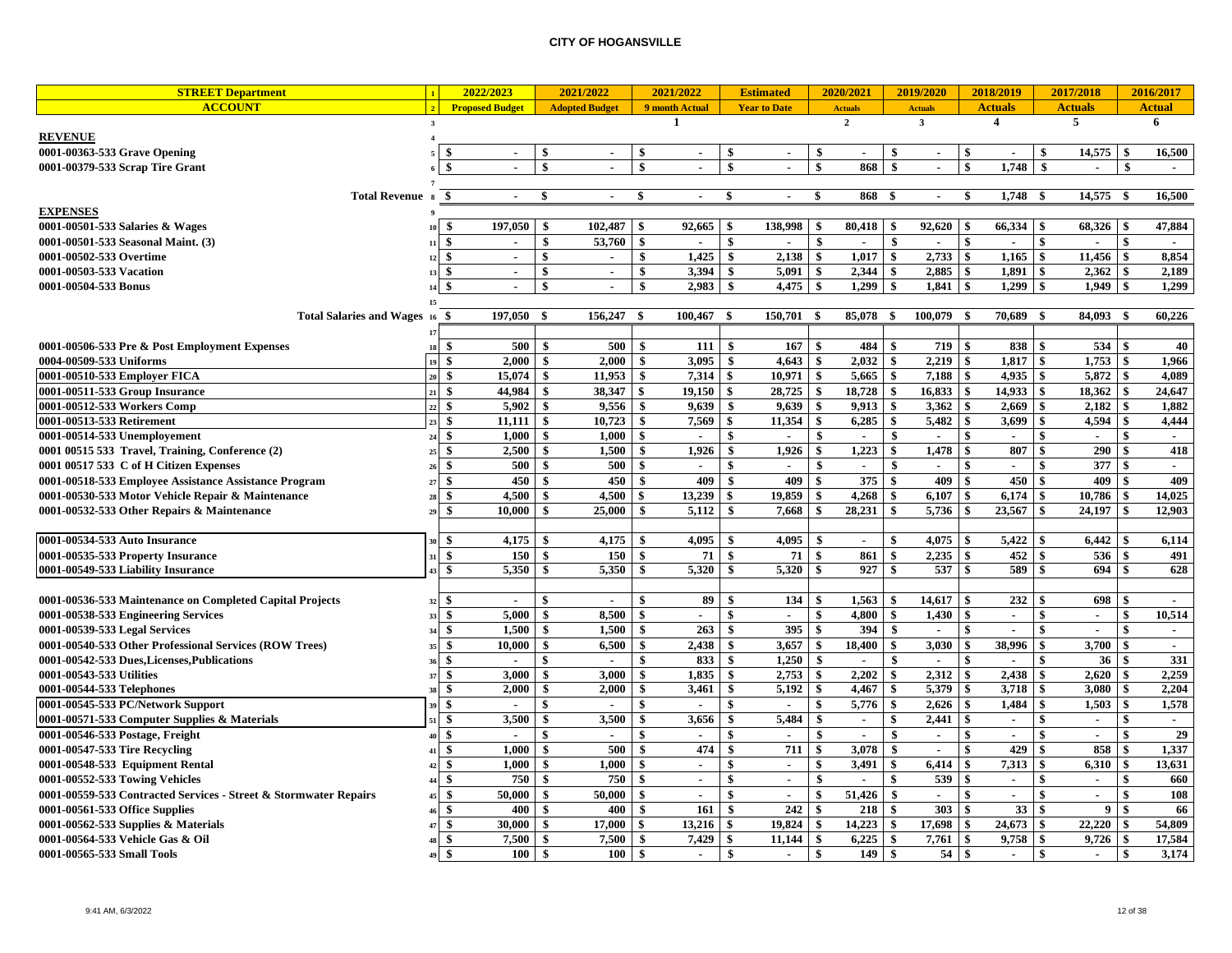| <b>STREET Department</b>                                    |    | 2022/2023              | 2021/2022             | 2021/2022      | <b>Estimated</b>         | 2020/2021       |      | 2019/2020      | 2018/2019      | 2017/2018                | 2016/2017     |
|-------------------------------------------------------------|----|------------------------|-----------------------|----------------|--------------------------|-----------------|------|----------------|----------------|--------------------------|---------------|
| <b>ACCOUNT</b>                                              |    | <b>Proposed Budget</b> | <b>Adopted Budget</b> | 9 month Actual | <b>Year to Date</b>      | <b>Actuals</b>  |      | <b>Actuals</b> | <b>Actuals</b> | <b>Actuals</b>           | <b>Actual</b> |
|                                                             |    |                        |                       |                |                          |                 |      |                |                |                          |               |
| 0001-00566-533 Chemicals (Weed Control)                     |    | $1,\!000$              | 1,000                 |                |                          |                 |      | 95             |                | 989                      | 3,493         |
| 0001-00572-533 Janitorial Supplies                          |    | 250                    | 250                   |                |                          | 38 <sup>1</sup> |      | 136            | 17             | 84S                      | 260           |
| 0001-00576-533 Mowing Equipment                             |    | 5,000                  | 5,000                 | 1,216          | 1,824                    | 12,316          |      |                |                | $\overline{\phantom{a}}$ | 4,935         |
| 0001-00578-533 Backhoe USDA Loan (Yr 2/10) GASB54           |    | 6,647                  | 6,647                 |                |                          | 25,700          |      | (78, 632)      |                | $\overline{\phantom{a}}$ |               |
| 0001-00579-533 Capital Equip. Mower (Yr 1/5 USDA Loan)      | 55 |                        |                       |                | $\overline{\phantom{a}}$ |                 |      |                | 1,991          |                          | 416           |
| 0001-00581-533 Loan Payment-JD Tractor/Side arm (Yr. 5/5)   | 56 |                        |                       |                | $\blacksquare$           | 3,528           |      | 21,168         | 21,168         | 21,015                   | 20,985        |
| 0001-00602-533 Enterprise Fleet Program                     |    | 28,850                 | 21,756                | 20,339         | 30,509                   | 8,203           | - 55 | 5,591          | 6,215          |                          | 4,798         |
| 0001-00603-533 Capital-Repair Barn, (Yr 5 of 5 \$20,000)    |    | 4,000                  | 4,000                 |                | $\overline{\phantom{a}}$ |                 |      |                |                | $\overline{\phantom{a}}$ |               |
| 0001-00xxx-533 Street Sweeper (Yr. 1 of 5 / \$198,135) USDA |    | 11,000                 |                       |                | $\overline{\phantom{a}}$ |                 |      |                |                | $\sim$                   |               |
| 0001-00xxx-533 Leaf Vacuum (Yr. 1 of 5 / \$34,350) USDA     |    | 4,200                  |                       |                |                          |                 |      |                |                |                          |               |
| 0001-00660-533 Infrastructure Improvements                  |    | 50,000                 | 50,000                | 23,700         | 35,550                   | 14,949          |      | 7,937          | 7,995          | 1,485                    | 24,520        |
| 0001-00700-533 Scrap Tire Grant                             |    |                        |                       |                | $\overline{\phantom{a}}$ |                 |      |                |                | $\sim$                   | . .           |
|                                                             |    |                        |                       |                |                          |                 |      |                |                |                          |               |
| Total Other Expenses 62                                     |    | 334,894                | 306,608               | 156,164        | 223,516                  | 260.138         |      | 77,279         | 194.560        | 151,361                  | 239,748       |
| Total Expenses 63                                           |    | 531,944                | 462,855               | 256,631        | 374,217                  | 345,216         |      | 177,358        | 265,249        | 235,454                  | 299,974       |
| Net Income / (Loss) 64                                      |    | $(531, 944)$ \$        | $(462, 855)$ \$       | (256, 631)     | (374.217)                | (344.348)       |      | (177, 358)     | (263.501)      | (220, 879)               | (283, 474)    |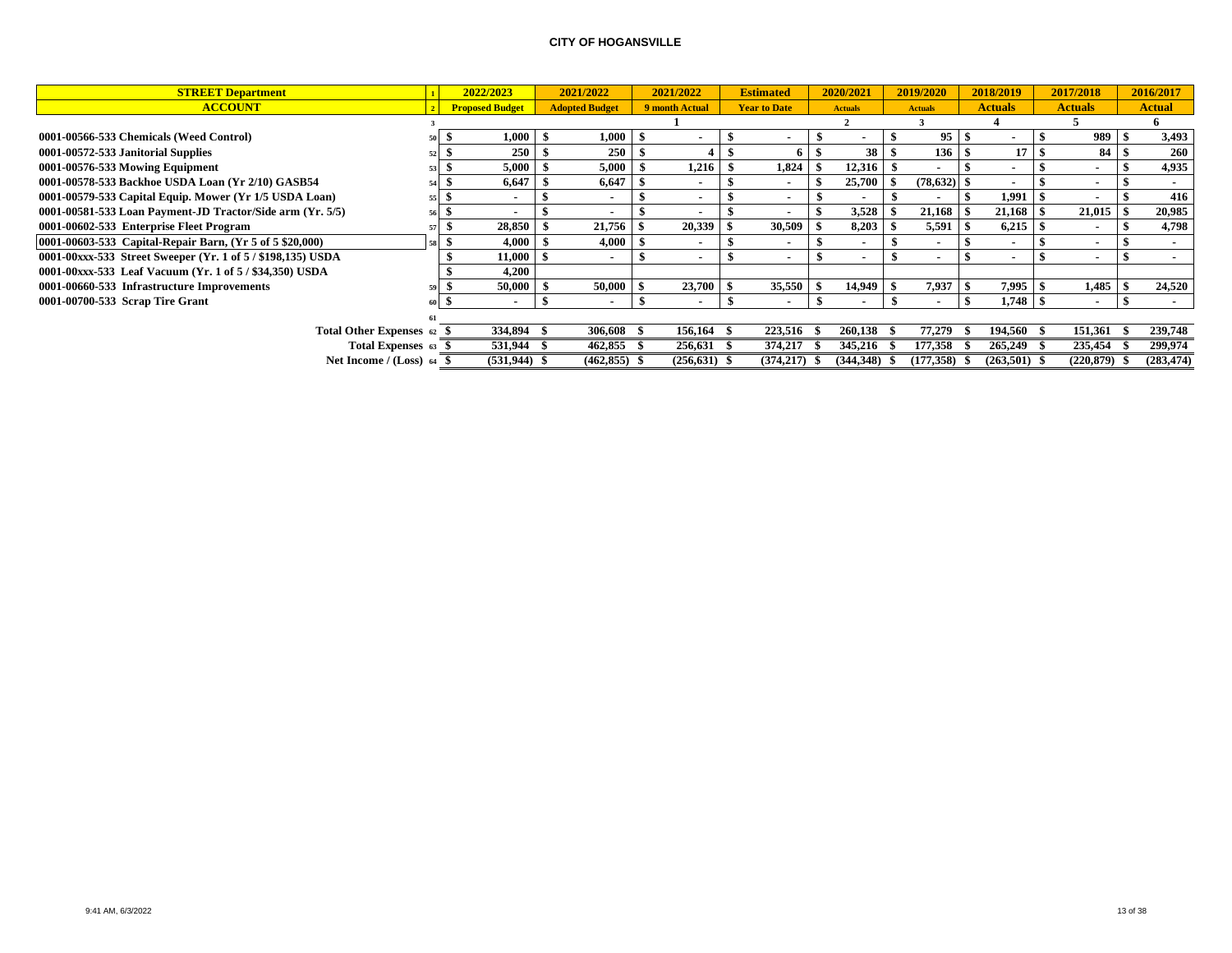| <b>GARAGE Department</b>                            |                                | 2022/2023              |                    | 2021/2022             |               | 2021/2022             |              | <b>Estimated</b>    |              | 2020/2021      | 2019/2020                                 |                    | 2018/2019      | 2017/2018                    |     | 2016/2017      |
|-----------------------------------------------------|--------------------------------|------------------------|--------------------|-----------------------|---------------|-----------------------|--------------|---------------------|--------------|----------------|-------------------------------------------|--------------------|----------------|------------------------------|-----|----------------|
| <b>ACCOUNT</b>                                      |                                | <b>Proposed Budget</b> |                    | <b>Adopted Budget</b> |               | 9 month Actual        |              | <b>Year to Date</b> |              | <b>Actuals</b> | <b>Actuals</b>                            |                    | <b>Actuals</b> | <b>Actual</b>                |     | <b>Actual</b>  |
|                                                     | $\mathbf{3}$                   |                        |                    |                       |               | 1                     |              |                     |              | $\overline{2}$ | $\mathbf{3}$                              |                    | $\overline{4}$ | 5                            |     | 6              |
| <b>REVENUE</b>                                      |                                |                        |                    |                       |               |                       |              |                     |              |                |                                           |                    |                |                              |     |                |
| 0001-00330-591 Garage Work Orders                   | \$                             | 15,500                 | \$                 | 15,500                | \$            | 5,076                 | -\$          | $\blacksquare$      | \$           | 14,350         | \$<br>$\blacksquare$                      | \$                 | ٠              | \$                           | \$  | $\blacksquare$ |
|                                                     |                                |                        |                    |                       |               |                       |              |                     |              |                |                                           |                    |                |                              |     |                |
| <b>Total Revenue</b> 7                              |                                | 15.500                 |                    | 15.500                | -\$           | $\overline{5,076}$ \$ |              | $\sim$              | \$           |                | $\sim$                                    | -\$                | $\sim$         | -8<br>$\overline{a}$         |     | $\sim$         |
| <b>EXPENSES</b>                                     |                                |                        |                    |                       |               |                       |              |                     |              |                |                                           |                    |                |                              |     |                |
| 0001-00501-591 Garage-Salaries & Wages              | -\$                            | 11.079                 | l \$               | 53,141                | -\$           | $46.291$   \$         |              | 50.499              | -\$          | 50.052         | 47,773<br><b>S</b>                        | -\$                | 42,185         | $37,114$ \\$<br>-\$          |     | 31,015         |
| 0001-00502-591 Overtime                             | $\ddot{\bm{x}}$<br>10          | $\mathbf{r}$           | \$                 | $\sim$                | $\mathbf{s}$  |                       | $\mathbf{s}$ |                     | \$           |                | \$                                        | $\mathbf{\$}$      | 56             | $\mathbf{s}$<br>3,282        | \$  | 2,392          |
| 0001-00503-591 Vacation                             | \$<br>11                       | a.                     | \$                 | $\sim$                | \$            | $4,042$ \$            |              | $4,409$ \$          |              | $1,942$ \$     | 1,729                                     | \$                 | 2,279          | \$<br>$1,923$ \$             |     | 2,447          |
| 0001-00504-591 Garage-Bonus                         | 12                             | a.                     | $\mathbf{\hat{S}}$ | $\sim$                | \$            | 650 \$                |              | 709                 | \$           | 650 \$         | 650                                       | \$                 | 650            | \$<br>$\sim$                 | \$  | $\sim$         |
|                                                     | 13                             |                        |                    |                       |               |                       |              |                     |              |                |                                           |                    |                |                              |     |                |
| Total Salaries and Wages 14 \$                      |                                | 11,079                 | l \$               |                       |               |                       |              | $55,618$ \$         |              |                | $50,152$   \$                             |                    | 45,170         | $42,319$ \$<br>-\$           |     | 35,854         |
|                                                     | 15                             |                        |                    |                       |               |                       |              |                     |              |                |                                           |                    |                |                              |     |                |
| 0001-00506-591 Pre & Post Employment Expenses       | \$<br>16                       | $\sim$                 | \$                 | $\overline{a}$        | S.            | $\sim$                | -\$          | $\sim$              | \$           | $\sim$         | \$<br>$\sim$                              | \$                 | $\sim$         | -\$<br>$\sim$                | \$  |                |
| 0001-00509-591 Uniform Expenses                     | -\$<br>17                      | 1,000                  | \$                 | 1,000                 | \$            | 1,352                 | $\mathbf{s}$ | 1,475               | \$           | 630            | \$<br>992                                 | \$                 | 906            | -\$<br>587                   | \$  | 921            |
| 0001-00510-591 Employer FICA                        | $18$ \$                        | 848                    | -\$                | 4,065                 | \$            | 3,566                 | \$           | 3,890               | \$           | 3,760          | 3,544<br>-\$                              | \$                 | 3,125          | -\$<br>2,885                 | -\$ | 2,446          |
| 0001-00511-591 Group Insurance                      | $19$ \$                        | 9,091                  | \$                 | 8,880                 | \$            | 12,320                | \$           | 13,440              | \$           | 13,446         | \$<br>12,255                              | \$                 | 11,702         | \$<br>12,994                 | \$  | 12,241         |
| 0001-00512-591 Workers Comp                         | l \$<br>20                     | 1,090                  | \$                 | 1,365                 | <sup>\$</sup> | 1,377                 | \$           | 1,502               | \$           | 1,416          | \$<br>1,360                               | \$                 | 1,335          | \$<br>1,091                  | \$  | 941            |
| 0001-00513-591 Retirement                           | \$<br>21                       | 2,222                  |                    | 2,681                 | \$            | 2,183                 | \$           | 2,381               | \$           | 2,095          | \$<br>1,881                               | \$                 | 1,850          | \$<br>3,062                  | \$  | 4,181          |
| 0001-00514-591 Unemployment                         | 22<br>s                        |                        | \$                 | ÷                     | \$            |                       | \$           | $\blacksquare$      | \$           |                | \$<br>$\sim$                              | $\mathbf{\$}$      |                | \$                           | \$  | $\sim$         |
| 0001-00515-591 Travel, Training, Conference         | $\overline{2}$                 | 500                    | \$                 | 500                   | -\$           | 68                    | \$           | 74                  | \$           | 36             | $\boldsymbol{\hat{\mathbf{x}}}$<br>$\sim$ | \$                 | 500            | \$<br>20                     |     | 152            |
| 0001-00518-591 Employee Assistance                  | \$                             | 450                    | \$                 | 450                   | \$            | 409                   | \$           | 446                 | \$           | 375            | 409<br>\$                                 | $\mathbf{\hat{S}}$ | $\blacksquare$ | $\mathbf{\hat{S}}$           | \$  | 409            |
| 0001-00530-591 Motor Vehicle Repairs & Maintenance  | \$<br>$\overline{2}$           | 500                    | \$                 | 1,000                 | \$            | 90                    | \$           | 98                  | \$           | $\overline{a}$ | 179<br>\$                                 | \$                 | $\blacksquare$ | $\mathbf{\hat{S}}$<br>210    | \$  | 680            |
| 0001-00532-591 Other Repairs & Maintenance          | $\mathbf{s}$<br>$\overline{2}$ | 1.500                  | -\$                | 1,500                 | \$            | 231                   | $\mathbf{s}$ | 252                 | \$           | 1,208          | \$<br>1,282                               | \$                 | 191            | 367<br>-\$                   | \$  | 678            |
| 0001-00533-591 Building Repairs & Maintenance       | S<br>$\overline{z}$            | A.                     | \$                 | $\sim$                | \$            | $\sim$                | \$           | $\sim$              | \$           | $\sim$         | \$<br>$\sim$                              | \$                 | 78             | $\mathbf{\hat{S}}$<br>130    | \$  | 208            |
|                                                     |                                |                        |                    |                       |               |                       | \$           | $\blacksquare$      |              |                |                                           |                    |                |                              |     |                |
| 0001-00534-591 Auto Insurance                       | s                              | 375                    | <b>S</b>           | 375                   | \$            | 368                   | \$           | 401                 | \$           | $\sim$         | \$<br>508                                 | \$                 | 676            | 803<br>-\$                   | -\$ | 765            |
| 0001-00535-591 Property Insurance                   | 2 <sup>i</sup>                 | 150                    | \$                 | 150                   | -\$           | 71                    | \$           | 77                  | \$           | 912            | \$<br>3,116                               | \$                 | 1,622          | 1,927<br>-\$                 |     | 1.794          |
| 0001-00549-591 Liability Insurance                  |                                | 5,350                  |                    | 5.350                 | \$            | 5,320                 | \$           | 5,804               | \$           | 981            | 569<br>\$                                 | \$                 | 624            | \$<br>735                    | \$  | 694            |
|                                                     |                                |                        |                    |                       |               |                       |              |                     |              |                |                                           |                    |                |                              |     |                |
| 0001-00540-591 Other Professional Services          | \$<br>3 <sup>0</sup>           | 500                    | -\$                | 1,150                 | \$            | 238                   | \$           | 260                 | \$           |                | \$<br>1,230                               | \$                 |                | \$                           | \$  | $\sim$         |
| 0001-00542-591 Dues, Publications, Subscriptions    | \$                             | $\sim$                 | \$                 |                       | \$            | $\blacksquare$        | \$           | $\mathbf{r}$        | \$           | $\sim$         | \$<br>$\sim$                              | \$                 | $\sim$         | 36<br>\$                     | \$  | 56             |
| 0001-00543-591 Utilities                            | S<br>$\mathbf{R}$              | 3,000                  | \$                 | 3.000                 | \$            | 2,185                 | $\mathbf{s}$ | 2,384               | \$           | 2,518          | \$<br>2,580                               | \$                 | 2,544          | 2,854<br>\$                  | \$  | 2,550          |
| 0001-00544-591 Telephones                           | \$                             | 2,000                  | -\$                | 2,000                 | \$            | 3,461                 | \$           | 3,776               | \$           | 2,434          | \$<br>2,697                               | \$                 | 2,097          | \$<br>1,918                  | \$  | 1,165          |
| 0001-00547-591 Recycling                            |                                | 1,500                  | \$                 | 1,000                 | \$            | 1,085                 | \$           | 1,184               | \$           | $\blacksquare$ | \$<br>667                                 | \$                 | $\sim$         | \$<br>$\sim$                 | \$  | $\sim$         |
| 0001-00548-591 Equipment Rental                     |                                | 600                    | \$                 | 600                   | \$            | 500                   | \$           | 545                 | -\$          | 920            | \$<br>600                                 | \$                 | 550            | 600<br>\$                    | \$  | 620            |
| 0001-00559-591 Contract Services                    | -\$<br>35                      | a.                     | \$                 | $\blacksquare$        | \$            | ×.                    | \$           | ÷.                  | \$           | $\sim$         | \$<br>$\sim$                              | \$                 | $\mathbf{r}$   | $\mathbf{\hat{S}}$<br>$\sim$ | \$  | 108            |
| 0001-00561-591 Office Supplies                      | S<br>39                        | 200                    | \$                 | 200                   | \$            | 161                   | \$           | 176                 | \$           | 80             | \$<br>135                                 | \$                 | 160            | $\mathbf{9}$<br>\$           |     | 437            |
| 0001-00562-591 Supplies & Materials for work orders |                                | 5,000                  | \$                 | 10,000                |               | 1,229                 | \$           | 1,341               | \$           | 6,301          | (4, 654)                                  |                    | (1,917)        | -\$<br>(3,268)               |     | (18, 834)      |
| 0001-00564-591 Vehicle Gas & Oil                    | \$<br>$\overline{4}$           | 5,000                  | \$                 | 2,500                 | \$            | 3,418                 | \$           | 3,729               | $\mathbf{s}$ | 122            | \$<br>1,185                               | \$                 | 3,023          | -\$<br>3,683                 | \$  | 4,707          |
| 0001-00565-591 Small Tools                          | \$                             | $\omega$               | \$                 |                       | \$            | $\blacksquare$        | \$           | $\blacksquare$      | \$           | $\blacksquare$ | \$<br>$\mathcal{L}_{\mathcal{A}}$         | \$                 | 52             | \$<br>$\blacksquare$         | \$  | $\sim$         |
| 0001-00545-591 Computer Support                     | \$                             | 250                    | \$                 | 1,500                 | S.            | $\sim$                | $\mathbf{s}$ | $\sim$              | \$           | $\blacksquare$ | \$<br>$\sim$                              | \$                 | $\sim$         | -\$<br>$\sim$                | \$  | $\sim$         |
| 0001-00571-591 Computer Expenses & Maintenance      | S                              | <b>100</b>             | $\sim$             | 500                   | \$            | $\mathbf{r}$          | $\mathbf{s}$ | $\sim$              | \$           | $\sim$         | \$<br>2,640                               | \$                 | $\sim$         | \$<br>$\overline{a}$         | \$  | $\sim$         |
| 0001-00572-591 Janitorial Supplies                  | \$                             | 50                     | \$                 | 100                   | \$            | 4 <sup>1</sup>        | \$           | 4                   | \$           | 18             | \$<br>16                                  | \$                 | $\sim$         | \$<br>84                     | \$  | 259            |
| 0001-00578-591 Equipment                            | S                              | 500                    | $\sim$             | 1,500                 | \$            | $\sim$                | \$           | $\sim$              | \$           | $\sim$         | \$<br>$\sim$                              | \$                 | $\sim$         | \$<br>$\sim$                 | \$  | $\sim$         |
| 0001-00602-591 Enterprise Fleet Program             |                                | 6,997                  | \$                 | 6.997                 | \$            | 4,482                 | \$           | 4,889               | -\$          | $\mathbf{r}$   | \$<br>$\sim$                              | $\mathbf{\$}$      | $\blacksquare$ | $\mathbf{\hat{S}}$<br>$\sim$ | \$  | $\sim$         |
|                                                     |                                |                        |                    |                       |               |                       |              |                     |              |                |                                           |                    |                |                              |     |                |
| Total Other Expenses 48 \$                          |                                | 48,772 \$              |                    | 58,363                | - \$          | 44,118 \$             |              | 48,129 \$           |              | 37,252         | - \$<br>33,191                            | - \$               | 29,118 \$      | 30,727 \$                    |     | 17,178         |
| Total Expenses 49 \$                                |                                | 59,852 \$              |                    | 111,504               | - \$          | 95,101 \$             |              | 103,746 \$          |              | 89,896         | - \$<br>83,343                            | -\$                | 74,288 \$      | 73,046 \$                    |     | 53,032         |
| Net Income/Loss 50 \$                               |                                | $(44,352)$ \$          |                    | $(96,004)$ \$         |               | $(90, 025)$ \$        |              | $(103,746)$ \$      |              | $(75,546)$ \$  | (83,343)                                  | \$                 | $(74, 288)$ \$ | $(73,046)$ \$                |     | (53, 032)      |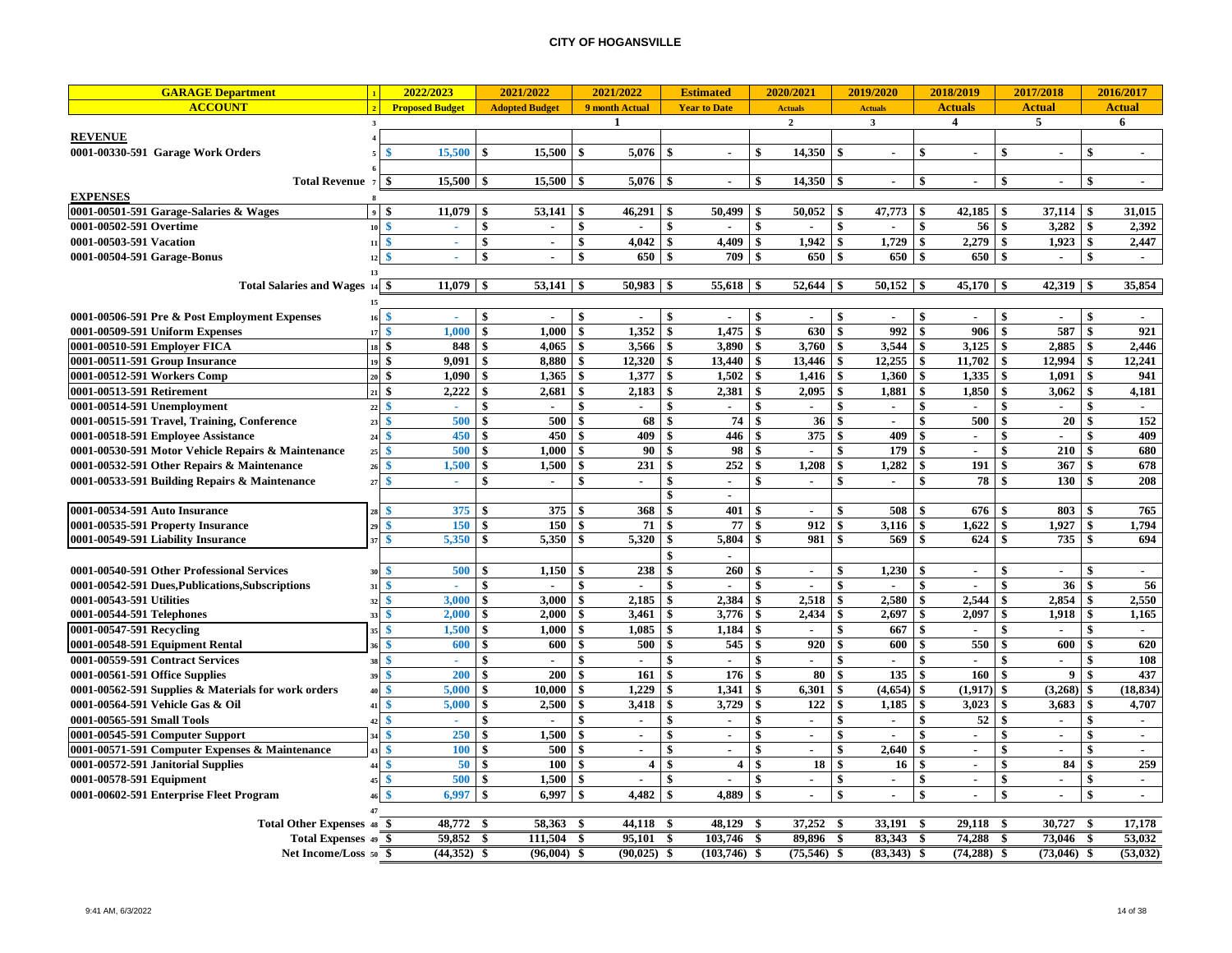| <b>INTERGOVERNMENTAL AGENCIES</b>                             |          | 2022/2023              |                  | 2021/2022             |      | 2021/2022      |                    | <b>Estimated</b>         |     | 2020/2021       |                    | 2019/2020       |      | 2018/2019       |           | 2017/2018      | 2016/2017      |
|---------------------------------------------------------------|----------|------------------------|------------------|-----------------------|------|----------------|--------------------|--------------------------|-----|-----------------|--------------------|-----------------|------|-----------------|-----------|----------------|----------------|
| <b>ACCOUNT</b>                                                |          | <b>Proposed Budget</b> |                  | <b>Adopted Budget</b> |      | 9 month Actual |                    | <b>Year to Date</b>      |     | <b>Actuals</b>  |                    | <b>Actuals</b>  |      | <b>Actuals</b>  |           | <b>Actuals</b> | <b>Actual</b>  |
|                                                               |          |                        |                  |                       |      |                |                    |                          |     | $\overline{2}$  |                    | 3               |      |                 |           | 5              |                |
| <b>REVENUE</b>                                                |          |                        |                  |                       |      |                |                    |                          |     |                 |                    |                 |      |                 |           |                |                |
| 0001-00xxx-594 Meriwether WWTP Operational Revenue            | \$       |                        | \$               | 130,795               | -S   |                |                    |                          |     |                 | -9                 |                 |      |                 | - \$      | ٠              |                |
| 0001-00371-594 Troup Co Parks and Rec Fuel Revenue            | ¢        |                        | $\mathbf{s}$     |                       | \$   |                | $\hat{\mathbf{x}}$ |                          | \$  |                 | \$                 |                 |      | (591)           |           |                | 3,654          |
| 0001-00377-594 Troup Co Fire Fuel Revenue                     |          |                        | \$               |                       | \$   | 209            |                    |                          |     |                 | $\mathbf{s}$       | 536             |      | (774)           | -\$       | 11,547         | 4,469          |
| 0001-00389-594 Troup Co - Fuel                                |          |                        | \$               | 3,136                 |      |                |                    | $\overline{\phantom{a}}$ | \$  | 3,136           |                    | 5,185           | - \$ | 11,320          |           |                | $\sim$         |
|                                                               |          |                        |                  |                       |      |                |                    |                          |     |                 |                    |                 |      |                 |           |                |                |
| Total Revenue 10 \$                                           |          |                        |                  | 133,931               | - \$ | $2,353$ \$     |                    |                          | -\$ | $3,136$ \$      |                    | $5,721$ \$      |      | 9,955           | - \$      | 11,547 \$      | 8,123          |
| <b>EXPENSES</b>                                               | 11       |                        |                  |                       |      |                |                    |                          |     |                 |                    |                 |      |                 |           |                |                |
| 0001-00564-594 Troup Co Fire/Recreation Gas & Oil             | 12       |                        | $\boldsymbol{s}$ | 2,750                 |      | 2,890          | -\$                | $\sim$                   |     | 3,099           |                    | 3,498           | -9   | 14,592          | -\$       | 13,570         | 9,242          |
|                                                               | 14       |                        | $\mathbf{s}$     |                       |      |                |                    | $\sim$                   | \$  |                 | $\mathbf{\hat{S}}$ |                 |      |                 | -9        |                |                |
| 0001-00605-594 Hogansville All Stars                          |          |                        | -\$              |                       |      |                |                    | $\sim$                   |     |                 |                    |                 |      | 500             |           |                | $\blacksquare$ |
| 0001-00605-594 Contract Services Keep Troup Beautiful         | \$<br>17 |                        | $\mathbf{s}$     | 1,500                 | \$   |                | \$                 | $\overline{\phantom{a}}$ |     |                 |                    |                 |      |                 |           | 500            | 800            |
| 0001-00605-594 Elite Basketball Camp                          | 19       | 500                    | -\$              | 500                   | \$   |                |                    | $\blacksquare$           |     |                 |                    |                 |      |                 |           |                |                |
| 0001-00611-594 Intrgyrnmntl - Youth Group                     |          | 40,000                 | -\$              | 15,000                |      | 22,913         | \$                 | $\blacksquare$           | \$  | 16,250          |                    | 10,000          |      | 15,000          |           | 15,000         | 13,750         |
| 0001-00615-594 Three Rivers Regional Commission               | 25       | 3,103                  | - \$             | 3,103                 | \$   | 3,103          |                    | $\sim$                   |     | 3,128           |                    | 3,103           |      | 3,105           |           | 3,139          | 3,110          |
| 0001-00616-594 Intrgvrnmntl-Troup Trusts "Racial Trust Bldg." | \$       | 1,500                  |                  | 1,500                 |      |                |                    | $\sim$                   |     |                 |                    |                 |      | $\sim$          |           | 1,000          |                |
|                                                               |          |                        |                  |                       |      |                |                    | $\overline{\phantom{a}}$ |     |                 | \$                 |                 |      |                 |           |                |                |
| 0001-00617-594 Intrgyrnmntl-TAG                               |          |                        | -\$              |                       |      |                |                    | $\sim$                   |     |                 |                    | 3,000           |      | 468             |           |                | 1,500          |
| 0001-00617-594 Intrgyrnmntl-Troup Clean and Beautiful         | \$<br>29 |                        | $\mathbf{s}$     |                       |      |                |                    | $\blacksquare$           |     |                 |                    |                 |      |                 |           | 2,011          | $\sim$         |
|                                                               |          |                        | -\$              |                       |      |                |                    | $\sim$                   |     |                 |                    |                 |      |                 |           |                |                |
| 0001-00618-594 Intrgyrnmntl-Fire Services                     |          |                        | $\mathbf{s}$     | 150,000               |      |                | \$                 |                          | \$  | 235,192         |                    | 226,301         |      | 215,525         | -\$       | 205,262        | 205,262        |
| 0001-00619-594 Intrgvrnmntl-Troup Co. Strategic Planning      |          | 10,000                 | - \$             | 5,000                 |      | 10.000         | -\$                | 10.000                   |     | $5,000$ \$      |                    |                 |      |                 |           | 5,000          | 5,000          |
| 0001-00625-594 Demolition Condemned Structures                |          | 25,000                 | - \$             | 100,000               |      | 101.059        | - \$               | 101,059                  | -\$ | $40,900$ \$     |                    |                 |      |                 | $\bullet$ |                | 8,450          |
|                                                               |          |                        |                  |                       |      |                |                    |                          |     |                 |                    |                 |      |                 |           |                |                |
| Total Expenses 36 \$                                          |          | 80.103                 |                  | 279.353               |      | 139,965 \$     |                    | 111.059                  |     | 303,569         |                    | 245,902 \$      |      | 249,190         | -\$       | 245,483        | 247,114        |
| Net Income/Loss 37 \$                                         |          | $(80,103)$ \$          |                  | $(145, 422)$ \$       |      | $(137,612)$ \$ |                    | $(111, 059)$ \$          |     | $(300, 433)$ \$ |                    | $(240, 181)$ \$ |      | $(239, 235)$ \$ |           | (233,936)      | (238,991)      |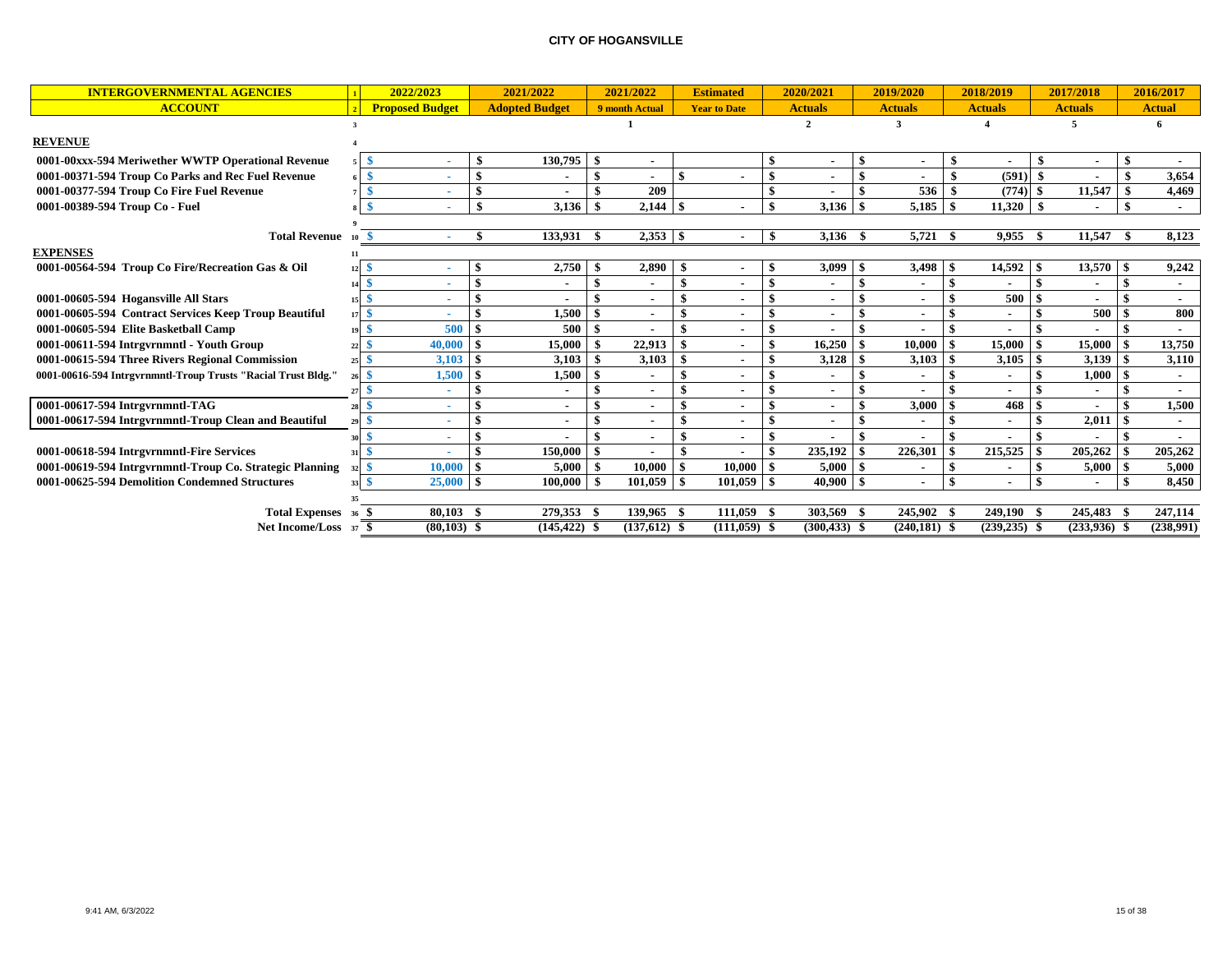| <b>HOTEL MOTEL FUND</b>                                |             | 2022/2023              | 2021/2022             | 2021/2022      | <b>Estimated</b>    | 2020/2021      | 2019/2020      | 2018/2019      | 2017/2018                | 2016/2017     |
|--------------------------------------------------------|-------------|------------------------|-----------------------|----------------|---------------------|----------------|----------------|----------------|--------------------------|---------------|
| <b>ACCOUNT</b>                                         |             | <b>Proposed Budget</b> | <b>Adopted Budget</b> | 9 month Actual | <b>Year to Date</b> | <b>Actuals</b> | <b>Actuals</b> | <b>Actuals</b> | <b>Actual</b>            | <b>Actual</b> |
|                                                        |             |                        |                       |                |                     |                |                |                |                          |               |
| <b>REVENUE</b>                                         |             |                        |                       |                |                     |                |                |                |                          |               |
| 0002-00312-201 Hotel / Motel Revenue                   |             | $43,000$ \$            | $30,000$ \$           |                |                     |                |                | $31,646$   \$  | 30,927                   | 28,011        |
|                                                        |             |                        |                       |                |                     |                |                |                |                          |               |
| <b>Total Revenue</b>                                   |             | 43,000                 | $30,000$ \$           | 35,885         | 43,062              | 30,005         | 27,496         | 31,646         | 30,927                   | 28,011        |
| <b>EXPENSES</b>                                        |             |                        |                       |                |                     |                |                |                |                          |               |
| 0002-00589-201 Hotel / Motel Tourism 62.5%             |             | 26,875                 | 18,750                |                |                     | 18,753         | 18,803         | 19,779 \$      | 19,329                   | 17,507        |
| 0002-00591-201 Hotel / Motel City of Hogansville 37.5% | $10 \mid S$ | 16,125                 | 11,250                | 13,457         | 16,148              | 11,252         | 11,282         | 11,867         | 11,598                   | 10,504        |
| 0002-00800-000 Hotel / Motel Transfer to UB Sanitation |             | $\sim$                 |                       |                |                     |                |                |                | . .                      |               |
|                                                        |             |                        |                       |                |                     |                |                |                |                          |               |
| <b>Total Expenses</b>                                  |             | 43,000                 | 30,000                | 35,885         | 43,062              | 30,005         | 30,085         | 31.646         | 30,927                   | 28,011        |
| Net Income/ (Loss) 14                                  |             |                        |                       |                |                     |                | (2,589)        |                | $\overline{\phantom{a}}$ |               |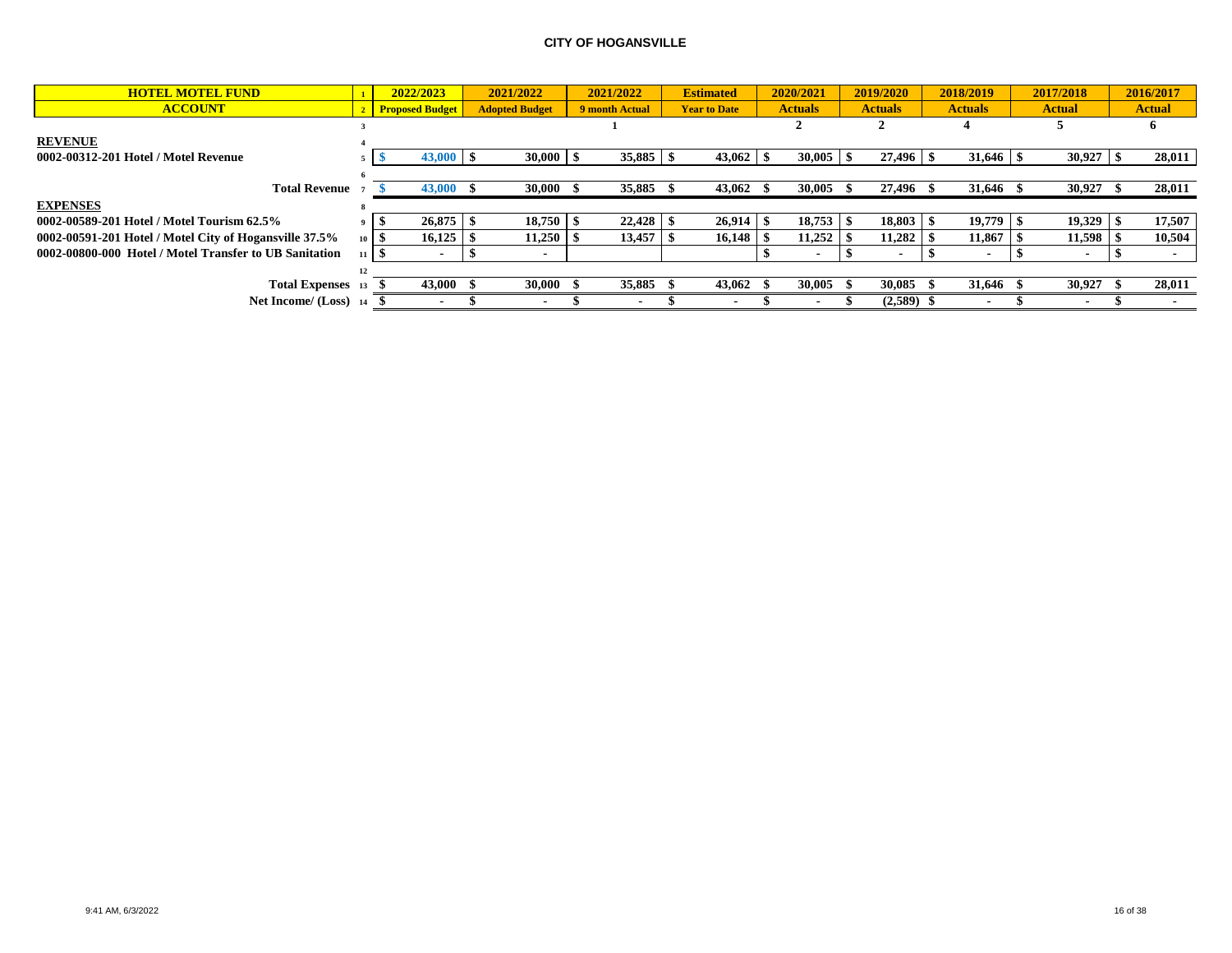| <b>GRANTS FUND</b>                                         |                              | 2022/2023                   |                    | 2021/2022             |               | 2021/2022      |              | <b>Estimated</b>    |                    | 2020/2021      |               | 2019/2020      |                    | 2018/2019      |                    | 2017/2018                   |              | 2016/2017                   |
|------------------------------------------------------------|------------------------------|-----------------------------|--------------------|-----------------------|---------------|----------------|--------------|---------------------|--------------------|----------------|---------------|----------------|--------------------|----------------|--------------------|-----------------------------|--------------|-----------------------------|
| <b>ACCOUNT</b>                                             | $\sqrt{2}$                   | <b>Proposed Budget</b>      |                    | <b>Adopted Budget</b> |               | 9 month Actual |              | <b>Year to Date</b> |                    | <b>Actuals</b> |               | <b>Actuals</b> |                    | <b>Actual</b>  |                    | <b>Actual</b>               |              | <b>Actual</b>               |
|                                                            | $\overline{3}$               |                             |                    |                       |               | $\mathbf{1}$   |              |                     |                    | $\overline{2}$ |               | $\mathbf{3}$   |                    | $\overline{4}$ |                    | 5                           |              | 6                           |
| <b>REVENUE</b>                                             |                              |                             |                    |                       |               |                |              |                     |                    |                |               |                |                    |                |                    |                             |              |                             |
| 0008-00310-800 CHIP I Grants Revenue                       |                              |                             |                    | $\sim$                |               | $\blacksquare$ |              |                     | \$                 | $\sim$         |               | $\blacksquare$ | \$                 |                | \$                 | 4.099                       | -\$          |                             |
| 0008-00310-801 CHIP II Grants Revenue                      |                              |                             | \$                 | ÷.                    | \$            |                | $\mathbf{s}$ | ÷.                  | $\mathbf{s}$       | $\sim$         | $\mathbf{s}$  | $\mathbf{r}$   | $\mathbf{s}$       | $\overline{a}$ | -\$                | 71.621                      | \$           | $\sim$                      |
| 0008-00310-803 Fox Theatre II Grant Revenue                | \$                           | $\mathbf{r}$                | \$                 | $\sim$                | \$            | $\sim$         | $\mathbf{s}$ | $\mathbf{r}$        | \$                 | $\sim$         | \$            | $\sim$         | \$                 | 65,813         | l \$               | 14,563                      | \$           | $\sim$                      |
| 0008-00xxx-xxx CDBG RDF Grant Royal Theatre                |                              | $\sim$                      | \$                 | 550,000               | \$            | $\blacksquare$ | \$           | $\sim$              | -\$                | $\sim$         | \$            | $\blacksquare$ | \$                 | $\blacksquare$ | -\$                | $\sim$                      | \$           | $\sim$                      |
| 0008-00310-804 US Dept of Justice Body Cam Grant           | \$                           | $\sim$                      | \$                 | $\sim$                |               | $\blacksquare$ | \$           | $\sim$              | -\$                | $\sim$         | \$            | 5,182          | -\$                | 4,818          | -\$                | $\sim$                      | \$           | $\sim$                      |
| 0008-00310-806 Georgia DOT Lighted Cross Walk              | \$<br>10                     | $\sim$                      | \$                 | $\sim$                | \$            | $\blacksquare$ | \$           |                     | $\hat{\mathbf{s}}$ | 34,000         | \$            | $\sim$         | $\mathbf{s}$       | $\sim$         | -\$                | $\sim$                      | \$           | $\sim$                      |
| 0008-00310-805 New furniture, new City Hall (USDA)         | $\mathbf{\hat{s}}$<br>12     | $\sim$                      | \$                 | 25,000                | \$            | 30.000         | -S           | 30,000              | \$                 | 45.000         | \$            | $\sim$         | $\mathbf{s}$       | $\blacksquare$ | $\mathbf{s}$       | $\mathcal{L}_{\mathcal{A}}$ | \$           | $\sim$                      |
| 0008-00310-807 USDA Grant, Waste Water Treatment Plant     | \$.<br>13                    | $\mathbf{r}$                | \$                 | $\sim$                | \$            | 91,496         | -S           | 91,496              | \$                 | 137,244        | \$            | $\mathbf{r}$   | \$                 | $\mathbf{r}$   | \$                 | $\mathbf{r}$                | \$           | $\sim$                      |
| 0008-00310-808 Callaway Foundation                         | -9<br>14                     | $\sim$                      | \$                 | $\sim$                | \$            | $\sim$         | \$           | $\sim$              | -\$                | $\blacksquare$ | \$            | 250,000        | $\mathbf{s}$       | $\sim$         | $\mathbf{\hat{s}}$ | $\sim$                      | \$           | $\sim$                      |
| 0008-00310-810 GA DNR Grants Revenue, Phase 5 Trail        | -\$<br>$15\,$                | $\sim$                      | \$                 | $\sim$                | \$            | $\sim$         | \$           | $\blacksquare$      | \$                 | 184,205        | \$            | 795            | \$                 | $\sim$         | -\$                | 2,403                       | \$           | 3,600                       |
|                                                            |                              |                             |                    |                       |               |                |              |                     |                    |                |               |                |                    |                |                    |                             |              |                             |
| 0008-00310-810 Troup Co United Way (EFSP)                  | $\mathbf{s}$<br>19           |                             | \$                 | 5.000                 | \$            |                | \$           |                     | $\mathbf{s}$       |                | \$            |                | $\mathbf{s}$       |                | $\mathbf{s}$       |                             | \$           | $\sim$                      |
| 0008-00310-825 LMIG Grant Revenue                          | \$<br>23                     | $\sim$                      | \$                 | 60.000                | \$            | $\sim$         | $\mathbf{s}$ | $\blacksquare$      | \$                 | 44,351         | \$            | 53,334         | \$                 | 48,813         | $\mathbf{s}$       | 81,470                      | $\mathbf{s}$ | $\sim$                      |
| 0008-00310-843 FEMA 118, Boyd & Ditch behind Unearned      | 27<br>\$.                    | $\sim$                      | $\mathbf{s}$       | $\sim$                | \$            | $\sim$         | \$           | $\sim$              | $\mathbf{s}$       | $\sim$         | \$            | $\sim$         | \$                 | 74.939         | $\mathbf{s}$       | 3,053                       | \$           | $\sim$                      |
| 0008-00310-844 FEMA 119, Tallifarro Drive Unearned         | -\$<br>28                    | $\sim$                      | \$                 | $\sim$                | \$            | $\blacksquare$ | \$           | $\sim$              | \$                 | 8,321          | \$            | $\sim$         | \$                 | $\sim$         | -\$                | 191                         | \$           | 20,303                      |
| 0008-00310-845 FEMA 120, Poplar Street Unearned            | 30                           | $\sim$                      | \$                 | $\sim$                | \$            | $\sim$         | \$           | $\sim$              | \$                 | 8,369          | \$            | 597            | \$                 | 30,450         | $\sqrt{3}$         | 3,084                       | \$           | $\sim$                      |
| 0008-00310-846 FEMA 137, Maple Street Unearned             | -\$<br>31                    | $\sim$                      | $\hat{\mathbf{s}}$ | $\sim$                | \$            |                | \$           | $\blacksquare$      | \$                 | 8.352          | \$            | $\sim$         | \$                 |                | -\$                | 465                         | $\mathbf{s}$ | 4.463                       |
| 0008-00310-847 FEMA 147, 147(1) Elm Street Bridge Unearned | \$<br>32                     | $\sim$                      | \$                 | $\sim$                | \$            | $\sim$         | $\mathbf{s}$ | $\sim$              | \$                 | 62,280         | \$            | $\sim$         | \$                 | 15,198         | <sup>\$</sup>      | 7,151                       | \$           | 7,971                       |
| 0008-00310-848 FEMA 150, Green Avenue Unearned             | \$.<br>33                    | $\sim$                      | \$                 | $\sim$                | \$            | $\sim$         | $\mathbf{s}$ | $\sim$              | \$                 | $\sim$         | \$            | $\sim$         | $\mathbf{\$}$      | 51,535         | $\mathbf{\hat{s}}$ | 2,914                       | $\mathbf{s}$ | $\sim$                      |
| 0008-00310-849 FEMA 154, Holmes & Boozer                   | -\$<br>34                    | $\blacksquare$              | \$                 | $\blacksquare$        | \$            | $\blacksquare$ | \$           | $\blacksquare$      | \$                 | (3,469)        | \$            | $\sim$         | \$                 | $\mathbf{r}$   | $\mathbf{\$}$      | 204,205                     | \$           | 78,540                      |
| 0008-00310-850 FEMA 159, College Street                    | 36                           | $\sim$                      | \$                 | $\sim$                | \$            | $\sim$         |              | $\sim$              | \$                 | $\sim$         | \$            | $\sim$         | \$                 | $\sim$         | $\mathbf{s}$       | $\sim$                      | \$           | 84,211                      |
|                                                            |                              |                             |                    |                       |               |                |              |                     |                    |                |               |                |                    |                |                    |                             |              |                             |
| 0008-00310-851 FEMA 171, Church Street                     | 37                           | $\sim$                      | \$                 | 20.000                | $\mathbf{s}$  | $\sim$         | $\mathbf{s}$ | $\mathbf{r}$        | $\mathbf{s}$       | 22.394         | $\mathbf{\$}$ | $\sim$         | $\mathbf{s}$       | $\blacksquare$ | <sup>\$</sup>      | 164,944                     | -\$          | 63,440                      |
| 0008-00310-852 FEMA 223, City Hall Marquee Unearned        | \$.<br>38                    | $\mathcal{L}_{\mathcal{A}}$ | \$                 | $\sim$                | \$            | $\mathbf{r}$   | -\$          | $\sim$              | \$                 | 977            | \$            | $\sim$         | \$                 | $\sim$         | $\mathbf{s}$       | $\mathbf{r}$                | \$           | $\sim$                      |
| 0008-00310-853 FEMA 224, Sewer Line Easement Unearned      | \$<br>39                     | $\sim$                      | \$                 | $\sim$                | \$            | $\blacksquare$ | $\mathbf{s}$ | $\blacksquare$      | \$                 | 2,270          | \$            | $\sim$         | \$                 | 7,757          | <b>S</b>           | 26,382                      | \$           | 5,236                       |
| 0008-00310-862 CDBG 2015 Grants Revenue                    | 42                           | $\sim$                      | \$                 | $\sim$                | \$            | $\sim$         | \$           | $\sim$              | \$                 | $\sim$         | \$            | $\sim$         | \$                 | $\sim$         | -\$                | 157,450                     | \$           | 313,159                     |
| 0008-00310-863 CDBG 2016 Grants Revenue                    | - \$<br>43                   | $\sim$                      | \$                 | $\sim$                | \$            | $\blacksquare$ |              | $\sim$              | $\mathbf{s}$       | $\sim$         | \$            | $\sim$         | \$                 | $\sim$         | $\mathbf{s}$       | 52,589                      | \$           | $\sim$                      |
| 0008-00310-863 CDBG 2018 Grants Revenue                    | \$<br>4 <sub>5</sub>         | $\sim$                      | \$                 | $\sim$                | \$            | $\blacksquare$ | $\mathbf{s}$ | $\blacksquare$      | -\$                | ÷.             | \$            | $\mathbf{r}$   | $\mathbf{s}$       | 425,065        | $\mathbf{s}$       | $\sim$                      | \$           | $\sim$                      |
| 0008-00310-864 CDBG 2019 Grants Revenue                    | \$<br>46                     | $\mathbf{r}$                | \$                 | $\sim$                | \$            | $\sim$         | $\mathbf{s}$ | $\mathbf{r}$        | $\mathbf{s}$       | 716,700        | \$            | 33,300         | \$                 | $\sim$         | $\mathbf{s}$       | $\sim$                      | \$           | $\sim$                      |
| 0008-00310-863 CDBG 2021 Grants Revenue                    | \$<br>47                     | $\sim$                      | \$                 | 750,000               | \$            | $\blacksquare$ | $\mathbf{s}$ | $\sim$              | \$                 | $\sim$         | \$            | $\sim$         | $\mathbf{s}$       | $\sim$         | <sup>\$</sup>      | $\sim$                      | \$           | $\sim$                      |
| 0008-00310-xxx Theater-USDA Rural Bus. Dev. Grant          | \$<br>51                     | $\sim$                      | \$                 | 200,000               | \$            | $\blacksquare$ | \$           | $\sim$              | \$                 | $\sim$         | \$            | $\sim$         | \$                 | $\sim$         | \$                 | $\sim$                      | \$           | $\sim$                      |
| 0008-00310-899 Fund 8 Contributions                        | \$<br>52                     | 500,000                     | \$                 | $\sim$                | \$            |                |              | ÷                   | \$                 | 19.000         | \$            | 26,220         | $\mathbf{\hat{s}}$ | 2,755          | <b>S</b>           | 2.000                       | \$           | $\sim$                      |
|                                                            |                              |                             |                    |                       |               |                |              |                     |                    |                |               |                |                    |                |                    |                             |              |                             |
| 0008-00310-xxx Theater -Other Revenue Sources              | -8<br>53                     | $\sim$                      | $\mathbf{s}$       | 250,000               | \$            | $\blacksquare$ | -\$          | $\sim$              | \$                 | $\sim$         | \$            | $\sim$         | $\mathbf{s}$       | $\sim$         | $\mathbf{s}$       | $\sim$                      | \$           | $\sim$                      |
| 0008-00310-xxx USDA Comm. Facilities Grants - Other        | 54<br>- \$                   | $\sim$                      | \$                 | 529,325               | \$            | $\blacksquare$ | S,           | $\blacksquare$      | $\boldsymbol{s}$   | $\sim$         | \$            | $\sim$         | \$                 | $\blacksquare$ | $\mathbf{s}$       | $\sim$                      | \$           | $\sim$                      |
| 0008-00322-000 Interest Income                             | -\$<br>55                    | $\sim$                      | \$                 | 100                   | \$            | 31             | -\$          | 31                  | -\$                | 65             | \$            | 66             | -\$                | 350            | <b>S</b>           | 12                          | \$           | $\sim$                      |
| 0008-00400-000 Contributed Capital SPLOST                  | \$<br>56                     | $\sim$                      | \$                 | $\sim$                | \$            | $\sim$         |              | $\overline{a}$      | \$                 | $\sim$         | \$            | $\sim$         | \$                 | $\overline{a}$ | \$                 | 91,176                      | -\$          | $\sim$                      |
|                                                            | 57                           |                             |                    |                       |               |                |              |                     |                    |                |               |                |                    |                |                    |                             |              |                             |
| Total Revenue 58 \$                                        |                              | 500,000                     | -\$                | 2,389,425 \$          |               | 121,527 \$     |              | 121,527             | \$                 | 1,290,059      | - \$          | 369,494        | -\$                | 727,493        | \$                 | 889,771                     | \$           | 580,924                     |
| <b>EXPENSES</b>                                            |                              |                             |                    |                       |               |                |              |                     |                    |                |               |                |                    |                |                    |                             |              |                             |
| 0008-00578-800 CHIP I Grant Expenses                       |                              | $\sim$                      | \$                 | $\sim$                |               | $\sim$         | -\$          | $\blacksquare$      | -\$                | $\sim$         | \$            | $\sim$         | \$                 | $\sim$         | $\sqrt{3}$         | 4,099                       | \$           |                             |
| 0008-00578-801 CHIP II Grants Expenses                     | 61                           | $\sim$                      | \$                 | $\sim$                | \$            | $\blacksquare$ | \$           | $\sim$              | -\$                | $\sim$         | \$            | $\sim$         | \$                 | $\blacksquare$ | \$                 | 71,621                      | \$           | 8,750                       |
| 0008-00578-802 2015 EIP Project Expenses                   | 62                           | $\sim$                      | $\mathbf{\hat{s}}$ | $\sim$                | \$            | $\sim$         | $\mathbf{s}$ | $\sim$              | $\mathbf{s}$       | $\sim$         | \$            | $\mathbf{r}$   | $\mathbf{s}$       | $\sim$         | $\mathbf{s}$       |                             | \$           | 2,249                       |
| 0008-00578-803 Royal Theatre, All Grant                    | \$<br>63                     | $\sim$                      | \$                 | 1.000.000             | \$            | $\sim$         | $\mathbf{s}$ | $\blacksquare$      | $\mathbf{s}$       | $\sim$         | \$            | 950            | \$                 | 64,313         | $\mathbf{s}$       | 14,563                      | \$           | $\sim$                      |
| 0008-00578-804 US Dept of Justice Body Cam                 | \$<br>65                     | $\sim$                      | \$                 |                       | \$            | $\sim$         | $\mathbf{s}$ | $\sim$              | \$                 | $\sim$         | \$            | 5,343          | \$                 | 4,818          | $\mathbf{s}$       | $\sim$                      |              |                             |
| 0008-00578-805 New furniture, new city hall                |                              | $\sim$                      | \$                 | 436,195               | \$            | $\blacksquare$ | S,           | $\blacksquare$      | \$                 | 60,000         | \$            | $\sim$         | \$                 | $\sim$         | $\mathbf{s}$       | $\sim$                      | \$           | $\sim$                      |
| 0008-00xxx-805 New furniture, new City Hall (USDA)         | \$.<br>69                    | $\sim$                      | \$                 | 35,000                | \$            | 3,468          | -\$          | 3,468               | -\$                | $\sim$         | \$.           | $\sim$         | \$                 | $\sim$         | -\$                | $\sim$                      | \$           | $\sim$                      |
| 0008-00578-806 Georgia DOT Lighted Cross Walk              | \$<br>67                     | $\sim$                      | \$                 | $\blacksquare$        | \$            | $\blacksquare$ | \$           | $\blacksquare$      | \$                 | 44,343         | \$            | 15,690         | \$                 | $\blacksquare$ | $\mathbf{s}$       | $\sim$                      | \$           | $\sim$                      |
| 0008-00xxx-XXX GTIB - Pine Street (State Road & Tollway)   | $\mathbf{\hat{s}}$<br>$72\,$ | $\mathbf{r}$                | \$                 | 65,000                | <sup>\$</sup> |                | $\mathbf{s}$ | $\mathbf{r}$        | $\mathbf{s}$       | $\sim$         | $\mathbf{s}$  | $\mathbf{r}$   | $\mathbf{s}$       | $\mathbf{r}$   | $\mathbf{s}$       | $\mathcal{L}$               | \$           | $\mathcal{L}^{\mathcal{L}}$ |
|                                                            |                              |                             |                    |                       |               |                |              |                     |                    |                |               |                |                    |                |                    |                             |              |                             |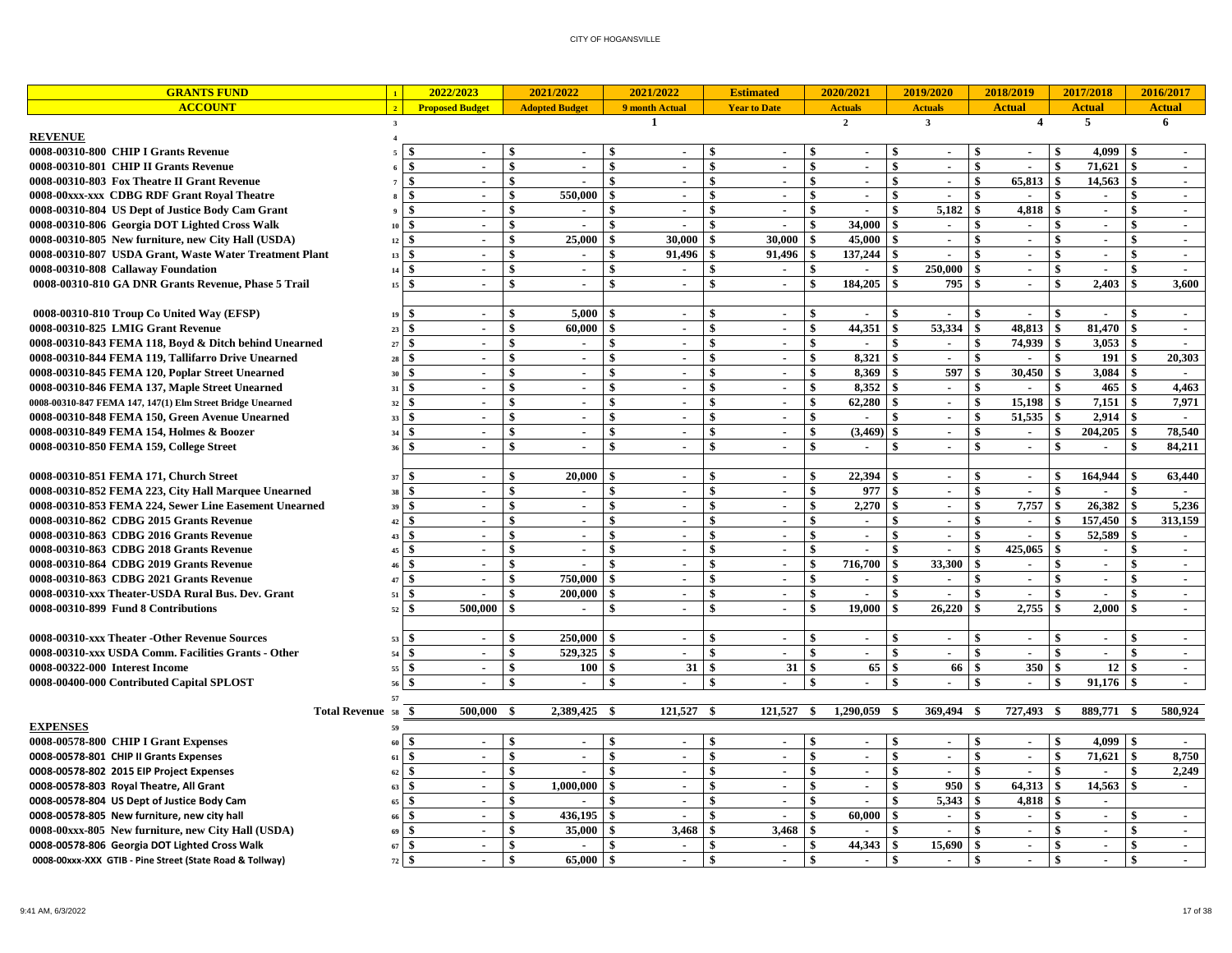| <b>GRANTS FUND</b>                                 |                           |     | 2022/2023                |    | 2021/2022             |     | 2021/2022      |      | <b>Estimated</b>         |     | 2020/2021                |                | 2019/2020        |          | 2018/2019      |      | 2017/2018      |      | 2016/2017     |
|----------------------------------------------------|---------------------------|-----|--------------------------|----|-----------------------|-----|----------------|------|--------------------------|-----|--------------------------|----------------|------------------|----------|----------------|------|----------------|------|---------------|
| <b>ACCOUNT</b>                                     | $\overline{\mathbf{z}}$   |     | <b>Proposed Budget</b>   |    | <b>Adopted Budget</b> |     | 9 month Actual |      | <b>Year to Date</b>      |     | <b>Actuals</b>           |                | <b>Actuals</b>   |          | <b>Actual</b>  |      | <b>Actual</b>  |      | <b>Actual</b> |
|                                                    |                           |     |                          |    |                       |     |                |      |                          |     | $\overline{2}$           |                | $\mathbf{a}$     |          |                |      | 5              |      | 6             |
| 0008-00578-810 GA DNR Phase 5 Trail Grants Expense | 73                        | -\$ | $\overline{\phantom{a}}$ | \$ |                       | -\$ | $\blacksquare$ |      | $\blacksquare$           | \$  |                          | -\$            | $(27.132)$ \$    |          |                | \$   | $4,000$ \$     |      | 6.000         |
|                                                    |                           |     |                          |    |                       |     |                |      |                          |     |                          |                |                  |          |                |      |                |      |               |
| 0008-00578-822 Tower Trail 5 Grant Expenses        | 78                        | -\$ | $\overline{\phantom{a}}$ |    |                       |     | $\blacksquare$ |      | $\blacksquare$           |     | 205,389                  | l \$           |                  |          | 22,755         |      |                |      |               |
| 0008-00578-825 LMIG Grants Expenses                | 79                        | -\$ | $\overline{\phantom{a}}$ | \$ | 105,000               |     |                |      | $\blacksquare$           | \$  |                          | \$             | $60,028$ \$      |          | 48,812         | -8   |                |      |               |
| 0008-00578-830 USDA-2014 WWTP Imprvmnts            | 80                        | -8  | $\overline{\phantom{a}}$ | \$ |                       |     | ٠              |      | $\blacksquare$           |     | ٠                        |                |                  |          |                |      | 66,958         |      | 525           |
| 0008-00578-843 FEMA 118, Boyd & Ditch behind       | 85                        | -8  | ٠                        | \$ |                       |     |                |      | $\blacksquare$           |     | ٠                        |                | 938 <sup>8</sup> |          | 87,368         |      | 3,490          | - \$ |               |
| 0008-00578-844 FEMA 119, Tallifarro Drive          | 86                        | \$  | $\overline{\phantom{a}}$ | \$ |                       |     | ٠              |      | $\blacksquare$           |     | ٠                        |                |                  |          |                |      | 218            |      | 23,203        |
| 0008-00578-845 FEMA 120, Poplar Street             | 87                        | \$  | ٠                        | \$ |                       |     | ٠              |      | $\sim$                   |     | $\blacksquare$           |                | 683              | -\$      | 34,801         |      | 3,525          |      |               |
| 0008-00578-846 FEMA 137, Maple Street              | 88                        | \$  | ٠                        | \$ |                       |     | ٠              |      | ٠                        |     |                          |                |                  | \$       |                |      | 531            |      | 5,100         |
| 0008-00578-847 FEMA 147, Elm Street Bridge         | 90                        | -\$ | ٠                        | \$ |                       |     |                |      | $\blacksquare$           |     | $\overline{\phantom{a}}$ |                |                  | <b>S</b> | 178,095        | -\$  | 8,173          | \$   | 9,110         |
| 0008-00578-848 FEMA 150, Green Avenue              | 91                        | \$  | ٠                        | \$ |                       |     | ٠              |      | $\blacksquare$           |     | ٠                        |                | 637              | -\$      | 83,594         | -\$  | 3,330          | \$   |               |
| 0008-00578-849 FEMA 154, Holmes & Boozer           | 92                        | \$  | $\overline{\phantom{a}}$ | \$ |                       |     | ٠              |      | $\blacksquare$           | \$  | $\blacksquare$           | -\$            | ٠                | <b>S</b> |                |      | 1,860          |      | 320,205       |
|                                                    |                           |     |                          |    |                       |     |                |      |                          |     |                          |                |                  |          |                |      |                |      |               |
| 0008-00578-850 FEMA 159, College Street            | 93                        | -\$ | $\overline{\phantom{a}}$ | \$ |                       |     | $\blacksquare$ |      | $\blacksquare$           | \$  | ٠                        | \$             |                  | \$       |                |      | 19,068         |      | 104,758       |
| 0008-00578-851 FEMA 171, Church Street             | 94                        | \$  |                          | \$ |                       | -\$ |                |      | $\overline{\phantom{a}}$ | \$  |                          | -\$            |                  | -\$      |                | -\$  |                |      | 296,725       |
| 0008-00578-853 FEMA 224, Sewer Line Easement       | 97                        | \$  |                          | \$ |                       |     |                |      |                          |     |                          |                |                  | \$       |                |      |                |      | 5,985         |
| 0008-00578-862 CDBG 2015 Grant Expenses            | 99                        | \$. | $\overline{\phantom{a}}$ | \$ |                       | -\$ | $\blacksquare$ |      | $\blacksquare$           | \$  | $\overline{\phantom{a}}$ | -\$            |                  | -\$      |                |      | 170,355        |      | 352,802       |
| 0008-00578-863 CDBG 2017 Grant Expenses            |                           |     | $\overline{\phantom{a}}$ | \$ |                       |     |                |      | ۰                        | \$  |                          |                |                  | . \$     | 450,014        |      | 52,589         |      | 16,355        |
| 0008-00578-864 CDBG 2019 Grant Expenses            | 101                       | -\$ |                          | \$ |                       |     |                |      |                          |     | $766.814$ \$             |                |                  |          | 10,509         | - \$ |                |      |               |
| 0008-00578-865 CDBG 2021 Grant Expenses            | 102                       | -\$ | $\overline{\phantom{a}}$ | \$ | 750,000               |     | 42.745         |      | 42,745                   | -\$ | 10.981                   | $\blacksquare$ |                  |          |                |      |                |      |               |
| 0008-00800-000 General Fund/Grant Transfer         | 106                       | \$. | $\overline{\phantom{a}}$ | \$ | $(1,770)$ \$          |     |                |      | $\overline{\phantom{a}}$ | \$  | 81,383                   |                | $131,610$ \$     |          | (136,937)      | - \$ | 98,858         |      | (118, 868)    |
| 0008-00801-000 Utility Fund/Grant Transfer         | 107                       | -\$ | $\overline{\phantom{a}}$ | \$ |                       |     | 75.314         |      | $\blacksquare$           |     | $(61.095)$ \$            |                | $(110.757)$ \$   |          | (25.002)       | - SS | $(110.775)$ \$ |      | (59, 520)     |
|                                                    |                           |     |                          |    |                       |     |                |      |                          |     |                          |                |                  |          |                |      |                |      |               |
| 0008-00578-899 Fund 8 Contributions                | 107                       | \$  | $500,000$ \$             |    |                       | -\$ | $\blacksquare$ |      | $\blacksquare$           | \$  |                          | $\mathbf{A}$   |                  | \$       | $\blacksquare$ |      | ٠              |      |               |
|                                                    |                           |     |                          |    |                       |     |                |      |                          |     |                          |                |                  |          |                |      |                |      |               |
|                                                    | Total Expenses 109 \$     |     | 500,000 \$               |    | 2,389,425 \$          |     | 121,527 \$     |      | 46,213                   |     | 1,107,815 \$             |                | 156,880 \$       |          | 823,140 \$     |      | 459,140 \$     |      | 973,379       |
|                                                    | Net Income/ (Loss) 110 \$ |     | $\blacksquare$           | -8 |                       |     | $\sim$         | - 38 | 75,314                   |     | 182,244 \$               |                | 212,614 \$       |          | $(95,647)$ \$  |      | 430,632 \$     |      | (392, 455)    |
|                                                    |                           |     |                          |    |                       |     |                |      |                          |     |                          |                |                  |          |                |      |                |      |               |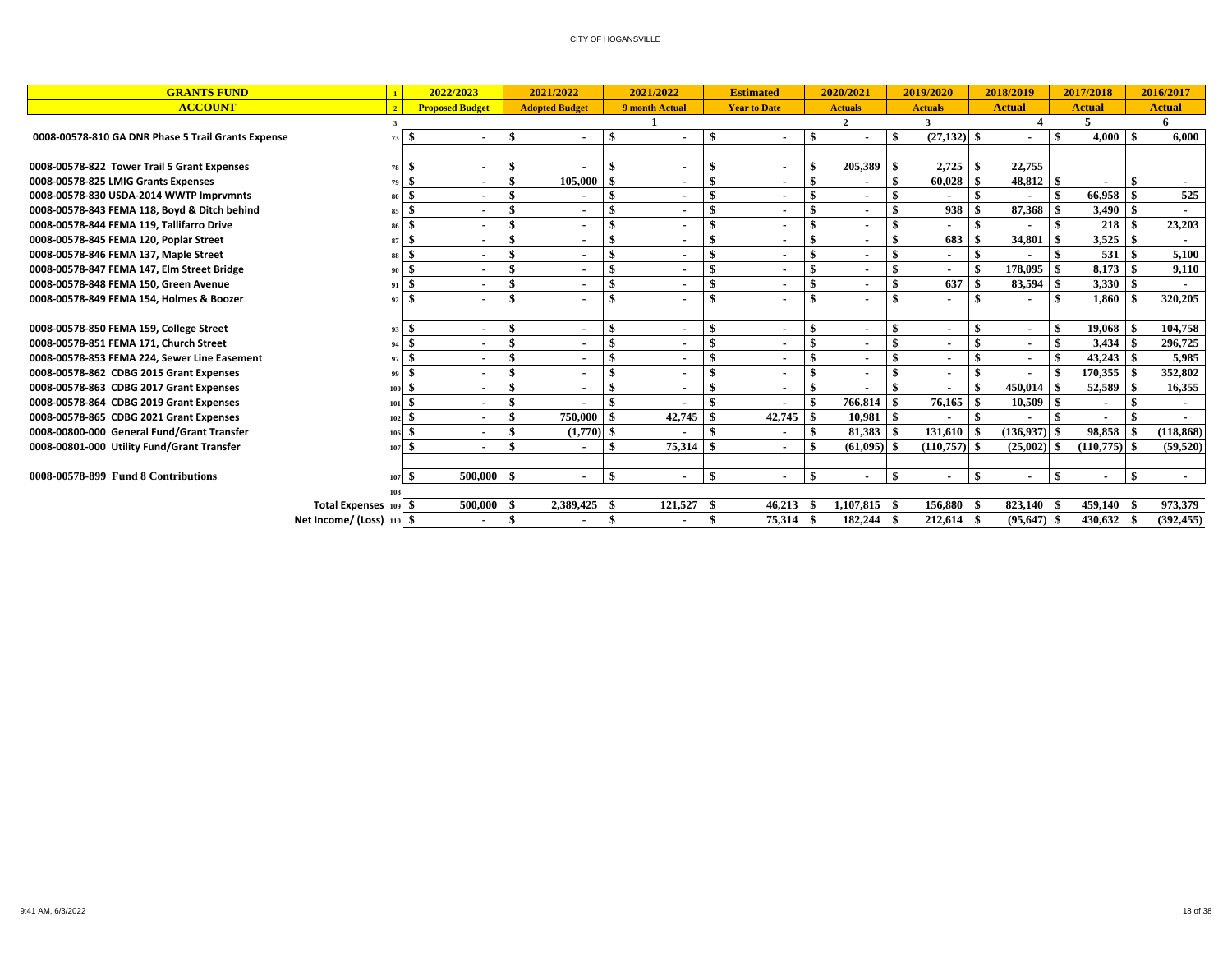| <b>SPLOST IV 2013 FUND</b>                                 | 2022/2023                | 2021/2022                | 2021/2022                | <b>Estimated</b>    | 2020/2021       | 2019/2020                |      | 2018/2019      |    | 2017/2018     | 2016/2017     |
|------------------------------------------------------------|--------------------------|--------------------------|--------------------------|---------------------|-----------------|--------------------------|------|----------------|----|---------------|---------------|
| <b>ACCOUNT</b>                                             | <b>Proposed Budget</b>   | <b>Adopted Budget</b>    | 9 month Actual           | <b>Year to Date</b> | <b>Actuals</b>  | <b>Actuals</b>           |      | <b>Actual</b>  |    | <b>Actual</b> | <b>Actual</b> |
|                                                            |                          |                          |                          |                     |                 |                          |      |                |    |               |               |
| <b>REVENUE</b>                                             |                          |                          |                          |                     |                 |                          |      |                |    |               |               |
| 0007-00310-700 2013 SPLOST Fund Balance                    | 700,000 \$               | 700,000                  | $\blacksquare$           |                     | $\blacksquare$  |                          |      | 299,143        | -9 | 557,745       | 523,213       |
| 0007-00311-701 Historic Preservation                       | $\overline{\phantom{a}}$ |                          | $\overline{\phantom{a}}$ |                     | $\blacksquare$  | 20,302                   |      | $\blacksquare$ |    |               |               |
| 0007-00322-700 2013 SPLOST, CBT, Interest Income           | $\blacksquare$           |                          |                          |                     | 23              | 19                       |      | 875            |    | 1,228         | 1,067         |
| 0007-00323-700 2013 SPLOST, GA Fund 1, Interest Income     |                          |                          | 317                      |                     | $573^{8}$       | $10,827$ \$              |      |                |    | ۰             | $\sim$        |
|                                                            |                          |                          |                          |                     |                 |                          |      |                |    |               |               |
| Total Revenue 10                                           | 700,000                  | 700,000                  | 321                      |                     | 596 \$          | 31,148                   | - 35 | 304,420        |    | 558,973       | 524,281       |
| <b>EXPENSES</b>                                            |                          |                          |                          |                     |                 |                          |      |                |    |               |               |
| 0007-00558-700 2013 SPLOST Bank Fees                       | ٠                        | $\overline{\phantom{a}}$ | 30                       |                     | 20 <sup>1</sup> | ٠                        |      |                |    |               |               |
| 0007-00577-700 2013 SPLOST Water and Wastewater            | $\overline{\phantom{a}}$ |                          | $\blacksquare$           |                     | $\blacksquare$  | $\overline{\phantom{a}}$ |      | 155            |    | 17,500        | 126,626       |
| 0007-00578-700 2013 SPLOST Neighborhood Stabilization      |                          |                          | $\blacksquare$           |                     | $\blacksquare$  |                          |      | $\blacksquare$ |    |               | 27,200        |
| 0007-00579-700 2013 SPLOST Sidewalks and Paving            |                          |                          | $\blacksquare$           |                     | 27,021          | 9,149                    | -\$  | $4,850$   \$   |    | 136,719       | 196,220       |
| 0007-00580-700 2013 SPLOST Lake/Recreation                 | $\overline{\phantom{a}}$ |                          | $\blacksquare$           |                     | $\blacksquare$  | (138, 589)               |      | 554,819        |    | 81,824        | 118,759       |
| 0007-00581-700 2013 SPLOST Renovate Library into City Hall |                          |                          | $\blacksquare$           |                     | $\blacksquare$  | $\overline{\phantom{a}}$ |      | $\blacksquare$ |    |               |               |
| 0007-00582-700 2013 SPLOST Renovate Royal Theatre into CC  | 700,000                  | 700,000                  | $\blacksquare$           |                     | $\blacksquare$  | 14,875                   |      | 128,349        |    | 17,730        | 10,300        |
| 0007-00583-700 2013 SPLOST Amphitheatre Improvements       | ٠                        |                          | $\blacksquare$           |                     | ٠               | 1,591                    | - \$ | 250,325        | -S | 62,472        |               |
|                                                            |                          |                          |                          |                     |                 |                          |      |                |    |               |               |
| Total Expenses 21 \$                                       | 700,000                  | 700,000                  | 30 <sup>5</sup>          |                     | $27,041$ \$     | $(112, 974)$ \$          |      | 938,498        |    | 316,245       | 479,106       |
| Net Income/ $(Loss)$ 22 \$                                 | $\overline{\phantom{a}}$ |                          | 291S                     |                     | $(26, 445)$ \$  | 144.122                  | - 55 | (634.078)      |    | 242,728       | 45,175        |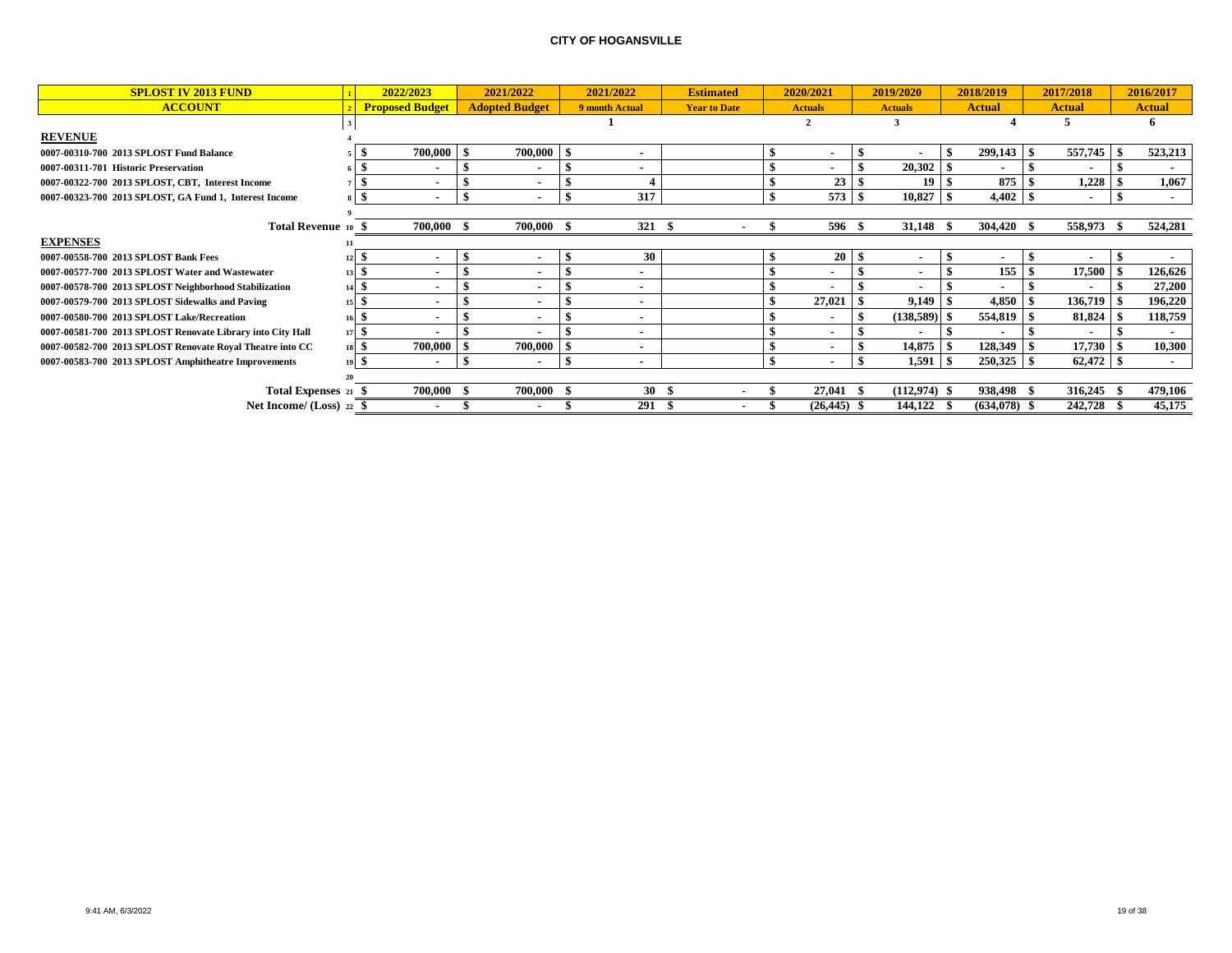| <b>SPLOST V 2019 FUND</b>                                              |                 | 2022/2023                |      | 2021/2022             |      | 2021/2022         |      | <b>Estimated</b>    |      | 2020/2021       | 2019/2020      | 2018/2019      |      | 2017/2018      | 2016/2017     |
|------------------------------------------------------------------------|-----------------|--------------------------|------|-----------------------|------|-------------------|------|---------------------|------|-----------------|----------------|----------------|------|----------------|---------------|
| <b>ACCOUNT</b>                                                         |                 | <b>Proposed Budget</b>   |      | <b>Adopted Budget</b> |      | 9 month Actual    |      | <b>Year to Date</b> |      | <b>Actuals</b>  | <b>Actuals</b> | <b>Actuals</b> |      | <b>Actuals</b> | <b>Actual</b> |
|                                                                        |                 |                          |      |                       |      |                   |      |                     |      |                 |                |                |      |                | <sup>0</sup>  |
| <b>REVENUE</b>                                                         |                 |                          |      |                       |      |                   |      |                     |      |                 |                |                |      |                |               |
| 0009-00310-700 2019 SPLOST Revenue                                     |                 | $600,000$ \$             |      | 583,333               |      | 614,736 \$        |      | 614,736             |      | 713,000         | 623,571        | 285,605        |      | $\blacksquare$ |               |
| 0009-00311-700 2019 SPLOST Revenue Match Troup Co \$750K               | 6 I 3           | 100                      |      | 16,031                |      | 73                |      | 73                  | -9   | 152,783         | 133,620        | 61,200         |      | $\blacksquare$ | $\sim$        |
| 0009-00322-700 2019 SPLOST, CBT, Interest Income                       |                 | 600                      | l \$ | 584                   |      | 31                | l \$ | 31                  | l \$ | 257             | 174            | 24             |      | ٠              |               |
| 0009-00323-700 2019 SPLOST, GA Fund 1, Interest Income                 | 8 I S           | 4,000                    | l S  | 3,571                 |      | $162 \, \text{S}$ |      | 162                 | -9   | 462             | 4,511          | 407            |      | $\blacksquare$ | . .           |
| <b>Use of Fund Balance</b>                                             |                 | $\overline{\phantom{a}}$ |      |                       |      | 339,327           | l \$ | 339,327 \$          |      |                 |                | $\blacksquare$ |      |                |               |
|                                                                        |                 |                          |      |                       |      |                   |      |                     |      |                 |                |                |      |                |               |
| Total Revenue 10 \$                                                    |                 | 604,700 \$               |      | 603,519 \$            |      | 954,329 \$        |      | 954,329             |      | 866,502 \$      | 761,876 \$     | 347,236 \$     |      |                |               |
| <b>EXPENSES</b>                                                        |                 |                          |      |                       |      |                   |      |                     |      |                 |                |                |      |                |               |
| 0009-00558-700 2019 SPLOST Bank fees                                   | $12 \mid 5$     | $\blacksquare$           | -9   |                       |      | $38 \mid$ \$      |      | 38 <sup>8</sup>     |      |                 |                |                |      | $\blacksquare$ |               |
| 0009-00577-700 2019 SPLOST Water, Sewer and Equipment \$1,200,000      | $13\frac{8}{5}$ | 300,000                  | ı S  | 323,186               |      | 77,977            |      | 77,977              |      | 343,125         | 69,688         |                |      | $\sim$         |               |
| 0009-00578-700 2019 SPLOST Roads, Sidewalks and Equipment \$1,200,000  | 14S             | 75,000                   | ∣\$  | 72,000                |      | $490,863$ \$      |      | $490,863$ \$        |      | 94,128          | 3,775          |                |      | $\blacksquare$ |               |
| 0009-00579-700 2019 SPLOST Recreation, Parks and Trails \$750,000      | 15 <sup>8</sup> | $150,000$ \$             |      | 150,000               |      | $357,102$ \\$     |      | 357,102             |      | 629,752         | 167,437        |                |      | $\blacksquare$ | . .           |
| 0009-00580-700 2019 SPLOST City Equipment \$350,000                    | $20\degree$     | 79,700 S                 |      | 58,333                | - \$ |                   |      | 28,349              | - \$ | 144,905         | $191,038$   \$ | 7,456          |      | $\blacksquare$ |               |
| 3 Police vehicles \$150,000, loan payments 5-6 years \$30,000 per year | 21              |                          |      |                       |      |                   |      |                     |      |                 |                |                |      |                |               |
|                                                                        | 22              |                          |      |                       |      |                   |      |                     |      |                 |                |                |      |                |               |
|                                                                        |                 |                          |      |                       |      |                   |      |                     |      |                 |                |                |      |                |               |
| Total Expenses 24 \$                                                   |                 | 604,700                  |      | 603,519               |      | 954,329           |      | 954,329             |      | 1,211,910       | 431,938        | 7,456          | - 39 |                |               |
| Net Income/ $(Loss)$ 25 \$                                             |                 | ۰                        |      |                       |      | ٠                 |      | ٠                   |      | $(345, 408)$ \$ | 329,938 \$     | 339,780        |      |                |               |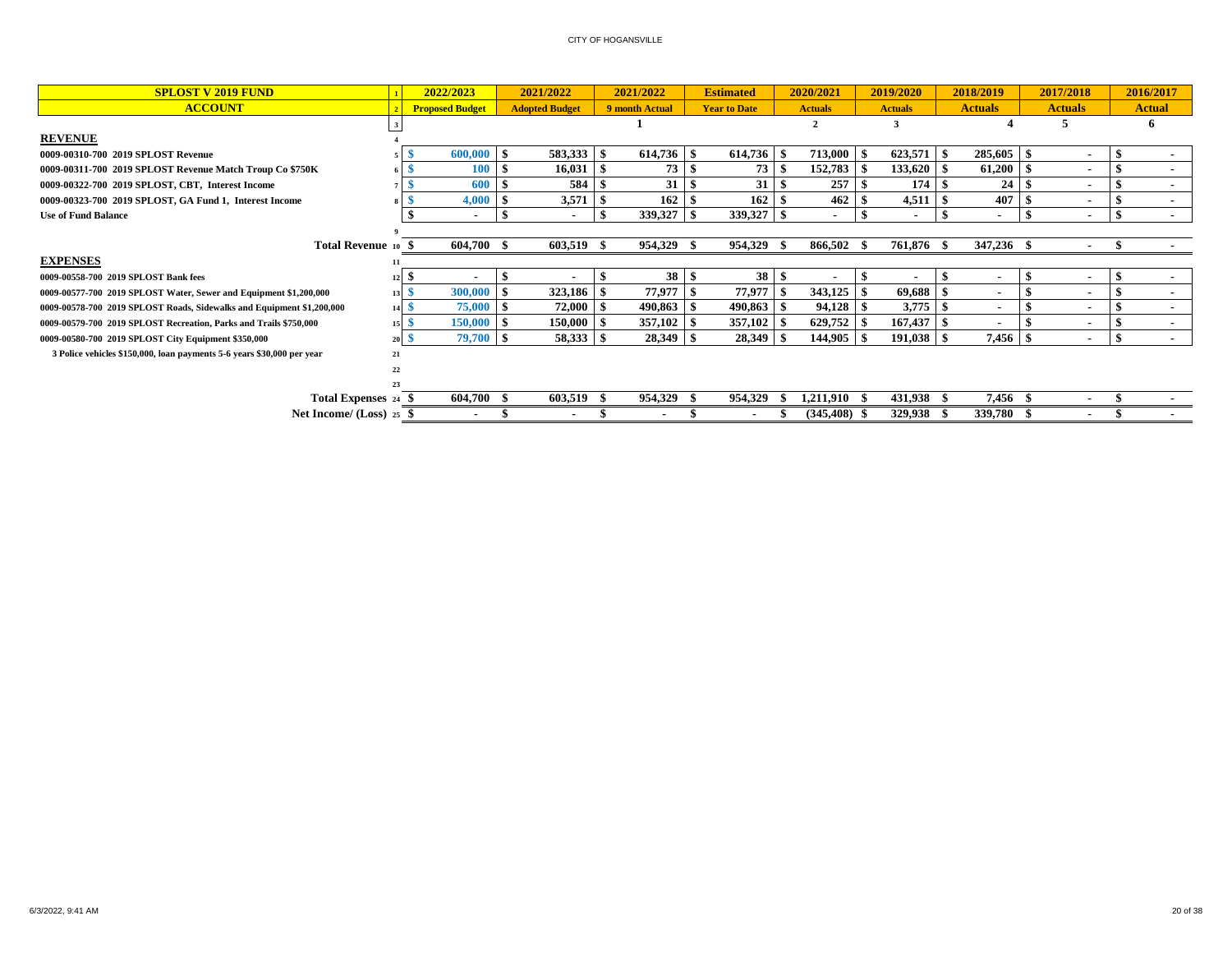| <b>INTERNAL SERVICE FUND</b>                        |                 | 2022/2023              | 2021/2022             | 2021/2022      | <b>Estimated</b>    | 2020/2021      | 2019/2020      | 2018/2019      | 2017/2018                | 2016/2017     |
|-----------------------------------------------------|-----------------|------------------------|-----------------------|----------------|---------------------|----------------|----------------|----------------|--------------------------|---------------|
|                                                     |                 | <b>Proposed Budget</b> | <b>Adopted Budget</b> | 8 month Actual | <b>Year to Date</b> | <b>Actuals</b> | <b>Actuals</b> | <b>Actuals</b> | <b>Actuals</b>           | <b>Actual</b> |
|                                                     |                 |                        |                       |                |                     |                |                |                | C.                       |               |
| <b>REVENUE</b>                                      |                 |                        |                       |                |                     |                |                |                |                          |               |
| 0010-00301-000 Internal Service Fund, Miscellaneous |                 | 500                    | 500                   | 1,974          | $2,961$   \$        |                |                | $913 \t s$     |                          |               |
| 0010-00310-000 Charges for Services                 |                 | 504.000                | 504,000               | 504,000        | 504,000             | 504,000        | 475,500        | 387,264        | $\blacksquare$           |               |
| 0010-00322-000 Interest Income                      |                 | $100 \pm$              | 100                   | 120            | 180                 | 271            | 276            | 88 \$          | $\blacksquare$           |               |
|                                                     |                 |                        |                       |                |                     |                |                |                |                          |               |
| Total Revenue 9                                     |                 | 504,600 \$             | 504,600 \$            | 506,094        |                     | 504,271        | 475,776 \$     | 388,265        |                          |               |
| <b>EXPENSES</b>                                     |                 |                        |                       |                |                     |                |                |                |                          |               |
| 0010-00510-000 Payment of Claims                    | 11              | 204,600                | 204,600               | 112,356        | 168,534             | 243,878        | 165,826        | 75,069         |                          |               |
| 0010-00511-000 Medical Insurance                    |                 | 200,000                | 200,000               | 206,865        | $228,000$   \$      | 188,180        | 189,298        | $143,799$ \\$  | $\blacksquare$           |               |
| 0010-00700-000 Transfer to/from General Fund        | 13 <sup>1</sup> | $100,000$   \$         | 100,000               | 186,873        | 110,607             | 72,213         | 120,652        | $169,397$ \\$  | $\overline{\phantom{a}}$ |               |
|                                                     |                 |                        |                       |                |                     |                |                |                |                          |               |
| Total Expenses 15 \$                                |                 | 504,600                | 504,600               | 506,094        |                     | 504,271        | 475,776 \$     | 388,265        |                          |               |
| Net Income/ (Loss) 16                               |                 |                        |                       |                |                     |                |                | $\mathbf{0}$   |                          |               |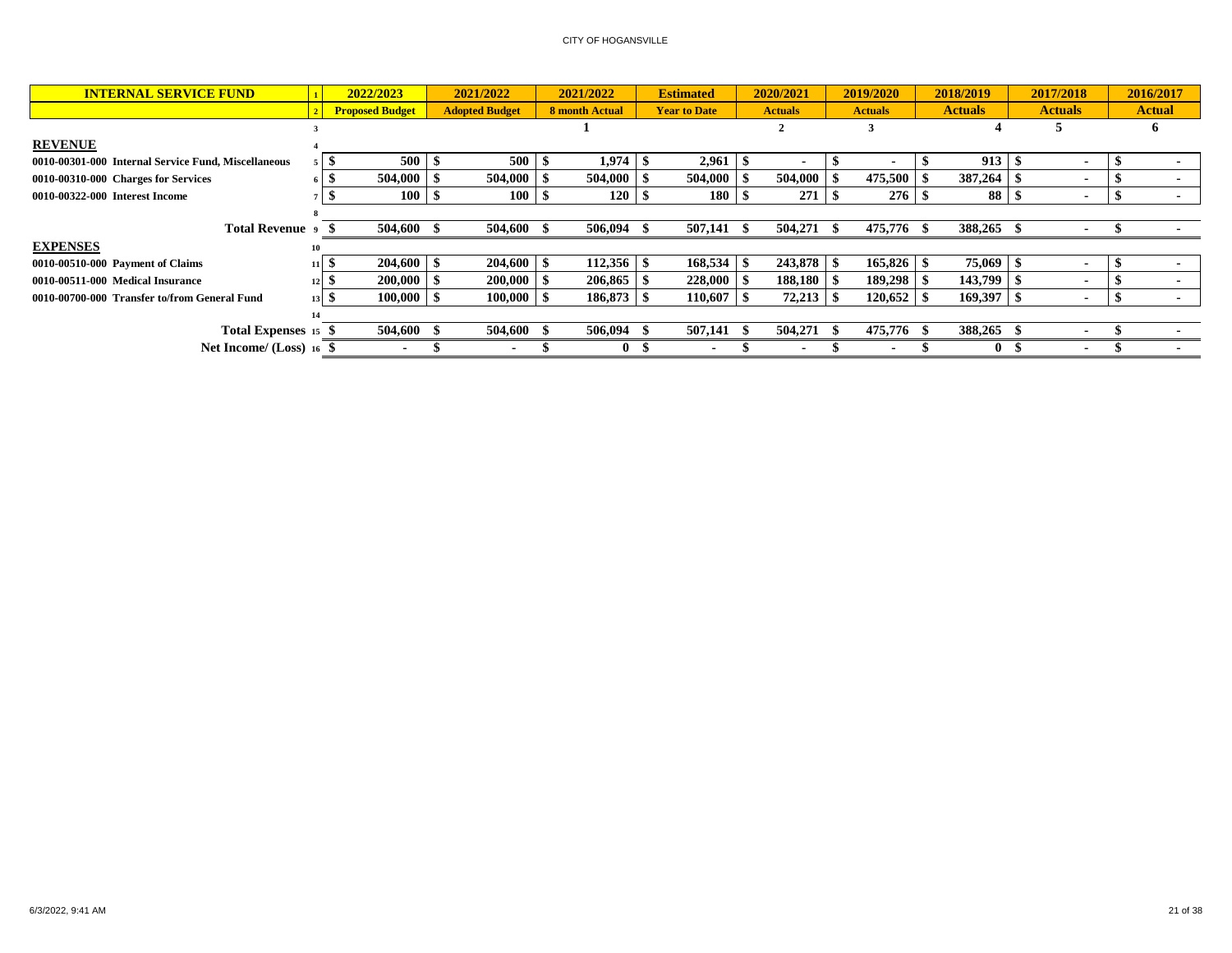| <b>ELECTRIC Department</b>                                   |            | 2022/2023                               | 2021/2022                                    |                    | 2021/2022                   | <b>Estimated</b>               |              | 2020/2021                | 2019/2020                 | 2018/2019                                    |              | 2017/2018                |               | 2016/2017     |
|--------------------------------------------------------------|------------|-----------------------------------------|----------------------------------------------|--------------------|-----------------------------|--------------------------------|--------------|--------------------------|---------------------------|----------------------------------------------|--------------|--------------------------|---------------|---------------|
| <b>ACCOUNT</b>                                               |            | <b>Proposed Budget</b>                  | <b>Adopted Budget</b>                        |                    | 9 month Actual              | <b>Year to Date</b>            |              | <b>Actuals</b>           | <b>Actuals</b>            | <b>Actual</b>                                |              | <b>Actual</b>            |               | <b>Actual</b> |
|                                                              |            |                                         |                                              |                    |                             |                                |              |                          |                           |                                              |              |                          |               |               |
| <b>REVENUE</b>                                               |            |                                         |                                              |                    | -1                          | \$<br>$\overline{\phantom{a}}$ |              | $\overline{2}$           | 3<br>٠                    | $\boldsymbol{4}$                             |              | 5                        |               | 6<br>2,084    |
| 0004-00323-581 ECG, Annual Refund                            |            | <b>S</b><br>×.<br>3,699,665<br><b>s</b> | \$<br>$\sim$<br>$\ddot{\bm{x}}$<br>3,642,298 | -8<br>$\mathbf{s}$ | $\blacksquare$<br>2.774.749 | \$<br>3,699,665                | <b>S</b>     |                          | $\mathbf{s}$<br>3,337,166 | - \$<br>$\sim$<br>$\mathbf{\$}$<br>3,527,795 | \$           | 3,297,262                |               | 3,210,526     |
| 0004-00330-581 Sales<br>0004-00332-581 Cut Ins               |            | 172,500<br>$\mathbf{\$}$                | 150,000<br>\$                                | $\sqrt{3}$         | 86,197                      | 114,929<br>\$                  | -\$          | 3,370,068<br>26,641      | \$<br>9,584               | \$<br>1,295                                  | \$           | $\blacksquare$           |               | 332           |
| 0004-00332-581 New Construction Revenue                      |            | 346,000<br><b>s</b>                     | \$<br>$\overline{\phantom{a}}$               | - \$               | $\sim$                      | \$<br>$\sim$                   | -\$          | $\overline{\phantom{a}}$ | \$<br>$\sim$              | \$<br>$\sim$                                 | \$           | $\sim$                   | -\$           | $\sim$        |
| 0004-00333-581 Pole Attachments                              |            | 36,000<br>$\ddot{\bm{x}}$               | \$<br>36,028                                 | $\sqrt{3}$         | 5,910                       | \$<br>7,880                    | -\$          | 18,890                   | 50,320<br>\$              | $\hat{\mathbf{x}}$<br>$\blacksquare$         | \$           | ٠                        | \$            | $\sim$        |
| 0004-00334-581 MV Lights                                     |            | 32,845<br>\$                            | 32,930<br>\$                                 | l \$               | 24,634                      | 32,845<br>\$                   | - \$         | 32,773                   | 33,199<br>\$              | 33,647                                       |              | 20,498                   |               | 20,984        |
| 0004-00335-581 Sell Back Solar Power                         | 10         | (100)                                   |                                              | $\mathbf{\hat{S}}$ | (77)                        | (103)<br>\$                    | $\mathbf{s}$ | $\blacksquare$           | \$<br>$\blacksquare$      | \$                                           | \$           |                          |               | $\sim$        |
| 0004-00338-581 Fuel Adjustments                              | 11         | $\mathbf{\$}$<br>a.                     | \$<br>$\blacksquare$                         | \$                 | $\sim$                      | \$<br>$\blacksquare$           | \$           | $\overline{\phantom{a}}$ | \$<br>$\sim$              | 60<br>\$                                     | \$           | $\blacksquare$           | \$            | 19            |
| 0004-00339-581 Electric Adjustments                          | 12         | (95,000)                                | \$<br>$\sim$                                 | -\$                | (27)                        | \$<br>(36)                     |              | $(204)$ \$               | (148)                     | \$<br>$\sim$                                 | \$           | (766)                    |               | $\sim$        |
| 0004-00389-581 UB Adjustments (MEAG)                         | 13         | (300)                                   | \$<br>$\blacksquare$                         | -\$                | (300)                       | (400)<br>\$                    |              | (534)                    | \$<br>$\sim$              | (355)<br>\$                                  |              | (823)                    |               | (313)         |
| 0004-00391-581 Misc Income                                   | 14         | 86,715                                  | 40,000<br>-\$                                | -\$                | 79,489                      | \$<br>86,715                   |              | 61,608                   | 34,635<br>\$              | \$<br>46,754                                 | \$           | 26,741                   |               | 69,952        |
|                                                              | 16         |                                         |                                              |                    |                             |                                |              |                          |                           |                                              |              |                          |               |               |
| <b>Total Revenue</b>                                         | 17         | $4,278,325$ \$<br>-\$                   | 3,901,256                                    |                    | $2,970,575$ \$              | 3,941,497                      |              | $3,515,495$ \$           | 3,464,756                 | 3,609,196                                    |              | 3,342,912                |               | 3,303,585     |
| <b>EXPENSES</b>                                              | 18         |                                         |                                              |                    |                             |                                |              |                          |                           |                                              |              |                          |               |               |
| 0004-00501-581 Salaries/Wages                                | 19         | 199,425<br>\$                           | 182,898<br>$\boldsymbol{s}$                  | <b>S</b>           | 122,732                     | 163,643<br>\$                  |              | $125,842$ \$             | 123,230                   | 96,862<br>\$                                 | \$           | 103,637                  |               | 99,040        |
| 0004-00502-581 Overtime                                      | 20         | ×.                                      | \$<br>$\blacksquare$                         | $\mathbf{\hat{S}}$ | 3.962                       | \$<br>5,283                    |              | 3,843                    | 9.391<br>\$               | 11.608<br>\$                                 | \$           | 9.664                    |               | 15,971        |
| 0004-00503-584 Vacation                                      | 21         | \$<br>$\omega$                          | \$<br>$\blacksquare$                         | \$                 | 6,710                       | 8,947<br>\$                    | \$           | 6,205                    | 3,772<br>\$               | 5,065<br>\$                                  | \$           | 6,873                    |               | 7,474         |
| 0004-00504-581 Bonus                                         | 22         | a.                                      | \$<br>$\sim$                                 | $\mathbf{s}$       | 2.599                       | \$<br>3,465                    | \$           | 2.598                    | \$<br>2,436               | 1.949<br>\$                                  | \$           | 2,926                    |               | 3,363         |
| 0004-00505-581 Compensated Balances                          | 23         | \$<br>×.                                | \$<br>$\sim$                                 | \$                 | $\sim$                      | \$<br>$\blacksquare$           | \$           | $(503)$ \$               | 1,925                     | -\$<br>(476)                                 | \$           | (1,245)                  | -\$           | (1, 408)      |
|                                                              | 24         |                                         |                                              |                    |                             |                                |              |                          |                           |                                              |              |                          |               |               |
| <b>Total Salaries and Wages</b>                              | 25         | $199,425$ \$<br>-S                      | 182,898 \$                                   |                    | $136,003$ \$                | $181,337$ \$                   |              | 137,985 \$               | $140,754$ \$              | $115,008$ \$                                 |              | $121,855$ \$             |               | 124,440       |
|                                                              | 26         |                                         |                                              |                    |                             |                                |              |                          |                           |                                              |              |                          |               |               |
| 0004-00506-581 Pre & Post Employment                         | $27\,$     | 355S<br><b>S</b>                        | 250S                                         |                    | $266 \t3$                   | 355S                           |              | 227S                     | 86                        | -\$                                          | $40 \quad$   | 235                      | l \$          | 80            |
| 0004-00509-581 Uniform Expense                               | 28         | 5,860<br><b>S</b>                       | 3,750<br>\$                                  | $\mathbf{s}$       | 4,395                       | \$<br>5,860                    | \$           | 3,655                    | 3,757<br>$\sqrt{3}$       | 4,228<br>\$                                  | \$           | 4,550                    | <sup>\$</sup> | 4,354         |
| 0004-00510-581 Employer FICA                                 | 29         | $\mathbf{s}$<br>15,256                  | 13.992<br>\$                                 | $\mathbf{\hat{s}}$ | 10.081                      | \$<br>13,441                   | \$           | 10.170                   | 10,198<br>\$              | 8,418<br>\$                                  | \$           | 8,712                    |               | 8,515         |
| 0004-00511-581 Group Insurance                               | 30         | \$<br>37,913                            | 50,385<br>\$                                 | -\$                | 33,200                      | \$<br>44,267                   | \$           | 33,156                   | 31,063<br>\$              | 31,204<br>\$                                 | \$           | 44,708                   |               | 42,657        |
| 0004-00512-581 Workers Comp                                  | $31 \quad$ | 4,957                                   | 6,826<br>\$                                  | $\mathbf{s}$       | 6,885                       | \$<br>4,489                    |              | 4,956                    | 5,439<br>\$               | 5,871                                        | \$           | 4,841                    |               | 3,764         |
| 0004-00513-581 Retirement                                    | 32         | \$<br>9.333                             | 13,404<br>\$                                 | -\$                | 8.530                       | 11.373<br>\$                   |              | 8,380                    | 9.049                     | 6,624                                        | \$           | 7,675                    | \$            | 8,664         |
| 0004-00514-581 Unemployment                                  | 33         | 1,000<br>-8                             | \$<br>1,000                                  | $\mathbf{s}$       | $\sim$                      | \$                             |              |                          | $\blacksquare$            | $\sim$                                       | \$           |                          |               | $\sim$        |
| $0004-00515-581$ Travel, training, conference $(4)$          | 34         | 4.000<br>$\mathbf{s}$                   | \$<br>4,000                                  | <b>S</b>           | 682                         | 909<br>\$                      | -\$          | 948                      | 877<br>\$                 | 2,136                                        | \$           | 1,862                    |               | 247           |
| 0004-00517-581 C of H Citizen expenses                       | 35         | 500<br>\$                               | \$<br>500                                    | $\sqrt{3}$         | $\sim$                      | \$<br>$\blacksquare$           | \$           | $\blacksquare$           | \$<br>$\sim$              | \$<br>$\sim$                                 | \$           | $\sim$                   | \$            | 50            |
| 0004-00518-581 Employee Assistance Program                   | 36         | 450S<br><b>S</b>                        | 450S                                         |                    | 409                         | \$<br>409                      | <b>S</b>     | $375$ \$                 | 409                       | \$<br>$\sim$                                 | \$           | $\blacksquare$           | \$            | $\sim$        |
| 0004-00529-581 Admin Support Allocation                      | 38         | 54,450<br>\$                            | 33,000<br>\$                                 | $\mathbf{\hat{S}}$ | 33,000                      | 33,000<br>\$                   |              | 33,000                   | 33,000                    | 33,000                                       |              | 33,000                   |               | $\sim$        |
| 0004-00530-581 Motor Vehicle Repairs & Maintenance           |            | 3,500                                   | 3,500<br>\$                                  | $\mathbf{s}$       | 1,135                       | \$<br>1,513                    | \$           | 965                      | 2,962<br>\$               | 4,484                                        | \$           | 2,373                    |               | 4,524         |
| 0004-00531-581 Hand Held Radio Ms S                          | 40         | 1,250<br><b>s</b>                       | 1,250<br>\$                                  | -S                 | $\sim$                      | \$<br>$\overline{a}$           | \$           | $\sim$                   | \$<br>$\sim$              | 917<br>\$                                    | \$           | $\overline{\phantom{a}}$ | \$            | $\sim$        |
| 0004-00532-581 Other Repairs/Maintenance                     | 41         | 3,750<br><sup>\$</sup>                  | \$<br>3,000                                  | $\mathbf{s}$       | 2,712                       | \$<br>3,616                    |              | 64                       | 747<br>\$                 | 2,481                                        | \$           | 3,998                    |               | 3,345         |
| 0004-00533-581 Diverse Power-Maintenance Expenses            | 42         | 250,000                                 | 97,920                                       | $\hat{\mathbf{x}}$ | 237,224                     | \$<br>316,299                  |              | 515,798                  | 442,723                   | 82,370                                       |              | 69,751                   |               | 94,252        |
| 0004-00538-581 Diverse Power -New Construction               | 45         | 400.000<br>\$                           | \$<br>400.000                                | <b>S</b>           | 143,206                     | \$<br>190,941                  | \$           | 6,958                    | \$                        | \$<br>$\blacksquare$                         | \$           |                          | \$            | 810           |
| 0004-00592-581 Diverse Power-Voltage Conversion              | 71         | \$.<br>$\sim$                           | \$<br>45,000                                 | l \$               | $\sim$                      | \$<br>$\blacksquare$           | \$           | $\sim$                   | \$<br>$\sim$              | \$<br>$\sim$                                 | \$           | $\sim$                   | \$            | $\sim$        |
| 0004-00584-581 Diverse Power-Poles (yr 1 of 4 - \$1,027,000) | 69         | 255,000<br>$\boldsymbol{\$}$            | \$<br>96,000                                 | <b>S</b>           | $\sim$                      | \$<br>$\sim$                   | \$           | $\sim$                   | \$<br>$\sim$              | \$<br>$\sim$                                 | \$           | $\sim$                   | \$            | $\sim$        |
| 0004-00585-581 System Improvements                           | 70         | 350,000                                 | \$<br>96,000                                 | l \$               | $\sim$                      | \$<br>$\blacksquare$           | \$           | 4,192                    | \$<br>$\sim$              | \$<br>$\overline{a}$                         | \$           | $\overline{a}$           |               | 47            |
|                                                              |            |                                         |                                              |                    |                             |                                |              |                          |                           |                                              |              |                          |               |               |
| 0004-00534-581 Auto Insurance                                | 43         | 1,500<br>- \$                           | 1,500                                        |                    | 1,471                       | 1,471<br>\$                    |              | $\overline{\phantom{a}}$ | 2,713<br>\$               | 3,609                                        | \$           | 4,287                    |               | 4,076         |
| 0004-00535-581 Property Insurance                            | 44         | 150<br>\$                               | \$<br>150                                    | - \$               | 71                          | \$<br>71                       |              | 3,056                    | 2,202<br>\$               | 408                                          | \$           | 485                      |               | 381           |
| 0004-00549-581 Liability Insurance                           | 53         | 5,350<br>- \$                           | 5,350                                        |                    | 5,320                       | 5,320<br>\$                    |              | 3,289                    | 1,906                     | 2,091                                        | \$           | 2,464                    |               | 2,246         |
|                                                              |            |                                         |                                              |                    |                             |                                |              |                          |                           |                                              |              |                          |               |               |
| 0004-00539-581 Legal Services                                |            | 1,000<br>-8                             | 1,000<br>\$                                  | l SS               | $175 \quad$ \$              | 233                            | l \$         | $455 - $$                | 1,619                     | 231                                          | \$.          | 4,132                    |               | 206           |
| 0004-00540-581 Other Professional Services                   | 47         | 1,500<br>-8                             | \$<br>1.500                                  | <b>S</b>           | 238                         | 317<br>\$                      | <b>S</b>     | 950                      | \$<br>1.229               | 1,275<br>\$                                  | \$           | 15.000                   | \$            | $\sim$        |
| 0004-00542-581 Dues, Publications, Subscriptions             | 48         | $\mathbf{s}$<br>$1,500$ \$              | 350S                                         |                    | $1,041$ \$                  |                                |              | $\overline{252}$ \$      | 282                       | $\mathbf{s}$<br>217                          | $\mathbf{s}$ | 222                      | -\$           | 201           |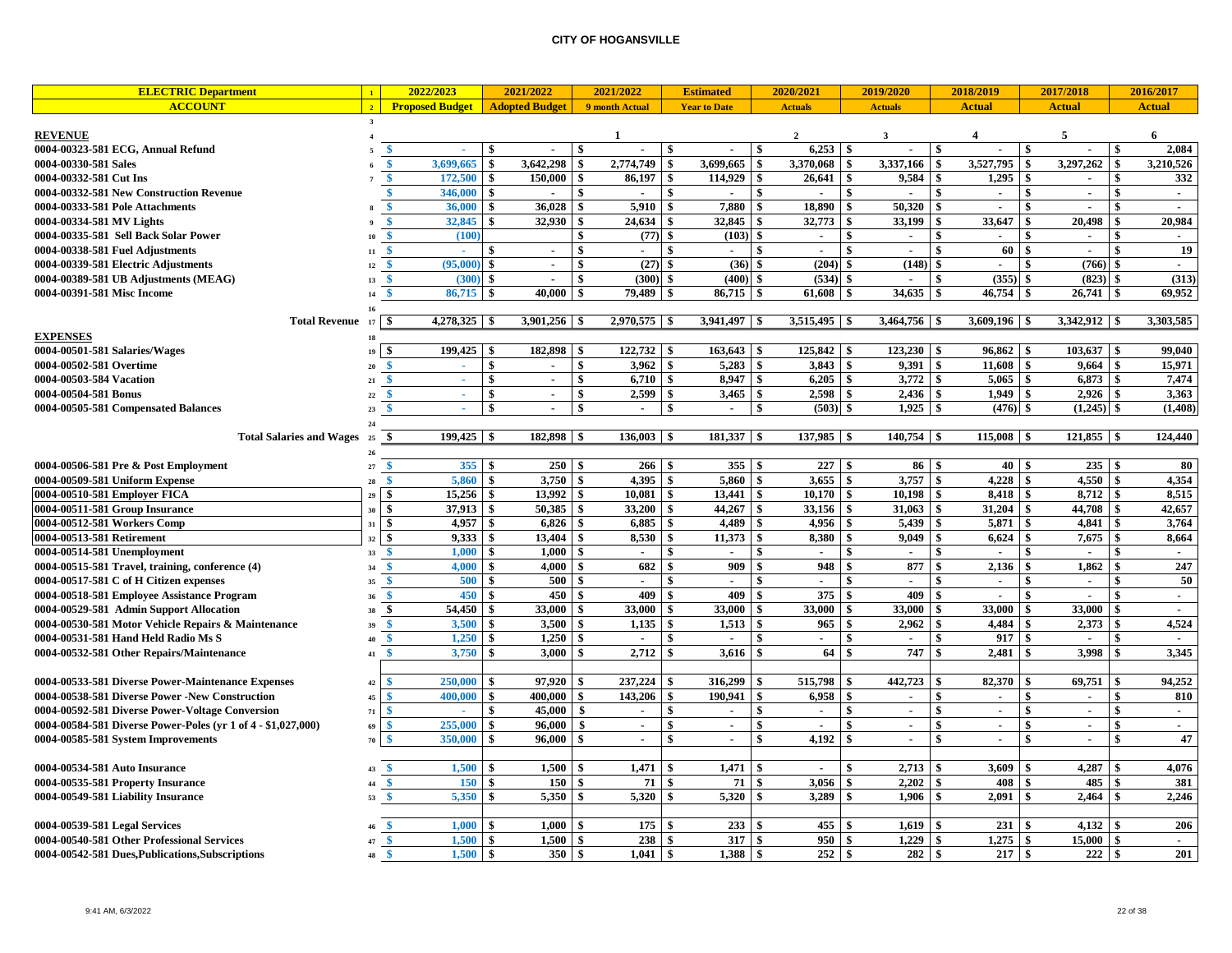| <b>ELECTRIC Department</b>                     |       | 2022/2023              | 2021/2022                          |      | 2021/2022      |               | <b>Estimated</b>    |                    | 2020/2021       |               | 2019/2020                |      | 2018/2019      | 2017/2018     |     | 2016/2017     |
|------------------------------------------------|-------|------------------------|------------------------------------|------|----------------|---------------|---------------------|--------------------|-----------------|---------------|--------------------------|------|----------------|---------------|-----|---------------|
| <b>ACCOUNT</b>                                 | $2-1$ | <b>Proposed Budget</b> | <b>Adopted Budget</b>              |      | 9 month Actual |               | <b>Year to Date</b> |                    | <b>Actuals</b>  |               | <b>Actuals</b>           |      | <b>Actual</b>  | <b>Actual</b> |     | <b>Actual</b> |
|                                                |       |                        |                                    |      |                |               |                     |                    |                 |               |                          |      |                |               |     |               |
| 0004-00543-581 Utilities                       |       | $2,750$ \$             | 2,750                              |      | $1,835$ \$     |               | 2,447               | - \$               | $2,217$ \$      |               | $2,312$ \$               |      | 2,261          | 2,666         |     | 2,496         |
| 0004-00544-581 Telephones                      |       | 1,750                  | 1,750                              |      | 3,028          |               | 4,038               | -9                 | 1,891           | -\$           | 1,633                    |      | 1,741          | 2,336         |     | 1,586         |
| 0004-00545-581 Streetlights                    | 51    | 550                    | 550<br>-\$                         |      | 340            |               | 453                 | -\$                | 508             |               | 566                      | -9   | 2,062          | 2,712         | -8  | 560           |
| 0004-00546-581 Postage                         | 52    | 7,500                  | 5,000<br>l \$                      | -\$  | 5,209          | - \$          | 6,945               | -8                 | $4,243$ \$      |               | 6,528                    | - 9  | 9,513          | 9,100         | -\$ | 8,621         |
| 0004-00556-581 Penalties and Interest Expense  | 54    | ٠                      |                                    |      | $1,178$ \$     |               | 1,571               | -\$                |                 |               |                          |      |                |               |     |               |
| 0004-00558-581 CC/Bank Charges/Equifax         | 55    | 4.000                  | 4.000<br>- \$                      |      | 2.676          |               | 3,568               | -\$                |                 |               | 4,259                    |      | 4,984          | 5.653         |     | 6,512         |
| 0004-00559-581 Contracted Services (ECG)       | 56    | 70,000                 | l \$<br>70,000                     | -\$  |                |               | 57,779              | -\$                | $75,006$ \ \ \$ |               | 80,413                   | -9   | 63,693         | 70,066        |     | 68,899        |
| 0004-00560-581 MeterTesting                    | 57    | 2,500                  | 2.500<br>l \$                      | -8   | ۰.             |               |                     |                    | $2,000$ \$      |               | $\overline{\phantom{a}}$ |      |                |               |     | 82            |
| 0004-00561-581 Office Supplies                 | 58    | 500                    | 250<br>-\$                         |      | 387            | \$            | 516                 | -8                 | 363S            |               | 415                      |      | 238            | 9             | \$  | 419           |
| 0004-00562-581 Supplies $\&$ Materials         | 59    | 25,000                 | <b>S</b><br>33,500                 | -\$  | 8,869          |               | 11,825              |                    | 7,109           |               | 273                      |      | 1,276          | 1,661         |     | 2,940         |
| 0004-00564-581 Vehicle Gas & Oil               |       | 4,000                  | 4.000<br>l \$                      |      | 3,134          |               | 4,179               |                    | 2,699           |               | 3,198                    |      | 2,896          | 5,377         |     | 7,069         |
| 0004-00565-581 Small Tools                     | 61    | 500                    | 500<br>l \$                        |      |                |               |                     |                    |                 |               |                          |      |                | 110           |     | 19            |
| 0004-00567-581 Wholesale Purchased Electricity | 62    | 2,034,109              | 2,018,858                          |      | 1,561,145      |               | 2,081,527           |                    | 2,034,527       |               | 2,018,912                |      | 2,107,292      | 2,123,472     |     | 2,101,017     |
| 0004-00528-581 Premium Computer Support        | 37    | - \$                   | 4.000<br>- \$                      | - \$ |                | \$            |                     |                    |                 | -\$           |                          |      | 3,984          | 5,594         |     | 1,875         |
| 0004-00571-581 Computer/Maintenance            | 63    | 4,800<br>- \$          | 4,800                              |      | 288 \$         |               | 384                 | - \$               | $432^{6}$       |               | 180                      | -8   |                |               |     |               |
| 0004-00572-581 Janitorial Supplies             | 64    | 50S<br>-8              | 50                                 |      | $4$   \$       |               | 5                   | -\$                | 38 <sup>8</sup> |               | 16 <sup>1</sup>          | - 9  |                | 111           |     | 197           |
| 0004-00578-581 Equipment/AMI Meters/AMR System | 65    | 10,000                 | l \$<br>110,000                    | -\$  |                |               | 9,940               | -\$                |                 |               |                          |      |                |               |     | $\sim$        |
| 0004-00579-581 Capital - Streetlights          | 66    | 5,000                  | 5.000                              | -8   |                | -\$           |                     |                    |                 | $\mathbf{s}$  | 2,566                    |      |                |               |     |               |
| 0004-00581-581 ATT New Phone Equipment         | 67    |                        | -\$                                |      |                |               |                     |                    |                 |               |                          |      | 138            | 553           |     | 553           |
| 0004-00582-581 Vehicle Lease                   | 68    |                        | - \$<br>5.558                      | -\$  | $\mathbf{r}$   | $\mathbf{s}$  |                     | $\mathbf{\hat{S}}$ |                 | $\mathbf{s}$  | $\sim$                   | -\$  |                |               | -\$ | $\sim$        |
|                                                |       |                        |                                    |      |                |               |                     |                    |                 |               |                          |      |                |               |     |               |
| 0004-00601-581 Depreciation Expense            | 72    | 108,822 \$             | 95,000                             | -8   | 108,822        |               | 108,822             | -8                 | $108,822$ \$    |               | 104,231                  | - \$ | 100,812        | 97,366        |     | 92,167        |
| 0004-00602-581 Capital Expenditures            | 73    | 50,000                 | l \$<br>50,000                     |      |                | $\mathbf{\$}$ |                     |                    |                 | $\mathbf{\$}$ |                          | -\$  |                |               |     | $\sim$        |
| 0004-00635-581 Contingency                     | 74    | 60,000                 | $\overline{\phantom{a}}$<br>90,000 | - \$ | $3,456$ \$     |               | 4,608               | - \$               |                 |               | $\sim$                   |      |                |               |     |               |
| 0004-00999-581 Teller Over/Short               | 75    | ٠                      | -\$<br>$\blacksquare$              | \$   |                | -\$           |                     | ¢                  |                 | \$            | $\sim$                   |      |                |               |     | (245)         |
|                                                |       |                        |                                    |      |                |               |                     |                    |                 |               |                          |      |                |               |     |               |
| <b>Total Other Expenses</b>                    | 77    | 3,800,406 \$<br>- \$   | 3,388,143                          |      | $2,241,202$ \$ |               | 2,933,880           | - \$               | 2,923,453 \$    |               | 2,778,876                |      | 2,490,498      | 2,535,081 \$  |     | 2,473,185     |
| <b>Total Expenses</b> 78                       |       | 3,999,831 \$<br>- \$   | 3,571,041                          |      | 2,377,205      |               | 3,115,218 \$        |                    | 3,061,438 \$    |               | 2.919.630                |      | 2,605,506 \$   | 2.656.937 \$  |     | 2,597,625     |
| Net Income / $(Loss)$ 79 \$                    |       | 278,494 \$             | $330,215$ \$                       |      | 593,370 \$     |               | 826,279 \$          |                    | 454,057 \$      |               | 545,126                  | - S  | $1,003,690$ \$ | 685,975 \$    |     | 705,960       |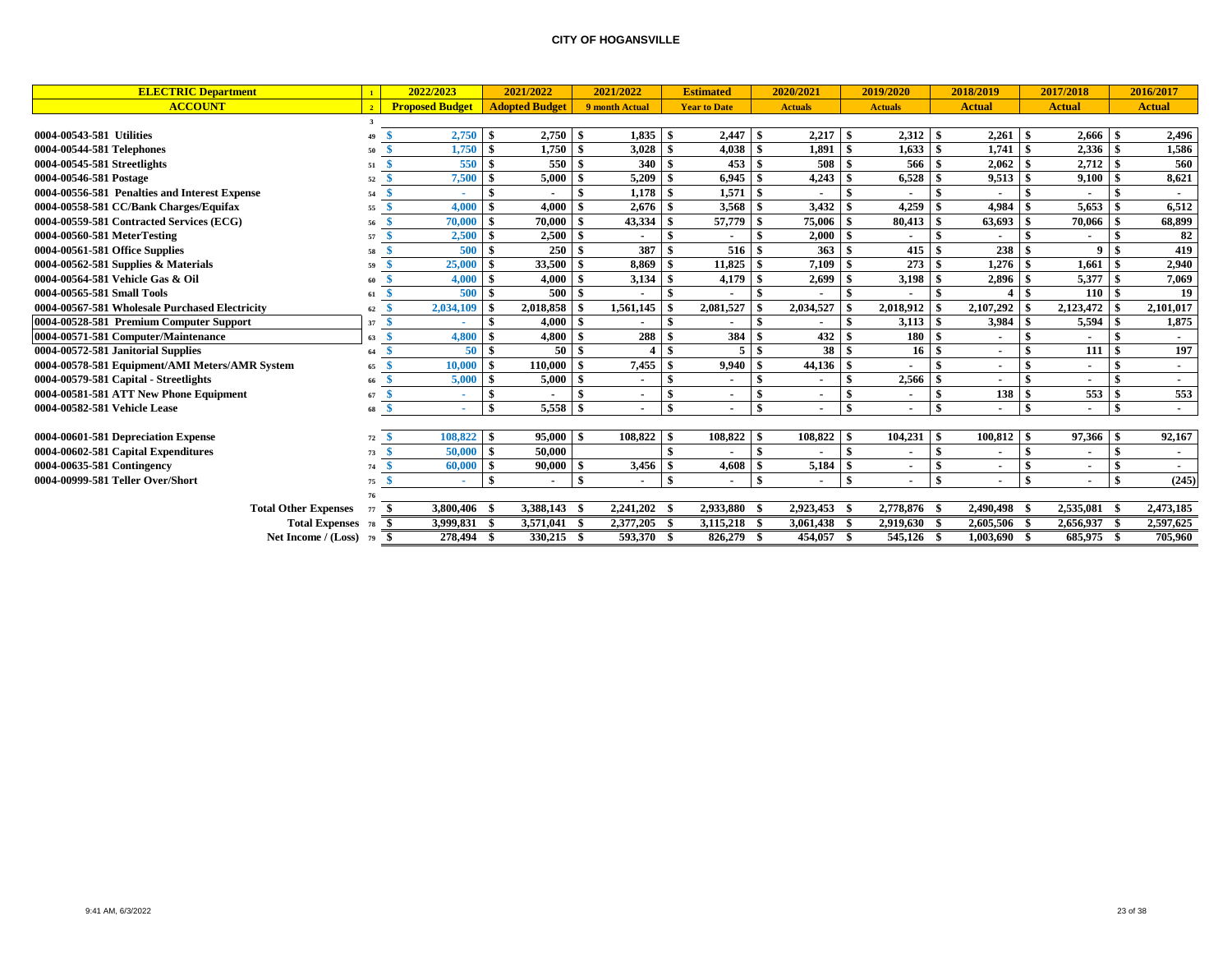| <b>GAS Department</b>                              | $\mathbf{1}$            | 2022/2023                    |                           | 2021/2022             | 2021/2022                      |                    | <b>Estimated</b>         |                           | 2020/2021      |                    | 2019/2020        |                           | 2018/2019        |                    | 2017/2018      |                           | 2016/2017      |
|----------------------------------------------------|-------------------------|------------------------------|---------------------------|-----------------------|--------------------------------|--------------------|--------------------------|---------------------------|----------------|--------------------|------------------|---------------------------|------------------|--------------------|----------------|---------------------------|----------------|
| <b>ACCOUNT</b>                                     | $\overline{2}$          | <b>Proposed Budget</b>       |                           | <b>Adopted Budget</b> | 9 month Actual                 |                    | <b>Year to Date</b>      |                           | <b>Actuals</b> |                    | <b>Actuals</b>   |                           | <b>Actual</b>    |                    | <b>Actual</b>  |                           | <b>Actual</b>  |
|                                                    | $\overline{\mathbf{3}}$ |                              |                           |                       |                                |                    |                          |                           |                |                    |                  |                           |                  |                    |                |                           |                |
| <b>REVENUE</b>                                     | $\overline{4}$          |                              |                           |                       | 1                              |                    |                          |                           | $\mathbf{2}$   |                    | 3                |                           | $\boldsymbol{A}$ |                    | 5              |                           | 6              |
| 0004-00321-582 Sales                               |                         | 1,154,886<br>\$              | $\mathbf{\$}$             | 1,052,265             | 902,490<br>-\$                 | $\mathbf{\hat{S}}$ | 1,203,320                | $\mathbf{\$}$             | 970,200        | \$                 | 1.027.537        | l \$                      | 1,140,566        | \$                 | 1.094.625      | \$                        | 1.010.429      |
| 0004-00323-582 Southern Natural Gas Rebate         | 6                       | -\$<br>ä,                    | $\mathbf{\$}$             | $\blacksquare$        | -\$<br>$\sim$                  | \$                 | $\overline{a}$           | $\boldsymbol{\mathsf{s}}$ | $\sim$         | \$                 | 200              | $\mathbf{s}$              | $\sim$           | $\mathbf{s}$       | $\sim$         | $\mathbf{s}$              |                |
| 0004-00325-582 MGAG Refunds                        |                         | 52,026<br>-\$                | $\mathbf{s}$              | 56,710                | -\$<br>$\sim$                  | $\mathbf{\hat{S}}$ | 56,710                   | $\mathbf{\$}$             | 56,710         | \$                 | 55,678           | -\$                       | 45,321           | \$                 | 51,383         | \$                        | 56,043         |
| 0004-00329-582 Adjustments                         |                         | \$<br>÷.                     | \$                        | (75)                  | (54)<br>$\sqrt{3}$             | \$                 | (72)                     | \$                        | (50)           | \$                 | $(9)$ \$         |                           | (109)            | $\mathbf{\$}$      | (58)           | \$                        | (72)           |
| 0004-00331-582 Franchise Fees                      |                         | $\mathbf{\$}$<br>×.          | $\mathbf{\$}$             | $\mathbf{r}$          | $\boldsymbol{\mathsf{s}}$      | \$                 | $\mathbf{r}$             | $\boldsymbol{\mathsf{s}}$ | $\blacksquare$ | \$                 | $\overline{a}$   | \$                        | $\mathbf{r}$     | \$                 | $\sim$         | \$                        | $\blacksquare$ |
| 0004-00335-582 Miscellaneous                       | 10                      | <b>100</b><br>¢              | $\boldsymbol{\mathsf{s}}$ | 100                   | $\mathbf{s}$<br>$\sim$         | \$                 | $\mathbf{r}$             | \$                        | $\sim$         | \$                 | $\overline{75}$  | -\$                       | 225              | $\mathbf{s}$       | $\sim$         | $\mathbf{\hat{s}}$        | $\blacksquare$ |
| 0004-00395-582 COVID-19 Recovery                   | 11                      | -\$                          | $\mathbf{s}$              |                       | $\mathbf{s}$                   | \$                 | $\blacksquare$           | $\mathbf{\hat{s}}$        |                | \$                 |                  | \$                        | $\mathbf{r}$     | $\mathbf{s}$       |                | $\mathbf{\hat{s}}$        |                |
|                                                    | $12\,$                  |                              |                           |                       |                                |                    |                          |                           |                |                    |                  |                           |                  |                    |                |                           |                |
| Total Revenue 13                                   |                         | -\$<br>1,207,012             | -\$                       | 1.109.000             | $\mathbf{s}$<br>902,436        | - \$               | 1,259,958                | \$                        | 1,026,860      | - \$               | 1,083,481        | -\$                       | 1,186,003        | -S                 | 1,145,951      | \$                        | 1.066.401      |
| <b>EXPENSES</b>                                    | 14                      |                              |                           |                       |                                |                    |                          |                           |                |                    |                  |                           |                  |                    |                |                           |                |
| 0004-00501-582 Salaries/wages                      | 15                      | $\mathbf{\hat{S}}$<br>99,578 | \$                        | 110,592               | 92,839                         | \$                 | 123,785                  | \$                        | 82,968         | \$                 |                  |                           | 71,862           | -\$                | 46,688         | \$                        | 50,157         |
| 0004-00502-582 Overtime                            | 16                      | -\$<br>$\sim$                | $\boldsymbol{\mathsf{s}}$ | $\sim$                | \$<br>997                      | \$                 | 1,329                    | $\boldsymbol{\mathsf{s}}$ | 970            | \$                 |                  |                           | 11,111           | $\mathbf{\$}$      | 5,892          | \$                        | 6,704          |
| 0004-00503-582 Vacation                            | 17                      | S<br>$\sim$                  | \$                        | $\sim$                | $\mathbf{\$}$<br>5,228         | \$                 |                          |                           | 3,860          | \$                 |                  |                           | 3,463            | l \$               | 280            | $\mathbf{\$}$             | 1,107          |
| 0004-00504-582 Bonus                               | 18                      | -\$<br>$\sim$                | $\mathbf{\$}$             | $\sim$                | -\$<br>1,949                   | \$                 | 2,599                    | \$                        | 1,949          | \$                 | $1,888$ \$       |                           | 1,974            | \$                 | 977            | $\mathbf{\$}$             | 1,299          |
| 0004-00505-582 Compensated Absences                | 19                      | S<br>÷                       | $\mathbf{s}$              | $\sim$                | -\$<br>$\sim$                  | \$                 | $\sim$                   | $\mathbf{\hat{s}}$        | 1,614          | $\mathbf{\hat{s}}$ | 796 \$           |                           | $(1,065)$ \$     |                    | 1,518          | $\mathbf{\hat{s}}$        | 2,868          |
|                                                    | 20                      |                              |                           |                       |                                |                    |                          |                           |                |                    |                  |                           |                  |                    |                |                           |                |
| <b>Total Salaries and Wages</b> 21                 |                         | 99,578<br>-\$                | -\$                       |                       | $101,013$ \$                   |                    |                          |                           | $91,361$   \$  |                    | $91,747$   \$    |                           |                  |                    |                |                           | 62,136         |
|                                                    | 22                      |                              |                           |                       |                                |                    |                          |                           |                |                    |                  |                           |                  |                    |                |                           |                |
| 0004-00506-582 Pre & Post Employment Expenses      | 23                      | 350<br>¢                     | \$                        | 150                   | l \$<br>252                    | <b>S</b>           | 336 <sup>8</sup>         |                           |                | \$                 | $36 \, \text{S}$ |                           | 490              | \$                 | 159S           |                           | 80             |
| 0004-00509-582 Uniform Expense                     | 24                      | 6,500<br>$\ddot{\bm{z}}$     | $\mathbf{s}$              | 6,200                 | -\$<br>4,803                   | $\mathbf{s}$       | 6.404                    | \$                        | 3,915          | \$                 |                  |                           | 3,664            | $\mathbf{s}$       | 886            | \$                        | 914            |
| 0004-00510-582 Employer FICA                       | 25                      | 7,618<br>-\$                 | $\mathbf{\$}$             | 8,460                 | -\$<br>7,521                   | \$                 | 10,028                   | $\boldsymbol{\mathsf{s}}$ | 6,951          | \$                 | $6,778$ \$       |                           | 6,657            | \$                 | 3,919          | $\mathbf{\hat{s}}$        | 4,329          |
| 0004-00511-582 Group Insurance                     | 26                      | $\mathbf{\$}$<br>28,872      | $\mathbf{s}$              | 28,872                | \$<br>19.060                   | \$                 | 25,413                   | \$                        | 18,624         | \$                 | 18,294           | \$                        | 18,491           | \$                 | 18,977         | $\mathbf{\hat{s}}$        | 16,082         |
| 0004-00512-582 Workers Comp                        | 27                      | \$<br>3,777                  | $\mathbf{\$}$             | 4.095                 | -\$<br>4,131                   | \$                 | 3,720                    | -\$                       | 3,540          | \$                 | 3,858            | \$                        | 4.004            | $\hat{\mathbf{s}}$ | 3,273          | \$                        | 2,823          |
| 0004-00513-582 Retirement                          | 28                      | $\ddot{\bm{S}}$<br>7,111     | $\boldsymbol{\mathsf{s}}$ | 7,111                 | 5,939<br>$\mathbf{s}$          | \$                 | 7,919                    | \$                        | 6,285          | \$                 | 6,787            | $\boldsymbol{\mathsf{s}}$ | 4,968            | \$                 | 3,838          | \$                        | 6,800          |
| 0004-00514-582 Unemployment                        | 29                      | 1,000<br>S                   | \$                        | 1,000                 | $\blacksquare$                 | \$                 |                          | \$                        | $\blacksquare$ | \$                 | $\sim$           | \$                        | $\blacksquare$   | \$                 | $\overline{a}$ | \$                        | $\sim$         |
| 0004-00515-582 Travel, Training, Conference (3)    | 30                      | 7,500                        | \$                        | 3,000                 | 2,554                          |                    | 3,405                    | \$                        | 1,069          | \$                 | 557              | \$                        | 3,519            | \$                 | 808            | \$                        | 1,110          |
| 0004-00518-582 Employee Assistance Program         | 31                      | $\mathbf{\hat{s}}$<br>450    | $\mathbf{\$}$             | 450                   | 409<br>-\$                     | \$                 | 409                      | \$                        | 375            | \$                 | 409              | \$                        | 450              | \$                 | 818            | $\boldsymbol{\mathsf{s}}$ | 409            |
| 0004-00520-582 Gas Rebate Refund to Customer       | 32                      | 1,200<br>$\mathbf{\$}$       | $\mathbf{\$}$             | $\sim$                | \$<br>$\sim$                   | \$                 | $\sim$                   | $\boldsymbol{\mathsf{s}}$ | 300            | \$                 | 200S             |                           | $\mathbf{r}$     | \$                 | $\sim$         | \$                        | $\sim$         |
| 0004-00529-582 Admin Support Allocation            | 34                      | 15,840<br>-\$                | $\mathbf{\$}$             | 9,600                 | 9.600<br>-\$                   | \$                 | 9,600                    | $\mathbf{s}$              | 9,600          | \$                 | $9,600$   \$     |                           | 9,600            | \$                 | 9.600          | \$                        | $\sim$         |
| 0004-00530-582 Motor Vehicle Repairs & Maintenance | 35                      | 6,000<br>- \$                | \$                        | 1,500                 | $\sqrt{3}$<br>6,099            | $\mathbf{s}$       | 8,132                    | -\$                       | 758            | $\mathbf{\$}$      | $1,806$ \$       |                           | 2,645            | $\mathbf{\$}$      | 1,477          | $\mathbf{\hat{s}}$        | 1,563          |
| 0004-00532-582 Other Repairs/Maintenance           | 37                      | $\mathbf{s}$<br>2,500        | $\mathbf{s}$              | 2,500                 | \$<br>2,388                    | \$                 | 3,184                    | $\mathbf{s}$              | 1,051          | \$                 | 972S             |                           | 1,806            | $\mathbf{s}$       | 1,840          | \$                        | 5,142          |
|                                                    |                         |                              |                           |                       |                                |                    |                          |                           |                |                    |                  |                           |                  |                    |                |                           |                |
| 0004-00534-582 Auto Insurance                      | 39                      | 800                          | \$                        | 800                   | 785                            | \$                 | 785                      | \$                        | $\sim$         | \$                 | 815              | -\$                       | 1,084            | \$                 | 1,288          | \$                        | 1,221          |
| 0004-00535-582 Property Insurance                  | 40                      | <b>150</b><br>- 4            | \$                        | 150                   | 71<br>\$                       | \$                 | 71                       | $\boldsymbol{\mathsf{s}}$ | 616            | \$                 |                  |                           | 313              | $\mathbf{\$}$      | 371            | \$                        | 381            |
| 0004-00549-582 Liability Insurance                 | 51                      | 5,350<br>$\mathbf{\hat{S}}$  | -\$                       | 5,350                 | 5,320<br>-\$                   | \$                 | 5.320                    | \$                        | 663            | $\mathbf{\$}$      | 384              | $\mathbf{s}$              | 422              | \$                 | 497            | $\boldsymbol{\mathsf{s}}$ | 449            |
|                                                    |                         |                              |                           |                       |                                |                    |                          |                           |                |                    |                  |                           |                  |                    |                |                           |                |
| 0004-00538-582 Engineering Services                | 41                      | 1,000                        | \$                        | 500                   | 303<br>\$                      | \$                 | 404                      | \$                        |                | \$                 | 190              | -\$                       |                  | \$                 |                | \$                        | $\mathbf{r}$   |
| 0004-00539-582 Legal Services                      | 42                      | 2,500<br>Ś                   | \$                        | 2.500                 | 779                            | \$                 | 1.039                    | \$                        | 88             | \$                 | 11,166           | \$                        | 4,546            | $\mathbf{\$}$      | 3,185          | $\mathbf{s}$              |                |
| 0004-00540-582 Other Professional Services         | 43                      | $\ddot{\bm{x}}$<br>5,000     | \$                        | 3,500                 | 4,963<br>\$                    | \$                 | 6,617                    | \$                        | 12,273         | \$                 | 3,728            | \$                        | 1,212            | \$                 | 10,171         | \$                        | 11,810         |
| 0004-00541-582 Advertising                         | 44                      | 250<br>-\$                   | \$                        | 250                   | $\blacksquare$                 | \$                 | $\overline{\phantom{a}}$ | \$                        | $\sim$         | \$                 | $\sim$           | \$                        | $\blacksquare$   | \$                 | $\blacksquare$ | \$                        |                |
| 0004-00542-582 Dues, Publications, Subscriptions   | 45                      | -\$<br>2,000                 | \$                        | 282                   | 1,516<br>-S                    | \$                 | 2,021                    | \$                        | 252            | \$                 | 1,632            | \$                        | 217              | -\$                | 186            | \$                        | 201            |
| 0004-00543-582 Utilities                           | 46                      | $\mathbf{\$}$<br>3,600       | \$                        | 3,600                 | 2,542<br>\$                    | \$                 | 3,389                    | \$                        | 2,960          | \$                 | 2,993            | <b>S</b>                  | 2,937            | $\mathbf{\$}$      | 3,459          | \$                        | 2,427          |
| 0004-00544-582 Telephones                          | 47                      | 5,000<br>-\$                 | $\mathbf{\$}$             | 3,500                 | $\sqrt{3}$<br>6,057            | \$                 | 8,076                    | \$                        | 6,426          | \$                 |                  |                           | 4,474            | -\$                | 5,341          | \$                        | 6,040          |
| 0004-00528-582 Premium Computer Support (CFeyes)   | 33                      | $\mathbf{\$}$<br>$\sim$      | \$                        | $\sim$                | -\$<br>$\sim$                  | \$                 | $\sim$                   | $\boldsymbol{\mathsf{s}}$ | $\sim$         | \$                 |                  |                           | 3,984            | $\mathbf{\$}$      | 6,071          | \$                        | 2,270          |
| 0004-00545-582 PC/Network Support                  | 48                      | -8<br>$\omega$               | $\mathbf{\$}$             | $\blacksquare$        | $\mathbf{s}$<br>$\blacksquare$ | $\mathbf{s}$       | $\sim$                   | $\mathbf{\hat{s}}$        | $5,816$ \$     |                    |                  |                           | 1,484            | $\mathbf{\hat{s}}$ | $1,503$ \$     |                           | 1,841          |
|                                                    |                         |                              |                           |                       |                                |                    |                          |                           |                |                    |                  |                           |                  |                    |                |                           |                |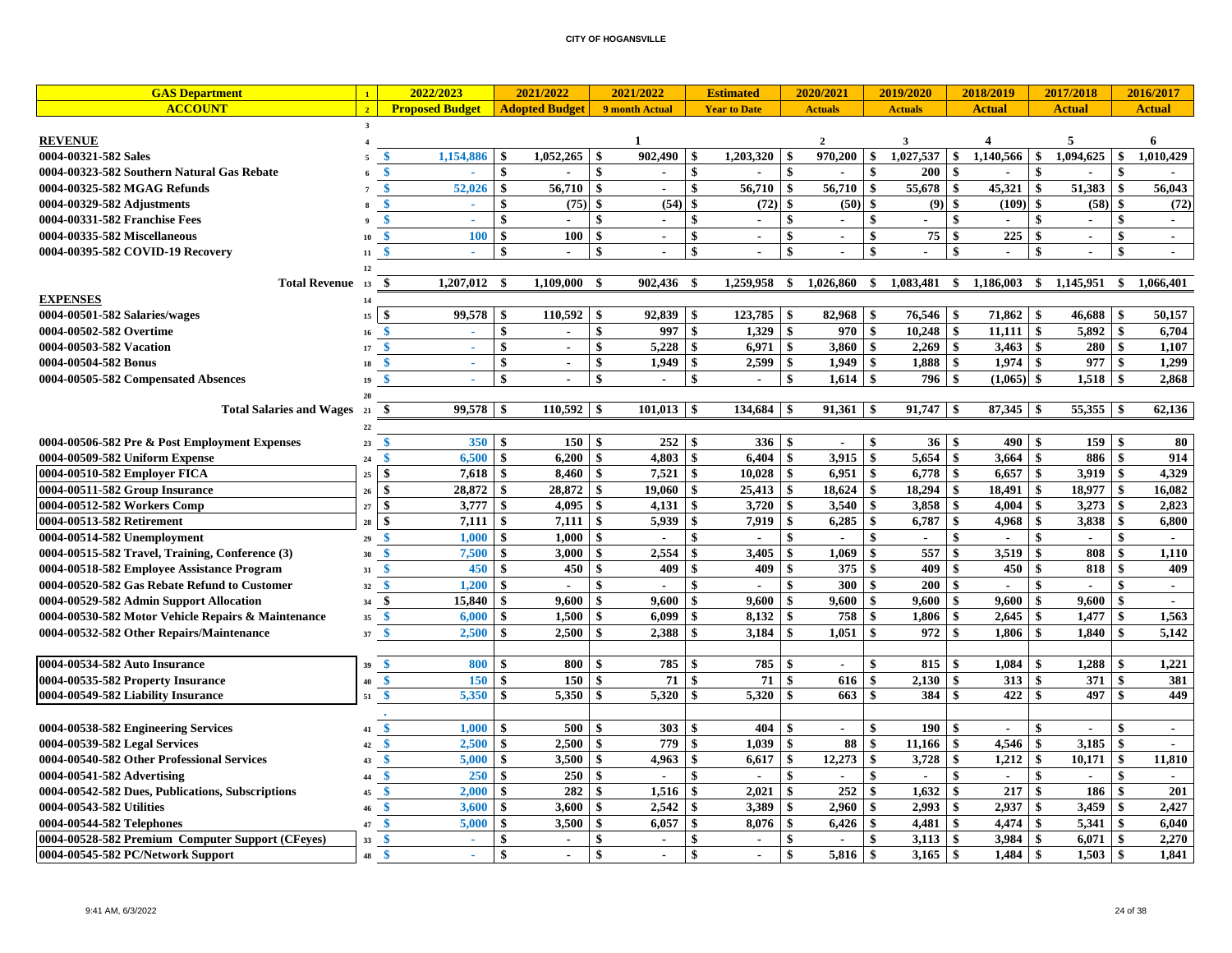| <b>GAS Department</b>                                         | $\overline{1}$          | 2022/2023              |              | 2021/2022             | 2021/2022          | <b>Estimated</b>    |      | 2020/2021      |     | 2019/2020      |                           | 2018/2019     |      | 2017/2018      |     | 2016/2017      |
|---------------------------------------------------------------|-------------------------|------------------------|--------------|-----------------------|--------------------|---------------------|------|----------------|-----|----------------|---------------------------|---------------|------|----------------|-----|----------------|
| <b>ACCOUNT</b>                                                | $\overline{2}$          | <b>Proposed Budget</b> |              | <b>Adopted Budget</b> | 9 month Actual     | <b>Year to Date</b> |      | <b>Actuals</b> |     | <b>Actuals</b> |                           | <b>Actual</b> |      | <b>Actual</b>  |     | <b>Actual</b>  |
|                                                               | $\overline{\mathbf{3}}$ |                        |              |                       |                    |                     |      |                |     |                |                           |               |      |                |     |                |
| 0004-00571-582 Computer Software/Maintenance                  | 62                      | 6,000<br><b>S</b>      | - \$         | 6,000                 | 3,604<br>-\$       | \$<br>4,805         | -S   | 239            | \$  |                | -\$                       |               | -8   | 148            | \$. | 3,333          |
| 0004-00546-582 Postage                                        | 49                      | \$<br>7.000            | $\mathbf{s}$ | 5.000                 | 5,250<br>-8        | 7,000               | -\$  | 4,935          | \$  | 7.468          | $\ddot{\bm{x}}$           | 9.543         |      | 10,297         | \$. | 8.644          |
| 0004-00548-582 Equipment Rental                               | 50                      | 1,000                  | -S           | 1,000                 |                    |                     |      | 3,491          | \$  | 6,093          | -\$                       | 7,262         |      | 6,137          |     | 6,797          |
| 0004-00554-582 US Bank Admin Expense                          | 52                      | 849                    |              | 863                   | 647                | 863                 | - \$ | 971            | \$  | 647            | -\$                       | 647           |      | 593            |     | 593            |
| 0004-00558-582 Bank Fees                                      | 53                      | 25                     | - \$         | 25                    | 250                | 333                 | -\$  | 375            | \$  |                | - \$                      | 25            | -\$  | $\blacksquare$ |     | 25             |
| 0004-00559-582 Contracted Services                            | 54                      | 2,500                  | -S           | 2,500                 |                    |                     | -\$  |                | \$  |                | $\mathbf{s}$              | 20            | -\$  |                |     | 108            |
| 0004-00560-582 Laboratory Supplies/Tests                      | 55                      | 1,000                  | -\$          | 1,000                 |                    |                     | -\$  | 392            | \$  |                | \$                        |               |      | 900            | \$. | 1,200          |
| 0004-00561-582 Office Supplies                                | 56                      | <b>250</b>             |              | 250                   | 119                | \$<br>159           | -\$  | 815            | \$  | 416            |                           | 562           |      | <b>390</b>     |     | 514            |
| 0004-00562-582 Supplies $&$ Materials                         | 57                      | 50,000                 | - \$         | 18,500                | 44,484             | 59,312              | -\$  | 27,128         | \$  | $15,295$ \ \\$ |                           | 14,754        | -\$  | 11,817         | \$  | 21,520         |
| 0004-00564-582 Vehicle Gas & Oil                              | 58                      | 4,000                  | - \$         | 2,500                 | 3,188              | \$<br>4,251         | -\$  | 3,252          | \$  | 3,129          | - \$                      | 3,312         | -\$  | 4,261          | \$. | 3,176          |
| 0004-00565-582 Small Tools                                    | 59                      | 500                    |              | 500                   | 203                | 271                 | - \$ | 1,045          | -\$ | 635            | -\$                       | 795           | - \$ | 5,233          |     | 4,074          |
| 0004-00566-582 CALS                                           | 60                      |                        |              |                       |                    |                     | -\$  |                |     | 56             | -\$                       |               |      |                |     |                |
| 0004-00567-582 Wholesale Purchase Gas                         | 61                      | 638,625                | \$           | 456,113               | 398,028            | 530,704             |      | 426,683        |     | 386,241        | -\$                       | 536,473       |      | 573,067        |     | 460,833        |
| 0004-00572-582 Janitorial Supplies                            | 63                      | 75<br>S                | -\$          | 75                    | -\$                | \$<br>5             | -\$  | 79 \$          |     | $57 \quad$ \$  |                           | 14            | l \$ | $57 \quad$ \$  |     | 259            |
| 0004-00578-582 Cap Equip, Vac. Exc - USDA Loan (1 of 5 years) |                         | -S<br>٠                | -\$          | 4,065                 | -\$                |                     | -8   | 7,564          | \$  | $1,985$ \$     |                           |               | -9   | $\blacksquare$ |     | $\blacksquare$ |
| 0004-00579-582 Capital, Equip Meters \$103,200 (2 of 5 years) | 65                      | -8<br>$\sim$           |              | 25,000                | 12,120<br>-\$      | 16,160              | - \$ | 65,521         | \$  |                | $\boldsymbol{\mathsf{s}}$ |               | -9   | $\blacksquare$ |     | 416            |
| 0004-00579-582 Capital, Equip Transmitters (2 of 5 years)     | 66                      | 5,000<br>-8            | - \$         | 16.000                | -8                 |                     |      |                | \$  | $\blacksquare$ | \$                        |               | -8   |                |     | $\blacksquare$ |
| 0004-00581-582 Capital ATT New Phone Equipment                | 68                      |                        |              |                       |                    |                     |      |                | \$  |                | $\mathbf{s}$              | 73            | -9   | 292            |     | 292            |
| 0004-00586-582 Enterprise Fleet Program                       |                         | 11,042                 | - \$         | 11,042                | 4,926              | 7,389               | -\$  |                | \$  |                | $\mathbf{s}$              |               |      |                |     |                |
| 0004-00601-582 Depreciation Expense                           | 69                      | 92,339                 | - \$         | 85,000                | 92,339<br>-\$      | 92,339              | -S   | 92,339         | \$  | 90.690         | -\$                       | 86,781        |      | 85,945         |     | 83,004         |
| 0004-00602-582 Capital, Vehicles Loan USDA (2 of 5 years)     | 70                      | 3,052<br>-8            | - \$         | 3,052                 | - \$               |                     | -8   |                | \$  | $\blacksquare$ | \$                        |               |      | $\blacksquare$ |     | $\blacksquare$ |
| 0004-00635-582 Contingency                                    | 71                      | 25,000                 | - \$         | 50.000                | 3,456<br>- \$      | 4.608               | -\$  | 5,184          | \$  | $\blacksquare$ | $\mathbf{s}$              |               | -\$  |                |     | $\blacksquare$ |
| 0004-00660-582 Infrastructure Projects                        | 72                      | 50,000                 | - \$         | 50,500                | - \$<br>5,639      | \$<br>7,519         | \$   | 822S           |     | $\blacksquare$ | \$                        |               | - \$ | $(47)$ \$      |     | $\sim$         |
|                                                               | 74                      |                        |              |                       |                    |                     |      |                |     |                |                           |               |      |                |     |                |
| <b>Total Other Expenses</b>                                   | 75                      | 1,012,625<br>- \$      | - \$         | 832,356 \$            | 659,349 \$         | 841,990             |      | 722,396        | - 9 | 601,460        | - \$                      | 737,228       |      | 776,757        |     | 660.682        |
| <b>Total Expenses</b>                                         | 76                      | 1,112,203<br>-S        | -S           | 942,948               | - \$<br>760.362 \$ | 976,674             | - \$ | 813,757        |     | 693,207        | -\$                       | 824,573       |      | 832,112        |     | 722,818        |
| Net Income / (Loss)                                           | 77                      | 94,809<br>- \$         | - \$         | $166,052$ \$          | 142,074 \$         | 283,284             | - \$ | 213,103        |     | 390,274        |                           | 361,430       |      | 313,839        |     | 343,582        |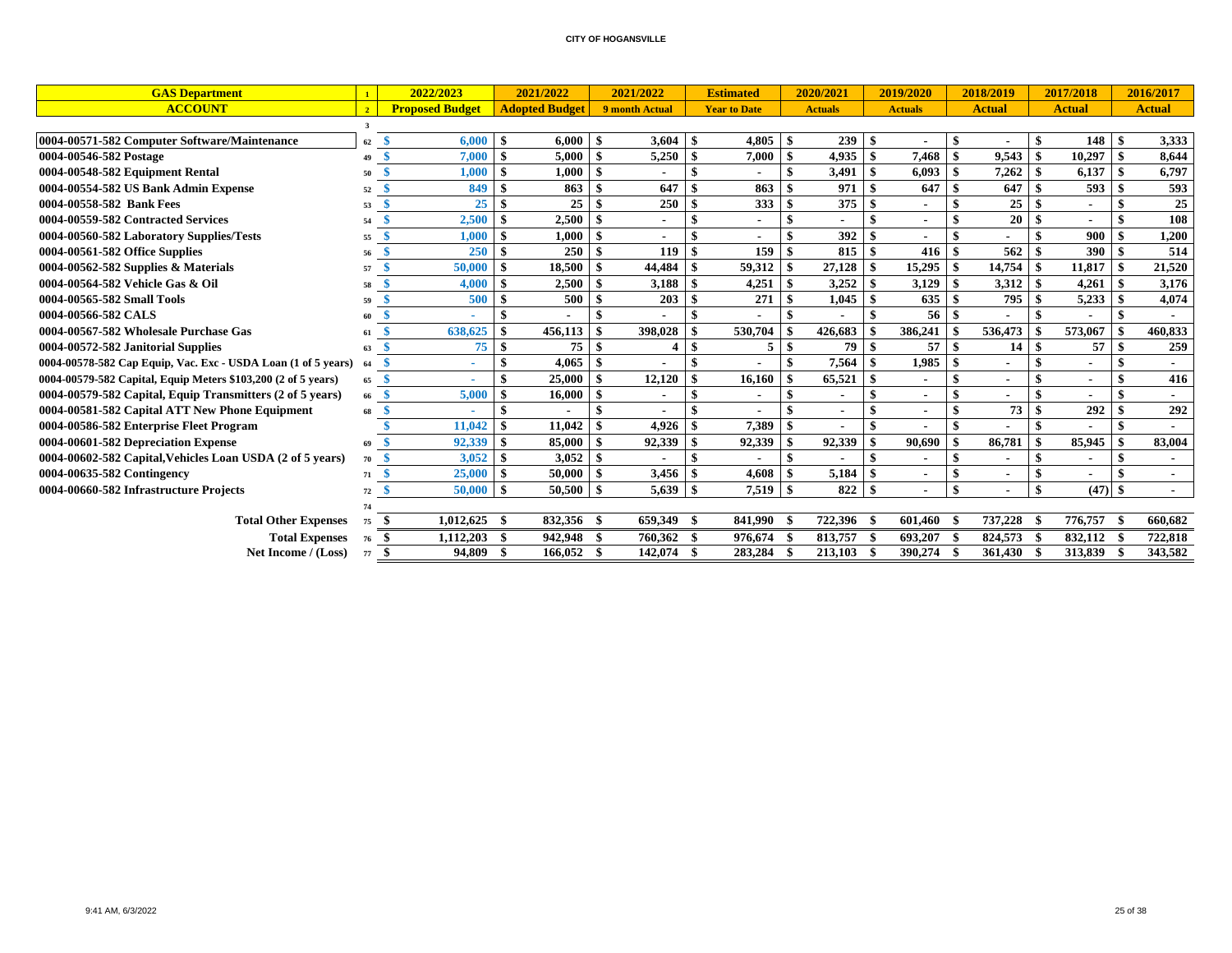| <b>WATER DISTRIBUTION Department</b>               | $\mathbf{1}$            | 2022/2023              | 2021/2022               | 2021/2022       |                           | <b>Estimated</b>         | 2020/2021               | 2019/2020               | 2018/2019               | 2017/2018               |               | 2016/2017                |
|----------------------------------------------------|-------------------------|------------------------|-------------------------|-----------------|---------------------------|--------------------------|-------------------------|-------------------------|-------------------------|-------------------------|---------------|--------------------------|
| <b>ACCOUNT</b>                                     | $\overline{2}$          | <b>Proposed Budget</b> | <b>Adopted Budget</b>   | 9 month Actual  |                           | <b>Year to Date</b>      | <b>Actuals</b>          | <b>Actuals</b>          | <b>Actual</b>           | <b>Actual</b>           |               | <b>Actual</b>            |
|                                                    | $\overline{\mathbf{3}}$ |                        |                         | $\mathbf{1}$    |                           |                          | $\overline{2}$          | $\overline{\mathbf{3}}$ | $\overline{\mathbf{4}}$ | $\overline{5}$          |               | 6                        |
| <b>REVENUE</b>                                     | $\overline{4}$          |                        |                         |                 |                           |                          |                         |                         |                         |                         |               |                          |
| 0004-00301-583 Sales                               |                         | 857,855                | 780,352<br>l \$         | 643.391<br>l \$ | -8                        | 857,855                  | $762,634$ \$<br>-8      | 757,667                 | 738,014 \$<br>- \$      | 653,103                 | - \$          | 668.134                  |
| 0004-00302-583 Cut Ins                             |                         | 287,500                | 250,000                 | 211,224         | $\boldsymbol{\mathsf{s}}$ | 281,632                  | \$<br>60.000            | 54.500                  | 146,715<br>\$           | $\mathbf{\$}$<br>21,000 | $\mathbf{s}$  | 12,500                   |
| 0004-00303-583 Meter Fees                          |                         | 867                    | 867                     | 722             | $\mathbf{s}$              | 963                      | -\$<br>867              | 866                     | $\mathbf{s}$<br>867     | \$<br>867               | -\$           | 867                      |
| 0004-00331-583 Franchise Fees                      |                         | ÷.                     | \$<br>$\overline{a}$    |                 | -S                        | $\overline{a}$           | -\$<br>$\sim$           | \$<br>$\blacksquare$    | \$<br>$\sim$            | \$<br>$\mathbf{r}$      | \$            | $\sim$                   |
| 0004-00335-583 Equipment Rental Income             |                         | $\sim$                 | <sup>\$</sup><br>$\sim$ |                 | $\mathbf{s}$              | $\sim$                   | <sup>\$</sup><br>$\sim$ | -S<br>$\sim$            | -S<br>$\sim$            | \$<br>$\sim$            | $\mathbf{s}$  | $\sim$                   |
| 0004-00xxx-583 COVID-19 Recovery                   | 10                      | $\sim$                 | \$<br>$\blacksquare$    |                 | -\$                       | $\overline{\phantom{a}}$ | -\$<br>$\overline{a}$   | $\sim$                  | \$<br>$\sim$            | \$<br>$\sim$            | -\$           | $\overline{a}$           |
|                                                    | 11                      |                        |                         |                 |                           |                          |                         |                         |                         |                         |               |                          |
| <b>Total Revenue</b>                               | 12                      | 1,146,222              | 1,031,219<br>-\$        | 855,337<br>-\$  | -\$                       | 1,140,449                | 823,501<br>-\$          | 813,033<br>-8           | 885,596                 | 674,970<br>- \$         |               | 681,500                  |
| <b>EXPENSES</b>                                    | 13                      |                        |                         |                 |                           |                          |                         |                         |                         |                         |               |                          |
| 0004-00501-583 Salaries/Wages                      | 14                      | l \$<br>120,594        | 103,435                 | 83,977          | \$                        | 111,969                  | 82,015                  | 80,402                  | 43,951<br>\$            | 71,633<br>\$            |               | 61,957                   |
| 0004-00502-583 Overtime                            | 15                      |                        | \$<br>$\blacksquare$    | 3,778<br>\$     | \$                        | 5,037                    | 11,008<br>-\$           | 8,630<br><sup>\$</sup>  | 11,264<br>\$            | 7,177<br>\$             | $\mathbf{s}$  | 8,028                    |
| 0004-00503-583 Vacation                            | 16                      | $\sim$                 | \$<br>$\blacksquare$    | 2,888<br>\$     | $\mathbf{s}$              | 3,851                    | 3.690<br><sup>\$</sup>  | 1,340                   | <sup>\$</sup><br>2.091  | \$                      |               | 2,707                    |
| 0004-00504-583 Bonus                               | 17                      | $\sim$                 | \$<br>$\sim$            | 1.949<br>\$     | $\mathbf{s}$              | 2,599                    | 1,949<br>-\$            | 1,323                   | 1,299<br>\$             | \$<br>$1,949$ \$        |               | 2,561                    |
| 0004-00505-583 Compensated Absences                | 18                      |                        | \$<br>$\overline{a}$    | \$              | \$                        |                          | \$<br>$\blacksquare$    | $\blacksquare$          | \$<br>$\sim$            | \$<br>$\sim$            | \$            | $\mathbf{r}$             |
|                                                    | <b>19</b>               |                        |                         |                 |                           |                          |                         |                         |                         |                         |               |                          |
| <b>Total Salaries and Wages</b>                    | 20                      | 120,594<br>-\$         | 103,435 \$<br>- 4       | 92,592          | - \$                      | 123,456                  | 98,662<br>-\$           | 91,695<br>-8            | 58,605<br>-S            | 83,990<br>- \$          |               | 75,253                   |
|                                                    | 21                      |                        |                         |                 |                           |                          |                         |                         |                         |                         |               |                          |
| 0004-00506-583 Pre & Post Employment               | 22                      | 150                    | 150                     | 36 <sup>°</sup> | - \$                      | 48                       | 116 <sup>8</sup><br>-\$ | $212 \quad$ \$          | $235 \t3$               | 336 \$                  |               | 230                      |
| 0004-00509-583 Uniform Expense                     | 23                      | 4,000                  | 3,650                   | 3,052           | \$                        | 4,069                    | 3,602<br>-\$            | 3,478<br>-S             | \$<br>3,501             | 2,743<br>\$             | -\$           | 2,240                    |
| 0004-00510-583 Employer FICA                       | 24                      | 9,225                  | 7.913<br>\$             | 6.799<br>\$     | $\mathbf{s}$              | 9.065                    | 7,226<br>-\$            | 6,857<br>-\$            | \$<br>4,480             | \$<br>6,258             | $\mathbf{s}$  | 5,524                    |
| 0004-00511-583 Group Insurance                     | 25                      | <b>S</b><br>28,841     | 31,187                  | 13,988          | $\boldsymbol{\mathsf{s}}$ | 18,651                   | 14,383<br>\$            | 15,024                  | 16,521<br>\$            | \$<br>24,975            | $\mathbf{s}$  | 17,823                   |
| 0004-00512-583 Workers Comp                        | 26                      | $\frac{3}{2}$<br>3,777 | 4,095<br>\$             | 4,131           | \$                        | 4,002                    | 3,540<br>\$             | 3,858                   | \$<br>4,004             | \$<br>3,273             | -\$           | 2,823                    |
| 0004-00513-583 Retirement                          | 27                      | ∣\$<br>7,111           | 8.042<br>\$             | 7,364           | $\mathbf{s}$              | 9,819                    | \$<br>6,285             | 5,659                   | $\mathbf{s}$<br>5,244   | $\mathbf{s}$<br>5,756   | $\mathbf{s}$  | 6,800                    |
| 0004-00514-583 Unemployement                       | 28                      | 1,000                  | 1.000                   | $\sim$          | $\mathbf{s}$              |                          | \$<br>$\blacksquare$    | $\blacksquare$          | \$<br>$\sim$            | \$<br>$\sim$            | \$            | $\overline{a}$           |
| 0004-00515-583 Travel, training, conference (3)    | 29                      | 3,000                  | 3,000                   | 1,184           | -\$                       | 1,579                    | 581<br>\$               | 1,623<br>\$             | 1,483<br>\$             | 1,325<br>\$             | -S            | 1,337                    |
| 0004-00517-583 C of H Citizen Expenses             | 30                      | 500                    | 500                     | $\sim$          | $\mathbf{s}$              | $\blacksquare$           | 158<br>-\$              | $\sim$                  | \$<br>$\sim$            | \$<br>179               | $\mathbf{s}$  | 562                      |
| 0004-00518-583 Employee Assistance Program         | 31                      | 450                    | 450                     | 409             | \$                        | 409                      | 375                     | 409<br>-\$              | 450                     | \$<br>409               | \$            | 409                      |
| 0004-00529-583 Water Dist-Admin Support Allocation | 32                      | 12,870<br>- \$         | 7.800                   | 7.800           | $\mathbf{s}$              | 7.800                    | 7.800<br>\$             | 7,800                   | 7.800<br>\$             | \$<br>7.800             | -\$           |                          |
| 0004-00530-583 Motor Vehicle Repairs & Maintenance | 33                      | 1,000                  | 2,000<br>\$             | 92              | -\$                       | 123                      | 3,094<br>-\$            | 2,050                   | 4,493<br>\$             | \$<br>1,391             | <sup>\$</sup> | 5,322                    |
| 0004-00532-583 Other Repairs/Maintenance           | 34                      | 10,000                 | 7,500                   | 9,564           | -\$                       | 12,752                   | 4,565<br>-\$            | 5,162                   | 5,961<br>\$             | \$<br>9,286             | -\$           | 2,048                    |
|                                                    |                         |                        |                         |                 |                           |                          |                         |                         |                         |                         |               |                          |
| 0004-00534-583 Auto Insurance                      | 35                      | 1,575                  | 1,575                   | 1,545           | -\$                       | 1,545                    | $\blacksquare$          | 1,695<br>\$             | 2,255<br>\$             | 2,679<br><b>S</b>       | -\$           | 2,548                    |
| 0004-00535-583 Property Insurance                  | 36                      | 150                    | 150                     | 71              | -\$                       | 71                       | 3.417<br>-\$            | 4.609                   | \$<br>3.609             | \$<br>4.287             | -\$           | 3.807                    |
| 0004-00549-583 Liability Insurance                 | 45                      | 5,350                  | 5,350                   | 5,320<br>\$     | $\mathbf{s}$              | 5,320                    | 3,678<br>-\$            | 2,132                   | \$<br>2,339             | \$<br>2,755             | -S            | 2,514                    |
|                                                    |                         |                        |                         |                 |                           |                          |                         |                         |                         |                         |               |                          |
| 0004-00538-583 Engineering Services                | 37                      | 50,000                 | 25,000                  | 82,531          | -S                        | 90.000                   | 8,058<br>-\$            | 29,253                  | \$<br>$\sim$            | 802<br>\$               | -\$           | 3,427                    |
| 0004-00539-583 Legal Fees                          | 38                      | 1,000                  | 1,000<br>\$             | 1,111<br>\$     | -\$                       | 1,481                    | \$<br>$\sim$            | 134                     | \$<br>$\blacksquare$    | 577<br>\$               | $\mathbf{s}$  | $\overline{\phantom{a}}$ |
| 0004-00540-583 Other Professional Services         | 39                      | 5,000                  | 5,000                   | 3,746           | -\$                       | 4,995                    | 2,920<br>-\$            | 2,247                   | 5,112                   | \$<br>$\sim$            | \$            | $\overline{a}$           |
| 0004-00542-583 Dues, Licenses, Subscriptions       | 40                      | 500                    | 400                     | 207             | -\$                       | 276                      | 342<br>\$               | 282                     | \$<br>217               | 432<br>s.               | -S            | 362                      |
| 0004-00543-583 Utilities                           | 41                      | 10,500                 | 11,150                  | 8,259           | $\mathbf{s}$              | 11,012                   | 10,034<br>-\$           | 10,611                  | 7,934<br>\$             | 3,642<br>\$             | -\$           | 3,345                    |
| 0004-00544-583 Telephones                          | 42                      | 2,200                  | 2.200                   | 3,807           | \$                        | 5.076                    | 917                     | 935                     | 602<br>\$               | 1,727<br>\$             | -\$           | 728                      |
| 0004-00546-583 Postage                             | 43                      | 7,500                  | 5,000                   | 5,736           | $\mathbf{s}$              | 7,648                    | 4,661<br>\$             | 5,756                   | 9,513<br>\$             | $\mathbf{s}$<br>7,967   | \$            | 8,620                    |
| 0004-00548-583 Equipment Rental                    | 44                      | 1,000                  | 5,350<br>\$             | $\sim$          | \$                        | $\blacksquare$           | 2,877<br>\$             | 5,765<br>-S             | 6,451<br>\$             | 5,408<br>\$             | \$            | 9,074                    |
| 0004-00554-583 Administrative Fees                 | 46                      | $\sim$                 | $\blacksquare$          | $\sim$          | <sup>\$</sup>             | $\blacksquare$           | \$<br>$\sim$            | \$<br>$\sim$            | \$<br>$\sim$            | 82<br>\$                | -S            | $\blacksquare$           |
| 0004-00559-583 Contracted Services                 | 47                      | 25,000                 | 25,000                  |                 | \$                        |                          | $\blacksquare$          | $\sim$                  | \$<br>$\sim$            | \$<br>$\blacksquare$    | \$            | 108                      |
| 0004-00560-583 Testing/Lab Supplies                | 48                      | 750                    | $\overline{a}$          | 520             | - \$                      | 693                      | -\$<br>$\sim$           | 25<br>-S                | \$<br>$\sim$            | \$<br>$\sim$            | \$            | $\overline{a}$           |
| 0004-00561-583 Office Supplies                     | 49                      | 275                    | 275                     | 161             | -\$                       | 215                      | 57                      | 336                     | 1,008<br>\$             | 292<br>\$               | \$            | 447                      |
| 0004-00562-583 Supplies $&$ Materials              | 50                      | 40,000                 | 30,000<br>\$            | 30,333          | \$                        | 40,444                   | 32,021<br>-\$           | 33,776<br>-S            | 26,279<br>\$            | \$<br>29,150            | <sup>\$</sup> | 25,541                   |
| 0004-00564-583 Vehicle Gas & Oil                   | 51                      | 7,000                  | 5,500                   | 4,978           | $\mathbf{s}$              | 6,637                    | -\$<br>4.908            | 6,391                   | <b>S</b><br>$10,024$ \$ | $5,075$ \$              |               | 3,548                    |
| 0004-00565-583 Small Tools                         | 52                      | 1,500                  | 1,500<br>S              | $\sim$          | \$                        | $\overline{\phantom{a}}$ | 2,233<br>S.             | 1,421<br>-S             | \$<br>2,967             | 122<br>\$               | \$            | 13                       |
| 0004-00566-583 Chemicals/Chlorine                  | 53                      | 7,500                  | \$<br>4,000             | 6,054<br>\$     | -\$                       | 8,072                    | \$<br>410               | 550                     | \$<br>$\sim$            | \$<br>$\sim$            | \$            | 5,057                    |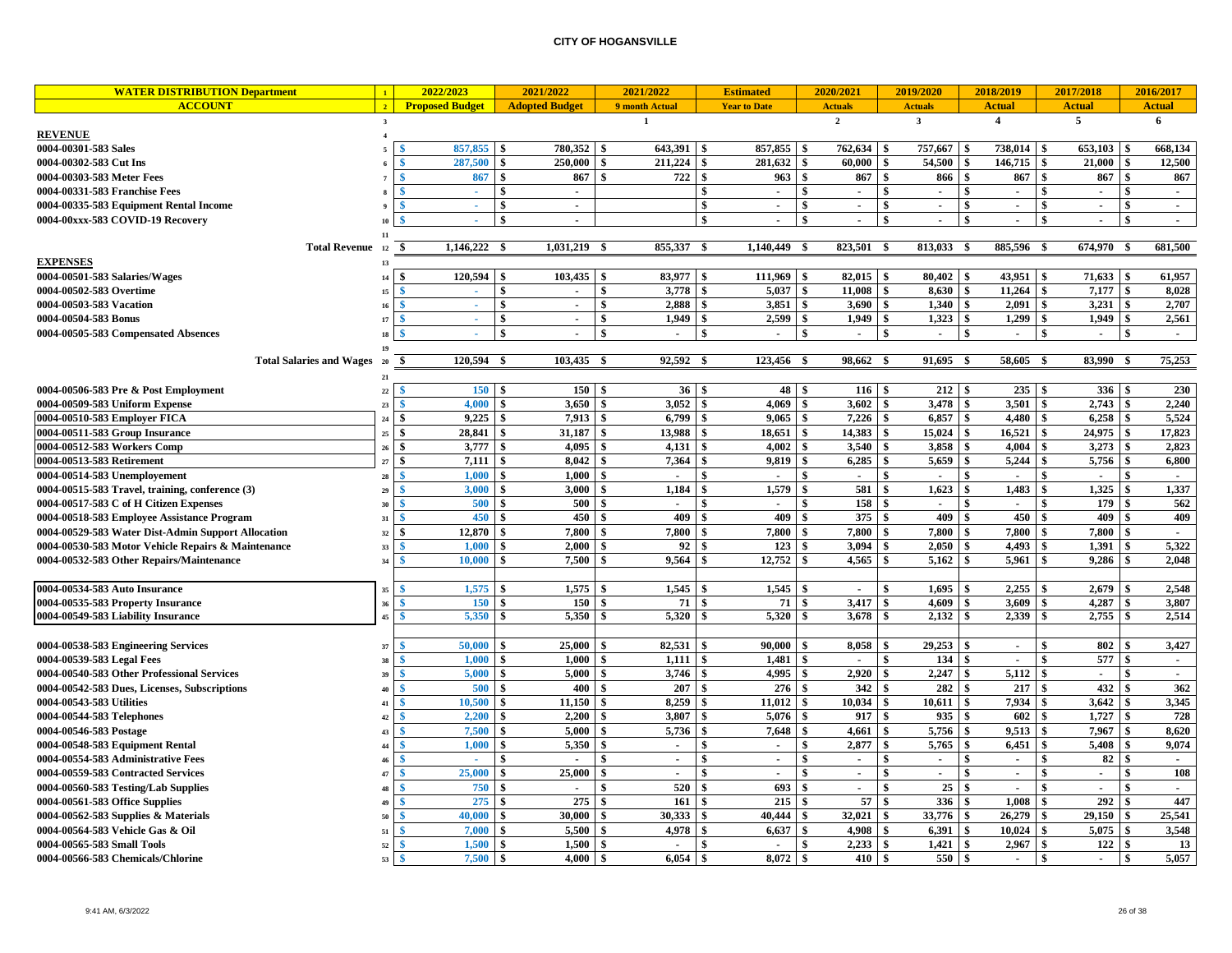| <b>WATER DISTRIBUTION Department</b>                                           |                | 2022/2023              |     | 2021/2022             | 2021/2022      | <b>Estimated</b>    |     | 2020/2021      |    | 2019/2020      | 2018/2019                | 2017/2018       |      | 2016/2017      |
|--------------------------------------------------------------------------------|----------------|------------------------|-----|-----------------------|----------------|---------------------|-----|----------------|----|----------------|--------------------------|-----------------|------|----------------|
| <b>ACCOUNT</b>                                                                 | $\overline{2}$ | <b>Proposed Budget</b> |     | <b>Adopted Budget</b> | 9 month Actual | <b>Year to Date</b> |     | <b>Actuals</b> |    | <b>Actuals</b> | <b>Actual</b>            | <b>Actual</b>   |      | <b>Actual</b>  |
|                                                                                |                |                        |     |                       |                |                     |     |                |    |                |                          | 5.              |      | 6              |
| 0004-00567-583 Wholesale Purchase Water                                        | 54             | 347,880                |     | 397,051               | 354,320        | 386,531             | -\$ | $395,083$ \$   |    | 451,685        | 454,658                  | \$<br>512,281   |      | 497,398        |
| 0004-00571-583 Computer Expenses & Maintenance                                 | 55             | 3,000                  |     | 3,000                 | 576            | 768                 |     | $\blacksquare$ |    |                |                          |                 |      | 3,333          |
| 0004-00572-583 Janitorial Supplies                                             | 56             | 150                    |     | 150                   | 5.             |                     |     | 114            |    | $\sim$         | 14 <sup>1</sup>          | 31              |      | 237            |
| 0004-00577-583 Cap Equip, Phase III Hydrants repair/replace                    | 57             | 30,000                 |     | 30,000                |                |                     |     |                |    |                |                          |                 |      |                |
| 0004-00578-583 Equipment/Meters                                                | 58             | 5,000                  |     | 30,000                | 30,000         | 30,000              |     | 35,000         |    | $\sim$         | $\overline{\phantom{a}}$ | ۰               |      | $\blacksquare$ |
| 0004-00579-583 Capital, Equipment (SCADA system)                               | 59             | 24,000                 |     | 5,000                 |                |                     |     |                |    | 1,465          | 4,455                    | \$              |      | 416            |
| 0004-00581-583 ATT New Phone Equipment                                         |                |                        |     |                       |                |                     |     |                |    |                | 19                       | 78              | - \$ | 78             |
| 0004-00585-583 Capital-Radio Read Transmitters \$330,000 5 yr project 2 64     |                |                        |     | 20,000                | 19,651         | $26,201$ \$         |     | 65,999         |    |                |                          |                 |      |                |
| 0004-00586-583 Enterprise Fleet Program                                        |                | 13,744                 |     | 13,744 \$             | 11,719         | $15,625$ \$         |     |                |    |                |                          |                 |      |                |
| 0004-00595-583 W Dist-Cap Equip, $1/2$ Vacuum Excavator (5 year loan) $\pi$ 65 |                |                        |     |                       |                |                     |     |                |    |                |                          |                 |      |                |
| 0004-00597-583 Cap Equip, Water Tank Maintenance/Repair                        |                | 7,500                  |     |                       |                |                     |     |                |    |                |                          |                 |      |                |
| 0004-00598-583 Cap Equip, Replace service lines (1 of 5 years)                 | 67             | 10,000                 | - 9 | 25,000                |                |                     |     | 2,233          |    | 2,600          |                          |                 |      |                |
| 0004-00601-583 Depreciation Expense                                            | 68             | 185,559                |     | 160,000               | 174,777        | 185,559             |     | 185,559        |    | 170,192        | 166,907                  | 161,286         |      | 153,499        |
| 0004-00602-583 Capital, Vehicles USDA Loan/Grant (Yr 1/5)                      |                |                        |     | 3,052                 |                |                     |     | $\blacksquare$ |    | $\blacksquare$ |                          |                 |      |                |
| 0004-00635-583 Contingency                                                     |                | 15,000                 |     | 5,000                 |                |                     |     | $\blacksquare$ |    | $\sim$         | $\blacksquare$           |                 |      | $\sim$         |
| 0004-00660-583 Infrastructure Improvements                                     |                | 75,000                 |     | 75,000                | 75,718         | 75,718              |     | 94,977         | -8 | $\blacksquare$ | $\overline{\phantom{a}}$ |                 |      |                |
|                                                                                |                |                        |     |                       |                |                     |     |                |    |                |                          |                 |      |                |
| <b>Total Other Expenses</b> 74                                                 |                | 965,558                |     | 972,734               | 875,564        | 972,211             |     | 908.818        |    | 783,992        | 758,535                  | 802,404         |      | 769,218        |
| Total Expenses 75                                                              |                | 1,086,152<br>- \$      |     | $1,076,169$ \$        | 968,156 \$     | 1,095,667           |     | $1,007,480$ \$ |    | 875,687        | 817,140 \$               | 886,394         |      | 844,471        |
| Net Income/(Loss) 76                                                           |                | $60,070$ \$            |     | $(44,950)$ \$         | $(112,819)$ \$ | 44,782 \$           |     | $(183,979)$ \$ |    | $(62, 654)$ \$ | 68,456 \$                | $(211, 424)$ \$ |      | (162,970)      |
|                                                                                |                |                        |     |                       |                |                     |     |                |    |                |                          |                 |      |                |
| <b>Combined Water Distribution and Water Filter Plant Revenue</b>              |                | $1,146,222$ \$         |     | $1,031,219$ \$        | 855,337 \$     | 1,140,449 \$        |     | 823,501 \$     |    | 813,033 \$     | 885,596 \$               | 674,970 \$      |      | 681,500        |
| <b>Combined Water Distribution and Water Filter Plant Expenses</b>             |                | 1,189,584              |     | 1,205,962 \$          | 1,031,219      | 1,185,160 \$        |     | $1,092,110$ \$ |    | 998,945 \$     | 927,886 \$               | 1,011,932       |      | 950,580        |
| <b>Combined Water Distribution and Water Filter Plant Net Income / (Loss)</b>  |                | $(43,362)$ \$          |     | $(174, 743)$ \$       | $(175,882)$ \$ | $(44,711)$ \$       |     | $(268,609)$ \$ |    | $(185.912)$ \$ | $(42,290)$ \$            | $(336.962)$ \$  |      | (269.079)      |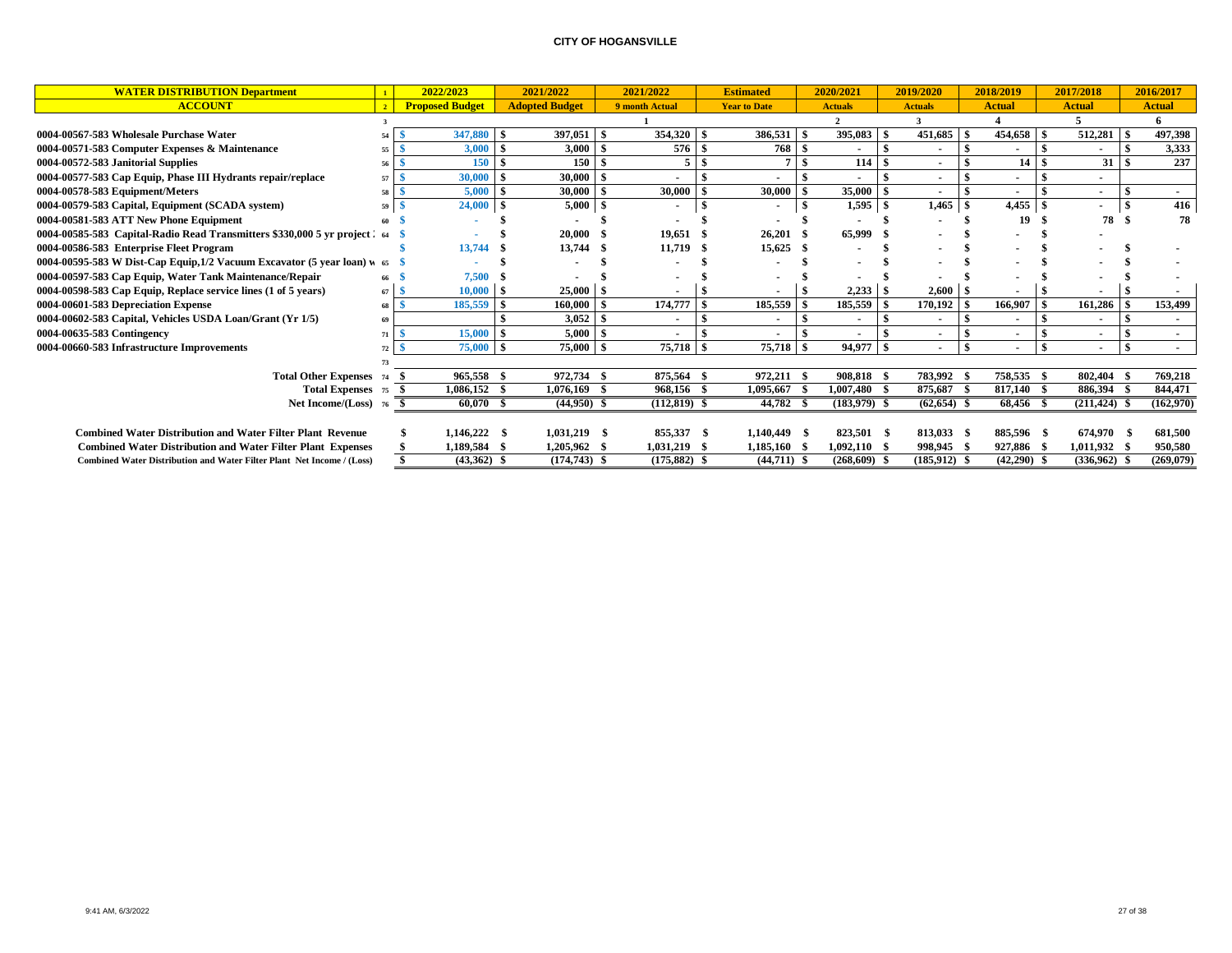| <b>WATER FILTER PLANT Department</b>             | $\mathbf{1}$            | 2022/2023                    |                    | 2021/2022                | 2021/2022                      |              | <b>Estimated</b>    |                    | 2020/2021      |               | 2019/2020      |                           | 2018/2019                |                    | 2017/2018                |                        | 2016/2017     |
|--------------------------------------------------|-------------------------|------------------------------|--------------------|--------------------------|--------------------------------|--------------|---------------------|--------------------|----------------|---------------|----------------|---------------------------|--------------------------|--------------------|--------------------------|------------------------|---------------|
| <b>ACCOUNT</b>                                   | $\overline{2}$          | <b>Proposed Budget</b>       |                    | <b>Adopted Budget</b>    | 9 month Actual                 |              | <b>Year to Date</b> |                    | <b>Actuals</b> |               | <b>Actuals</b> |                           | <b>Actual</b>            |                    | <b>Actual</b>            |                        | <b>Actual</b> |
|                                                  | $\overline{\mathbf{3}}$ |                              |                    |                          | $\mathbf{1}$                   |              |                     |                    | $\mathbf{2}$   |               | $\mathbf{3}$   |                           | $\overline{4}$           |                    | 5                        |                        | 6             |
| <b>REVENUE</b>                                   |                         | \$                           |                    |                          | \$                             | \$           |                     |                    |                | \$            |                | \$                        |                          |                    |                          |                        |               |
|                                                  |                         |                              |                    |                          |                                |              |                     |                    |                |               |                |                           |                          |                    |                          |                        |               |
| <b>EXPENSES</b>                                  |                         |                              |                    |                          |                                |              |                     |                    |                |               |                |                           |                          |                    |                          |                        |               |
| 0004-00501-584 Salaries/Wages                    |                         | 39,714                       |                    | 50,340                   |                                | \$           |                     | \$                 | 27,410         | -\$           | 46,800         | -\$                       | 45,381                   | -\$                | 36,908                   |                        | 34,834        |
| 0004-00502-584 Overtime                          |                         | $\blacktriangle$             | \$                 |                          | $\mathbf{s}$<br>$\sim$         | \$           | $\mathbf{r}$        | $\mathbf{s}$       |                | \$            |                | $\mathbf{s}$              | 1.007                    | $\mathbf{s}$       | 11,676                   | -\$                    | 8,838         |
| 0004-00503-584 Vacation                          |                         | $\mathbf{\hat{x}}$<br>×,     | $\mathbf{\$}$      | $\blacksquare$           | $\mathbf{s}$<br>$\blacksquare$ | \$           | $\blacksquare$      | $\mathbf{\$}$      | 5,263          | \$            | 1,503          | $\mathbf{\$}$             | 2,579                    | $\boldsymbol{\$}$  | 967                      | $\mathbf{s}$           | 1,171         |
| 0004-00504-584 Bonus                             | 10                      | $\mathbf{\hat{S}}$<br>$\sim$ | $\hat{\mathbf{s}}$ | $\sim$                   | \$<br>$\sim$                   | \$           | $\sim$              | $\mathbf{\$}$      | 650            | \$            | 650            | $\mathbf{\$}$             | 650                      | $\boldsymbol{\$}$  | 650                      | $\mathbf{\$}$          | 650           |
| 0004-00505-584 Compensated Absences              | 11                      | ÷.                           | \$                 | $\sim$                   |                                | \$           | $\sim$              | $\mathbf{\hat{s}}$ | $\sim$         | \$            | $\mathbf{r}$   | -\$                       | $\overline{a}$           | \$                 | $\sim$                   | \$                     | $\sim$        |
|                                                  | 12                      |                              |                    |                          |                                |              |                     |                    |                |               |                |                           |                          |                    |                          |                        |               |
| <b>Total Salaries and Wages</b>                  | 13                      | 39,714<br>-\$                | - \$               | 50,340                   | -9<br>$\sim$                   | \$           | $\sim$              | \$                 | 33,323         | - \$          | 48,953         | - \$                      | 49,617                   | - \$               | 50,201                   | -\$                    | 45,492        |
|                                                  | 14                      |                              |                    |                          |                                |              |                     |                    |                |               |                |                           |                          |                    |                          |                        |               |
| 0004-00506-584 Pre & Post Employee Expenses      | $15\,$                  | 100S                         |                    | $\sim$                   | $\mathbf{\$}$<br>$\sim$        | \$           | $\mathbf{r}$        | -\$                | $\sim$         | <sup>\$</sup> | $\sim$         | $\mathbf{s}$              | $\sim$                   | $\mathbf{s}$       | $\sim$                   | $\mathbf{s}$           | $\sim$        |
| 0004-00509-584 Uniforms                          | 16                      | 500<br>-9                    | $\mathbf{s}$       | 850                      | 44<br>\$                       | \$           | 66                  | $\mathbf{\hat{s}}$ | 699            | \$            | 902            | $\mathbf{\$}$             | 1,533                    | <b>S</b>           | 795                      | \$                     | 148           |
| 0004-00510-584 Employer FICA                     | 17                      | \$<br>$3.038$   \$           |                    | 3.851                    | $\mathbf{s}$<br>$\sim$         | \$           | $\mathbf{r}$        | -\$                | 2.246          | - \$          | 3.251          | - \$                      | $3,245$ \\$              |                    | 3.318                    | <sup>\$</sup>          | 3.014         |
| 0004-00511-584 Group Insurance                   | 18                      | $\mathbf{s}$<br>10,047       | - \$               | 5,923                    | \$<br>22,829                   | \$           | 34,244              | - \$               | 19,915         | \$            | 16,791         | $\mathbf{\$}$             | 15,453                   | $\mathbf{\$}$      | 13,726                   | \$                     | 12,930        |
| 0004-00512-584 Workers Comp                      | 19                      | \$<br>1,400                  | -\$                | 1,365                    | -\$<br>1,377                   | \$           | 1,377               | - \$               | 1,416          | -\$           | 1,360          | \$                        | 1,335                    | \$                 | 1,091                    | \$                     | 941           |
| 0004-00513-584 Retirement                        | 20                      | $\hat{\mathbf{s}}$<br>2,200  |                    | 2,681                    | 2,183<br>-\$                   |              | 2,183               | S.                 | 2,095          | \$            | 3,390          | \$                        | 1,656                    |                    | 1,919                    | \$                     | 2,267         |
| 0004-00514-584 Unemployment                      | 21                      | $\sim$                       |                    | $\overline{\phantom{a}}$ | \$<br>$\sim$                   |              | $\sim$              |                    | $\overline{a}$ | \$            | $\sim$         | \$                        | $\blacksquare$           |                    | $\overline{\phantom{a}}$ |                        | $\sim$        |
| 0004-00515-584 Travel, Training, Conference (1)  | 22                      | ÷.                           |                    | 1,500                    | \$<br>$\mathbf{r}$             |              | $\mathbf{r}$        |                    | $\sim$         | \$            | 48             | $\boldsymbol{\hat{s}}$    | 944                      |                    | 1,319                    |                        | 2,032         |
| 0004-00518-584 Employee Assistance Program       | 23                      | 450                          |                    | 450                      | 409                            |              | 409                 |                    | 375            |               | 409            | \$                        | 450                      |                    | 409                      |                        | 409           |
| 0004-00530-584 Motor Vehicle Repair/Maintenance  | 25                      | 500                          |                    | 1.000                    | 148<br>-\$                     |              | 222                 | -\$                | 677            | \$            | 2,208          | $\boldsymbol{\hat{s}}$    | 924                      | \$                 | 1,057                    |                        | 782           |
| 0004-00531-584 Radio Maintenance                 | 26                      |                              | \$                 | 1,250                    | $\hat{\mathbf{x}}$             | \$           |                     | -8                 | 1,842          |               |                | $\hat{\mathbf{s}}$        |                          | $\hat{\mathbf{s}}$ |                          |                        |               |
| 0004-00532-584 Other Repairs & Maintenance       | 27                      | 1,500<br>$\ddot{\textbf{C}}$ | \$                 | 1,500                    | 970<br>-9                      | \$           | 1,455               | -\$                | 1,449          |               | 3,309          | \$                        | 2,680                    | $\mathbf{s}$       | 3,509                    | \$                     | 12,171        |
| 0004-00533-584 Building Repairs & Maintenance    | 28                      | 7,500<br>-¢                  |                    | 7,500                    | -9<br>$\sim$                   | \$           | $\sim$              | \$                 | $\sim$         | \$            | $\mathbf{r}$   | $\mathbf{s}$              | 104                      | \$                 | 78                       | -\$                    | 182           |
|                                                  |                         |                              |                    |                          |                                |              |                     |                    |                |               |                |                           |                          |                    |                          |                        |               |
| 0004-00534-584 Auto Insurance                    | 29                      | 375<br>-9                    | -\$                | 375                      | 368<br>-9                      | \$           | 368                 | -\$                | $\sim$         | \$            | 405            | \$                        | 538                      | \$                 | 639                      | \$                     | 610           |
| 0004-00535-584 Property Insurance                | 30                      | 1,150<br>-9                  | -\$                | 1,150                    | 545<br>-9                      | - \$         | 545                 | -S                 | 488            | \$            | 4,439          | \$                        | 3,383                    | \$                 | 4,019                    | \$                     | 3,700         |
| 0004-00549-584 Liability Insurance               | 40                      | 5,350<br><b>S</b>            |                    | 5,350                    | 5,320                          |              | 5,320               |                    | 525            |               | 304            | -\$                       | 334                      | \$                 | 394                      | $\mathbf{s}$           | 358           |
|                                                  |                         |                              |                    |                          |                                |              |                     |                    |                |               |                |                           |                          |                    |                          |                        |               |
| 0004-00538-584 Engineering                       | 31                      | 500                          |                    | 2,500                    | -9<br>$\sim$                   | \$           | $\sim$              | -\$                | $\overline{a}$ | \$            | $\sim$         | -\$                       | $\sim$                   | \$                 | 17,163                   | \$                     | 510           |
| 0004-00540-584 Other Professional Services       | 32                      | 1,000                        | -\$                | 7,500                    | $\mathbf{s}$<br>351            | $\mathbf{s}$ | 527                 | -\$                | 1,037          | -\$           | 7,122          | $\mathbf{\$}$             | 720                      | $\boldsymbol{\$}$  | $\blacksquare$           | \$                     | $\sim$        |
| 0004-00541-584 Advertising                       | 33                      | 250<br>$\ddot{\textbf{C}}$   | $\mathbf{s}$       | 250                      | \$<br>$\sim$                   | \$           | $\mathbf{r}$        | -\$                | $\sim$         | \$            | 106            | $\boldsymbol{\mathsf{s}}$ | $\sim$                   | $\boldsymbol{\$}$  | $\blacksquare$           | $\mathbf{\hat{s}}$     | $\sim$        |
| 0004-00542-584 Dues, Publications, Subscriptions | 34                      | 150<br>-9                    | -\$                | 150                      | -\$<br>360S                    |              | 540                 | - \$               | 139            | -\$           | 49             | \$                        | 114S                     |                    | 85                       | \$                     | 222           |
| 0004-00543-584 Utilities                         | 35                      | 850                          |                    | 850                      | 548<br>-\$                     |              | 822                 | -\$                | 650            |               | 678            | \$                        | 676                      |                    | 676                      | \$                     | 464           |
| 0004-00544-584 Telephones                        | 36                      | 7,600                        | S                  | 7,600                    | 13,198<br>-S                   | \$           | 19,797              | -S                 | 2,389          |               | 2,668          | \$                        | 3,844                    | \$                 | 3,729                    | \$                     | 3,282         |
| 0004-00546-584 Postage                           | 38                      | $\sim$                       |                    | 250                      | $\mathbf{\hat{S}}$<br>(92)     | \$           | (138)               | -\$                | 119            |               | 155            | $\frac{3}{2}$             | 831                      |                    | 358                      |                        | 699           |
| 0004-00548-584 Equipment Rental                  | 39                      |                              |                    | 300                      | -\$                            |              |                     |                    | 175            |               | 328            | \$                        | 363                      |                    | 283                      | \$                     | 347           |
| 0004-00560-584 Water Testing/Supplies            | 42                      | 5,000                        |                    | 6,000                    | $\hat{\mathbf{x}}$<br>5,075    |              | 7,613               | -\$                | 1,037          |               | $\sim$         | $\mathbf{\$}$             | $\overline{\phantom{a}}$ | $\hat{\mathbf{s}}$ | ä,                       |                        | $\sim$        |
| 0004-00561-584 Office Supplies                   | 43                      | 50                           | -9                 | 250                      | 32<br>$\hat{\mathbf{x}}$       |              | 48                  | -\$                | 21             | -9            | 483            | $\mathbf{\$}$             | 261                      | \$                 | 249                      | \$                     | 621           |
| 0004-00562-584 Supplies & Materials              | 44                      | 1.000                        |                    | 5,500                    | -\$                            |              |                     | \$                 | 3.109          | \$            | 6,625          | $\mathbf{s}$              | 3,259                    | \$                 | 6,477                    | -\$                    | 8.394         |
| 0004-00564-584 Vehicle Gas & Oil                 | 45                      | 1,500<br>-9                  | \$                 | 1,500                    | 1,141<br>-\$                   | \$           | 1,712               | -\$                | 1,715          | \$            | 1,294          | $\mathbf{\$}$             | 4,035                    | $\mathbf{s}$       | 3,648                    | \$                     | 2,655         |
| 0004-00565-584 Small Tools                       | 46                      | -9<br><b>100</b>             | \$                 | 250                      | \$<br>$\sim$                   | \$           | $\blacksquare$      | \$                 | $\mathbf{2}$   | \$            | 830            | $\mathbf{\$}$             | 562                      | $\mathbf{s}$       | 96                       | \$                     | 435           |
| 0004-00566-584 Chemicals                         | 47                      | $\mathbf{s}$<br>1,000        | -\$                | 1.000                    | -\$<br>$\sim$                  | \$           | $\sim$              | -\$                | 3,182          | \$            | 3,630          | \$                        | 6,051                    | $\mathbf{s}$       | 3,199                    | \$                     | $\sim$        |
| 0004-00528-584 Premium Computer (CFeyes)         | 24                      | $\mathbf{\hat{S}}$<br>A.     | \$                 | $\sim$                   | \$<br>$\sim$                   | \$           | $\sim$              | \$                 |                | \$            | 3,113          | $\mathbf{\$}$             | 3,984                    | \$                 | 5,118                    | \$                     | 1,750         |
| 0004-00545-584 PC/Network                        | 37                      | n.                           | \$                 | $\mathbf{r}$             | \$<br>$\sim$                   | \$           | $\mathbf{r}$        | \$                 | 5,879          |               | 3,236          | $\mathbf{\$}$             | 1,484                    | \$                 | 1,503                    | \$                     | 1,316         |
| 0004-00571-584 Computer Expenses & Maintenance   | 48                      | 4,000                        | -\$                | 3,000                    | \$<br>4,071                    | -\$          | 6,107               | -\$                | $\sim$         | \$            | 7,000          | \$                        | 1,321                    | \$                 | $\sim$                   | \$                     | 53            |
| 0004-00572-584 Janitorial Supplies               | 49                      | $\ddot{\bm{S}}$<br>50        | -\$                | 250                      | $\hat{\mathbf{x}}$<br>$\sim$   | \$           | $\sim$              | $\mathbf{s}$       | 126            |               | 172            | $\mathbf{\$}$             | 533                      | $\mathbf{s}$       | 480                      | $\mathbf{\hat{s}}$     | 326           |
| 0004-00578-584 Equipment                         | 50                      | 1,000<br>$\mathbf{\hat{S}}$  | <b>S</b>           | 2.000                    | $\mathbf{s}$<br>$\epsilon$     | $\mathbf{s}$ | $\sim$              | $\mathbf{s}$       | $\sim$         | $\mathbf{s}$  | $\sim$         | $\mathbf{\$}$             | $512 \quad$ \$           |                    | $\sim$                   | $\boldsymbol{\hat{s}}$ | $\sim$        |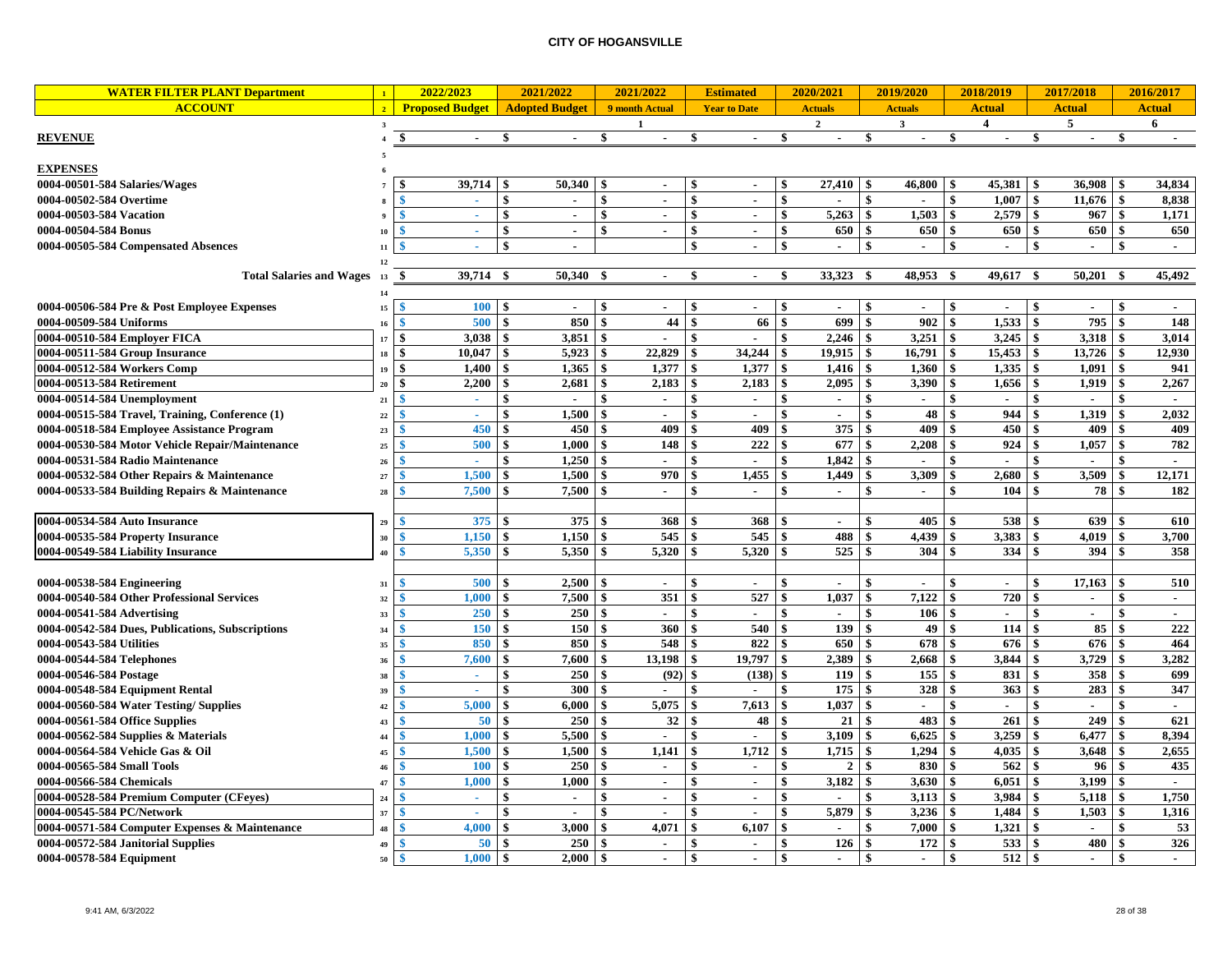| <b>WATER FILTER PLANT Department</b>    |    | 2022/2023              | 2021/2022             | 2021/2022      | <b>Estimated</b>    | 2020/2021      | 2019/2020      | 2018/2019      | 2017/2018     | 2016/2017     |
|-----------------------------------------|----|------------------------|-----------------------|----------------|---------------------|----------------|----------------|----------------|---------------|---------------|
| <b>ACCOUNT</b>                          |    | <b>Proposed Budget</b> | <b>Adopted Budget</b> | 9 month Actual | <b>Year to Date</b> | <b>Actuals</b> | <b>Actuals</b> | <b>Actual</b>  | <b>Actual</b> | <b>Actual</b> |
|                                         |    |                        |                       |                |                     |                |                |                |               |               |
| 0004-00586-584 Enterprise Fleet Program |    |                        |                       | 4,186          | $6,279$   \$        |                |                |                |               |               |
|                                         | 52 |                        |                       |                |                     |                |                |                |               |               |
| Total Other Expenses 53                 |    | 63,718                 | 79,453 \$             | 63,063         | 89,493              | 51,307         | 74,305         | 61,129         | 75,337        | 60,617        |
| Total Expenses 54                       |    | 103,432                | 129,793 \$            | 63,063         | 89,493              | 84.630         | 123,258        | 110.746        | 125,538       | 106,109       |
| Net Income / $(Loss)$ 55                |    | (103, 432)             | $(129,793)$ \$        | (63,063)       | (89, 493)           | (84,630)       | (123, 258)     | $(110,746)$ \$ | (125, 538)    | (106, 109)    |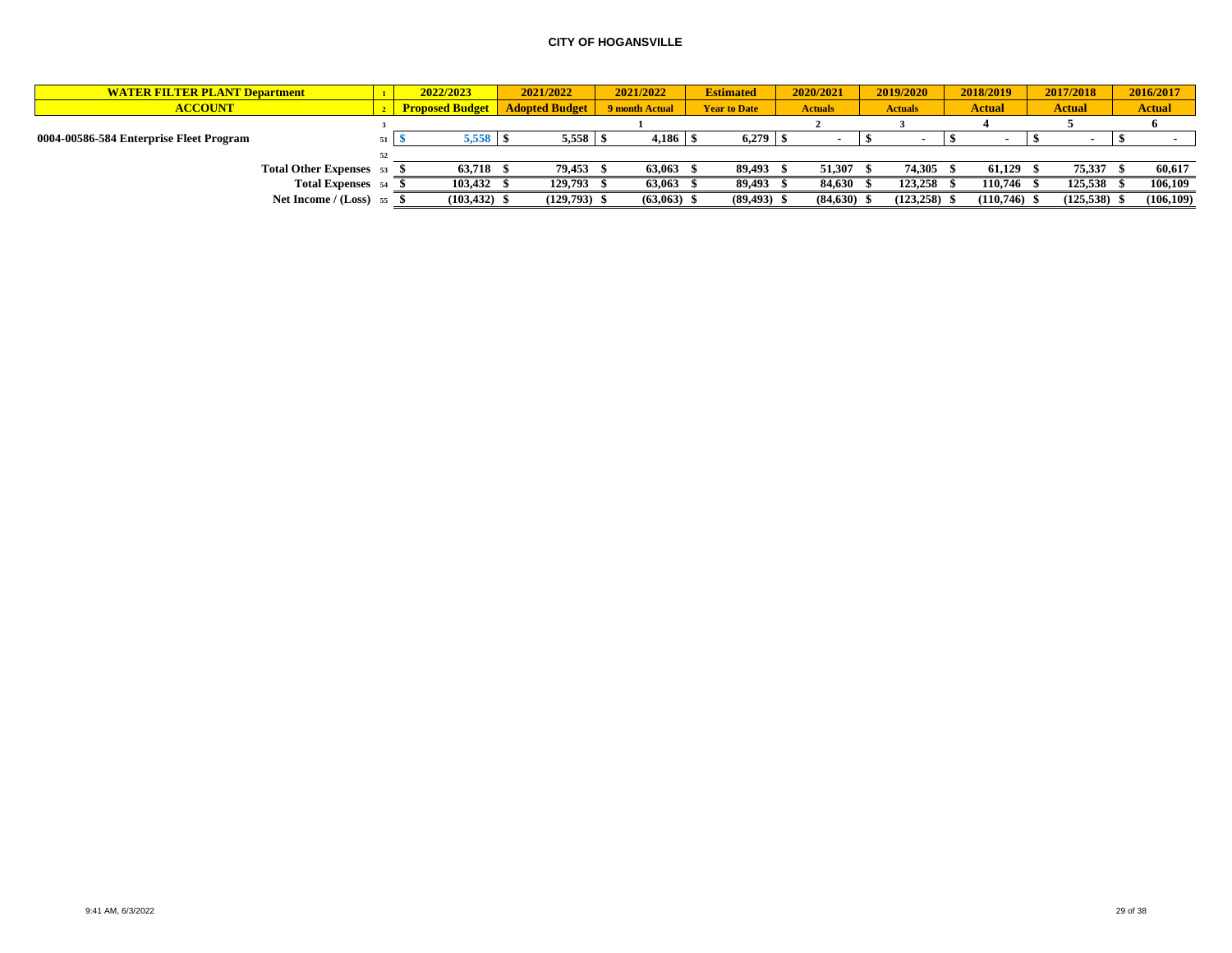| <b>SEWER COLLECTION Department</b>                    | $\mathbf{1}$ | 2022/2023                | 2021/2022             | 2021/2022                  | <b>Estimated</b>               |                | 2020/2021                           | 2019/2020                         | 2018/2019                                   |                                 | 2017/2018       |              | 2016/2017      |
|-------------------------------------------------------|--------------|--------------------------|-----------------------|----------------------------|--------------------------------|----------------|-------------------------------------|-----------------------------------|---------------------------------------------|---------------------------------|-----------------|--------------|----------------|
| <b>ACCOUNT</b>                                        |              | <b>Proposed Budget</b>   | <b>Adopted Budget</b> | 9 month Actual             | <b>Year to Date</b>            |                | <b>Actuals</b>                      | <b>Actuals</b>                    | <b>Actual</b>                               |                                 | <b>Actual</b>   |              | <b>Actual</b>  |
|                                                       | $\mathbf{3}$ |                          |                       | $\mathbf{1}$               |                                |                | $\overline{2}$                      | $\overline{\mathbf{3}}$           | $\overline{4}$                              |                                 | 5               |              | 6              |
| <b>REVENUE</b>                                        |              |                          |                       |                            |                                |                |                                     |                                   |                                             |                                 |                 |              |                |
| 0004-00311-585 Sales                                  |              | 1,248,768                | $1,011,319$ \$<br>-\$ | $832,512$ \$               | 1,248,768                      |                | <b>S</b><br>977,583                 | 980,240<br>  \$                   | 983,754<br>-\$                              | \$                              | 664,862         | \$           | 669,027        |
| 0004-00312-585 Cut Ins                                |              | 402.500<br>\$            | \$<br>350,000         | $\mathbf{s}$<br>290.500    | 387.333<br>\$                  |                | \$<br>84.000                        | 20,000<br><b>S</b>                | $\mathbf{s}$<br>66.000                      | \$                              | $\overline{a}$  | \$           | $\overline{a}$ |
| 0004-00319-585 Revenue Adjustment                     |              | $(45,000)$ \$            | (50, 873)             | \$<br>$(37,307)$ \$        | $(49,743)$ \$                  |                | $(43,768)$ \$                       | (50, 344)                         | \$<br>(56,337)                              | \$                              | $(38, 134)$ \$  |              | (14,769)       |
| 0004-00335-585 Miscellaneous Revenue                  |              | $\mathcal{L}_{\rm{eff}}$ | \$<br>$\sim$          | \$<br>$\sim$               | \$<br>$\sim$                   |                | \$<br>$\sim$                        | $\sqrt{5}$<br>$\sim$              | \$<br>$\sim$                                | \$                              |                 |              | $\sim$         |
|                                                       |              |                          |                       |                            |                                |                |                                     |                                   |                                             |                                 |                 |              |                |
| <b>Total Revenue</b>                                  | 12           | 1,606,268<br>-\$         | 1,310,446 \$<br>- \$  | $\overline{1,085,705}$     | - \$<br>1,586,359              |                | 1,017,815 \$<br>- \$                | 949,896 \$                        | 993,417 \$                                  |                                 | 629,052 \$      |              | 654,258        |
| <b>EXPENSES</b>                                       |              |                          |                       |                            |                                |                |                                     |                                   |                                             |                                 |                 |              |                |
| 0004-00501-585 Salaries/Wages                         |              | $91,694$ \$              | $36,280$ \$           |                            | $41,100$ \ \$                  |                |                                     | $28,675$ \$                       | $33,297$ \ \\$                              |                                 | 21,818          | -\$          | 55,679         |
| 0004-00502-585 Overtime                               | 15           | $\sim$                   | \$<br>$\sim$          | $\mathbf{s}$<br>272        | \$                             | 363            | $\mathbf{s}$<br>$2.322 \, \text{S}$ |                                   | 5.667                                       | \$                              | 4.190           | \$           | 13.771         |
| 0004-00503-585 Vacation                               | 16           | A.                       | \$<br>$\sim$          | \$<br>$2,129$ \$           | 2,839                          |                | \$<br>3,229                         | <b>S</b><br>$2,037$ \$            | 1,326                                       | \$                              | 3,038           | \$           | 4,039          |
| 0004-00504-585 Bonus                                  | 17           | $\sim$                   | \$<br>$\sim$          | \$<br>914                  | 1,219<br>-\$                   |                | \$<br>998                           | <b>S</b><br>$650 - $$             | 758                                         | \$                              | $\sim$          | \$           | 1,718          |
|                                                       |              |                          |                       |                            |                                |                |                                     |                                   |                                             |                                 |                 |              |                |
| <b>Total Salaries and Wages</b>                       | 20           | 91,694<br>-\$            | 36,280 \$<br>- \$     | 34,140 \$                  | 45,520                         |                | 33,697<br>- \$                      | 34,064 \$                         | 41,048 \$                                   |                                 | 29,046          | - \$         | 75,208         |
|                                                       |              |                          |                       |                            |                                |                |                                     |                                   |                                             |                                 |                 |              |                |
| 0004-00506-585 Pre & Post Employment Expenses         | 22           | 150S                     | $\sim$                | -\$<br>$\sim$              | \$<br>$\overline{\phantom{a}}$ |                | \$<br>$80 \quad$ \$                 | $\sim$                            | 40<br>\$                                    | \$                              | 155             | $\sqrt{3}$   | 40             |
| 0004-00509-585 Uniform Expense                        | 23           | 1.500<br>\$              | 738<br>\$             | \$<br>1,364                | 1,819<br>\$                    |                | 869<br>\$                           | \$<br>930                         | 2,404<br>\$                                 | \$                              | 706             | \$           | 1,550          |
| 0004-00510-585 Employer FICA                          | 24           | 7.015                    | 2.775<br>\$           | 2,547<br>\$                | 3,396                          |                | 2,511<br>$\mathbf{\$}$              | 2,534<br><b>S</b>                 | 2,987<br>\$                                 | \$                              | 2,125           |              | 5,513          |
| 0004-00511-585 Group Insurance                        | 25           | 9,011<br>\$              | 11,100<br>-\$         | 11,127<br>-\$              | 14,836<br>\$                   |                | 11,132<br>-\$                       | 10,398<br>\$                      | 9,725<br>-\$                                | \$                              | 7,659           | \$           | 9,032          |
| 0004-00512-585 Workers Comp                           | 26           | 1,180<br>-\$             | 1.365<br>\$           | 1.377<br>- \$              | 1.334<br>\$                    |                | -\$<br>1.416                        | 1,139<br>- \$                     | 1.335<br><sup>\$</sup>                      | \$                              | 1,705           | \$           | 1,882          |
| 0004-00513-585 Retirement                             | 27           | 2,222<br>$\mathbf{\$}$   | $\mathbf{s}$<br>2,681 | $\mathbf{s}$<br>2,183      | 2,911<br>\$                    |                | $\mathbf{\hat{s}}$<br>2,095         | <b>S</b>                          | 1,656                                       | $\mathbf{s}$                    | 3,518           | $\mathbf{s}$ | 4,533          |
| 0004-00515-585 Travel, Training, Conference (1)       | 29           | 1,500                    | 500<br>\$             | \$<br>52                   |                                | 69             | $\overline{4}$<br>\$                | 113<br>- \$                       | $\mathbf{s}$<br>14                          | \$                              | 19              | \$           | 261            |
| 0004-00517-585 C of H Citizen Expenses                | 30           | 500                      | 500                   | \$<br>$\sim$               | ÷                              |                | \$                                  | $\sim$                            | \$<br>$\sim$                                | \$                              | 3,000           |              | $\mathbf{r}$   |
| 0004-00518-585 Employee Assistance Program            | 31           | 450                      | 450                   | $\mathbf{\hat{s}}$<br>409  | \$                             | 409            | $\ddot{\bm{x}}$<br>375              | -\$<br>409                        | 450<br>-\$                                  | $\boldsymbol{\hat{\mathbf{s}}}$ | 409             |              | 409            |
| 0004-00529-585 Admin Support Allocation               | 32           | 10,890<br>\$             | 6,600<br>\$           | \$<br>6,600                | 6,600                          |                | 6,600<br>\$                         | 6,600<br>\$                       | 6,600<br>\$                                 | \$                              | 6,600           | \$           | $\blacksquare$ |
| 0004-00530-585 Motor Vehicle Repair & Maintenance     | 33           | 1,000<br>Я               | 500<br>-\$            | 939<br>-\$                 | 1,252                          |                | 471<br>-\$                          | <b>S</b><br>190                   | \$<br>942                                   | \$                              | 2,225           | \$           | (477)          |
| 0004-00532-585 Other Repairs & Maintenance            | 34           | 10,000                   | \$<br>14.000          | 2,785<br>- \$              | 3,713                          |                | \$<br>28,940                        | - \$<br>12,900                    | 2,319<br>-\$                                | \$                              | 3,483           | \$           | 1,593          |
|                                                       |              |                          |                       |                            |                                |                |                                     |                                   |                                             |                                 |                 |              |                |
| 0004-00534-585 Auto Insurance                         |              | 800                      | 800                   | 785<br>\$                  |                                | 785            |                                     | \$<br>768                         | 902                                         | \$                              | 1,072           |              | 1,019          |
| 0004-00535-585 Property Insurance                     |              | 150<br>\$                | \$<br>150             | 71<br>-\$                  | \$                             | 71             | 456<br>-\$                          | 2.300<br>-\$                      | 538<br>-\$                                  | \$                              | 639             | \$           | 545            |
| 0004-00549-585 Liability Insurance                    |              | 5,350                    | 5,350<br>-\$          | 5,320<br>-\$               | 5,320                          |                | 402<br>-\$                          | 233<br>- \$                       | 255<br>-\$                                  | \$                              | 301             | \$           | 245            |
|                                                       |              |                          |                       |                            |                                |                |                                     |                                   |                                             |                                 |                 |              |                |
| 0004-00538-585 Engineering Services                   | 37           | 7,500                    | $10,000$ \$<br>-\$    | $2,652$ \$                 | 3,536                          |                | -\$<br>4,160                        | $13,460$   \$<br>- \$             | $\sim$                                      | \$                              | 3,473           | \$           | 5,783          |
| 0004-00539-585 Legal Services                         | 38           | 1.000                    | 1.000                 | 1.155<br>-S                | 1.540                          |                | -\$<br>$\blacksquare$               | $\hat{\mathbf{s}}$<br>93          | 512<br>-\$                                  | \$                              | 3,689           | \$           | 91             |
| 0004-00540-585 Other Professional Services            | 39           | 10,500                   | 10.500                | 4.611<br>\$                | 6,148                          |                | $\mathbf{\$}$                       | $\mathbf{s}$<br>8,101             | 350<br>$\mathbf{\hat{S}}$                   | \$                              |                 |              |                |
| 0004-00542-585 Dues, Publications, Subcriptions       |              | 500                      | 375                   | 207<br>-\$                 |                                | 276            | 292<br>\$                           | 282<br>\$                         | 217<br>-\$                                  | \$                              | 222             |              | 212            |
| 0004-00543-585 Utilities                              | $\mathbf{A}$ | 5.500                    | 5.500                 | 3.916<br>\$                | 5.221                          |                | 4.780<br>-\$                        | \$<br>15.014                      | 5,194<br>\$                                 | \$                              | 5.504           | \$           | 4,496          |
| 0004-00544-585 Telephones                             | 42           | 1,750                    | 1,750                 | 3,028<br>\$                | 4.038                          |                | 391<br>$\mathbf{\$}$                | <b>S</b><br>286                   | 109<br>\$                                   | $\boldsymbol{\hat{\mathbf{s}}}$ | 896             |              | 414            |
| 0004-00546-585 Postage                                |              | 7,500                    | 5,000                 | 5,733<br>\$                | 7,644                          |                | 717<br>\$                           | 412<br>-\$                        | -\$<br>$\mathcal{L}_{\mathcal{A}}$          | \$                              | $\sim$          | \$           | 29             |
| 0004-00548-585 Equipment Rental                       | 44           | 500                      | 1.000                 | \$<br>$\sim$               | $\blacksquare$                 |                | -\$<br>2,793                        | \$<br>4,967                       | \$<br>5,809                                 | \$                              | 4,910           | \$           | 5,032          |
| 0004-00559-585 Contracted Services                    |              | 12,000                   | 12,000<br>\$          | <b>S</b><br>$\blacksquare$ | \$<br>$\mathbf{r}$             |                | $\mathbf{s}$<br>$\mathbf{r}$        | - \$<br>$\mathbf{r}$              | -\$<br>$\blacksquare$                       | \$                              | $\blacksquare$  | \$           | 108            |
| 0004-00561-585 Office Supplies                        |              | 150                      | 150<br>\$             | \$<br>161                  | \$                             | 215            | 21<br>-\$                           | 162<br>- \$                       | 23<br>\$                                    | \$                              | $\sim$          | \$           | 66             |
| 0004-00562-585 Supplies & Materials                   | 49           | 5,500                    | 5,500<br>\$           | \$<br>3,260                | 4,347                          |                | -\$<br>6,164                        | 1,420<br><b>S</b>                 | 477<br>\$                                   | \$                              | 3,186           | \$           | 13,239         |
| 0004-00564-585 Vehicle Gas & Oil                      | 50           | 1.000                    | \$<br>1.000           | 43<br>-\$                  | \$.                            | 57             | 122<br>-\$                          | l \$<br>819                       | 2.322<br>-\$                                | \$                              | 3,120           | \$           | 1,770          |
| 0004-00565-585 Small Tools                            | 51           | 150                      | 150<br>\$             | \$<br>$\mathbf{r}$         | \$<br>$\sim$                   |                | $\boldsymbol{s}$<br>$\blacksquare$  | 13<br>\$                          | $\mathbf{s}$<br>$\sim$                      | \$                              | $\overline{a}$  | \$           | $\overline{a}$ |
| 0004-00566-585 Chemicals                              | 52           | 7,500                    | 8,500                 | \$<br>1,863                | 2,484<br>$\mathbf{\hat{S}}$    |                | $\mathbf{\$}$<br>6,849              | $\hat{\mathbf{s}}$<br>3,956       | 3,148<br><sup>\$</sup>                      | \$                              | 2,827           | \$           | 10,122         |
| 0004-00571-585 Computer Expenses & Maintenance        | 53           | 300                      | \$<br>$\sim$          | \$<br>288                  |                                | 384            | -\$<br>$\ddot{\phantom{1}}$         | \$<br>180                         | \$<br>$\mathcal{L}_{\mathcal{A}}$           | \$                              | $\sim$          | \$           | 3,333          |
| 0004-00572-585 Janitorial Services                    | 54           | 50<br>Я                  | \$<br>$\sim$          | 5<br>\$                    | \$                             | $\overline{7}$ | 20<br>-\$                           | \$<br>$\mathcal{L}_{\mathcal{A}}$ | $\mathbf{s}$<br>$\mathcal{L}_{\mathcal{A}}$ | \$                              | $\overline{31}$ | \$           | 259            |
| 0004-00578-585 Trunk Lines maint.                     | 55           | 18,000                   | 18,000                | \$<br>$\sim$               | \$<br>$\sim$                   |                | \$<br>$\mathbf{r}$                  | $\mathbf{s}$<br>3,805             | \$<br>$\mathcal{L}_{\mathcal{A}}$           | \$                              | $\blacksquare$  | \$           | $\sim$         |
| 0004-00xxx-585 Jet Machine (yr.1 of 5 - \$76187) USDA |              | 9,142<br>- \$            | \$<br>$\sim$          | \$<br>$\sim$               | \$<br>$\sim$                   |                | \$<br>$\blacksquare$                | \$<br>$\sim$                      | \$<br>$\sim$                                | \$                              | $\sim$          | \$           | $\sim$         |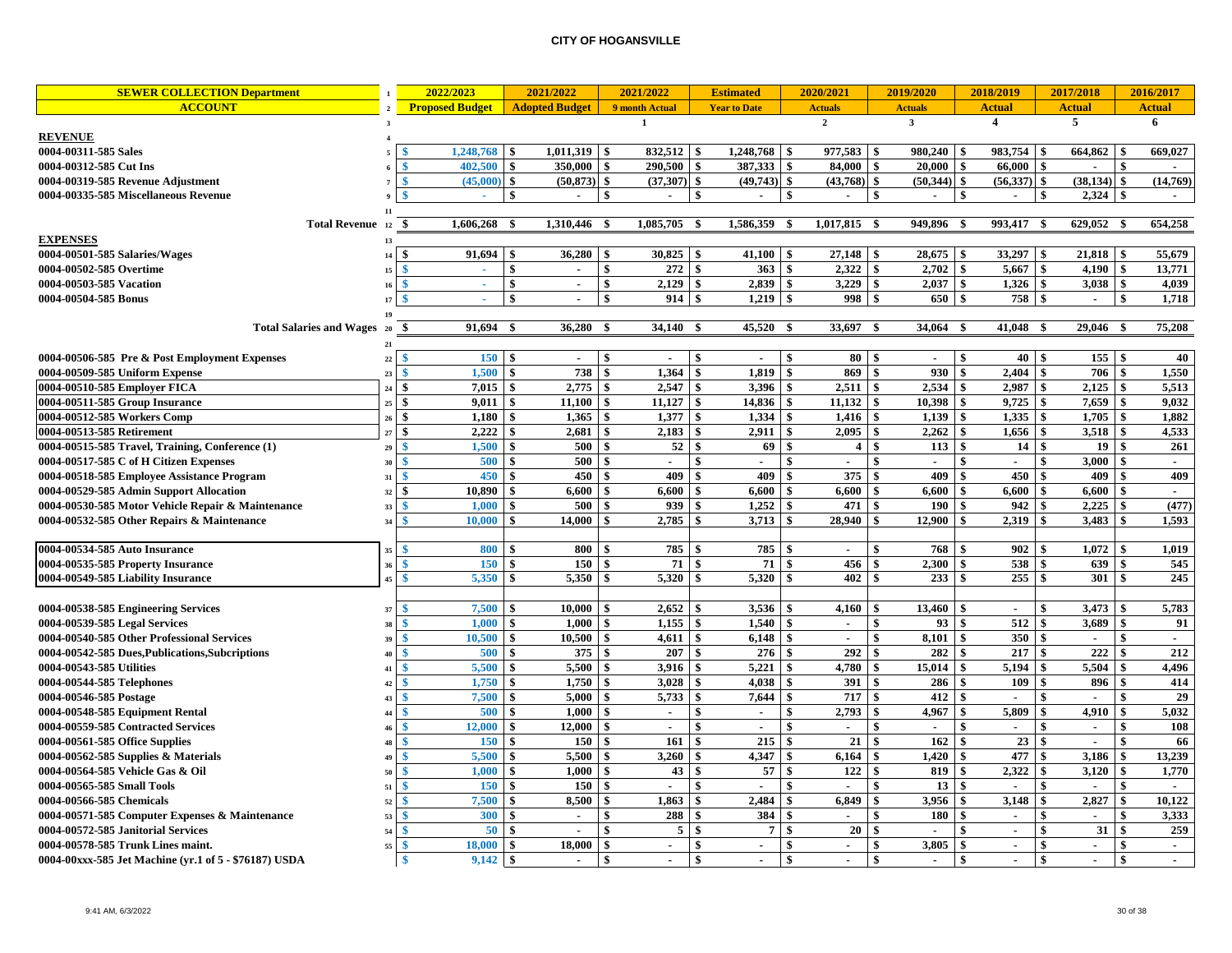| <b>SEWER COLLECTION Department</b>                            | 2022/2023              | 2021/2022             | 2021/2022             | <b>Estimated</b>    |      | 2020/2021      | 2019/2020      | 2018/2019     |      | 2017/2018                | 2016/2017     |
|---------------------------------------------------------------|------------------------|-----------------------|-----------------------|---------------------|------|----------------|----------------|---------------|------|--------------------------|---------------|
| <b>ACCOUNT</b>                                                | <b>Proposed Budget</b> | <b>Adopted Budget</b> | <b>9 month Actual</b> | <b>Year to Date</b> |      | <b>Actuals</b> | <b>Actuals</b> | <b>Actual</b> |      | <b>Actual</b>            | <b>Actual</b> |
|                                                               |                        |                       |                       |                     |      |                |                |               |      |                          |               |
| 0004-00579-585 Capital line camera                            | ${\bf 1.000}$          |                       |                       |                     |      |                |                |               |      |                          | 416           |
| 0004-00635-585 Contingency                                    | 60,000                 | 50,000                |                       |                     |      |                |                |               |      |                          |               |
| 0004-00660-585 Infrastructure Improvements                    | 30,000 S               | $30,000$ \$           | 550S                  | 733                 | - 56 | $1,000$ \ \$   |                |               |      | $\overline{\phantom{a}}$ |               |
|                                                               |                        |                       |                       |                     |      |                |                |               |      |                          |               |
| Total Other Expenses 60                                       | 231,261                | 207,935               | 63,031 \$             | 79,145              |      | 82,660         | 93,746         | 48,328 \$     |      | 61.474                   | 71,517        |
| Total Expenses 61                                             | 322,955                | 244,215               | 97,171 \$             | 124.665             |      | 116.357        | 127.810        | 89.376 \$     |      | 90,520                   | 146,724       |
| Net Income / $(Loss)$ 62                                      | 1,283,313 \$           | $1,066,231$ \$        | 988,534 \$            | 1,461,694 \$        |      | 901,458 \$     | 822,086        | 904.041 \$    |      | 538,532                  | 507,533       |
|                                                               |                        |                       |                       |                     |      |                |                |               |      |                          |               |
| <b>Combined Sewer Collection, WTP, Sprayfield Revenue</b>     | $1.606.268$ \$         | 1.310.446 \$          | 1.085.705             | 1.586.359 \$        |      | $1,017,815$ \$ | 949,896 \$     | 993.417       | - 56 | 629,052                  | 654,258       |
| <b>Combined Sewer Collection, WTP, Sprayfield Expenses</b>    | 1,517,231 \$           | 1,134,945 \$          | 995,946 \$            | 1.413.409 \$        |      | 1,429,996 \$   | 941,880 \$     | 764.464 \$    |      | 690,753                  | 661,965       |
| Combined Sewer Collection, WTP, Sprayfield Net Income /(Loss) | 89.037 \$              | 175.501 \$            | 89.759 \$             | 172.950 \$          |      | $(412.181)$ \$ | 8.016 \$       | 228.953 \$    |      | $(61.701)$ \$            | (7,708)       |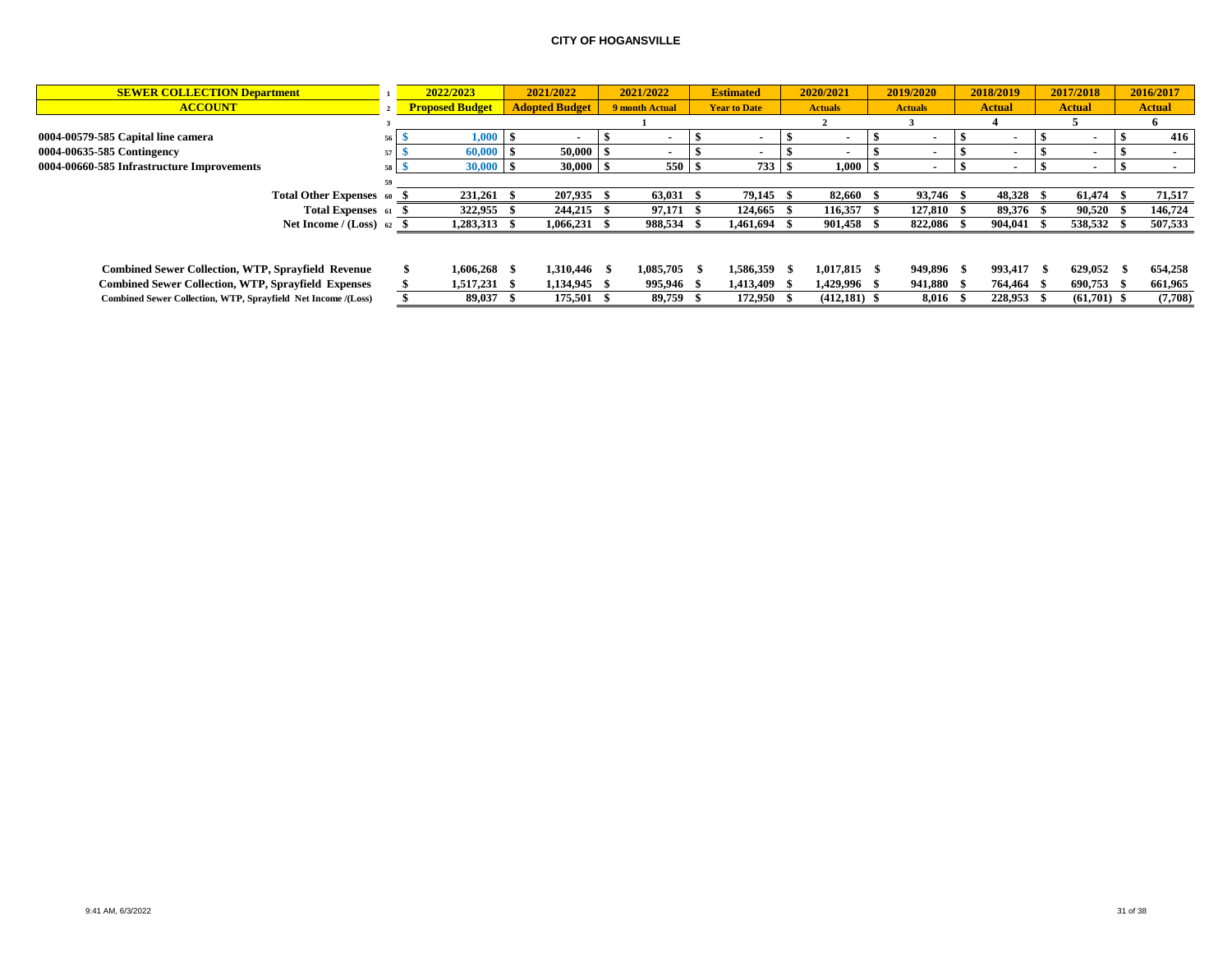| <b>SEWER WASTE WATER PLANT Department</b>                                  | $\mathbf{1}$   | 2022/2023                        |                    | 2021/2022             | 2021/2022                |                       |               | <b>Estimated</b>      |              | 2020/2021                |                    | 2019/2020      |                          | 2018/2019               |                    | 2017/2018                |     | 2016/2017     |
|----------------------------------------------------------------------------|----------------|----------------------------------|--------------------|-----------------------|--------------------------|-----------------------|---------------|-----------------------|--------------|--------------------------|--------------------|----------------|--------------------------|-------------------------|--------------------|--------------------------|-----|---------------|
| <b>ACCOUNT</b>                                                             | $\overline{2}$ | <b>Proposed Budget</b>           |                    | <b>Adopted Budget</b> | 9 month Actual           |                       |               | <b>Year to Date</b>   |              | <b>Actuals</b>           |                    | <b>Actuals</b> |                          | <b>Actual</b>           |                    | <b>Actual</b>            |     | <b>Actual</b> |
|                                                                            | $\mathbf{3}$   |                                  |                    |                       | $\mathbf{1}$             |                       |               |                       |              | $\mathbf{2}$             |                    | $\mathbf{3}$   |                          | $\overline{\mathbf{4}}$ |                    | 5                        |     | 6             |
| <b>REVENUE</b>                                                             | $\overline{4}$ |                                  |                    |                       |                          |                       |               |                       |              |                          |                    |                |                          |                         |                    |                          |     |               |
|                                                                            |                |                                  |                    |                       |                          |                       |               |                       |              |                          |                    |                |                          |                         |                    |                          |     |               |
| <b>Total Revenue</b>                                                       | $\overline{7}$ | -\$<br>$\sim$                    | \$                 | $\sim$                | -\$                      | $\sim$                | -\$           | $\sim$                | -S           | $\sim$                   | \$                 | $\blacksquare$ | -\$                      | $\sim$                  | S.                 | $\sim$                   | \$  |               |
|                                                                            |                |                                  |                    |                       |                          |                       |               |                       |              |                          |                    |                |                          |                         |                    |                          |     |               |
| <b>EXPENSES</b>                                                            |                |                                  |                    |                       |                          |                       |               |                       |              |                          |                    |                |                          |                         |                    |                          |     |               |
| 0004-00501-586 Salaries/Wages                                              | 10             | 161,223<br>S                     | - \$               | 175,284               | \$                       | 115,092               | \$            | 172,638               | \$           | 120,044                  | \$                 | 102,502        | \$                       | 63,716                  | -\$                | 45,872                   | -8  | 33,008        |
| 0004-00502-586 Overtime                                                    | 11             | -\$<br>÷.                        | -\$                | $\sim$                | -\$                      | 1.437                 | $\mathbf{s}$  | 2,156                 | $\mathbf{s}$ | $3,867$ \$               |                    | 4.189          | \$                       | $2.051 \, \text{S}$     |                    | 8.166                    | -\$ | 9.677         |
| 0004-00503-586 Vacation                                                    | 12             | $\mathbf{\$}$<br>$\sim$          | \$                 | $\sim$                | \$                       | 5,934                 | \$            | 8,901                 | $\mathbf{s}$ | 4,647                    | \$                 | 2,682          | \$                       | 1,921                   | -\$                | 1,105                    | \$  | 1,659         |
| 0004-00504-586 Bonus                                                       | 13             | -\$                              | $\mathbf{s}$       | $\sim$                | $\mathbf{s}$             | 1,949                 | \$            | 2,924                 | $\mathbf{s}$ | 1,949                    | \$                 | 1,245          | \$                       | 758 \$                  |                    | 650 \$                   |     | 650           |
|                                                                            | 15             |                                  |                    |                       |                          |                       |               |                       |              |                          |                    |                |                          |                         |                    |                          |     |               |
| <b>Total Salaries and Wages</b>                                            | <b>16</b>      | 161,223<br>-\$                   | - \$               | 175,284               | -\$                      | 124,412               | - \$          | 186,618 \$            |              | 130,507                  | - \$               | 110,618 \$     |                          | 68,446                  | - \$               | 55,793                   |     | 44,993        |
|                                                                            | 17             |                                  |                    |                       |                          |                       |               |                       |              |                          |                    |                |                          |                         |                    |                          |     |               |
| 0004-00506-586 Pre & Post Employment                                       | 18             | <b>150</b><br>-\$                | l \$               | 150                   | -\$                      | $\blacksquare$        | \$            | $\sim$                | \$           | $\sim$                   | \$                 | 161            | -\$                      | 345S                    |                    | $115 \quad$ \$           |     | $\sim$        |
| 0004-00509-586 Uniform Expense                                             | 19             | $\mathbf{\hat{S}}$<br>4.000      | -\$                | 2.000                 | <sup>\$</sup>            | 2,578                 | \$            | 3.867                 | \$           | 1.981                    | \$                 | 1.410          | -\$                      | 2,173                   | \$                 | 743                      | \$  | 1.671         |
| 0004-00510-586 Employer FICA                                               | 20             | $12,334$ \$<br>\$                |                    | 13,409                | -\$                      | 9,155                 | \$            | 13,733                | \$           | $9,723$ \$               |                    | 7,870          | \$                       | $4,720$ \$              |                    | $3,761$ \$               |     | 2,979         |
| 0004-00511-586 Group Insurance                                             | 21             | \$<br>27,219                     | $\mathbf{\hat{s}}$ | 40,887                | $\mathbf{\$}$            | 25,218                | \$            | 37,827                | \$           | 19,642                   | \$                 | 16,424         | \$                       | 15,275                  | $\mathbf{\$}$      | 13,737                   | \$  | 13,149        |
| 0004-00512-586 Workers Comp                                                | $\bf 22$       | \$<br>3,541                      | $\mathbf{\hat{s}}$ | 5,461                 | $\mathbf{\$}$            | 5,508                 | \$            | 4,489                 | \$           | 4,956                    | $\mathbf{\$}$      | 4,446          | \$                       | 2,669                   | <b>S</b>           | 2,182                    | \$  | 1,882         |
| 0004-00513-586 Retirement                                                  | 23             | \$<br>6,667                      | l \$               | 10,723                | -\$                      | 7,801                 | \$            | 11,702                | \$           | 8,380                    | \$                 | 8,854          | -\$                      | 3,036                   | \$                 | 2,159                    | -\$ | 4,533         |
| 0004-00514-586 Unemployment                                                | 24             | 1,000<br>-\$                     | $\mathbf{s}$       | 1,000                 | -\$                      | $\sim$                | \$            | $\overline{a}$        | \$           | $\overline{a}$           | \$                 | $\sim$         | $\mathbf{s}$             | $\sim$                  | \$                 | $\sim$                   | \$  | $\sim$        |
| 0004-00515-586 Travel, Training, Conference (4)                            | $\bf 25$       | 5,000<br>S                       | -\$                | 5,000                 | -\$                      | 1,848                 | \$            | 2,772                 | \$           | 3,547                    | \$                 | 1,483          | \$                       | 2,713                   | \$                 | 1,509                    | -\$ | 1,169         |
| 0004-00518-586 Employee Assistance Program                                 | 26             | 450<br>-8                        | l \$               | 450                   | -\$                      | 409                   | \$            | 409                   | \$           | 375                      | \$                 | 409            | \$                       | 450                     | \$                 | 409                      | -\$ | 409           |
| 0004-00530-586 Motor Vehicle Repair Maintenance                            | 27             | 2,000                            | - \$               | 2,500                 | - \$                     | 861                   | \$            | 1,292                 | \$           | 3,634                    |                    | 1,076          | \$                       | 570                     |                    | 1,225                    |     | 3,291         |
| 0004-00532-586 Other Repairs & Maintenance                                 | 28             | 50,000<br>-S                     | -\$                | 25,000                | -\$                      | 51,788                | \$            | 77,682                | \$           | 15,401                   | \$                 | 22,767         | \$                       | 16,775                  | \$                 | 10,091                   | -\$ | 15,976        |
| 0004-00533-586 Building Repair Maintenance                                 | 29             | 1,000                            | -\$                | 1,000                 | \$                       | $\blacksquare$        | \$            | $\sim$                | \$           | 194                      | \$                 | $\bullet$      | \$                       | 466                     | \$                 | 26 <sup>1</sup>          | \$  | 182           |
|                                                                            |                |                                  |                    |                       |                          |                       |               |                       |              |                          |                    |                |                          |                         |                    |                          |     |               |
| 0004-00534-586 Auto Insurance                                              | 30             | 2,059                            |                    | 2,100                 | ſ.                       | 2,059                 |               | 2,059                 |              | $\blacksquare$           |                    | 1,357          | \$                       | 1,805                   |                    | 2,145                    |     | 2,038         |
| 0004-00535-586 Property Insurance                                          | 31             | 6,500                            | \$                 | 6,500                 | \$                       | 3,077                 | \$            | 3,077                 | \$           | 1,935                    | \$                 | 3,149          | \$                       | 1,667                   | \$                 | 1,980                    |     | 1,849         |
| 0004-00549-586 Liability Insurance                                         | 43             | 5,350                            |                    | 5,350                 | -\$                      | 5,320                 |               | 5,320                 | \$           | 1.314                    |                    | 762            | -\$                      | 835                     | \$                 | 984                      |     | 792           |
|                                                                            |                |                                  |                    |                       |                          |                       |               |                       |              |                          |                    |                |                          |                         |                    |                          |     |               |
| 0004-00538-586 Engineering Fees                                            | 32             | 7,500                            |                    | 7,500                 |                          | 3,406                 |               | 5,109                 | \$           | 24,026                   |                    | 7,280          |                          | 460                     |                    | 2,060                    |     | $\sim$        |
| 0004-00539-586 Legal Fees                                                  | 33             | 10,000                           |                    | 20,000                | \$                       | 28,615                | \$<br>\$      | 42,923                | \$           | 31,366                   |                    | 22,543         | \$                       | 1,262                   | \$                 | 3,697                    |     | $\sim$        |
| 0004-00540-586 Other Professional Services                                 | 34             | 4,000                            |                    | 6,300                 | \$<br>$\mathbf{\hat{S}}$ | 347                   |               | 521                   |              | $\sim$                   | \$                 | 2,811          | \$<br>$\mathbf{\hat{s}}$ | 8,188                   |                    | 5,505                    |     | $\sim$        |
| 0004-00541-586 Advertising                                                 | 35             | 1,000                            |                    | 1,500                 |                          | $\blacksquare$<br>581 |               | $\blacksquare$<br>872 |              | 833                      |                    | 218<br>563     | \$                       | 1,329                   |                    | $\blacksquare$<br>101    |     | 150           |
| 0004-00542-586 Dues Publications Subscriptions<br>0004-00543-586 Utilities | 36             | 125,000                          | -\$                | 125,000               | \$                       | 100,798               | \$            | 151,197               | \$           | 134,776                  | \$                 | 123,501        | \$                       | 120,254                 | \$                 | 81,920                   |     | 16,065        |
| 0004-00544-586 Telephones                                                  | 37<br>38       | 7,700                            | -\$                | 7,700                 | \$                       | 13,325                | \$            | 19,988                | \$           | 2,926                    | \$                 | 4,397          | \$                       | 4,701                   | \$                 | 4,578                    |     | 4,238         |
| 0004-00546-586 Postage                                                     |                | $\mathbf{\hat{S}}$<br><b>100</b> | $\mathbf{\$}$      | 250                   | $\mathbf{\hat{s}}$       |                       | \$            |                       | \$           |                          | \$                 |                | \$                       | 155                     | \$                 | $\blacksquare$           |     | 29            |
| 0004-00547-586 Disposal of Sludge                                          | 40<br>41       | 75,000                           | -\$                | 50,000                | \$                       | 48,637                | \$            | 72,956                | \$           | 34,224                   | \$                 | 17,072         | -\$                      | $\mathbf{r}$            | \$                 |                          |     |               |
| 0004-00548-586 Equipment Rental                                            | 42             | $\sim$                           | \$                 | $\sim$                | \$                       | $\blacksquare$        | \$            |                       | \$           | 349                      | \$                 | 609            | \$                       | 2,974                   | \$                 | 13,614                   |     | 19.309        |
| 0004-00558-586 Bank Fees                                                   | 44             | \$.<br>$\sim$                    | $\mathbf{s}$       | $\sim$                | \$                       | 30                    | \$            | 45                    | \$           | $\blacksquare$           | \$                 | 5              | $\mathbf{s}$             | $\mathbf{r}$            | \$                 | $\blacksquare$           |     | $\sim$        |
| 0004-00559-586 Contracted Services                                         | 45             | 5,000<br>-\$                     | -\$                | 7,500                 | \$                       |                       | \$            |                       | \$           |                          | \$                 | $\blacksquare$ | \$                       | $\mathbf{r}$            | \$                 | $\overline{\phantom{a}}$ | -\$ |               |
| 0004-00560-586 Lab Testing/Lab Supplies, incubator                         | 46             | 40,000                           | -\$                | 30,000                | -\$                      | 28,058                | \$            | 42,087                | \$           | 32,339                   | \$                 | 17,745         | \$                       | 6,361                   | \$                 | 1,785                    |     | 2,696         |
| 0004-00561-586 Office Supplies                                             | 47             | -\$<br>500                       | -\$                | 500                   | -\$                      | 194                   | \$            | 291                   | \$           | 313                      | \$                 | 401            | -\$                      | 376                     | -\$                | 58                       |     | 280           |
| 0004-00562-586 Supplies & Materials                                        | 48             | $\mathbf{\hat{S}}$<br>5,000      | $\mathbf{s}$       | 5,000                 | \$                       | 3,324                 | \$            | 4,985                 | \$           | 2,983                    | \$                 | 5,597          | \$                       | 2,216                   | $\mathbf{s}$       | 6,579                    | -\$ | 13,490        |
| 0004-00564-586 Vehicle Gas & Oil                                           | 49             | 4,000<br>-\$                     | -\$                | 3,000                 | \$                       | 2,247                 | \$            | 3,371                 | \$           | 2,426                    | \$                 | 2,961          | \$                       | 1,739                   | \$                 | 1,313                    | \$  | 233           |
| 0004-00565-586 Small Tools                                                 | 50             | 1,000<br>-\$                     | -\$                | 150                   | -\$                      | 427                   | \$            | 641                   | \$           | $\overline{\phantom{a}}$ | \$                 | 61             | \$                       | 13                      | -\$                | $\sim$                   | \$. | 72            |
| 0004-00566-586 Chemicals                                                   | 51             | $\mathbf{s}$<br>50,000           | $\mathbf{s}$       | 32,500                | $\mathbf{s}$             | 26,704                | $\mathbf{\$}$ | 40.056                | \$           | 30.549                   | $\mathbf{\hat{s}}$ | 19.674         | $\mathbf{\hat{s}}$       | 13,036                  | $\mathbf{\hat{s}}$ | 21,352                   |     | 12,665        |
|                                                                            |                |                                  |                    |                       |                          |                       |               |                       |              |                          |                    |                |                          |                         |                    |                          |     |               |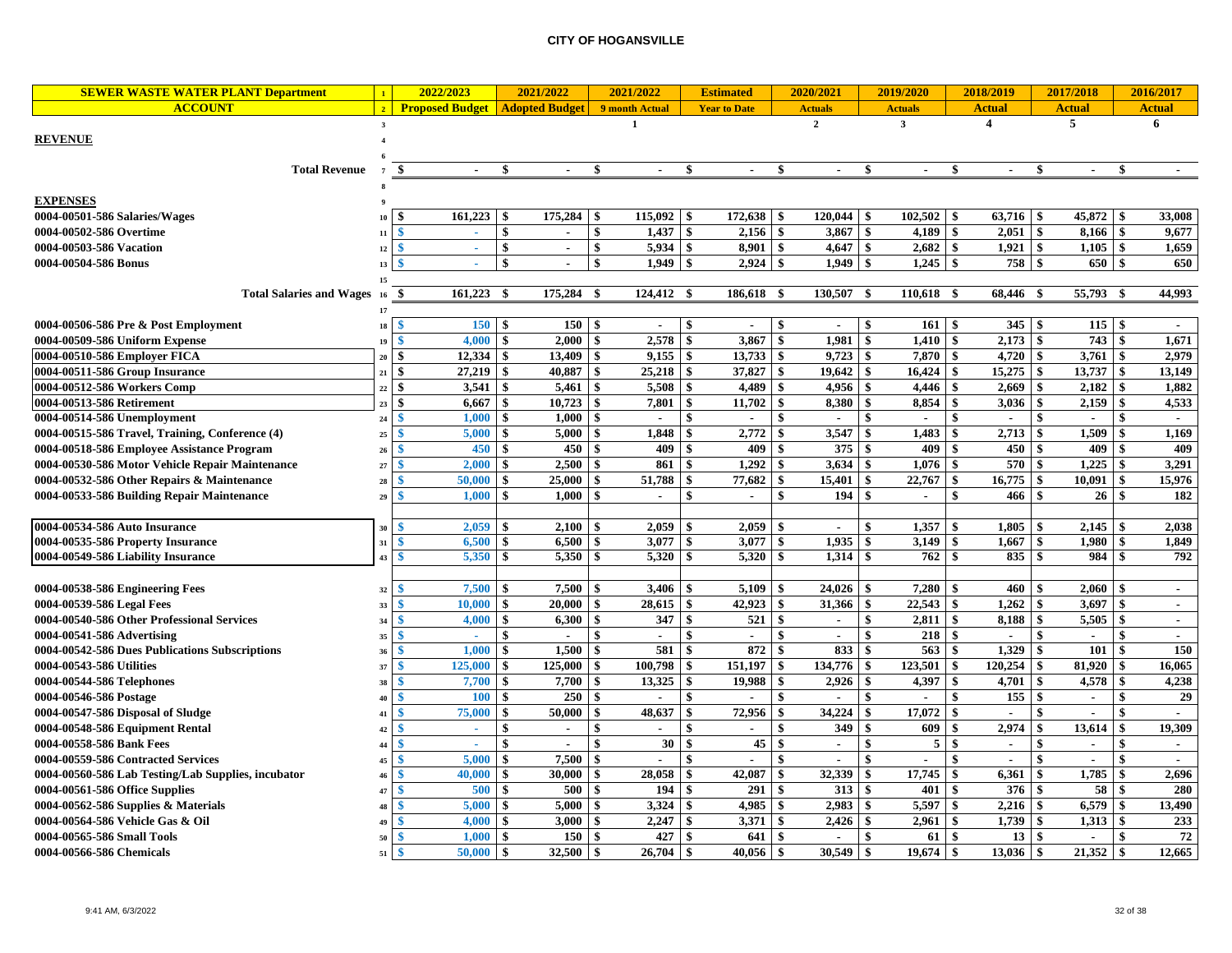| <b>SEWER WASTE WATER PLANT Department</b>         |                | 2022/2023              |      | 2021/2022             | 2021/2022                | <b>Estimated</b>    | 2020/2021        | 2019/2020      |      | 2018/2019       | 2017/2018                | 2016/2017     |
|---------------------------------------------------|----------------|------------------------|------|-----------------------|--------------------------|---------------------|------------------|----------------|------|-----------------|--------------------------|---------------|
| <b>ACCOUNT</b>                                    | 2 <sup>7</sup> | <b>Proposed Budget</b> |      | <b>Adopted Budget</b> | 9 month Actual           | <b>Year to Date</b> | <b>Actuals</b>   | <b>Actuals</b> |      | <b>Actual</b>   | <b>Actual</b>            | <b>Actual</b> |
|                                                   |                |                        |      |                       |                          |                     |                  |                |      |                 |                          |               |
| 0004-00545-586 PC/Network Support (Sophicity)     | 39             |                        |      |                       |                          |                     | 2,039            | 1,223          |      |                 |                          |               |
| 0004-00571-586 Computer Expenses & Maintenance    | 52             | 3,500                  |      | 3,500                 | 2,015                    | 3,023               |                  | 6,935          |      |                 | $\overline{\phantom{a}}$ |               |
| 0004-00572-586 Janitorial Supplies                | 53             | 500                    |      | 500                   | 287                      | 431                 | 231              | 294            |      | 333             | 495                      | 218           |
| 0004-00577-586 Machinery, Repair, Maintenance     | 54             | 4,500                  |      | 4,500                 | 1,496                    | 2,244               | 769              | $\blacksquare$ |      | 4,501           | 690                      | 17,115        |
| 0004-00578-586 Capital Equipment/Labor            | 55             |                        |      |                       | $\overline{\phantom{a}}$ | $\blacksquare$      |                  |                |      | 4,639           | $\sim$                   |               |
| 0004-00579-586 Capital Vehicles                   | 56             |                        |      | 12,555                | $\blacksquare$           | $\blacksquare$      | 6,604            |                |      |                 | $\blacksquare$           |               |
| 0004-00581-586 ATT New Phone Equipment            | 57             |                        |      | $\sim$                |                          |                     |                  | 47             |      | 17              | 67                       | 67            |
| 0004-00586-586 Enterprise Fleet Program           | 58             | 14,600                 |      | $\blacksquare$        | 9,678                    | 14,517              |                  |                |      |                 | $\overline{\phantom{a}}$ |               |
| 0004-00587-586 USDA New Treatment Plant (PF Moon) | 59             |                        |      |                       |                          | $\sim$              | 299,003          |                |      |                 |                          |               |
| 0004-00601-586 Depreciation Expense               | 61             | 409,092                |      | 160,000               | 288,963                  | 409,092             | 409,092          | 288,085        |      | 269,546         | 246,628                  | 236,331       |
| 0004-00635-586 Contingency                        | 64             | 25,000                 |      | 10,000                |                          | $\blacksquare$      |                  |                |      |                 |                          |               |
| 0004-00710-586 FEMA Labor                         |                |                        |      | $\blacksquare$        |                          |                     |                  |                |      |                 | (775)                    |               |
|                                                   |                |                        |      |                       |                          |                     |                  |                |      |                 |                          |               |
| <b>Total Other Expenses</b> 66                    |                | 920.261                | - 56 | 609.485               | 674,754                  | 978,573             | 1,085,930 \$     | 592,190        | - 56 | 495,599         | 430,733                  | 372,880       |
| Total Expenses 67 \$                              |                | 1,081,485              |      | 784.769               | 799,166                  | 1,165,191           | 1,216,437        | 702,808        |      | 564,045         | 486.526                  | 417,873       |
| Net Income / (Loss) 68                            |                | $(1,081,485)$ \$       |      | (784,769) \$          | (799,166)                | (1,165,191)         | $(1,216,437)$ \$ | $(702,808)$ \$ |      | $(564, 045)$ \$ | $(486, 526)$ \$          | (417, 873)    |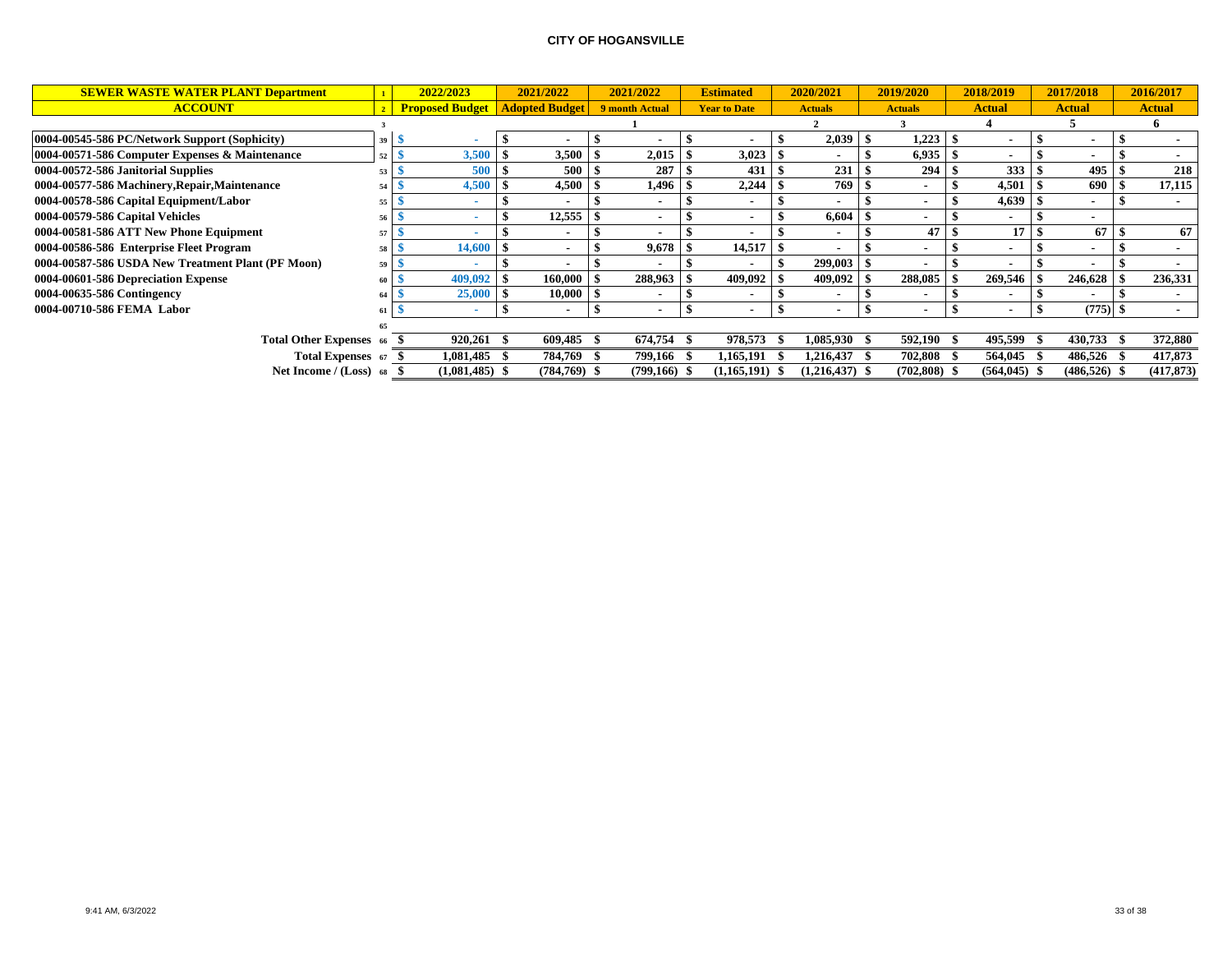| <b>SEWER SPRAYFIELD Department</b>                                                |                             | 2022/2023                          | 2021/2022                         | 2021/2022             | <b>Estimated</b>             | 2020/2021                   | 2019/2020                                | 2018/2019                          | 2017/2018                       |              | 2016/2017      |
|-----------------------------------------------------------------------------------|-----------------------------|------------------------------------|-----------------------------------|-----------------------|------------------------------|-----------------------------|------------------------------------------|------------------------------------|---------------------------------|--------------|----------------|
| <b>ACCOUNT</b>                                                                    |                             | <b>Proposed Budget</b>             | <b>Adopted Budget</b>             | 9 month Actual        | <b>Year to Date</b>          | <b>Actuals</b>              | <b>Actuals</b>                           | <b>Actual</b>                      | <b>Actual</b>                   |              | <b>Actual</b>  |
|                                                                                   | $\mathbf{3}$                |                                    |                                   |                       |                              | $\overline{2}$              | $\mathbf{3}$                             | 4                                  | $\overline{5}$                  |              | 6              |
| <b>REVENUE</b>                                                                    |                             |                                    |                                   |                       |                              |                             |                                          |                                    |                                 |              |                |
|                                                                                   |                             |                                    |                                   |                       |                              |                             |                                          |                                    |                                 |              |                |
| <b>Total Revenue</b>                                                              | $\overline{7}$              | - \$<br>$\sim$                     | ÷.<br>$\sim$                      | \$<br>$\sim$          | S<br>$\sim$                  | \$<br>$\sim$                | \$<br>$\sim$                             | \$<br>$\sim$                       | \$<br>$\sim$                    | - \$         | $\sim$         |
| <b>EXPENSES</b>                                                                   |                             |                                    |                                   |                       |                              |                             |                                          |                                    |                                 |              |                |
| 0004-00501-588 Salaries and Wages                                                 |                             | 37,270<br>-\$                      | 33,036                            | 27,824<br>-\$         | 41,736<br>-\$                | 28,000<br>-\$               | 21,397<br>\$                             | 16,594<br>\$                       | 24,689<br>\$                    | -\$          | 22,939         |
| 0004-00502-588 Overtime                                                           | 10                          | ×.                                 | $\sim$                            | 11 <sup>1</sup><br>\$ | 17<br>-\$                    | \$<br>602                   | \$<br>1,088                              | \$<br>1,109                        | 7,079<br>\$                     | \$           | 3,402          |
| 0004-00503-588 Vacation                                                           | 11                          | -\$<br>$\sim$                      | \$<br>$\sim$                      | \$<br>1.365           | 2.048<br>- \$                | \$                          | \$                                       | \$<br>1,320                        | \$<br>1.097                     | $\mathbf{s}$ | 1,523          |
| 0004-00504-588 Bonus                                                              | 12                          | -\$<br>$\sim$                      | \$<br>$\sim$                      | \$<br>650             | $\mathbf{s}$<br>650          | 650<br>$\mathbf{s}$         | \$<br>650                                | \$<br>$\sim$                       | $\mathbf{\$}$<br>650            | $\mathbf{s}$ | 650            |
|                                                                                   | 14                          |                                    |                                   |                       |                              |                             |                                          |                                    |                                 |              |                |
| Total Salaries and Wages 15                                                       |                             | 37,270                             | 33,036                            | 29,850                | 44,450                       | 29,252                      | 23,135<br>-\$                            | 19,023<br>- \$                     | 33,515<br>-\$                   | - \$         | 28,514         |
|                                                                                   | 16                          |                                    |                                   |                       |                              |                             |                                          |                                    |                                 |              |                |
| 0004-00506-588 Pre & Post Employment Expenses                                     | 17                          | $\mathbf{s}$                       |                                   |                       |                              |                             | $\mathbf{\hat{S}}$                       | \$<br>155                          | -\$                             | \$           | 150            |
| 0004-00509-588 Uniform Expense                                                    | 18                          | 1,500<br>$\mathbf{\$}$             | 900<br>\$                         | 1,348<br>\$           | 2,022<br>-\$                 | \$<br>1,026                 | \$<br>456                                | 765<br>\$                          | \$<br>627                       | -\$          | 621            |
| 0004-00510-588 Employer FICA                                                      | 19S                         | 2,851                              | 2,527<br>-\$                      | 2.260<br>\$           | 3.390<br>-\$                 | 2,238<br>\$                 | \$<br>1,770                              | 1,443<br>\$                        | \$<br>2,456                     | -\$          | 2,074          |
| 0004-00511-588 Group Insurance                                                    | $20 \quad$ $\bullet$        | 8.997                              | 10.049<br>-\$                     | 11.569<br>\$          | 17.354<br>-\$                | <sup>\$</sup><br>11.414     | \$<br>10,769                             | \$<br>10.173                       | $\mathbf{s}$<br>8,967           | $\mathbf{s}$ | 8,247          |
| 0004-00512-588 Workers Compensation                                               | $21 \overline{\phantom{a}}$ |                                    | 1,365                             | 1,377<br>\$           | 1,334<br>-\$                 | \$<br>1,416                 | \$<br>1,360                              | 1,335<br>\$                        | $\sqrt[6]{3}$<br>1,091          | -\$          | 941            |
| 0004-00513-588 Retirement                                                         | $22\,$                      | 2,222<br>-\$                       | 2,681                             | 1,980                 | 2,970                        | 2,095<br>\$                 | 2,262<br>\$                              | 1,656<br>\$<br>\$                  | 1,759<br>\$                     |              | 2,267          |
| 0004-00515-588 Travel, training, conference (1)                                   | 23                          | $\mathbf{s}$                       |                                   | \$                    | \$                           | \$                          | 24<br>\$                                 |                                    | \$                              |              | 128            |
| 0004-00518-588 Employee Assistance Program                                        | $\bf 24$                    | 450<br>\$                          | 450<br>-\$                        | 409<br>\$             | 409<br>-\$                   | 375<br>\$                   | \$<br>409                                | 450<br>\$                          | 409<br>\$                       | $\mathbf{s}$ | 409            |
| 0004-00530-588 Vehicle Repair & Maintenance                                       | 25                          | 500<br><sup>\$</sup>               | 600<br>\$                         | 27<br>\$              | 41<br>\$                     | \$<br>$\mathbf{r}$          | \$<br>315                                | 274<br>\$                          | 1,369<br>\$                     | -\$          | 1,984          |
| 0004-00532-588 Other Repairs & Maintenance                                        | 26                          | 250<br>-\$                         | 250<br>-\$                        | 205<br>\$             | \$<br>308<br>$\ddot{\bm{x}}$ | $\mathbf{s}$<br>42          | \$<br>187                                | \$<br>4,312                        | \$<br>761                       | \$           | 1,006          |
| 0004-00533-588 Building Repairs & Maintenance                                     | 27                          | 250<br>-\$                         | 500                               | $\sim$                | $\sim$                       | \$<br>$\sim$                | \$<br>$\sim$                             | (10)<br>\$                         | 353<br>$\mathbf{\hat{S}}$       | $\mathbf{S}$ | 60             |
|                                                                                   |                             |                                    |                                   |                       | -\$                          |                             | \$                                       |                                    |                                 |              |                |
| 0004-00534-588 Auto Insurance                                                     | 25                          | 375<br>350                         | 375<br>350<br>\$                  | 368<br>\$             | 368<br>\$                    | \$<br>$\sim$<br>1.223<br>\$ | 815<br>2.573<br>\$                       | $\mathbf{s}$<br>1,084<br>902<br>\$ | 1,288<br>\$<br>1.072            | \$<br>\$     | 1,221<br>1.090 |
| 0004-00535-588 Property Insurance<br>0004-00549-588 Liability Insurance           | 29                          | <b>S</b><br>5,350<br>-\$           | 5,350                             | 166<br>5,320<br>-\$   | 166<br>5,320                 | \$<br>1,316                 | \$<br>763                                | 837<br>\$                          | \$<br>\$<br>989                 | $\mathbf{s}$ | 939            |
|                                                                                   |                             |                                    |                                   |                       |                              |                             |                                          |                                    |                                 |              |                |
|                                                                                   |                             | 2,500<br>索                         | 5,000                             | $\sim$                | $\sim$                       | 8,500<br>\$                 | 2,216                                    | \$<br>$\sim$                       | \$<br>$\sim$                    |              | $\sim$         |
| 0004-00538-588 Engineering Services<br>0004-00540-588 Other Professional Services | 30<br>31                    | 1.000<br>-\$                       | 1.000                             | 129                   | 194<br>-\$                   | $\mathbf{\$}$               | $\boldsymbol{\hat{\mathbf{s}}}$<br>1,230 | \$<br>$\sim$                       | $\boldsymbol{\hat{\mathbf{s}}}$ |              | ä,             |
| 0004-00542-588 Dues, Publications, Subscriptions                                  | 32                          | \$<br>A.                           | \$<br>$\sim$                      | \$<br>$\sim$          | \$<br>$\sim$                 | \$<br>50                    | \$                                       | \$<br>$\mathbf{r}$                 | \$<br>36                        | \$           | 33             |
| 0004-00543-588 Utilities                                                          | 33                          | 600<br>-\$                         | 600<br>-\$                        | 528<br>\$             | 792<br>\$                    | \$<br>628                   | 10,918<br>\$                             | \$<br>16,166                       | \$<br>16,421                    | \$           | 13,761         |
| 0004-00544-588 Telephone                                                          | 34                          | -\$<br>$\sim$                      | -\$<br>$\sim$                     | \$<br>$\sim$          | $\mathbf{s}$<br>$\sim$       | \$<br>$\mathbf{r}$          | \$<br>$\sim$                             | \$<br>47                           | \$<br>$\blacksquare$            | $\mathbf{s}$ | $\sim$         |
| 0004-00548-588 Equipment Rental                                                   | 35                          | -8<br>. .                          | $\sim$                            | \$<br>$\sim$          | -\$<br>$\sim$                | 349<br>\$                   | $\mathbf{\hat{S}}$<br>517                | \$<br>631                          | \$<br>614                       | $\mathbf s$  | 686            |
| 0004-00559-588 Other Contractual Services                                         | 37                          | 500                                | 1.000                             | $\sim$                | \$<br>$\sim$                 | \$<br>$\blacksquare$        | \$<br>ä,                                 | \$<br>$\blacksquare$               | \$<br>$\blacksquare$            | \$           | $\sim$         |
| 0004-00561-588 Office Supplies                                                    | 3 <sup>0</sup>              | -\$<br>$\mathcal{L}_{\mathcal{A}}$ | \$<br>$\mathcal{L}_{\mathcal{A}}$ | 75<br>\$              | 113<br>-\$                   | \$<br>$\overline{a}$        | \$<br>162                                | \$<br>$\boldsymbol{9}$             | \$<br>15                        |              |                |
| 0004-00562-588 Supplies and materials                                             | 40                          | 50<br>\$                           | 250<br>\$                         | 26                    | 39<br>-\$                    | 310<br>\$                   | \$<br>$\overline{a}$                     | 98<br>\$                           | 1.309<br>\$                     |              | 1,172          |
| 0004-00564-588 Vehicle Gas & Oil                                                  | 41                          | 750                                | 500                               | 618                   | 927                          | 122<br>\$                   | \$<br>36                                 | 347<br>\$                          | \$<br>526                       | \$           | 350            |
| 0004-00565-588 Small Tools                                                        | 42                          | -\$<br>$\mathcal{L}_{\mathcal{A}}$ | 100<br>\$                         | \$<br>$\sim$          | $\mathbf{\$}$<br>$\sim$      | \$<br>$\sim$                | \$<br>$\blacksquare$                     | \$<br>$\sim$                       | \$<br>$\sim$                    | \$           | $\sim$         |
| 0004-00566-588 Chemicals                                                          | 43                          | -\$<br>$\sim$                      | $\sim$                            | 8<br>\$               | 12<br>-\$                    | \$<br>$\sim$                | \$<br>$\sim$                             | \$<br>$\sim$                       | \$<br>$\overline{a}$            | \$           | $\sim$         |
| 0004-00578-588 Capital, Cut Sprayfield 3 times                                    | 40                          | 13,000                             | 13.000                            | 13,000<br>\$          | 13,000<br>-\$                | 6,500<br>\$                 | $\mathbf{s}$<br>19.500                   | \$<br>21,000                       | 11,486<br>\$                    | -\$          | $\sim$         |
| 0004-00586-588 Lease Vehicle                                                      | 50                          | $\mathbf{\$}$                      | 7,378<br>-\$                      |                       | \$                           | \$<br>$\sim$                | \$<br>$\overline{a}$                     | \$                                 | \$                              | \$           | $\sim$         |
| 0004-00601-588 Depreciation Expense                                               | 47                          | 21,154<br><sup>\$</sup>            | 15.000<br>-\$                     | 21,154<br>\$          | 21,154<br>-\$                | 21,154<br>\$                | 21,153<br>\$                             | \$<br>21,154                       | 21,154<br>\$                    | \$           | 21,154         |
| 0004-00601-592 Utility Center, Depreciation Expense                               |                             | $9.192$ \$<br>-8                   | $\sim$                            | \$<br>9.192           | 9.192<br>- \$                | <sup>\$</sup><br>9.192      | - \$<br>9.192                            | \$<br>9.192                        | -\$<br>10,447                   | $\mathbf{s}$ | 10.561         |
| 0004-00606-588 Hay Production                                                     | 48                          | $\mathbf{\$}$<br>×.                | 1,200                             | $\sim$                | $\mathbf{\$}$<br>$\sim$      | \$<br>$\sim$                | \$<br>1,500                              | \$<br>$\sim$                       | \$<br>$\sim$                    | \$           | $\sim$         |
| 0004-00635-588 Contingency                                                        | 49                          | 2.500<br>$\ddot{\mathbf{x}}$       | 2,500                             | $\sim$                | $\sim$                       | \$<br>$\sim$                | \$<br>$\sim$                             | \$<br>$\sim$                       | \$                              | \$           | $\sim$         |
| 0004-00701-588 FEMA Labor                                                         | $\mathbf{A}^{\dagger}$      | -\$<br>$\mathcal{L}_{\mathcal{A}}$ | -\$<br>$\blacksquare$             | \$<br>$\blacksquare$  | \$<br>$\blacksquare$         | \$<br>$\mathbf{r}$          | \$<br>$\sim$                             | \$<br>$\sim$                       | (2,958)<br>\$                   | - 9          | $\sim$         |
|                                                                                   | 51                          |                                    |                                   |                       |                              |                             |                                          |                                    |                                 |              |                |
| <b>Total Other Expenses</b> 52                                                    |                             | 75,522<br>- \$                     | 72,926 \$                         | 69,758 \$             | 79,102 \$                    | 67,950                      | 88,127<br>- \$                           | 92,020<br>- \$                     | 80,191<br>- \$                  | - \$         | 68,854         |
| Total Expenses 53                                                                 |                             | 112,792 \$<br>- \$                 | 105,962 \$                        | 99,608 \$             | 123,552 \$                   | 97,202                      | \$<br>$111,262$ \$                       | 111,043                            | -\$<br>113,706 \$               |              | 97,369         |
| Net Income / $(Loss)$ 54 \$                                                       |                             | $(112,792)$ \$                     | $(105, 962)$ \$                   | $(99,608)$ \$         | $(123, 552)$ \$              | $(97,202)$ \$               | $(111,262)$ \$                           | $(111, 043)$ \$                    | $(113,706)$ \$                  |              | (97, 369)      |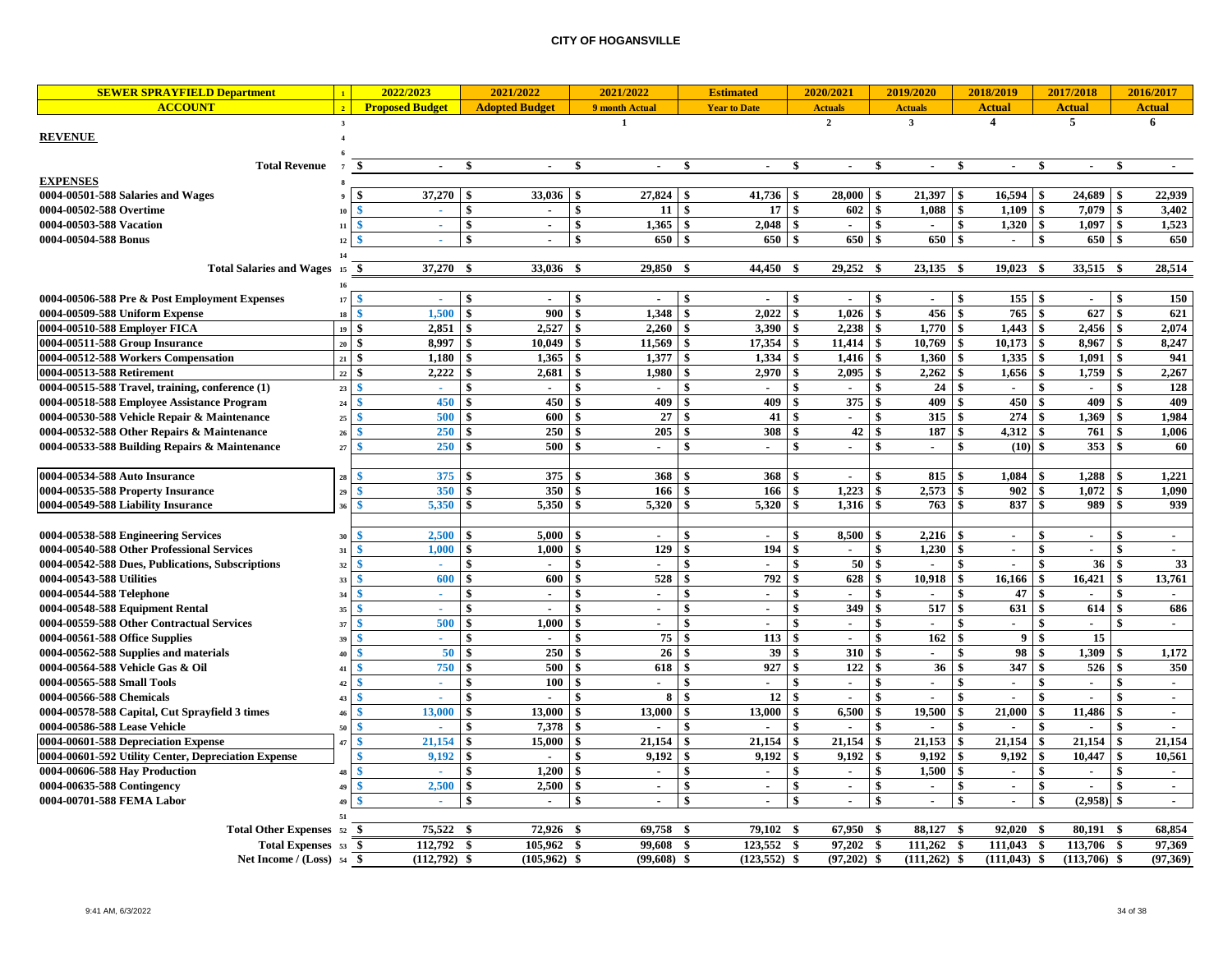| <b>SANITATION Department</b>                         | $\mathbf{1}$               | 2022/2023                   | 2021/2022             |                           | 2021/2022      |                                 | <b>Estimated</b>    |     | 2020/2021                |     | 2019/2020                |                    | 2018/2019        |                 | 2017/2018                   |                 | 2016/2017     |
|------------------------------------------------------|----------------------------|-----------------------------|-----------------------|---------------------------|----------------|---------------------------------|---------------------|-----|--------------------------|-----|--------------------------|--------------------|------------------|-----------------|-----------------------------|-----------------|---------------|
| <b>ACCOUNT</b>                                       |                            | 2 Proposed Budget           | <b>Adopted Budget</b> |                           | 9 month Actual |                                 | <b>Year to Date</b> |     | <b>Actuals</b>           |     | <b>Actuals</b>           |                    | <b>Actual</b>    |                 | <b>Actual</b>               |                 | <b>Actual</b> |
|                                                      | $\overline{\mathbf{3}}$    |                             |                       |                           | 1              |                                 |                     |     | $\mathbf{2}$             |     | $\overline{\mathbf{3}}$  |                    | $\boldsymbol{4}$ |                 | 5                           |                 | 6             |
| <b>REVENUE</b>                                       |                            |                             |                       |                           |                |                                 |                     |     |                          |     |                          |                    |                  |                 |                             |                 |               |
| 0004-00312-535 Sanitation Revenue                    |                            | <b>A</b>                    |                       | \$                        |                | -\$                             | $\blacksquare$      | -\$ |                          | \$  |                          | -\$                |                  | -\$             | 11.597                      | \$              | 10,504        |
| 0004-00340-535 Sanitation Sales                      |                            | 291,714                     | \$<br>302.918         | $\mathbf{s}$              | 215,327        | -\$                             | 287,169             | \$  | 272,552                  | \$  | 258,151                  | $\mathbf{s}$       | 257,683          | $\mathbf{s}$    | 258,515                     | \$              | 261,641       |
| 0004-00349-535 Sanitation Adjustments                |                            | (500)                       | \$<br>(250)           | -\$                       | $(521)$ \$     |                                 | (782)               | \$  | (825)                    | \$  | (1, 420)                 | -\$                | (258)            | -\$             | (171)                       | $\mathbf{s}$    | (921)         |
|                                                      |                            |                             |                       |                           |                |                                 |                     |     |                          |     |                          |                    |                  |                 |                             |                 |               |
| <b>Total Revenue</b>                                 | -\$<br>10                  | 291,214 \$                  | 302,668               | -\$                       | 214,806 \$     |                                 | 286,388             | -\$ | 271,727 \$               |     | 256,731 \$               |                    | 257,425 \$       |                 | 269,941                     | - \$            | 271,224       |
| <b>EXPENSES</b>                                      | 11                         |                             |                       |                           |                |                                 |                     |     |                          |     |                          |                    |                  |                 |                             |                 |               |
| 0004-00501-535 Salary/Wages                          | - \$<br>12                 | ×.                          | \$<br>$\blacksquare$  | \$                        | $\sim$         | -\$                             | $\sim$              | \$  | 10,177                   | \$  | 17,431                   | -\$                | 20,393           | -\$             |                             |                 | 53,547        |
| 0004-00502-535 Overtime                              | -\$<br>13                  | $\mathcal{L}_{\mathcal{A}}$ | \$<br>$\mathbf{r}$    | $\mathbf{\$}$             |                | $\boldsymbol{\mathsf{s}}$       | $\sim$              | \$  | $\sim$                   | \$  |                          | $\mathbf{\$}$      | 657              | \$              | 11,210                      | \$              | 11,665        |
| 0004-00503-535 Vacation                              | - \$<br>14                 | $\sim$                      | \$<br>$\sim$          | \$                        | $\blacksquare$ | $\sqrt[6]{3}$                   | $\sim$              | \$  | $\sim$                   | \$  | $\blacksquare$           | \$                 | 3,796            | \$              | 2,455                       | \$              | 1,613         |
| 0004-00504-535 Bonus                                 | -8<br>15                   | ÷.                          | \$<br>$\sim$          | $\boldsymbol{\mathsf{s}}$ | $\sim$         | \$                              | $\sim$              | \$  | $\mathbf{r}$             | \$  | 108                      | $\mathbf{\$}$      | 650              | \$              | 758                         | $\mathbf{s}$    | 1,624         |
|                                                      | 16                         |                             |                       |                           |                |                                 |                     |     |                          |     |                          |                    |                  |                 |                             |                 |               |
| <b>Total Salaries and Wages</b>                      | $17 \,$ $\sim$             | $\sim$                      | \$<br>$\sim$          | -\$                       | $\sim$         | ∣\$                             | $\sim$              | -\$ | $10,177$ \$              |     | $17,539$ \$              |                    |                  |                 | $59,086$ \$                 |                 | 68,449        |
|                                                      | 18                         |                             |                       |                           |                |                                 |                     |     |                          |     |                          |                    |                  |                 |                             |                 |               |
| 0004-00506-535 Pre & Post Employment expenses        | 19                         | $\sim$                      | \$<br>$\sim$          | -\$                       | $\blacksquare$ | -\$                             | $\sim$              | \$  | $\sim$                   | \$  | $120 \text{ s}$          |                    | $195 \t3$        |                 | $430 \t3$                   |                 | 190           |
| 0004-00509-535 Uniform Expense                       | 20                         | a.                          | \$<br>$\sim$          | -\$                       | $\sim$         | -\$                             | $\sim$              | \$  | 330                      | \$  | $1,078$ \$               |                    |                  |                 | 1,502                       | \$              | 1,522         |
| 0004-00510-535 Employer FICA                         | 21                         | $\sim$                      | \$<br>$\sim$          | -\$                       | $\blacksquare$ | \$                              | $\sim$              | \$  | 608                      | \$  | $1,342$ \$               |                    | 1.650            | -\$             | 4,181                       | \$              | 5,026         |
| 0004-00511-535 Group Insurance                       | -S<br>22                   | . .                         | \$<br>$\sim$          | \$                        | $\sim$         | \$                              | $\sim$              | \$  | 21,330                   | \$  | 20,027                   | -\$                | 17,644           | \$              | 19,273                      | \$              | 15,386        |
| 0004-00512-535 Workers Comp                          | 23                         | a.                          | \$<br>$\sim$          | $\boldsymbol{\hat{s}}$    | $\blacksquare$ | \$                              | $\blacksquare$      | \$  | 2,832                    | \$  | 2,719                    | -\$                | 2,669            | \$              | 2,797                       | \$              | 2,823         |
| 0004-00513-535 Retirement                            | 24                         | A.                          | \$<br>$\sim$          | $\mathbf{\$}$             | $\sim$         | -\$                             | $\sim$              | \$  | 4,190                    | \$  | 4,524                    | \$                 | 3,312            | \$              | 2,239                       | \$              | 2,669         |
| 0004-00514-535 Unemployment                          | 25                         | $\sim$                      | \$<br>$\sim$          | \$                        | $\sim$         | \$                              | $\sim$              | \$  | $\sim$                   | \$  | $\sim$                   | $\hat{\mathbf{s}}$ | $\sim$           | $\ddot{\bm{x}}$ | $\mathcal{L}_{\mathcal{A}}$ | $\ddot{\bm{x}}$ | 1,248         |
| 0004-00515-535 Travel, Training, Conference (2)      | 26                         | ×.                          | \$<br>$\sim$          | \$                        | $\sim$         | $\boldsymbol{\hat{\mathbf{x}}}$ | $\sim$              | \$  | $\overline{\phantom{a}}$ | \$  | 11                       | \$                 | 489              | \$              | 16                          | \$              | 137           |
| 0004-00518-535 Employee Assistance Program           | <b>S</b><br>$\overline{2}$ | $\mathbf{r}$                | \$<br>$\overline{a}$  | \$                        | $\blacksquare$ | \$                              | $\blacksquare$      | \$  | 375                      | \$  |                          | \$                 | 450              | -\$             | 409                         | \$              | 409           |
| 0004-00529-535 Admin Support Allocation              | \$<br>28                   | 4,950                       | \$<br>3,000           | \$                        | 3,000          | \$                              | 3,000               | \$  | 3,000                    | \$  | 3,000                    | \$                 | 3,000            | -\$             | 3,000                       | \$              |               |
| 0004-00530-535 Vehicle Repairs & Maintenance         | \$<br>29                   | $\mathcal{L}_{\mathcal{A}}$ | \$<br>$\blacksquare$  | \$                        | $\blacksquare$ | \$                              | $\blacksquare$      | \$  | 9,705                    | \$  | 5,549                    | \$                 | 6,124            | \$              | 3,924                       | \$              | 14,344        |
| 0004-00532-535 Other Repairs/Maintenance             | -¢<br>30                   | A.                          | \$<br>$\sim$          | -\$                       | $\sim$         | \$                              | $\sim$              | \$  | 47                       | \$  | 114                      | -\$                | 217              | \$              | 958                         | \$              | 1,642         |
|                                                      |                            |                             |                       |                           |                |                                 |                     |     |                          |     |                          |                    |                  |                 |                             |                 |               |
| 0004-00534-535 Auto Insurance                        | 31                         | $\sim$                      | \$<br>$\sim$          | -\$                       | $\blacksquare$ | -\$                             | $\blacksquare$      | -\$ | $\sim$                   | \$  | 1,695                    | -\$                | 2,255            | - \$            | 2,479                       | \$              | 2,547         |
| 0004-00535-535 Property Insurance                    | -9<br>32                   | ×.                          | \$<br>$\sim$          | \$                        | $\sim$         | \$                              | $\sim$              | \$  | 861                      | \$  | 2,170                    | -\$                | 270              | -\$             | 320                         | \$              | 326           |
| 0004-00549-535 Liability Insurance                   | -8<br>36                   | $\sim$                      | \$<br>$\sim$          | -\$                       | $\blacksquare$ | -\$                             | $\sim$              | \$  | 927                      | \$  | 537                      | -\$                | 589              | -\$             | 694                         | -\$             | 628           |
|                                                      |                            |                             |                       |                           |                |                                 |                     |     |                          |     |                          |                    |                  |                 |                             |                 |               |
| 0004-00542-535 Dues, Publications, Subscriptions     | 33                         | $\sim$                      | \$<br>$\sim$          | -\$                       | $\sim$         | \$                              | $\sim$              | \$  | $\sim$                   | \$  | $\sim$                   | \$                 | $\sim$           | -\$             | 36                          | \$              | 101           |
| 0004-00544-535 Telephones                            | $\mathcal{R}$              | $\sim$                      | \$<br>$\sim$          | -\$                       | $\sim$         | -\$                             | $\sim$              | \$  | 1,024                    | \$  | 1,633                    | - \$               | 1,499            | \$              | 1,242                       | \$              | 354           |
| 0004-00546-535 Postage                               | 35                         | $\sim$                      | \$<br>$\sim$          | -\$                       | $\blacksquare$ | \$                              | $\mathbf{r}$        | \$  | $\sim$                   | \$  | 443                      | - \$               | $\sim$           | \$              | 84                          | \$              | $\sim$        |
| 0004-00559-535 Other Contract Services               | 37                         | A.                          | \$<br>$\sim$          | -\$                       | $\sim$         | \$                              | $\sim$              | \$  | $\sim$                   | \$  | $\sim$                   | \$                 | $\sim$           | \$              | $\sim$                      | \$              | 1,672         |
| 0004-00561-535 Office Supplies                       | 35                         | $\sim$                      | \$<br>$\sim$          | \$                        | $\sim$         | -\$                             | $\sim$              | \$  | 30                       | \$  | 135                      | -\$                | $\sim$           | \$              | $\boldsymbol{9}$            | \$              | 66            |
| 0004-00562-535 Supplies & Materials                  | 39                         | <b>COL</b>                  | $\overline{a}$        | \$                        | $\sim$         | \$                              | $\sim$              |     | 122                      | \$  | $\overline{\phantom{a}}$ | \$                 | 159              | -\$             | 273                         |                 | 291           |
| 0004-00564-535 Vehicle Gas & Oil                     | 40                         | $\mathcal{L}$               | $\mathbf{r}$          | \$                        | $\sim$         | \$                              | $\sim$              |     | 1.068                    |     | 3,170                    | \$                 | 4,059            | \$              | 6.849                       |                 | 6.469         |
| 0004-00567-535 Wholesale Purchase of Sanitation      | 41                         | 267,451                     | \$<br>267,451         | \$                        | 226,571        |                                 | 339,857             | \$  | 254,368                  | \$  | 165,789                  | \$                 | 222,873          | \$              | 260,120                     | \$              | 256,309       |
| 0004-00568-535 Other Garbage Fees (Waste Management) | 42                         | 10,000                      | \$<br>10,000          | \$                        | $\sim$         | \$                              | $\sim$              | \$  | 6,414                    | \$  | 15,450                   | -\$                | 18,731           | $\mathbf{s}$    |                             | $\ddot{\bm{x}}$ |               |
| 0004-00572-535 Janitorial Supplies                   | <b>S</b><br>43             | $\sim$                      | \$                    | -\$                       |                | -\$                             | $\sim$              | \$  | 18                       | \$  | 16                       | \$                 |                  | \$              | 84                          | \$              | 259           |
| 0004-00583-535 ATT New Equipment                     | -9<br>40                   | ×                           | \$<br>$\blacksquare$  | \$                        | $\blacksquare$ | \$                              | $\blacksquare$      | \$  | $\blacksquare$           | \$  |                          | \$                 | 11               | \$              | 43                          | \$              | 43            |
| 0004-00601-535 Depreciation Expense                  | -8<br>47                   | 8,813                       | \$<br>$\sim$          | -\$                       | 8,813          | -\$                             | 8,813               | \$  | 8,813                    | \$  | 11,750                   | \$                 | 11,750           | -\$             | 11,750                      | -\$             | 11,750        |
| 0004-00710-535 FEMA Labor                            | -\$<br>48                  | in 1                        | \$<br>$\sim$          | \$                        | $\sim$         | \$                              | $\sim$              | \$  | $\sim$                   | \$  | $\sim$                   | -\$                | $\sim$           | -\$             | (1, 498)                    | -\$             | $\sim$        |
|                                                      |                            |                             |                       |                           |                |                                 |                     |     |                          |     |                          |                    |                  |                 |                             |                 |               |
| <b>Total Other Expenses</b>                          | - \$<br>50                 | $291,214$ \$                | 280,451               | -\$                       | 238,384 \$     |                                 | 351,670 \$          |     | $316,062$ \$             |     | 241,272 \$               |                    | 299,482 \$       |                 | 321,215 \$                  |                 | 326,213       |
| <b>Total Expenses</b>                                | -\$<br>51                  | $291,214$ \$                | 280.451               | \$                        | 238,384        | -\$                             | 351,670             | -\$ | 326.239                  | -\$ | 258,811                  | - \$               | 324,978          | -\$             | 380,301                     | \$              | 394,663       |
| Net Income / (Loss)                                  | 52S                        | $\sim$                      | 22,217<br>\$          | -\$                       | $(23,578)$ \$  |                                 | $(65,282)$ \$       |     | $(54, 512)$ \$           |     | $(2,080)$ \$             |                    | $(67,553)$ \$    |                 | (110,360)                   | -\$             | (123, 438)    |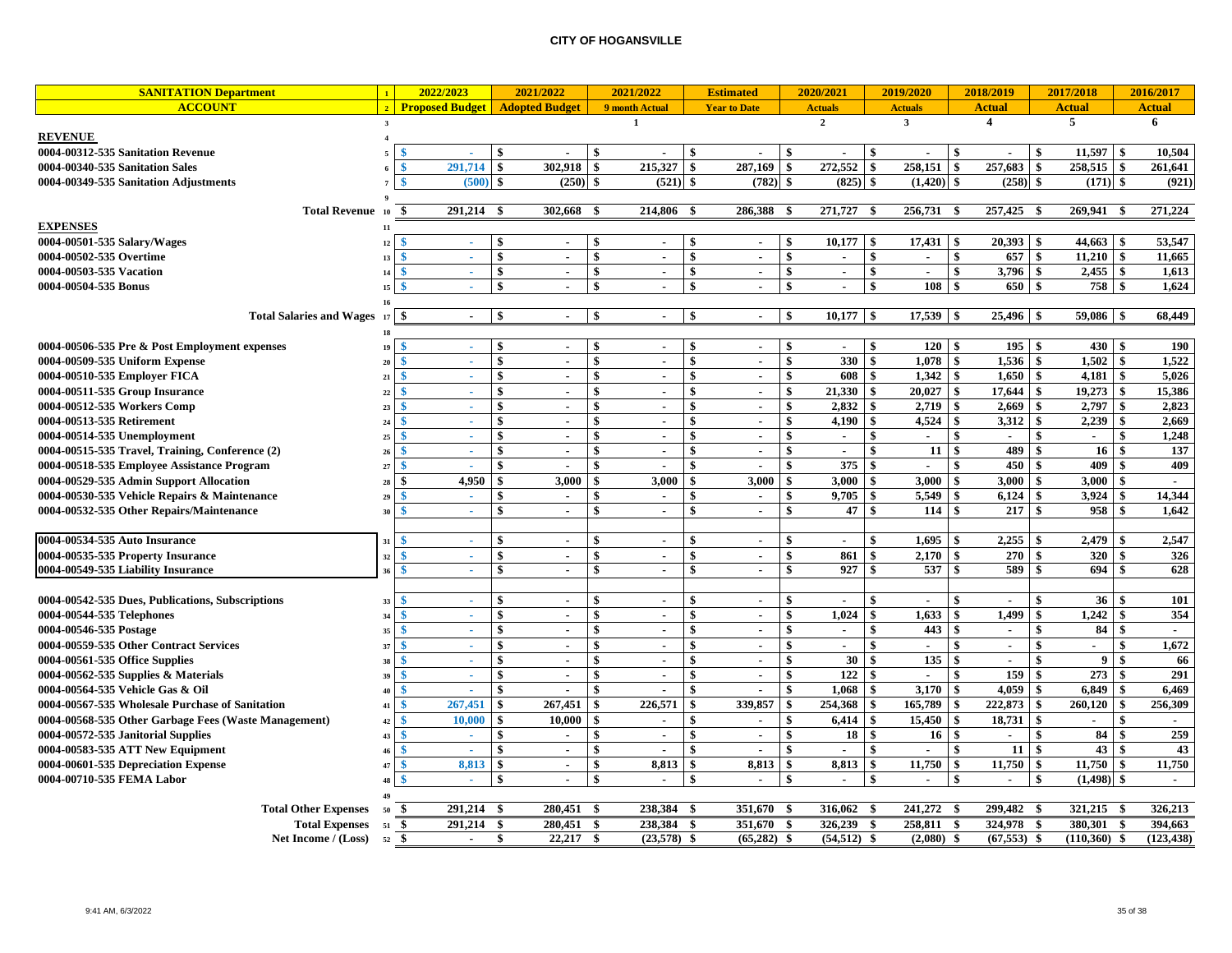| <b>CEMETERY AND PARKS Department</b>                    |                | 2022/2023              | 2021/2022                       |      | 2021/2022       |      | <b>Estimated</b>    |      | 2020/2021      | 2019/2020                | 2018/2019            |     | 2017/2018      |               | 2016/2017     |
|---------------------------------------------------------|----------------|------------------------|---------------------------------|------|-----------------|------|---------------------|------|----------------|--------------------------|----------------------|-----|----------------|---------------|---------------|
| <b>ACCOUNT</b>                                          | $\overline{2}$ | <b>Proposed Budget</b> | <b>Adopted Budget</b>           |      | 9 month Actual  |      | <b>Year to Date</b> |      | <b>Actuals</b> | <b>Actuals</b>           | <b>Actual</b>        |     | <b>Actual</b>  |               | <b>Actual</b> |
|                                                         |                |                        |                                 |      |                 |      |                     |      | $\overline{2}$ | 3                        |                      |     | 5              |               | 6             |
| <b>REVENUE</b>                                          |                |                        |                                 |      |                 |      |                     |      |                |                          |                      |     |                |               |               |
| 0001-00335-532 Grave Openings                           |                | 18,300                 | 29,000                          | -\$  | 12,200          | - \$ | 18,300              | - \$ | 25,740         | $15,345$   \$            | $17.100 \pm \$$      |     |                |               |               |
| 0001-00362-532 Cemetery Lot Sales                       |                | 17,400                 | 26,000                          |      | 11,600          | - \$ | 17,400              |      | 22,000         | 9,220                    | $3,200$   \$         |     | 4,000          |               | 6,800         |
| 0001-00384-532 Civil Rights Marker                      |                |                        | -\$<br>$\overline{\phantom{a}}$ |      | $\blacksquare$  | -\$  | $\blacksquare$      |      |                |                          | \$                   |     | $\sim$         | - \$          | $\sim$        |
|                                                         |                |                        |                                 |      |                 |      |                     |      |                |                          |                      |     |                |               |               |
| <b>Total Revenue</b>                                    |                | 35,700 \$              | 55,000                          | - \$ | 23,800          | -S   | 35,700 \$           |      | 47,740 \$      | 24,565 \$                | 22,800 \$            |     | 4.000 S        |               | 6,800         |
| <b>EXPENSES</b>                                         |                |                        |                                 |      |                 |      |                     |      |                |                          |                      |     |                |               |               |
| 0001-00513-532 Retirement                               | 11             | ٠                      |                                 | -\$  |                 | \$   |                     |      |                |                          |                      |     |                | <sup>\$</sup> |               |
|                                                         |                |                        |                                 |      |                 |      |                     |      |                |                          |                      |     |                |               |               |
| 0001-00531-532 Grass Cutting, maintenance (Parks/Lake)  | 12             | 42,000                 | 30,800                          |      | 23,575          |      | 35,363              |      | 15,825         | $\blacksquare$           | $\sim$               |     |                | <sup>\$</sup> | $\sim$        |
| 0001-00532-532 Grave Opening/Closing Labor              | 13             | - \$<br>٠              |                                 |      | 8,961           | -\$  | 13,442              |      | 967            | 2,471                    | 1.987                |     |                |               |               |
| 0001-00532-532 Grave Opening/Closing Supplies           | 14             | 1.000                  | 1.000                           | -9   |                 |      |                     |      |                | 1,114                    | 967S                 |     |                |               | $\sim$        |
| 0001-00533-532 Grass Cutting, maintenance (Cemetery)    | 15             | 70,000                 | 40.000                          |      | 54.300          |      | 65,000              |      | 5.688          |                          |                      |     | 1.143          | -\$           | 879           |
|                                                         |                |                        |                                 |      |                 |      |                     |      |                |                          |                      |     |                |               |               |
| 0001-00534-532 Automobile Insurance                     | 16             | - \$<br>٠              | $\blacksquare$                  |      | $\sim$          | \$.  | $\sim$              |      |                | $\overline{\phantom{a}}$ | $\blacksquare$       |     | $\blacksquare$ |               |               |
| 0001-00535-532 Property Insurance (Lake & Amphitheater) | 17             | 355<br>- \$            | 750<br>-9                       |      | 355             |      | 355                 |      | 196            |                          |                      |     |                |               |               |
| 0001-00549-532 Liability Insurance                      | 19             | 5,350                  | 5,350                           |      | 5,320           |      | 5,320               |      |                | $\overline{\phantom{a}}$ | $\sim$               | \$  | $\sim$         | \$            |               |
|                                                         |                |                        |                                 |      |                 |      |                     |      |                |                          |                      |     |                |               |               |
| 0001-00559-532 Other Contracted Services                | 20             | 500                    | 500                             |      | 9,027           |      | 9,027               |      |                |                          |                      |     |                |               | $\sim$        |
| 0001-00562-532 Supplies & Materials (Cemetery)          | 21             | 1,000                  | 1,000<br>-9                     | -9   |                 | \$   |                     |      | 1,054          | 80                       | 156                  | -\$ |                | \$            |               |
| 0001-00563-532 Supplies & Materials (Parks/Lake)        | 22             | 2,500                  | 2,500                           | -S   | 491             |      | 737                 |      | 82             |                          |                      |     | $\blacksquare$ | S.            | $\sim$        |
| 0001-00635-532 Contingency                              | 24             | 10,000                 | 50,000                          | - \$ |                 |      |                     |      |                |                          | $\sim$               |     | $\blacksquare$ |               | $\sim$        |
| 0001-00660-532 Infrastructure Improvements (Paving)     | 23             | ٠                      | 100,000                         | -S   | 86,302          | - \$ | 86,302              |      | ۰              | \$<br>$\blacksquare$     | \$<br>$\blacksquare$ | \$  | $\blacksquare$ | \$            | $\sim$        |
|                                                         | 25             |                        |                                 |      |                 |      |                     |      |                |                          |                      |     |                |               |               |
| <b>Total Expenses</b> 26                                |                | 132,705                | 231,900                         | - \$ | 188,331         | - \$ | 215,545             |      | 23,812 \$      | 3.665                    | $3,110$ \$           |     | 1,143          |               | 879           |
| Net Income/ (Loss) 27                                   |                | $(97,005)$ \$          | $(176,900)$ \$                  |      | $(164, 531)$ \$ |      | (179, 845)          |      | 23,928         | 20,900                   | 19.690               |     | $2,857$ \$     |               | 5,921         |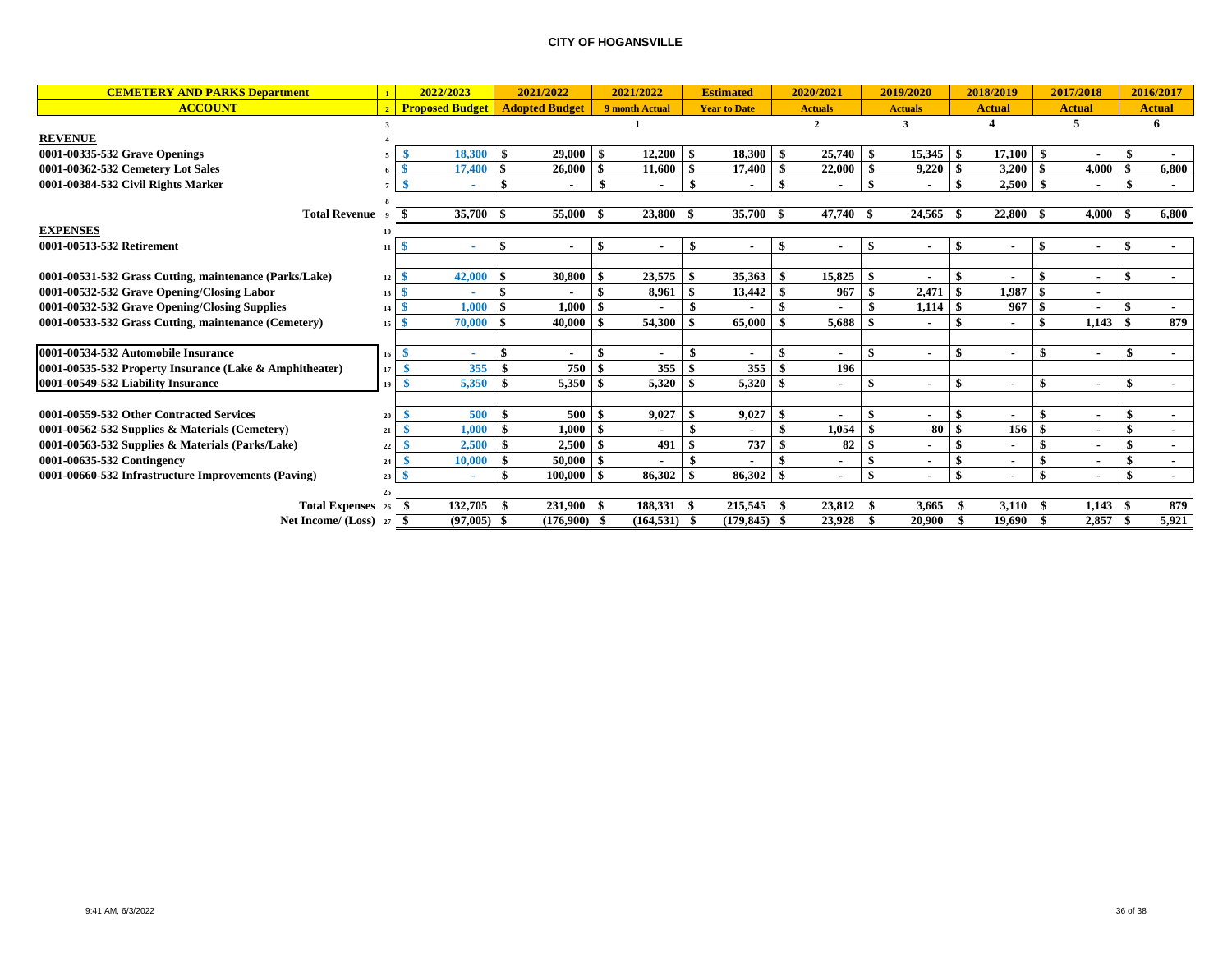| <b>NON OPERATING / DEBT SERVICE FUND</b>           |                              | 2022/2023              |                | 2021/2022             | 2021/2022                       |       |                     | <b>Estimated</b> |      | 2020/2021         |     | 2019/2020       |                    | 2018/2019      |      | 2017/2018        |  | 2016/2017     |  |
|----------------------------------------------------|------------------------------|------------------------|----------------|-----------------------|---------------------------------|-------|---------------------|------------------|------|-------------------|-----|-----------------|--------------------|----------------|------|------------------|--|---------------|--|
| <b>ACCOUNT</b>                                     |                              | <b>Proposed Budget</b> |                | <b>Adopted Budget</b> | 9 month Actual                  |       | <b>Year to Date</b> |                  |      | <b>Actuals</b>    |     | <b>Actuals</b>  |                    | <b>Actual</b>  |      | <b>Actual</b>    |  | <b>Actual</b> |  |
|                                                    |                              |                        |                |                       |                                 |       |                     |                  |      | $\overline{2}$    |     | 3               |                    |                |      | 5                |  | 6             |  |
| <b>REVENUE</b>                                     |                              |                        |                |                       |                                 |       |                     |                  |      |                   |     |                 |                    |                |      |                  |  |               |  |
| 0004-00350-598 Penalties on Utilities              |                              | 195,596<br>l \$        | - \$           | $195.596$ \$          | 150,189                         |       | -\$                 | 225,284          | l SS | 154,528 \$        |     | 157,256         | - \$               | 195,602        |      | 185,735          |  | 169,506       |  |
| 0004-00355-598 GA Fund 1 Interest Income           |                              | 16.461<br>$6 \mid$ S   |                | 16.461                | \$<br>1,126                     |       | -\$                 | 1.689            |      | 714 \$            |     | 10.407          | -\$                | 10.014         |      |                  |  |               |  |
| 0004-00356-598 Utilities-Interest Income           |                              | 35,687<br>l \$         |                | $35,687$ \$           |                                 | 916   |                     | 1,374            |      | 50,878            |     | 47,508          |                    | 49,744         |      | 43,945           |  | 42,893        |  |
| 0004-00359-598 Fire Protection Revenue             |                              | 845<br>l \$            |                | 845                   | \$                              | 654   |                     | 981              |      | 849               |     | 824             |                    | 845            |      | 845              |  | 845           |  |
| 0004-00361-598 NonOp Debt - Unrealized Gain/(Loss) |                              | $9 \t3$                |                |                       | \$<br>$\sim$                    |       |                     |                  |      |                   |     |                 |                    | 739            |      | 2,456            |  | 2,836         |  |
| 0004-00362-598 NonOp Debt - Dividend Income        | $10 \mid$ \$                 | 850                    |                | 850                   | -\$<br>$\sim$                   |       |                     |                  |      |                   | \$  | 12              |                    | 179            |      | 854              |  | 1,867         |  |
| 0004-00363-598 NonOp Debt - Realized Gain / (Loss) | $11 \mid$ \$                 |                        |                |                       | \$<br>$\blacksquare$            |       |                     |                  |      |                   | -\$ | (2)             | -8                 | $(717)$ \$     |      | $(2,547)$ \$     |  | (3,824)       |  |
| 0004-00387-598 NonOp Debt - CAFI Share Program     | $12 \mid$ \$                 |                        |                |                       | \$                              | (122) |                     | $(183)$ \$       |      | $(3)$ \$          |     | $(5)$ \$        |                    | 127            | l \$ | $(2)$ \$         |  |               |  |
| 0004-00391-598 Miscellaneous Income                | $13 \mid$ \$                 | 251,893                | -\$            |                       | \$<br>$\sim$                    |       | -\$                 |                  | -\$  |                   | \$  |                 | \$                 |                |      |                  |  | $\sim$        |  |
|                                                    |                              |                        |                |                       |                                 |       |                     |                  |      |                   |     |                 |                    |                |      |                  |  |               |  |
| Total Revenue 15                                   |                              | 501,332 \$<br>- \$     |                | 249,439               | - \$<br>152,763                 |       | - \$                | 229,145 \$       |      | 206,966 \$        |     | 216,004         | - \$               | 256,533 \$     |      | 231,286 \$       |  | 214,124       |  |
| <b>EXPENSES</b>                                    | 16                           |                        |                |                       |                                 |       |                     |                  |      |                   |     |                 |                    |                |      |                  |  |               |  |
| 0004-00558-598 Non Op Debt-Bank Charges            | $17 \mid$ \$                 | 500                    | -\$            | 500                   | - \$                            | 215   | -\$                 |                  |      | $500 \, \text{S}$ |     | 500             | l \$               | $550$ \$       |      | 350 <sup>8</sup> |  | 550           |  |
| 0004-00590-598 Bad Debt Expense                    | $18 \mid$ \$                 | 100.000                | \$             | $100,000$ \$          | $\blacksquare$                  |       |                     |                  |      | $107,624$ \$      |     | 138,627         | -\$                | 178,867        |      | 117,815          |  | 103,384       |  |
| 0004-00599-598 Bad Debt Recovery                   | $19 \mid$ \$                 |                        |                |                       | \$<br>(4,240)                   |       |                     | $(6,360)$ \$     |      | $(3,715)$ \$      |     | $(8,998)$ \$    |                    | $(630)$ \$     |      | $(366)$ \$       |  | (378)         |  |
| 0004-00600-598 Bad Debt Reserve                    | $20 \mid$ S                  | $\blacksquare$         |                |                       | \$<br>$\blacksquare$            |       |                     |                  |      |                   |     |                 |                    |                |      |                  |  | (240)         |  |
| 0004-00671-598 Amortization of bond issue          | $22 \quad$                   |                        |                |                       | \$                              |       |                     |                  |      | 1,734             | \$  | 1,734           |                    | 1,734          |      | 1,734            |  | 1,734         |  |
| 0004-00673-598 Non Op Debt-Interest Expense        | $23 \quad$                   | 321,866                |                | 321,866               | 58,438<br>-\$                   |       |                     | 87,657           |      | 453,371           |     | 408,865         |                    | 308,478        |      | 280,095          |  | 253,506       |  |
| 0004-00674-598 Amortization of Deferred Loss       | $24 \overline{\phantom{1}8}$ |                        |                |                       | \$<br>$\blacksquare$            |       |                     |                  |      |                   |     |                 |                    |                |      |                  |  |               |  |
| 0004-00679-598 Discount on MEAG Installment        | $25 \quad$ $\bullet$         |                        |                |                       | $\mathbf{s}$                    |       | $\ddot{\bm{z}}$     |                  |      | $(221.677)$ \$    |     | (192, 652)      |                    | $(166.597)$ \$ |      | (139,752)        |  | (117, 216)    |  |
| 0004-00682-598 TCB Admin Fees-1993 Bond            | $26 \quad$                   |                        |                |                       | \$<br>5,150                     |       | -\$                 | 7,725            | l \$ | $5,797$ \$        |     | 5,150           | - \$               | 10,300         |      | 5,400            |  | 5,150         |  |
| 0004-00711-598 Debt Issuance Cost                  |                              |                        |                |                       | \$<br>$\blacksquare$            |       |                     |                  |      |                   |     | 25,383          | - \$               | 64,603         |      |                  |  |               |  |
| 0004-00983-598 Series 1993 Bonds, Interest Expense | $27 \, \text{S}$             |                        |                |                       | $\mathbf{\$}$<br>$\blacksquare$ |       |                     |                  |      |                   |     | 131,550         |                    | 158,100        |      | 183,000          |  | 206,625       |  |
| 0004-00xxx-598 WWTP/USDA, Interest Expense         | $28 \quad$                   | 78.966                 |                | 78.966                | -\$<br>79,000                   |       | \$                  | 118.500          | l \$ | $118,500$ \$      |     |                 | $\mathbf{\hat{S}}$ |                |      |                  |  |               |  |
|                                                    |                              |                        |                |                       |                                 |       |                     |                  |      |                   |     |                 |                    |                |      |                  |  |               |  |
| Total Expenses 30 \$                               |                              | 501,332 \$             |                | 501,332 \$            | 138,563                         |       | -8                  | 207,845 \$       |      | 565,559 \$        |     | 510,159         |                    | 555,405 \$     |      | 448,276 \$       |  | 453.115       |  |
| Net Income / $(Loss)$ 31 \$                        |                              |                        | 0 <sup>5</sup> | $(251.893)$ \$        | 14.200S                         |       |                     | 21,300 \$        |      | $(358,593)$ \$    |     | $(294, 155)$ \$ |                    | $(298.872)$ \$ |      | $(216.990)$ \$   |  | (238,992)     |  |